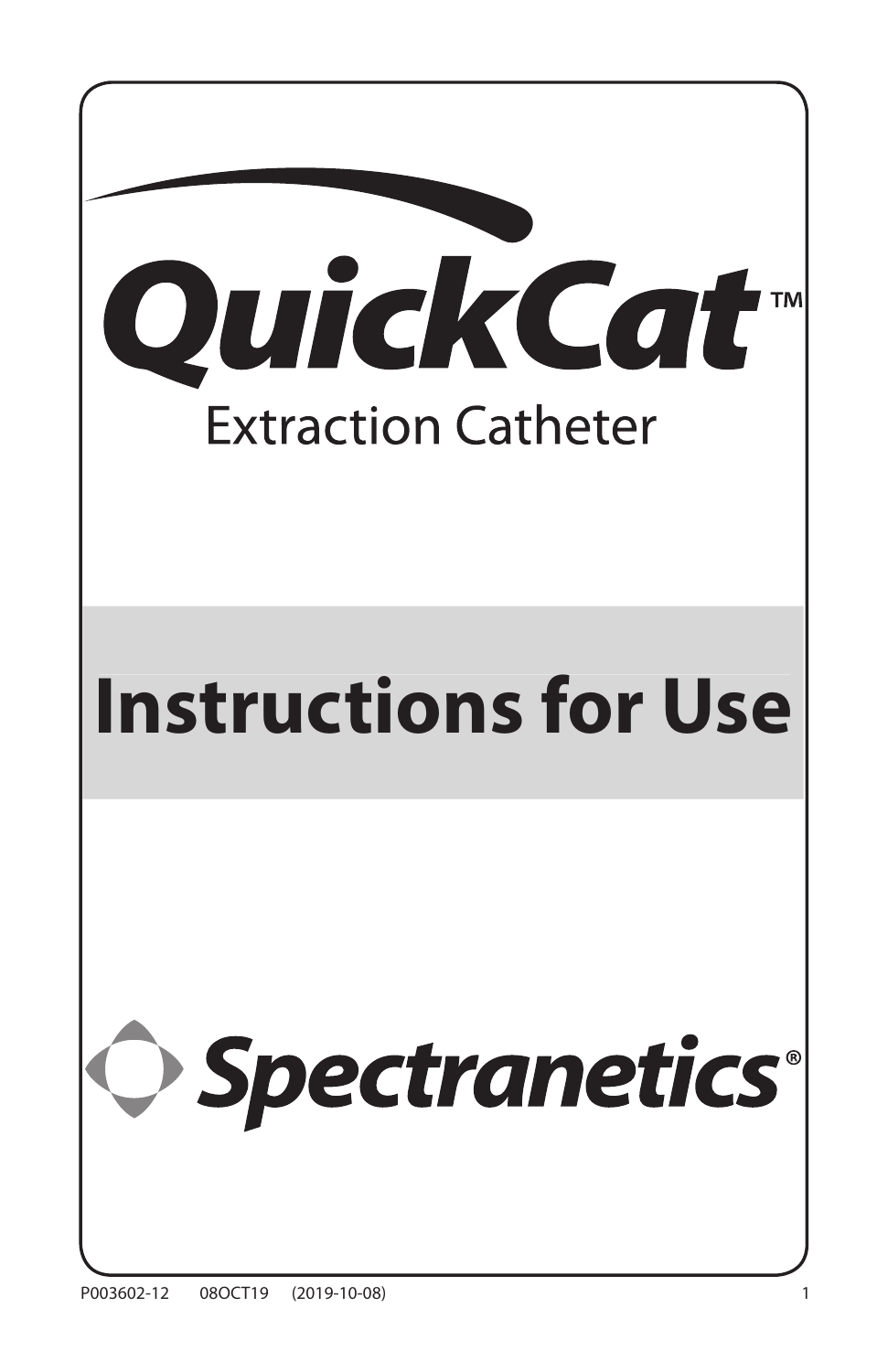Spectranetics<sup>®</sup>

# **QuickCat™ EXTRACTION CATHETER**

**INSTRUCTIONS FOR USE**

**English / English**

| Pg | Language   |                 | <b>Instructions For Use</b> |
|----|------------|-----------------|-----------------------------|
| 3  | English    | English         | Instructions for Use        |
| 6  | Bulgarian  | български език  | Указания за употреба        |
| 9  | Croatian   | Hrvatski        | Upute za uporabu            |
| 12 | Czech      | Česky           | Návod k Použití             |
| 15 | Danish     | Dansk           | Brugsanvisning              |
| 18 | Dutch      | Nederlands      | Gebruiksaanwijzing          |
| 21 | Estonian   | Eesti           | Kasutusjuhend               |
| 24 | Finnish    | Suomi           | Käyttöohje                  |
| 27 | French     | Français        | Mode d'emploi               |
| 30 | German     | Deutsch         | Gebrauchsanweisung          |
| 33 | Greek      | Ελληνικά        | Οδηγίες χρήσης              |
| 36 | Hungarian  | Magyar          | Használati utasítások       |
| 39 | Icelandic  | Íslenska        | Leiðbeiningar um notkun     |
| 42 | Italian    | Italiano        | Istruzioni per l'uso        |
| 45 | Latvian    | Latviešu valoda | Lietošanas instrukcija      |
| 48 | Lithuanian | lietuvių kalba  | Naudojimo instrukcija       |
| 51 | Norwegian  | Norsk bokmål    | Bruksinstruksjoner          |
| 54 | Polish     | Polski          | Instrukcja użytkowania      |
| 57 | Portuguese | Português       | Instruções de Utilização    |
| 60 | Romanian   | Română          | Instrucțiuni de utilizare   |
| 63 | Russian    | Русский язык    | Инструкции по применению    |
| 66 | Serbian    | Српски језик    | Uputstvo za upotrebu        |
| 69 | Slovak     | slovenčina      | Návod na použitie           |
| 72 | Slovenian  | Slovenščina     | Navodila za Uporabo         |
| 75 | Spanish    | Español         | Instrucciones de Uso        |
| 78 | Swedish    | Svenska         | Bruksanvisning              |
| 81 | Turkish    | Türkçe          | Kullanım Talimatları        |

# **Instructions for Use - Sections by Language**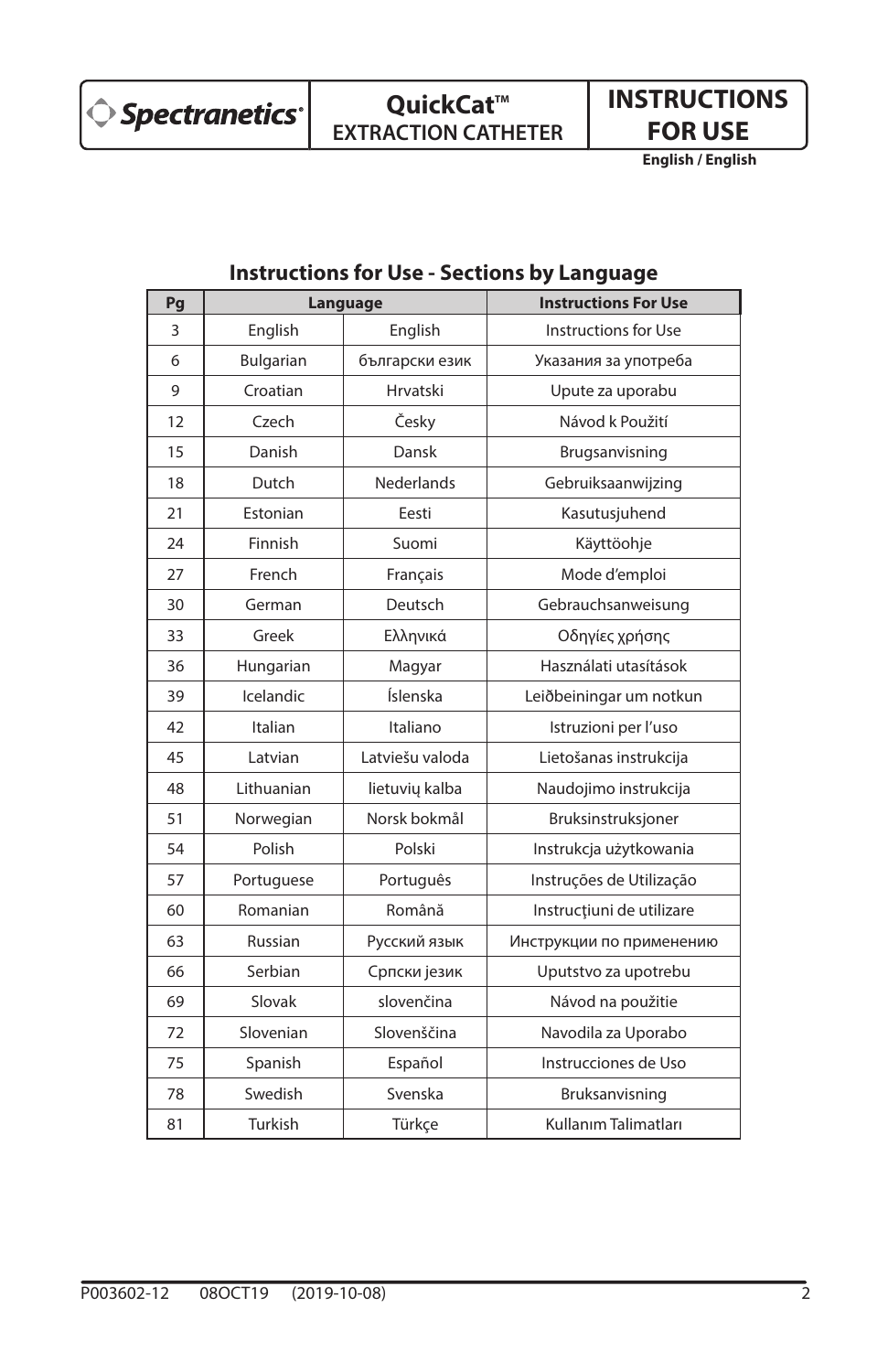

## **QuickCat™ EXTRACTION CATHETER**

# **INSTRUCTIONS FOR USE**

**English / English**

## **Table of Contents**

| 1.               |  |
|------------------|--|
| 2.               |  |
| 3.               |  |
| $\overline{4}$ . |  |
| 5.               |  |
| 6.               |  |
| 7.               |  |
| 8.               |  |
| 9.               |  |
| 10.              |  |
| 11.              |  |

**Carefully read all instructions prior to use. Observe all warnings and precautions noted throughout these instructions. Failure to observe warnings and precautions may result in complications. Any recommendations within these instructions are designed to serve only as a general guideline. They are not intended to supersede institutional protocols or professional clinical judgment concerning patient care.**

**CAUTION: U.S. Federal Law restricts this device to sale by or on the order of a physician.**

#### **1. DEVICE DESCRIPTION**

The QuickCat Extraction Catheter is a single use, disposable dual-lumen catheter designed for removing soft emboli and thrombi from vessels of the arterial system. The distal tip of the catheter is pliable, tapered, and smooth, providing atraumatic passage into the arterial system. The device is supplied sterile and is intended for one time use only.

#### **2. INDICATIONS AND INTENDED USE**

The QuickCat Extraction Catheter is indicated for removal of fresh, soft emboli and thrombi from vessels in the arterial system.

Product is intended for single use by physicians trained and experienced in diagnostic and interventional techniques. Standard techniques for placement of vascular access sheath, angiographic catheters and guidewires may be employed.

#### **3. CONTRAINDICATIONS**

- Use in vessels with a diameter  $<$  1.5 mm
- The venous system
- The removal of fibrous, adherent or calcified material (e.g. chronic clot, atherosclerotic plaque)

#### **4. WARNINGS**

- Do not use without a guidewire, as vessel injury may result.
- Do not attempt to advance or retract the catheter against resistance until the cause of resistance has been determined by fluoroscopy or other means. Manipulation of the catheter against resistance may result in kinking of the catheter and/or vessel damage.
- If excessive slack or a loop in the guidewire is observed between the guide catheter and the monorail segment of the QuickCat Extraction Catheter during the procedure, the guidewire may become kinked within the vessel during catheter advancement or retraction. Remove the slack or loop in the guidewire before advancing or retracting the QuickCat Catheter to avoid catheter and/or vessel damage.
- If flow into the syringe stops or is restricted, do NOT attempt to flush the extraction lumen of the QuickCat Extraction Catheter while the catheter is inside the patient. Serious injury or death may result.
- Do not use a bent, kinked or damaged catheter as this may lead to vessel injury and/or an inability to advance or withdraw the catheter.
- Do not use for delivery or infusion of diagnostic, embolic, or therapeutic materials into blood vessels.

#### **5. PRECAUTIONS**

- Prior to use, check that all of the connections between components are secure and that the system has been completely primed or vacuum may be compromised.
- Do not tighten the hemostatic valve excessively onto the catheter shaft, or catheter damage may result.
- Use caution when crossing or retracting the QuickCat Extraction Catheter across a freshly deployed drug-eluting stent.
- Do not re-sterilize, re-process, or re-use the device.
- DO NOT resterilize or reuse this device, as these actions can compromise device performance or increase the risk of cross-contamination due to inappropriate reprocessing.
- Reuse of this single use device could lead to serious patient injury or death and voids manufacturer warranties.
- Do not replace system components with alternate components.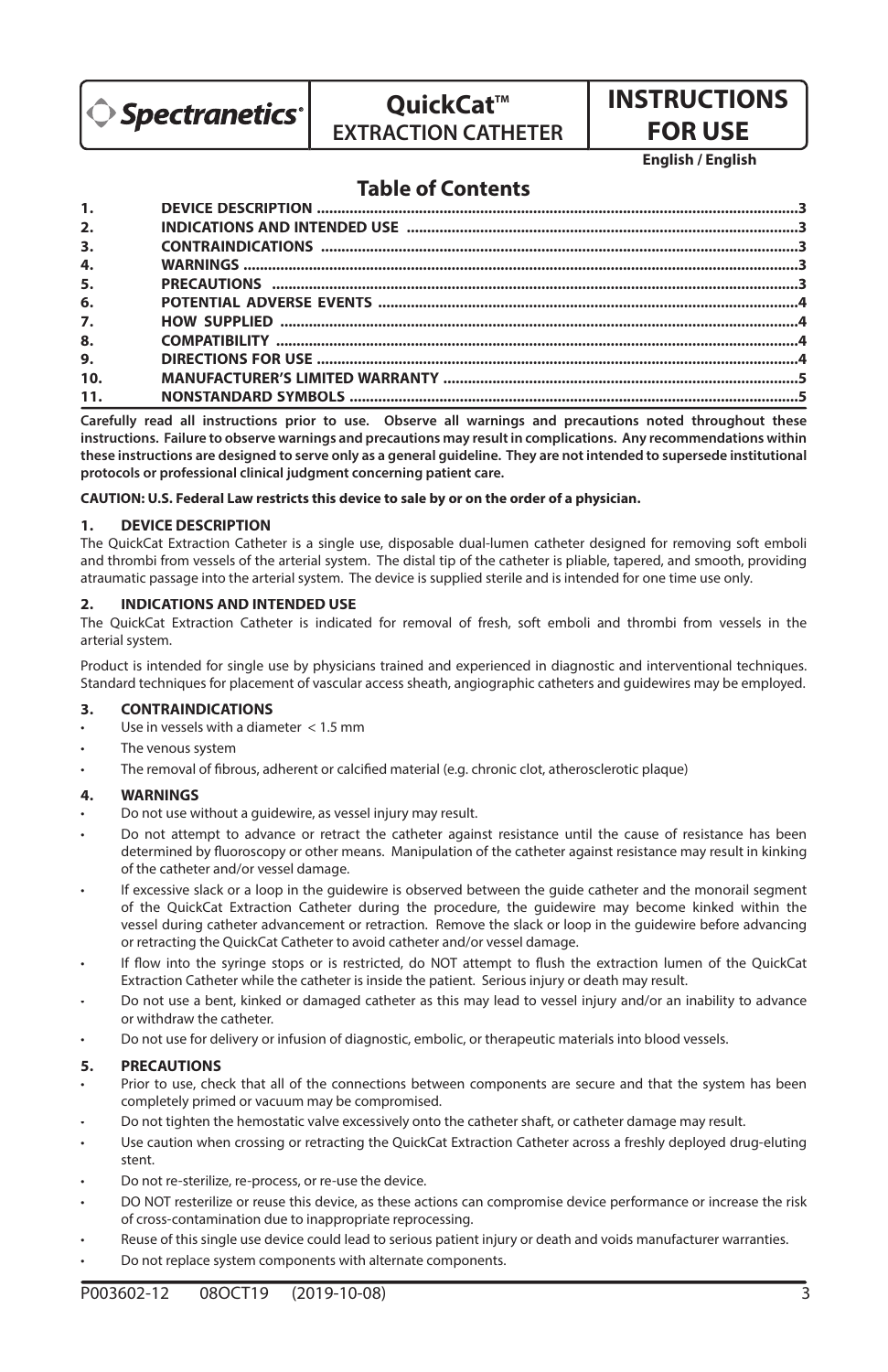

# **OuickCat™ EXTRACTION CATHETER**

## **FOR USE English / English**

**INSTRUCTIONS** 

#### **6. POTENTIAL ADVERSE EVENTS**

- Access site bleeding/hematoma
- Anastomotic disruption
- Abrupt closure or total occlusion of treated graft or vessel
- Distal embolization of debris resulting in pulmonary compromise and/or limb ischemia
- Local or systemic infection
- Arterial spasm
- Arteriovenous fistula formation
- Drug reactions, adverse reaction to contrast medium
- Acute myocardial infarction
- Vessel dissection, perforation, rupture or injury
- **Emergent surgery**
- Death

### **7. HOW SUPPLIED**

#### **7.1 STERILIZATION**

Supplied sterilized by radiation within snap-top tray, sealed in peel-open package.

**Intended for single use;** do not re-sterilize, re-process or re-use.

#### **7.2 INSPECTION PRIOR TO USE**

Sterile if package is unopened or undamaged. Do not use the product if there is doubt as to whether packaging has been compromised. Upon removal from the package, thoroughly inspect the product to ensure that no damage, bends or kinks have occurred during shipment.

#### **8. COMPATIBILITY DEVICE COMPONENTS**

Catheter: The QuickCat Extraction Catheter is compatible with 6F guide catheters [I.D. ≥ 0.068" (1.73 mm)] and 0.014" (0.36 mm) guidewires. The catheter has a working length of 145 cm and its distal portion is covered with a hydrophilic coating. There is a radiopaque marker approximately 1 mm from the tip.

#### Vacuum Assembly: The vacuum assembly consists of a 7.0" (177.8 mm) extension tubing, one-way stopcock and a 30 mL vacuum syringe with adjustable locking plunger. A 40-micron pore filter basket is provided to assist in filtering of blood and thrombotic material for visual or laboratory analysis.

#### **9. DIRECTIONS FOR USE**

#### **9.1 STORAGE CONDITIONS**

Store in a cool, dry location. Avoid extended exposure to light.

#### **9.2 DEVICE PREPARATION**

- 1. Using sterile technique, open the pouch and transfer the tray into the sterile field.
- 2. Remove the catheter from the protective coil and inspect for any bends or kinks.
- 3. Fill the 30 ml vacuum syringe with 5-10 ml of normal saline.
- 4. Connect the vacuum syringe to the stopcock, the stopcock to the extension tubing, and the extension tubing to the hub of the QuickCat Extraction Catheter. Ensure that all connections are secure.
- 5. Flush the system with saline to ensure complete priming.
- 6. Turn the stopcock to the closed position.
- 7. Remove the 30 mL vacuum syringe and empty any excess saline solution.
- 8. Re-attach the empty 30 mL vacuum syringe to the system assembly.

#### **9.3 PROCEDURE**

- 1. Using standard technique, cannulate the target vessel with a quidewire and a quiding catheter (I.D.  $\geq 0.068''$ [1.73mm]) with an attached hemostatic valve.
- Load the QuickCat Extraction Catheter onto the guidewire.

**WARNING:** If any resistance is felt during manipulation, the cause of the resistance must be determined before the catheter is advanced or withdrawn. Manipulation of the catheter against resistance may result in catheter or vessel damage. If the catheter becomes kinked during use, carefully remove from the patient and continue procedure with a new QuickCat Extraction Catheter.

- 3. Under fluoroscopy, advance the QuickCat Extraction Catheter to the target site.
- 4. Tighten the hemostatic valve sufficiently to prevent backflow, but not so tight as to impede catheter movement.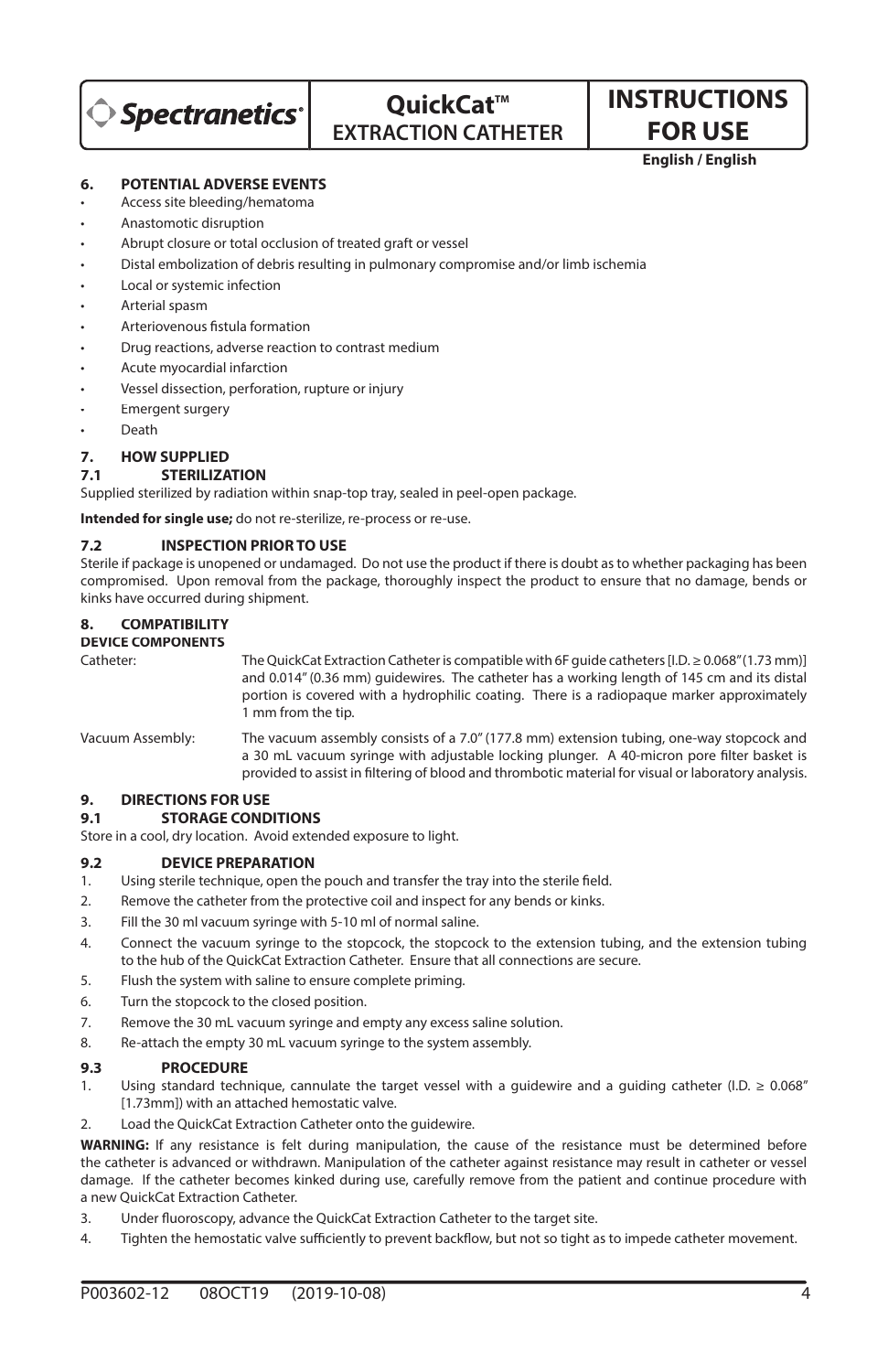

**OuickCat™ EXTRACTION CATHETER**

# **INSTRUCTIONS FOR USE**

**English / English**

- 5. With the stopcock in the closed position, pull back the plunger on the 30 mL syringe to the desired amount of extraction volume. Twist the plunger clockwise to lock the syringe in the desired vacuum position.
- 6. Confirm the correct catheter position via fluoroscopy.
- 7. Turn the stopcock to the open position to begin the extraction. Slowly advance the QuickCat Extraction Catheter into the target vessel. Blood will enter the syringe until the vacuum is depleted.
- 8. If blood does not enter syringe within 5 seconds, remove the catheter from the patient. Either flush the catheter outside of the patient or replace with a new catheter.

WARNING: If flow into the syringe stops or is restricted, do NOT attempt to flush the extraction lumen of the QuickCat Extraction Catheter while the catheter is inside the patient. Serious injury or death may result. Remove catheter from the patient and flush the extraction lumen before attempting to reuse or use a new QuickCat Extraction Catheter.

Once the extraction process is complete, turn the stopcock to the closed position and remove the catheter from the patient. Extracted blood and thrombus may be filtered for visual and/or laboratory analysis using the 40-micron pore filter basket provided.

#### **9.4 POST-PROCEDURE CARE**

After the procedure, hospital standards of care should be followed for removing the sheath and providing hemostasis to prevent bleeding at the vascular access site.

#### **10. MANUFACTURER'S LIMITED WARRANTY**

Manufacturer warrants that the QuickCat catheter is free from defects in material and workmanship when used by the stated "Use By" date and when package is unopened and undamaged immediately before use. Manufacturer's liability under this warranty is limited to replacement or refund of the purchase price of any defective QuickCat catheter. Manufacturer will not be liable for any incidental, special, or consequential damages resulting from use of the QuickCat catheter. Damage to the QuickCat catheter caused by misuse, alteration, improper storage or handling, or any other failure to follow these Instructions for Use will void this limited warranty. **THIS LIMITED WARRANTY IS EXPRESSLY IN LIEU OF ALL OTHER WARRANTIES, EXPRESS OR IMPLIED, INCLUDING THE IMPLIED WARRANTY OF MERCHANTABILITY OR FITNESS FOR A PARTICULAR PURPOSE.** No person or entity, including any authorized representative or reseller of Manufacturer, has the authority to extend or expand this limited warranty and any purported attempt to do so will not be enforceable against Manufacturer.

#### **11. NONSTANDARD SYMBOLS**

| <b>Wire Compatibility</b>                                                                  | $GW =$<br>$\hat{ }$ Max OD |                                     |                |
|--------------------------------------------------------------------------------------------|----------------------------|-------------------------------------|----------------|
| <b>Rapid Exchange(RX)</b>                                                                  |                            | <b>Vessel Diameter</b>              | mm             |
| <b>Working Length</b>                                                                      |                            | <b>Guide Catheter Compatibility</b> | GC             |
| <b>Sheath Compatibility</b>                                                                | SC                         | Quantity                            | <b>QTY</b>     |
| CAUTION: U.S. Federal Law restricts this device to sale by or on the order of a physician. |                            |                                     | <b>Rx ONLY</b> |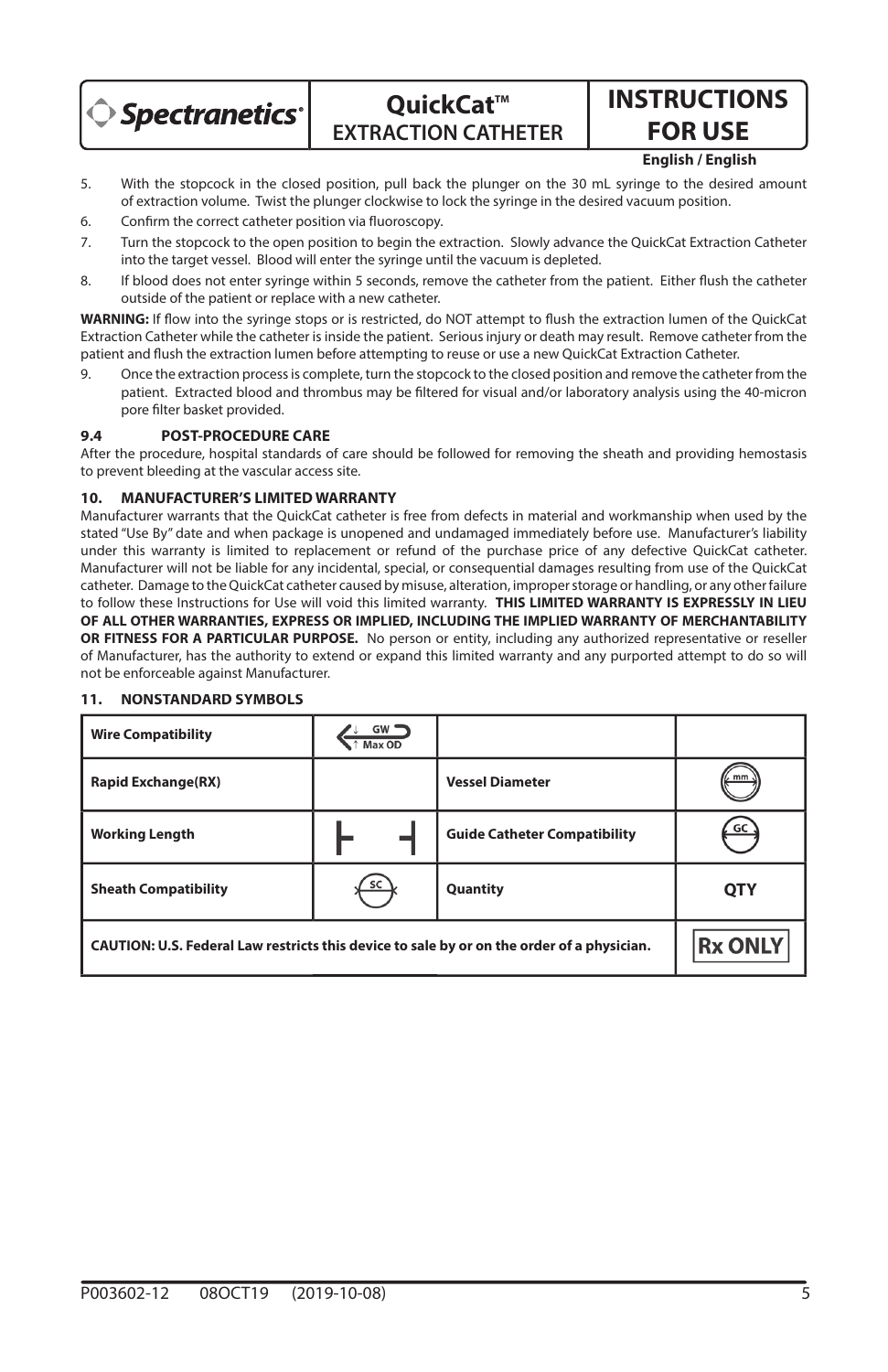

## **OuickCat™ ЕКСТРАКЦИОНЕН КАТЕТЪР**

## **ИНСТРУКЦИИ ЗА УПОТРЕБА**

**Bulgarian/ български език**

### **Съдържание**

| 1.             |  |
|----------------|--|
| 2.             |  |
| 3.             |  |
| 4.             |  |
| 5.             |  |
| 6.             |  |
| 7.             |  |
| 8.             |  |
| 9 <sub>1</sub> |  |
| 10.            |  |
| 11.            |  |
|                |  |

**Преди употреба прочетете внимателно всички инструкции. Спазвайте всички предупреждения и предпазни мерки, посочени в настоящите инструкции. Неспазването им може да доведе до усложнения. Всички препоръки в настоящите инструкции имат за цел да служат само като общи насоки. Тяхното предназначение не е да заместят протоколите на лечебното заведение или клиничната преценка на специалиста относно лечението на пациента.**

#### **1. ОПИСАНИЕ НА ИЗДЕЛИЕТО**

Екстракционният катетър QuickCat представлява двулуменен катетър за еднократна употреба, разработен за отстраняване на меки емболи и тромби от съдове на артериалната система. Дисталният връх на катетъра е гъвкав, скосен и гладък, като осигурява атравматично преминаване в артериалната система. Изделието се предлага стерилно и е предназначено само за еднократна употреба.

#### **2. ПОКАЗАНИЯ И ПРЕДНАЗНАЧЕНИЕ**

Екстракционният катетър QuickCat е показан за отстраняване на скорошни, меки емболи и тромби от съдове на артериалната система.

Продуктът е предназначен за еднократна употреба от лекари, притежаващи квалификация и опит в диагностичните и инвазивни техники. Може да се използват стандартните техники за поставяне на дезилета за съдов достъп, ангиографски катетри и водачи.

#### **3. ПРОТИВОПОКАЗАНИЯ**

- Употреба при съдове с диаметър < 1,5 мм
- Венозната система
- Отстраняването на фиброзен, сраснал или калциран материал (напр. хроничен тромб, атеросклеротична плака)

#### **4. ПРЕДУПРЕЖДЕНИЯ**

- Да не се използва без водач, тъй като може да се стигне до увреждане на съдове.
- Да не се правят опити за придвижване или издърпване на катетъра при наличие на съпротивление, докато причината за съпротивлението не бъде установена рентгеноскопски или по друг начин. Манипулирането с катетъра въпреки наличието на съпротивление може да доведе до пречупване на катетъра и/или увреждане на съда.
- Ако по време на процедурата между водещия катетър и еднорелсовия сегмент на екстракционния катетър QuickCat се наблюдава прекомерна хлабавост или превиване на водача, последният може да се пречупи в съда при придвижване или издърпване на катетъра. Преди придвижване или издърпване на екстракционния катетър QuickCat да се отстрани прекомерната хлабавост или превиването на водача, за да се избегне увреждане на катетъра и/или съда.
- Ако потокът към спринцовката спре или бъде ограничен, да НЕ се прави опит за промиване на екстракционния лумен на екстракционния катетър QuickCat, докато катетърът се намира в пациента. Може да се стигне до тежка телесна повреда или смърт.
- Да не се използва прегънат, пречупен или повреден катетър, тъй като това може да доведе до увреждане на съда и/или невъзможност за придвижване или изтегляне на катетъра.
- Да не се използва за инжектиране или инфузиране на диагностични, емболични или терапевтични материали в кръвоносни съдове.

#### **5. ПРЕДПАЗНИ МЕРКИ**

- Преди употреба проверете дали всички съединения между компонентите са свързани здраво и дали системата е заредена напълно; в противен случай вакуумът може да бъде нарушен.
- На затягайте прекомерно хемостатичния клапан върху стъблото на катетъра, тъй като може да се стигне до повреждане на катетъра.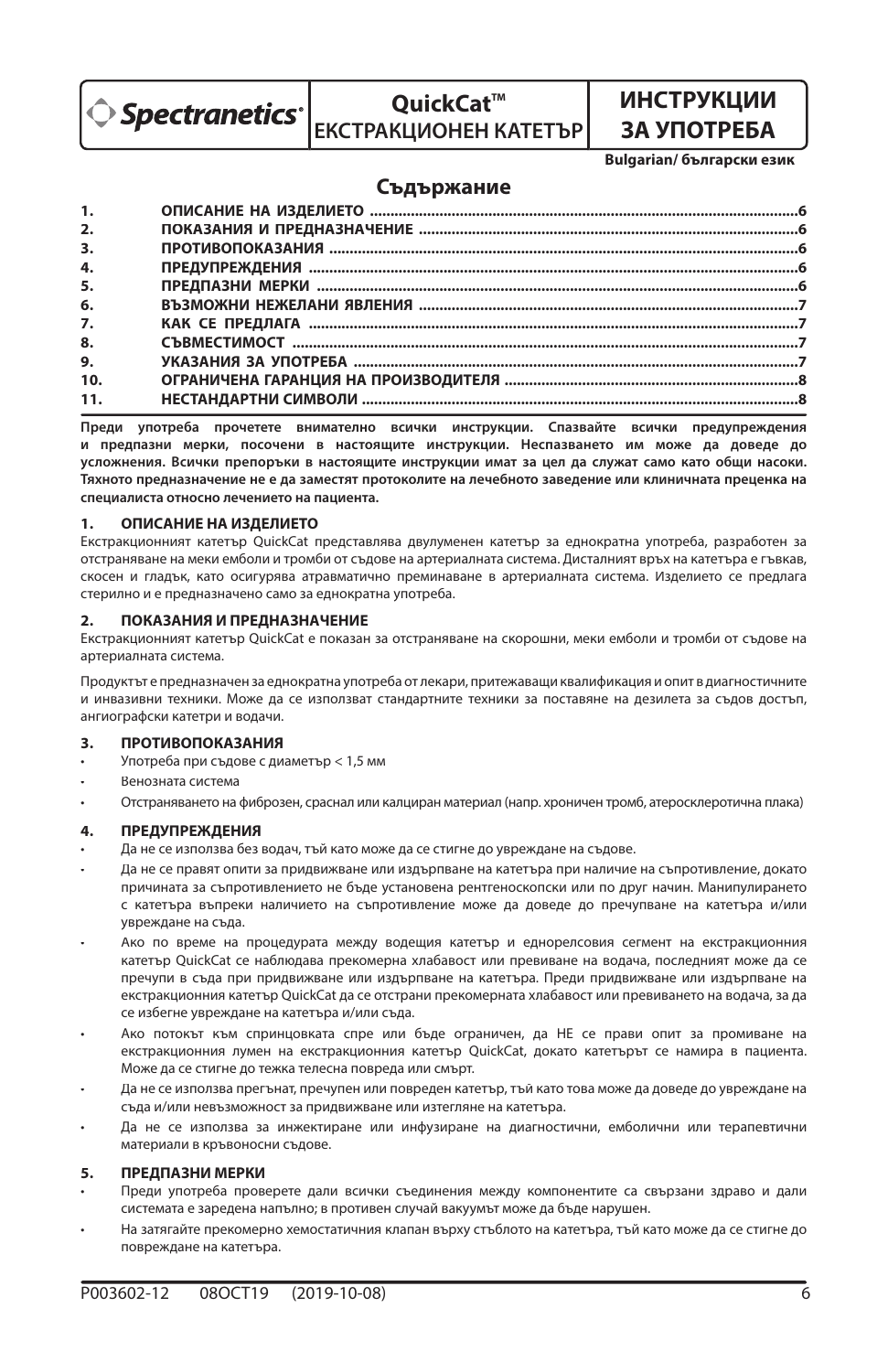$\Diamond$  Spectranetics  $\Diamond$ 

# **OuickCat™ ЕКСТРАКЦИОНЕН КАТЕТЪР**

## **ЗА УПОТРЕБА Bulgarian/ български език**

**ИНСТРУКЦИИ** 

- Подхождайте с повишено внимание, когато прокарвате или издърпвате екстракционния катетър QuickCat през наскоро поставен медикаментозен стент.
- Изделието да не се стерилизира, обработва или използва повторно.
- Изделието да НЕ се стерилизира или използва повторно, тъй като това може да наруши функционирането му или да увеличи риска от кръстосано замърсяване вследствие на неправилна повторна обработка.
- Повторното използване на изделието може да доведе до тежка телесна повреда или смърт на пациента и да обезсили гаранциите от производителя.
- Да не се подменят компонентите на системата с други.

#### **6. ВЪЗМОЖНИ НЕЖЕЛАНИ ЯВЛЕНИЯ**

- Кървене/хематом в мястото на достъп
- Разкъсване на анастомоза
- Внезапно запушване или тотална оклузия на лекувания трансплантат или съд
- Дистална емболизация на откъснатите частици, която да доведе до дихателна недостатъчност и/или исхемия на крайници
- Локална или системна инфекция
- Артериален спазъм
- Образуване на артериовенозна фистула
- Реакции към лекарства, нежелана реакция към контрастно средство
- Остър инфаркт на миокарда
- Дисекация, перфорация, разкъсване или увреждане на съд
- Спешна хирургична намеса
- Смърт

#### **7. КАК СЕ ПРЕДЛАГА**

#### **7.1 СТЕРИЛИЗАЦИЯ**

Предоставя се стерилизирано с радиация в поставка със затварящ се капак, запечатана в лесно отваряща се опаковка.

**Предназначено за еднократна употреба.** Да не се стерилизира, обработва или използва повторно.

#### **7.2 ПРОВЕРКА ПРЕДИ УПОТРЕБА**

Стерилно, ако опаковката не е отворена или повредена. Продуктът да не се използва, ако има съмнение за нарушаване на целостта на опаковката. При изваждане от опаковката внимателно огледайте продукта, за да се уверите, че по време на транспорта не са настъпили повреди, прегъвания или пречупвания.

### **8. СЪВМЕСТИМОСТ**

#### **КОМПОНЕНТИ НА ИЗДЕЛИЕТО**

Катетър: Екстракционният катетър QuickCat е съвместим с водещи катетри от 6 F [вътрешен диаметър ≥ 0,068" (1,73 мм)] и водачи от 0,014" (0,36 мм). Катетърът има работна дължина от 145 cm, като дисталната му част е покрита с хидрофилна обвивка. На приблизително 1 мм от върха има рентгеноконтрастен маркер.

Вакуумен набор: Вакуумният набор се състои от удължителна тръба с дължина 7,0" (177,8 мм), еднопосочен кран и вакуумна спринцовка от 30 ml с регулируемо заключващо се бутало. Предоставен е филтър с големина на отворите 40 микрона, който да спомага при филтрирането на кръвта и тромботичния материал за визуален или лабораторен анализ.

#### **9. УКАЗАНИЯ ЗА УПОТРЕБА**

#### **9.1 УСЛОВИЯ ЗА СЪХРАНЕНИЕ**

Да се съхранява на хладно, сухо място. Да се избягва продължително излагане на светлина.

#### **9.2 ПОДГОТОВКА НА ИЗДЕЛИЕТО**

- 1. Като използвате стерилна техника, отворете плика и пренесете поставката върху стерилното поле.
- 2. Свалете катетъра от защитната макара и го огледайте за прегъвания или пречупвания.
- 3. Напълнете вакуумната спринцовка от 30 ml с 5-10 ml нормален физиологичен разтвор.
- 4. Свържете вакуумната спринцовка към крана, него към удължителната тръба, а нея към муфата на екстракционния катетър QuickCat. Уверете се, всички съединения са здраво свързани.
- 5. Промийте системата с физиологичен разтвор, за да гарантирате, че е напълно заредена.
- 6. Завъртете крана в затворено положение.
- 7. Откачете вакуумната спринцовка от 30 ml и изпразнете излишния физиологичен разтвор.
- 8. Свържете отново вакуумната спринцовка от 30 ml към системата.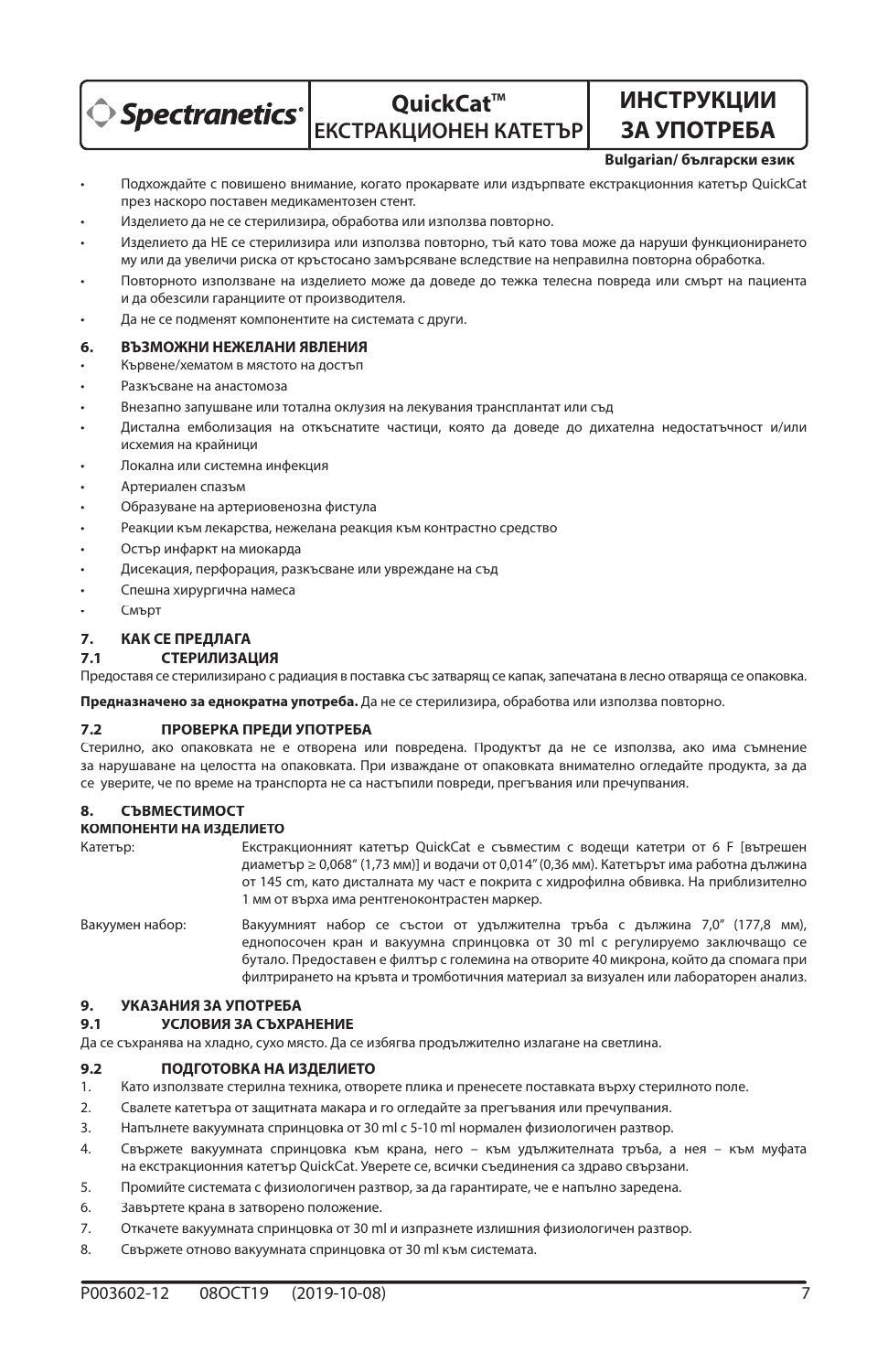

**OuickCat™ ЕКСТРАКЦИОНЕН КАТЕТЪР** 

**ИНСТРУКЦИИ ЗА УПОТРЕБА Bulgarian/ български език**

#### **9.3 ПРОЦЕДУРА**

- 1. Като използвате стандартна техника, канюлирайте целевия съд с водач и водещ катетър (вътрешен диаметър 0,068" [1,73 мм]) със свързан хемостатичен клапан.
- 2. Заредете екстракционния катетър QuickCat на водача.

**ПРЕДУПРЕЖДЕНИЕ:** Ако по време на манипулацията се усети каквото и да е съпротивление, причината за него трябва да бъде установена, преди катетърът да бъде придвижен напред или изтеглен. Манипулирането с катетъра въпреки съпротивлението може да доведе до увреждане на катетъра или съда. Ако катетърът се пречупи по време на употреба, внимателно го извадете от пациента и продължете процедурата с нов екстракционен катетър QuickCat.

- 3. Под флуороскопски контрол придвижете екстракционния катетър QuickCat до целевото място.
- 4. Затегнете хемостатичния клапан достатъчно, за да предотвратите ретроградно течение, но не толкова силно, че да пречи на движението на катетъра.
- 5. Докато кранът е в затворено положение, издърпайте буталото на спринцовката от 30 ml до желания екстракционен обем. Завъртете буталото по посока на часовниковата стрелка, за да заключите спринцовката в положението с желания вакуум.
- 6. Потвърдете правилното разположение на катетъра с флуороскоп.
- 7. Завъртете крана в отворено положение, за да започнете екстракцията. Бавно придвижете екстракционния катетър QuickCat до целевия съд. Кръвта ще навлезе в спринцовката до изчерпване на вакуума.
- 8. Ако кръвта не навлезе в спринцовката до 5 секунди, извадете катетъра от пациента. Промийте катетъра извън пациента или го подменете с нов.

**ПРЕДУПРЕЖДЕНИЕ:** Ако потокът към спринцовката спре или бъде ограничен, да НЕ се прави опит за промиване на екстракционния лумен на екстракционния катетър QuickCat, докато катетърът се намира в пациента. Може да се стигне до тежка телесна повреда или смърт. Преди да направите опит за повторно използване или да използвате нов екстракционен катетър QuickCat, извадете катетъра от пациента и промийте екстракционния лумен.

9. След завършване на екстракцията завъртете крана в затворено положение и извадете катетъра от пациента. Екстрахираната кръв и тромб може да бъдат филтрирани за визуален и/или лабораторен анализ посредством предоставения филтър с големина на отворите 40 микрона.

#### **9.4 ГРИЖИ СЛЕД ПРОЦЕДУРАТА**

След процедурата трябва да бъдат следвани болничните стандарти за грижа за отстраняване на дезилето и осигуряване на хемостаза за предотвратяване на кървенето в мястото на съдовия достъп.

#### **10. ОГРАНИЧЕНА ГАРАНЦИЯ НА ПРОИЗВОДИТЕЛЯ**

Производителят гарантира, че QuickCat catheter не проявява дефекти в материалите и производството, когато се използва до посочената дата "Използвай до" и когато опаковката не е отворена или повредена непосредствено преди употреба. Отговорността на производителя по настоящата гаранция се ограничава до подмяна или възстановяване на сумата за покупка на всеки дефектен QuickCat catheter. Производителят не носи отговорност за каквито и да било случайни, специални или последващи щети, възникващи в резултат на употребата на катетъра QuickCat. Повреда на катетър QuickCat, причинена от неправилна употреба, модифициране, неправилно съхранение или използване, или каквото и да било неспазване на тези Инструкции за употреба ще направи невалидна тази ограничена гаранция. **ТАЗИ ОГРАНИЧЕНА ГАРАНЦИЯ ИЗРИЧНО ОТМЕНЯ ВСИЧКИ ДРУГИ ГАРАНЦИИ, ИЗРИЧНИ ИЛИ ПОДРАЗБИРАЩИ СЕ, ВКЛЮЧИТЕЛНО ПОДРАЗБИРАЩАТА СЕ ГАРАНЦИЯ ЗА ПРОДАЖБА ИЛИ ГОДНОСТ ЗА ОПРЕДЕЛЕНА УПОТРЕБА**. Никое физическо или юридическо лице, включително всякакви упълномощени

представители или дилъри на Производителя, няма правото да удължава или разширява тази гаранция, и никой умишлен опит да се направи това няма да се прилага срещу Производителя.

#### **11. НЕСТАНДАРТНИ СИМВОЛИ**

| <b>Wire Compatibility</b><br>Съвместимост с водач                                                                                                                                                                                            | $GW =$<br>Max OD |                                                                     |                |
|----------------------------------------------------------------------------------------------------------------------------------------------------------------------------------------------------------------------------------------------|------------------|---------------------------------------------------------------------|----------------|
| <b>Rapid Exchange(RX)</b><br>Бърза смяна (RX)                                                                                                                                                                                                |                  | <b>Vessel Diameter</b><br>Диаметър на съда                          | mm             |
| <b>Working Length</b><br>Работна дължина                                                                                                                                                                                                     |                  | <b>Guide Catheter Compatibility</b><br>Съвместимост с водещ катетър | GC             |
| <b>Sheath Compatibility</b><br>Съвместимост с дезиле                                                                                                                                                                                         |                  | Quantity<br>Количество                                              | <b>OTY</b>     |
| CAUTION: U.S. Federal Law restricts this device to sale by or on the order of a physician.<br>Внимание: Федералните закони (на САЩ) разрешават продажбата на това изделие<br>да се извършва единствено от лекар или по лекарско предписание. |                  |                                                                     | <b>Rx ONLY</b> |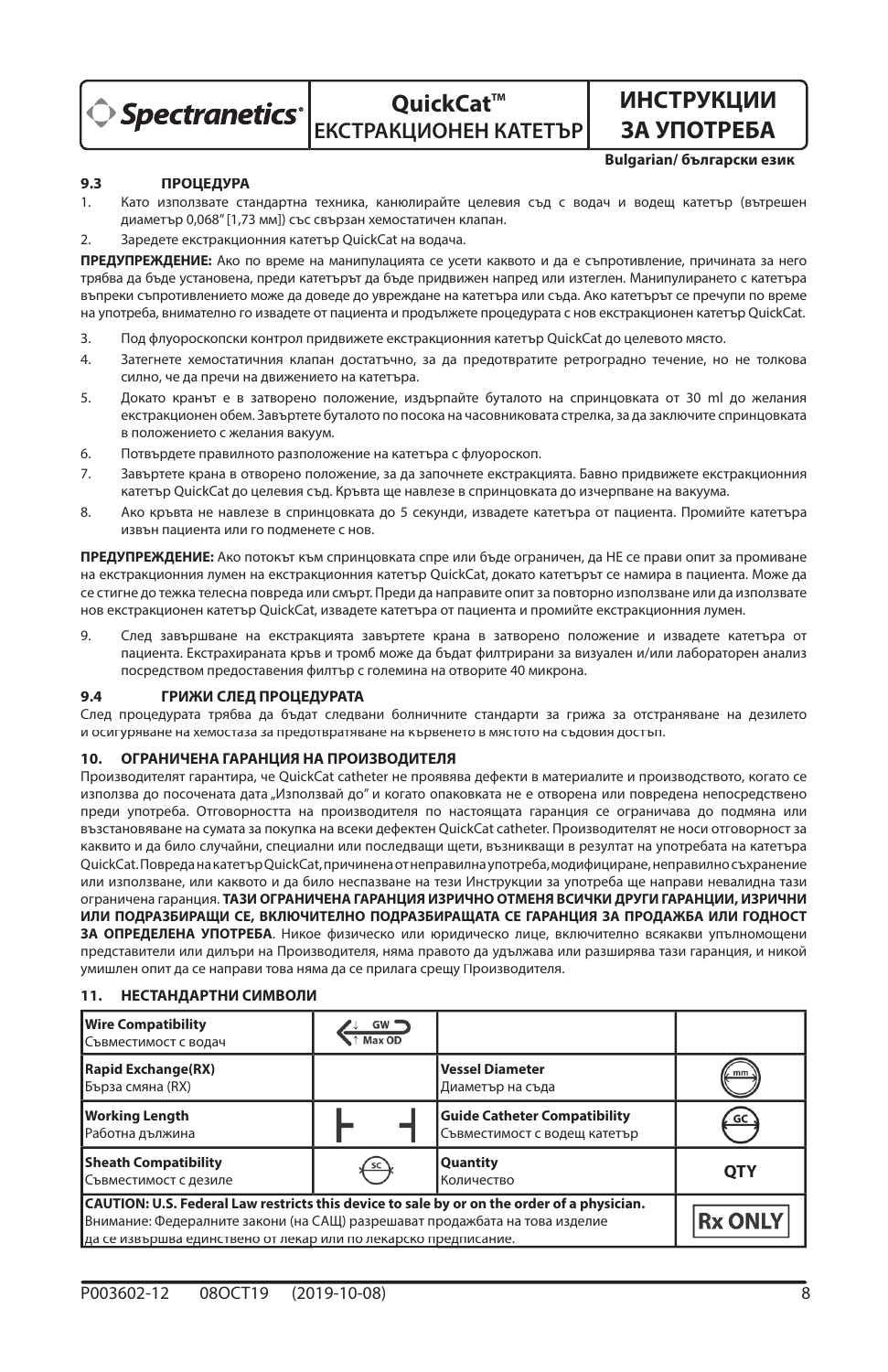

# **QuickCat™ EKSTRAKCIJSKI KATETER**

# **UPUTE ZA UPORABU**

**Croatian / hrvatski**

## **Sadržaj**

| 1.               |  |
|------------------|--|
| 2.               |  |
| 3.               |  |
| $\overline{4}$ . |  |
| 5.               |  |
| 6.               |  |
| 7.               |  |
| 8.               |  |
| 9.               |  |
| 10.              |  |
| 11.              |  |

**Pažljivo pročitajte sve upute prije uporabe. Pridržavajte se svih upozorenja i mjera opreza navedenih u ovim uputama. U protivnom može doći do komplikacija. Sve preporuke u ovim uputama služe samo kao opće smjernice. One ne mogu zamijeniti protokole institucije ni profesionalnu kliničku procjenu u vezi s liječenjem pacijenta.**

#### **1. OPIS UREĐAJA**

Ekstrakcijski kateter QuickCat je jednokratni, dvolumenski kateter koji je namijenjen uklanjaju mekih embolusa i tromba iz žila arterijskog sustava. Distalni vrh katetera je savitljiv, zašiljen i gladak te pruža atraumatski prolazak kroz arterijski sustav. Uređaj je sterilan i namijenjen isključivo za jednokratnu uporabu.

#### **2. INDIKACIJA I NAMJENA**

Ekstrakcijski kateter QuickCat namijenjen je uklanjanju svježih, mekih embolusa i tromba iz žila u arterijskom sustavu.

Ovaj jednokratni uređaj smiju koristiti samo liječnici sa znanjem i iskustvom na dijagnostičkim i intervencijskim tehnikama. Mogu se primijeniti i standardne tehnike postavljanja vaskularne pristupne ovojnice, angiografskih katetera i vodilica.

#### **3. KONTRAINDIKACIJE**

- Koristite u žilama promjera < 1,5 mm
- Venski sustav
- Uklanjanje vlaknastog, prijanjajućeg ili kalcificiranog materijala (npr. kronični ugrušak, aterosklerotični plak)

### **4. UPOZORENJA**

- Nemojte koristiti bez vodilice jer može doći do oštećivanja žile.
- Nemojte pokušavati pomicati ili izvlačiti kateter uz otpor dok fluoroskopijom ili na neki drugi način ne utvrdite uzrok otpora. Upravljanje kateterom uz otpor može saviti kateter i/ili oštetiti žilu.
- Ako tijekom postupka kateter postane prelabav ili se zapetlja u vodilici između vodećeg katetera i jednotračnog segmenta ekstrakcijskog katetera QuickCat, vodilica se može saviti unutar žile tijekom pomicanja ili izvlačenja katetera. Uklonite labavost ili zapetljanje u vodilici prije pomicanja ili izvlačenja katetera QuickCat kako biste izbjegli oštećivanje katetera i/ili žile.
- Ako se protok unutar štrcaljke zaustavi ili ograniči, NEMOJTE pokušavati ispirati ekstrakcijski lumen ekstrakcijskog katetera QuickCat dok je kateter u pacijentu. Može doći do teškog ozljeđivanja ili smrti pacijenta.
- Nemojte koristiti savijen, iskrivljen ili oštećen kateter jer to može uzrokovati ozljeđivanje žile i/ili nemogućnost pomicanja ili izvlačenja katetera.
- Nemojte koristiti za ubrizgavanje ili infuziju dijagnostičkih, embolijskih i terapijskih sredstava u krvne žile.

#### **5. MJERE OPREZA**

- Prije uporabe provjerite jesu li svi spojevi komponenata dobro povezani i sustav potpuno pripremljen kako ne bi došlo do ugrožavanja vakuuma.
- Nemojte prekomjerno stezati hemostatski ventil na katetersku cjevčicu jer se kateter može oštetiti.
- Oprezno prelazite i povlačite ekstrakcijski kateter QuickCat preko nedavno ugrađenog stenta koji ispušta lijek.
- Nemojte ponovno sterilizirati, prerađivati niti ponovno koristiti uređaj.
- NEMOJTE ponovno sterilizirati niti ponovno koristiti ovaj uređaj jer to može ugroziti učinkovitost uređaja ili povećati rizik unakrsne kontaminacije zbog neprikladne ponovne prerade.
- Ponovna uporaba ovog uređaja za jednokratnu upotrebu može uzrokovati teško ozljeđivanje pacijenta ili smrt i poništava jamstva proizvođača.
- Nemojte mijenjati komponente sustava alternativnim komponentama.

#### **6. POTENCIJALNI NEŽELJENI EFEKTI**

- Krvarenje/hematom na mjestu pristupa
- Anastomozna disrupcija
- Iznenadno zatvaranje ili potpuna okluzija tretiranog grafta ili žile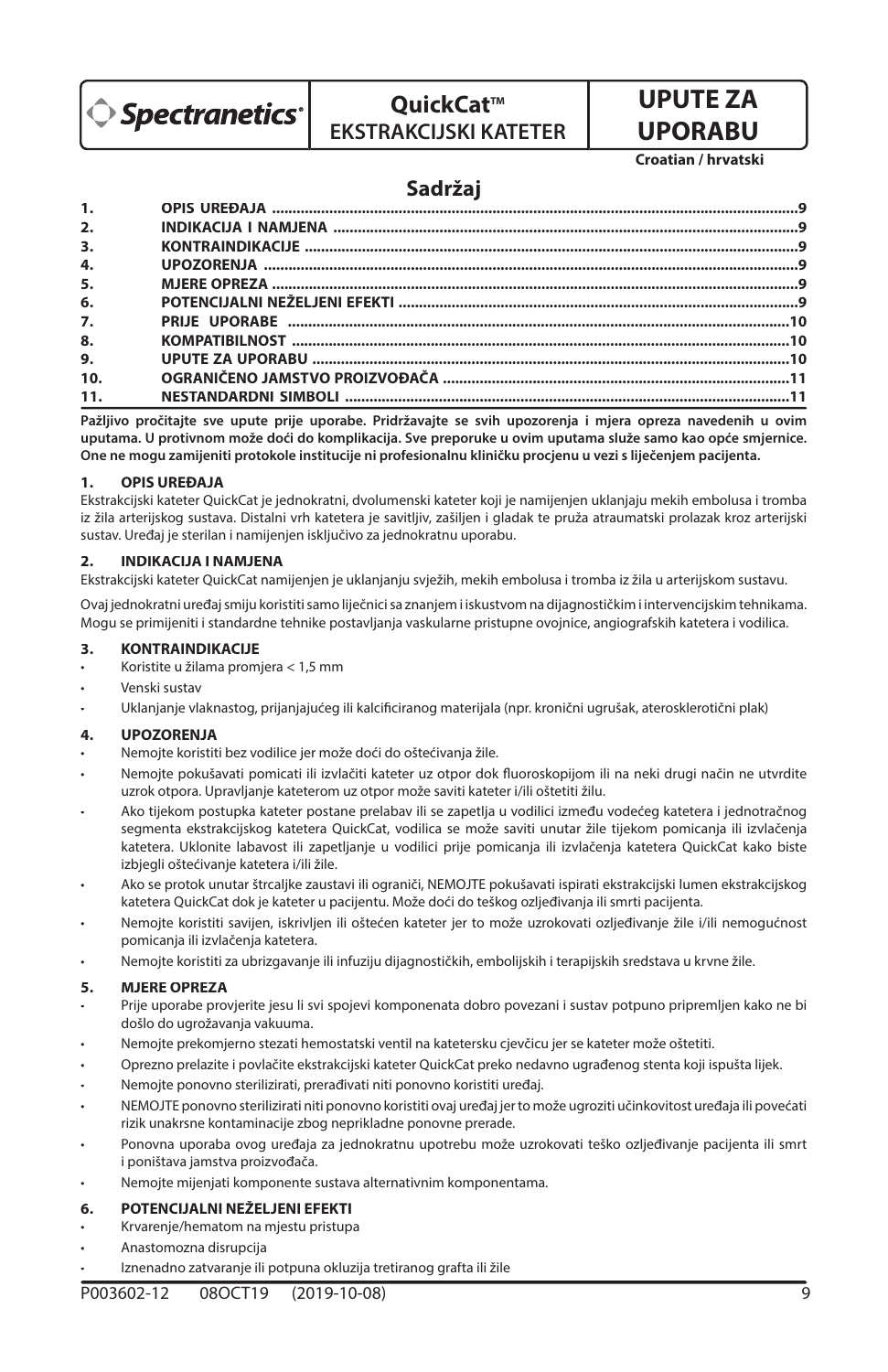

# **QuickCat™ EKSTRAKCIJSKI KATETER**

**UPORABU Croatian / hrvatski**

**UPUTE ZA** 

- Distalna embolizacija ostataka koja može rezultirati plućnim smetnjama i/ili ishemijom ekstremiteta
- Lokalna ili sustavna infekcija
- Arterijski spazam
- Stvaranje arteriovenozne fistule
- Reakcije na lijek, neželjena reakcija na kontrastno sredstvo
- Akutni infarkt miokarda
- Disekcija, perforacija, puknuće ili ozljeđivanje žile
- Intervencijski kirurški zahvat
- Smrt

## **7. PRIJE UPORABE**

#### **7.1 STERILIZACIJA**

Uređaj se isporučuje steriliziran zračenjem te na podlozi umotan u pakiranje koje se mora odlijepiti da bi se otvorilo

**Namijenjen je samo za jednokratnu uporabu**; nemojte ga ponovno sterilizirati, prerađivati niti ponovno koristiti.

#### **7.2 PROVJERA PRIJE PRIMJENE**

Uređaj je sterilan ako pakiranje nije otvoreno ili oštećeno. Ne koristite uređaj ako je upitna cjelovitost pakiranja. Odmah nakon vađenja iz pakiranja temeljito pregledajte uređaj kako biste provjerili da nije oštećen, savijen ili iskrivljen tijekom otpreme.

#### **8. KOMPATIBILNOST KOMPONENTE UREĐAJA**

Kateter: Ekstrakcijski kateter QuickCat kompatibilan je s vodećim kateterima 6 F [unutarnji promjer ≥ 0,068 inča (1,73 mm)] i vodilicama promjera 0,014 inča (0,36 mm). Radna duljina katetera iznosi 145 cm; distalni dio pokriven je hidrofilnim slojem. Radionepropusni oznsčivač nalazi se otprilike 1 mm od vrha.

Vakuumski sklop: Vakuumski se sklop sastoji od produžne cijevi od 7 inča (177,8 mm), jednostranog zapornog ventila i vakuumske štrcaljke od 30 ml s podesivim klipom. Filtar s porama od 40-mikrona olakšava filtriranje krvi i trombocita radi vizualne i laboratorijske analize.

#### **9. UPUTE ZA UPORABU**

#### **9.1 UVJETI ČUVANJA**

Čuvajte na hladnom i suhom mjestu. Izbjegavajte dugotrajno izlaganje svjetlosti.

#### **9.2 PRIPREMA UREĐAJA**

- 1. Sterilnim postupkom otvorite vrećicu i prenesite podlogu u sterilno polje.
- 2. Izvadite kateter iz zaštitne zavojnice te pregledajte je li savijen ili oštećen.
- 3. Napunite vakuumsku štrcaljku od 30 ml s 5-10 ml fiziološke otopine.
- 4. Povežite vakuumsku štrcaljku sa zapornim ventilom, zaporni ventil s produžnom cijevi, a produžnu cijev s poveznicom ekstrakcijskog katetera QuickCat. Provjerite jesu li svi spojevi osigurani.
- 5. Dokraja napunite sustav fiziološkom otopinom.
- 6. Okrenite zaporni ventil u zatvoreni položaj.
- 7. Uklonite vakuumsku štrcaljku od 30 ml i ispraznite ostatak fiziološke otopine.
- 8. Ponovno pričvrstite praznu vakuumsku štrcaljku od 30 ml na sklop sustava.

#### **9.3 POSTUPAK**

- 1. Standardnom tehnikom kanulirajte ciljnu žilu vodilicom i vodećim kateterom (unutarnji promjer ≥ 0,068 inča [1,73 mm]) s pričvršćenim hemostatskim ventilom.
- 2. Postavite ekstrakcijski kateter QuickCat na vodilicu.

**UPOZORENJE:** Ako osjetite otpor tijekom upravljanja, uzrok otpora mora se utvrditi prije pomicanja katetera prema naprijed ili izvlačenja katetera. Upravljanje kateterom uz otpor može oštetiti kateter ili žilu. Ako se kateter savije tijekom uporabe, pažljivo ga izvadite iz pacijenta te nastavite postupak s novim ekstrakcijskim kateterom QuickCat.

- 3. Pod fluoroskopskim praćenjem pomičite ekstrakcijski kateter QuickCat do ciljnog mjesta.
- 4. Stegnite hemostatski ventil dovoljno za sprječavanje povratnog toka, ali ne previše kako ne biste spriječili i pomicanje katetera.
- 5. Sa zapornim ventilom u zatvorenom položaju, povlačite klip na štrcaljki od 30 ml do željene razine ekstrahiranog volumena. Okrećite klip u smjeru kazaljki na satu kako biste blokirali štrcaljku u željenom vakuumskom položaju.
- 6. Fluoroskopom provjerite točan položaj katetera.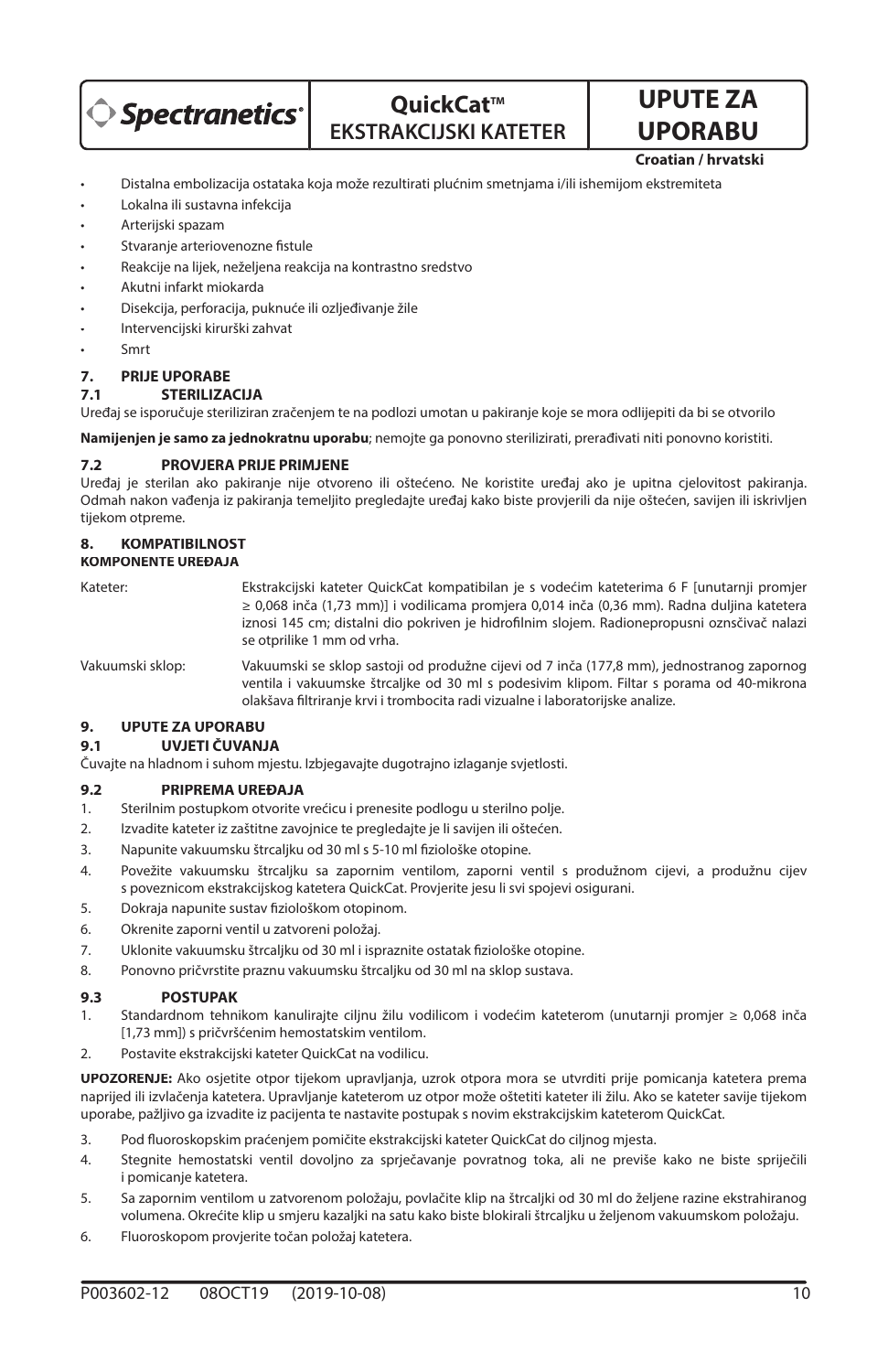

**QuickCat™ EKSTRAKCIJSKI KATETER**

## **UPORABU Croatian / hrvatski**

**UPUTE ZA** 

- 7. Okrenite zaporni ventil u otvoreni položaj za početak ekstrakcije. Polako uvodite ekstrakcijski kateter QuickCat u ciljnu žilu. Krv će ulaziti u štrcaljku dok se vakuum ne iscrpi.
- 8. Ako krv ne uđe u štrcaljku u roku od 5 sekundi, izvadite kateter iz pacijenta. Isperite kateter izvan pacijenta ili ga zamijenite novim.

**UPOZORENJE:** Ako se protok unutar štrcaljke zaustavi ili ograniči, NEMOJTE pokušavati ispirati ekstrakcijski lumen ekstrakcijskog katetera QuickCat dok je on u pacijentu. Može doći do teškog ozljeđivanja ili smrti pacijenta. Izvucite kateter iz pacijenta te isperite ekstrakcijski lumen prije ponovne uporabe starog ili uporabe novog ekstrakcijskog katetera QuickCat.

9. Nakon što se završi proces ekstrakcije, okrenite zaporni ventil u zatvoreni položaj te izvucite kateter iz pacijenta. Ekstrahirana krv i trombi mogu se filtrirati radi vizualne i/ili laboratorijske analize pomoću isporučenog 40-mikronskog filtra.

#### **9.4 NJEGA NAKON POSTUPKA**

Nakon postupka slijedite bolničke standarde za uklanjanje ovojnice i osiguranje hemostaze kako bi se spriječilo krvarenje na mjestu ulaska u žilu.

#### **10. OGRANIČENO JAMSTVO PROIZVOĐAČA**

Proizvođač jamči da proizvod QuickCat catheter nema nedostataka u materijalu i izradi kada se koristi do datuma označenog s "Upotrebljivo do" i kada je pakiranje zatvoreno i neoštećeno do otvaranja. Prema ovom jamstvu, odgovornost proizvođača ograničena je na zamjenu ili povrat kupovne cijene svakog proizvoda QuickCat catheter s nedostatkom. Proizvođač ne preuzima odgovornost za bilo kakve slučajne, posebne ili posljedične štete izazvane uporabom proizvoda QuickCat catheter. Oštećenja proizvoda QuickCat catheter izazvana pogrešnom uporabom, izmjenama, nepravilnim skladištenjem ili rukovanjem ili bilo kakvim drugim nepridržavanjem ovih uputa za uporabu poništavaju ovo ograničeno jamstvo. **OVO OGRANIČENO JAMSTVO IZRIČITO SLUŽI UMJESTO SVIH DRUGIH JAMSTAVA, IZRIČITIH ILI PODRAZUMIJEVANIH, UKLJUČUJUĆI PODRAZUMIJEVANO JAMSTVO PRIMJERENOSTI ZA PRODAJU ILI PRIKLADNOSTI ZA ODREĐENU NAMJENU.** Nijedna osoba ili tijelo, uključujući i sve ovlaštene predstavnike i prodavače proizvođača, nema ovlaštenja produljiti ili proširiti ovo ograničeno jamstvo, a bilo kakav takav pokušaj neće se moći primijeniti protiv proizvođača.

#### **Wire Compatibility**  $\frac{GW}{Max OD}$ Kompatibilnost vodilice **Vessel Diameter Rapid Exchange(RX)** Brza izmjena (RX) Promjer žile **Guide Catheter Compatibility Working Length** Radna duljina Kompatibilnost vodećeg katetera **Sheath Compatibility Quantity**  $s$ c Količina **QTY** Kompatibilnost ovojnice **CAUTION: U.S. Federal Law restricts this device to sale by or on the order of a physician. Rx ONLY** Oprez: Američki federalni zakon ograničava prodaju ovog uređaja na prodaju od liječnika ili po nalogu liječnika.

#### **11. NESTANDARDNI SIMBOLI**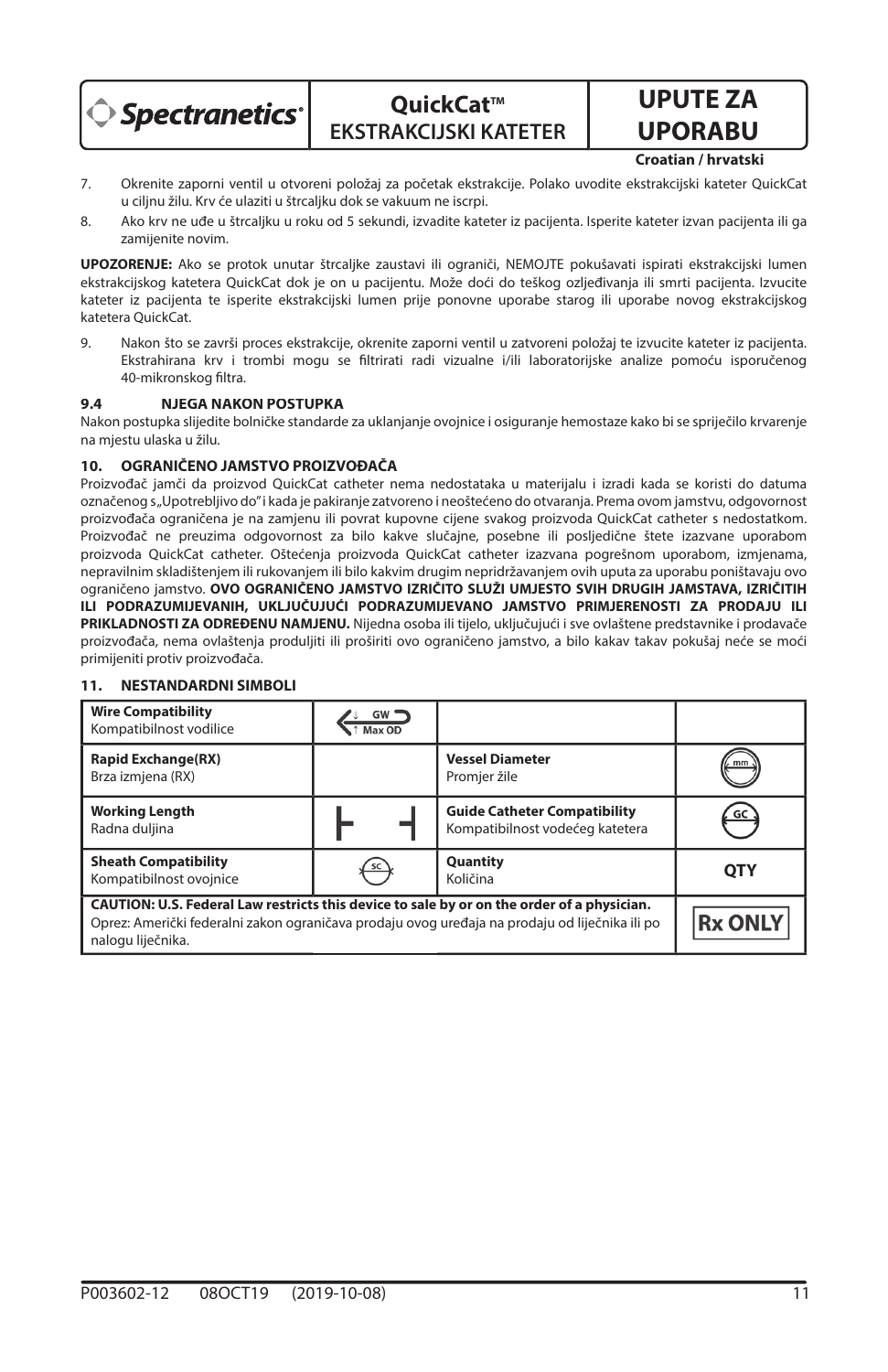

**QuickCat™ EXTRAKČNÍ KATÉTR**

# **NÁVOD K POUŽITÍ**

**Czech / Česky**

## **Obsah**

| 1.               |  |
|------------------|--|
| 2.               |  |
| 3.               |  |
| 4.               |  |
| 5.               |  |
| 6.               |  |
| $\overline{z}$ . |  |
| 8.               |  |
| 9 <sub>1</sub>   |  |
| 10.              |  |
| 11.              |  |

**Před použitím si důkladně pročtěte všechny pokyny v tomto návodu. Všímejte si pozorně veškerých varování a upozornění, obsažených v tomto návodu. Přehlédnutí těchto varování a upozornění by mohlo vést ke komplikacím. Všechna doporučení v tomto návodu jsou sestavena pouze jako obecný návod. Nemají nahrazovat institucionální protokoly nebo profesionální posouzení lékaře ohledně péče o pacienta.**

#### **1. POPIS ZAŘÍZENÍ**

Extrakční katétr QuickCat je jednorázový katétr s dvojitým lumenem na jedno použití, navržený k odstraňování měkkých vmetků a trombů z cév arteriálního systému. Distální konec katétru je ohebný, kónický a jemný, což umožňuje atraumatický průchod do arteriálního systému. Zařízení je dodáváno sterilní a je určeno pouze k jednorázovému použití.

#### **2. INDIKACE A PŘEDPOKLÁDANÉ POUŽITÍ**

Extrakční katétr QuickCat je určen k odstranění čerstvých měkkých vmetků a trombů z cév v arteriálním systému.

Výrobek je určen pro jednorázové použití školenými a zkušenými lékaři v oblasti diagnostických a intervenčních technik. Lze použít standardní techniky pro umístění vaskulárního vstupního pláště, angiografických katétrů a vodicích drátů.

#### **3. KONTRAINDIKACE**

- Použití pro cévy o průměru < 1,5 mm
- Venózní systém
- Odstranění fibrózního, adherentního nebo kalcifikovaného materiálu (např. chronická sraženina, aterosklerotický plát)

#### **4. VAROVÁNÍ**

- Nepoužívejte bez vodicího drátu, protože by mohlo dojít k poranění cévy.
- Nepokoušejte se posouvat nebo vytahovat katétr při odporu, dokud nebyla zjištěna příčina odporu pomocí uoroskopie nebo jinými prostředky. Manipulace s katétrem proti odporu může vést k pokroucení katétru a/nebo poškození cévy.
- Pokud se během výkonu ve vodicím drátu vytvoří průvěs nebo smyčka mezi vodicím katétrem a segmentem vodicí lišty extrakčního katétru QuickCat, vodicí drát se může při posouvání katétru vpřed nebo vzad zauzlovat uvnitř cévy. Před posouváním nebo vytahováním katétru QuickCat odstraňte případný průvěs či smyčku ve vodicím drátu, aby nedošlo k poškození katétru a/nebo k poranění cévy.
- Pokud je průtok do stříkačky zastaven nebo je omezen, NEPOKOUŠEJTE SE vypláchnout extrakční lumen extrakčního katétru QuickCat, když je katétr v těle pacienta. Mohlo by dojít k vážnému poranění nebo k úmrtí.
- Nepoužívejte ohnutý, pokroucený nebo poškozený katétr, neboť by to mohlo vést k poranění cévy a/nebo nemožnosti katétr posunout či vytáhnout.
- Nepoužívejte pro podání nebo infuzi diagnostických, embolických nebo terapeutických materiálů do cév.

#### **5. UPOZORNĚNÍ**

- Před použitím zkontrolujte, aby veškeré spoje mezi součástmi byly bezpečné a aby byl systém plně připraven, jinak by mohlo být ztíženo vysávání.
- Neutahujte nadměrně hemostatický ventil na dřík katétru, jinak by mohlo dojít k poškození.
- Buďte opatrní při přechodu nebo retrakci extrakčního katétru QuickCat přes čerstvě umístěný stent, který uvolňuje lék.
- Opakovaně zařízení nesterilizujte, nezpracovávejte ani znovu nepoužívejte.
- Toto zařízení se NESMÍ opakovaně používat ani sterilizovat, neboť by se tím mohla snížit jeho výkonnost a zvýšit riziko křížové kontaminace z důvodu nesprávného zpracování.
- Opakované použití tohoto jednorázového zařízení by mohlo způsobit vážné poranění pacienta nebo jeho smrt, jakož i zrušení záruky výrobce.
- Nevyměňujte součásti systému alternativními součástmi.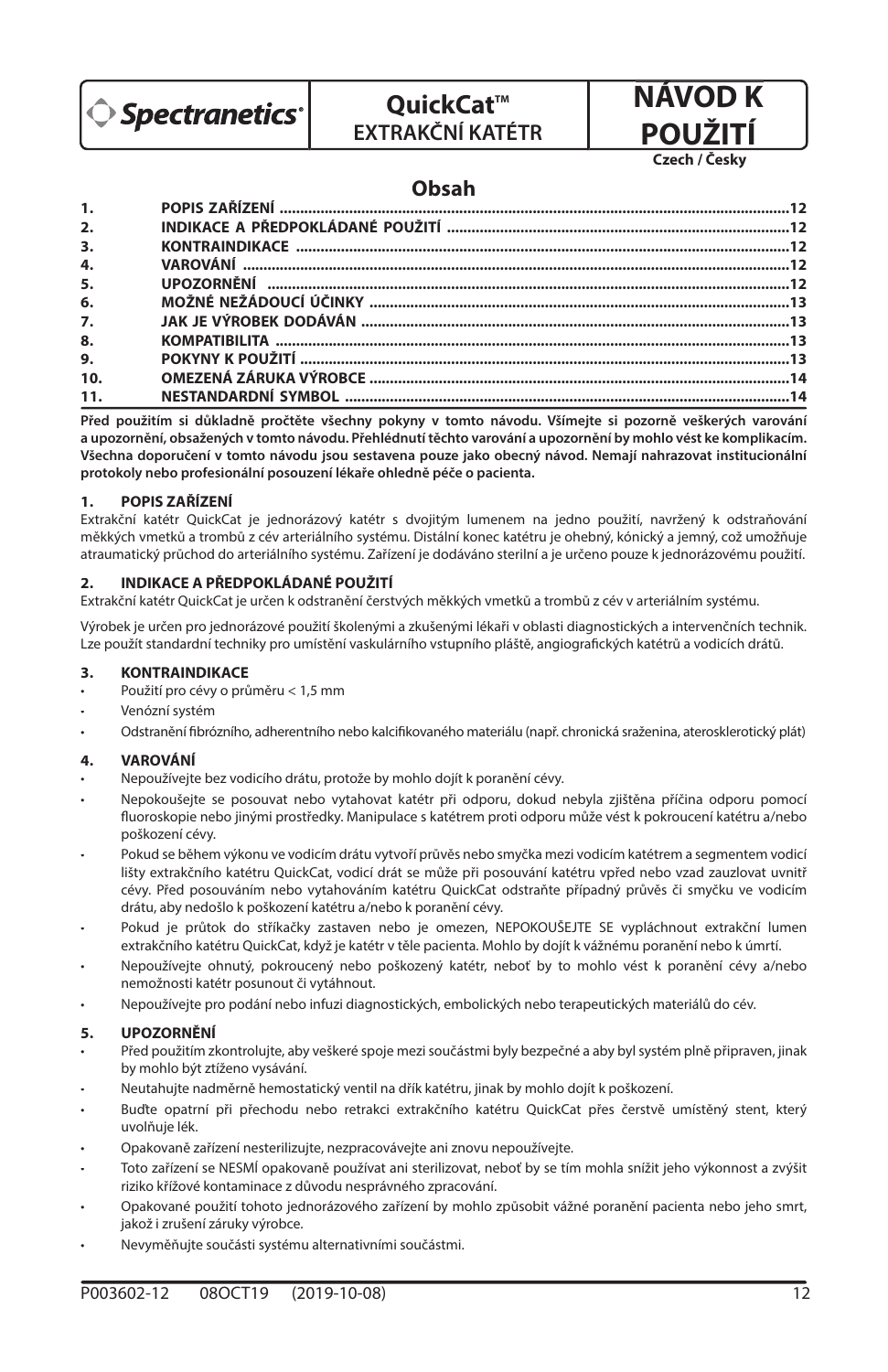

# **OuickCat™ EXTRAKČNÍ KATÉTR**

**POUŽITÍ Czech / Česky**

**NÁVOD K** 

#### **6. MOŽNÉ NEŽÁDOUCÍ ÚČINKY**

- Krvácení z přístupového místa nebo hematom
- Anastomotická trhlina
- Náhlé uzavření nebo úplná okluze ošetřovaného transplantátu nebo cévy
- Distální embolizace detritem vedoucí k ohrožení plicní funkce a/nebo k ischemii končetiny
- Lokální nebo systémová infekce
- Arteriální spasmus
- Vytvoření arteriovenózní píštěle
- Reakce na léky, nežádoucí reakce na kontrastní látku
- Akutní infarkt myokardu
- Disekce, perforace, prasknutí nebo poranění cévy
- Akutní chirurgický zákrok
- Smrt

#### **7. JAK JE VÝROBEK DODÁVÁN**

#### **7.1 STERILIZACE**

Dodáváno sterilizované zářením na podnosu s nasaditelným krytem a uzavřeno v rozlepovacím balení.

**Určeno pro jednorázové použití:** opakovaně nesterilizujte, nezpracovávejte ani nepoužívejte.

#### **7.2 KONTROLA PŘED POUŽITÍM**

Výrobek nepoužívejte, pokud jste na pochybách, jestli obal nebyl poškozen. Po vyjmutí z obalu důkladně výrobek prohlédněte, abyste se ujistili, že během přepravy nedošlo k žádnému poškození, ohnutí nebo pokroucení.

## **8. KOMPATIBILITA**

## **KOMPONENTY ZAŘÍZENÍ**

Katétr: Extrakční katétr QuickCat je kompatibilní se zaváděcími katétry 6 F [vnitř. prům. ≥ 0,068" (1,73 mm)] a zaváděcími dráty 0,014" (0,36 mm). Katétr má pracovní délku 145 cm a jeho distální část je potažena hydrofilní vrstvou. Přibližně ve vzdálenosti 1 mm od konce se nachází radiopákní značka.

Vysávací sestava: Vysávací sestava se skládá z prodlužovací trubice o velikosti 7,0 palců (177,8 mm), jednocestného uzavíracího ventilu a 30 ml vysávací stříkačky s nastavitelným uzavíracím plunžrem. Pro filtrování krve a trombotického materiálu k vizuální nebo laboratorní analýze je k dispozici filtrační košíček s póry o velikosti 40 mikronů.

#### **9. POKYNY K POUŽITÍ**

## **9.1 PODMÍNKY UCHOVÁVÁNÍ**

Uchovávejte na chladném, suchém místě. Vyhněte se delšímu vystavení světlu.

#### **9.2 PŘÍPRAVA ZAŘÍZENÍ**

- 1. Za použití sterilní techniky otevřete sáček a přeneste misku na sterilní místo.
- 2. Vyjměte katétr z ochranné role a prohlédněte, zda nemá ohyby nebo smyčky.
- 3. Naplňte 30 ml vysávací stříkačku 5–10 ml fyziologického roztoku.
- 4. Napojte vysávací stříkačku na uzavírací ventil, uzavírací ventil na prodlužovací hadičku, a prodlužovací hadičku na hrdlo extrakčního katétru QuickCat. Ujistěte se, že všechny spoje jsou zajištěné.
- 5. Propláchněte systém fyziologickým roztokem, abyste zajistili úplné naplnění.
- 6. Otočte uzavíracím ventilem do polohy, v níž je uzavřen.
- 7. Odstraňte 30 ml vysávací stříkačku a vyprázdněte veškerý přebytečný fyziologický roztok.
- 8. Znovu připojte prázdnou 30 ml vysávací stříkačku k sestavě.

#### **9.3 POSTUP**

- 1. Za použití standardní techniky kanylujte cílovou cévu pomocí vodicího drátu a vodicího katétru (vnitř. prům. ≥ 0,068" [1,73 mm]) s připojeným hemostatickým ventilem.
- 2. Zaveďte extrakční katétr QuickCat na vodicí drát.

**VAROVÁNÍ:** Pokud během manipulace ucítíte jakýkoliv odpor, před posunováním nebo vytahováním katétru je třeba zjistit příčinu odporu. Manipulace katétrem proti odporu může způsobit poškození katétru nebo cévy. Pokud se katétr během použití pokroutí, opatrně ho z pacienta vyjměte a proceduru dále provádějte s novým extrakčním katétrem QuickCat.

- 3. Při fluoroskopii posuňte extrakční katétr QuickCat na cílové místo.
- 4. Utěsněte dostatečně hemostatický ventil, abyste předešli zpětnému toku, ale ne tak pevně, aby to bránilo pohybu katétru.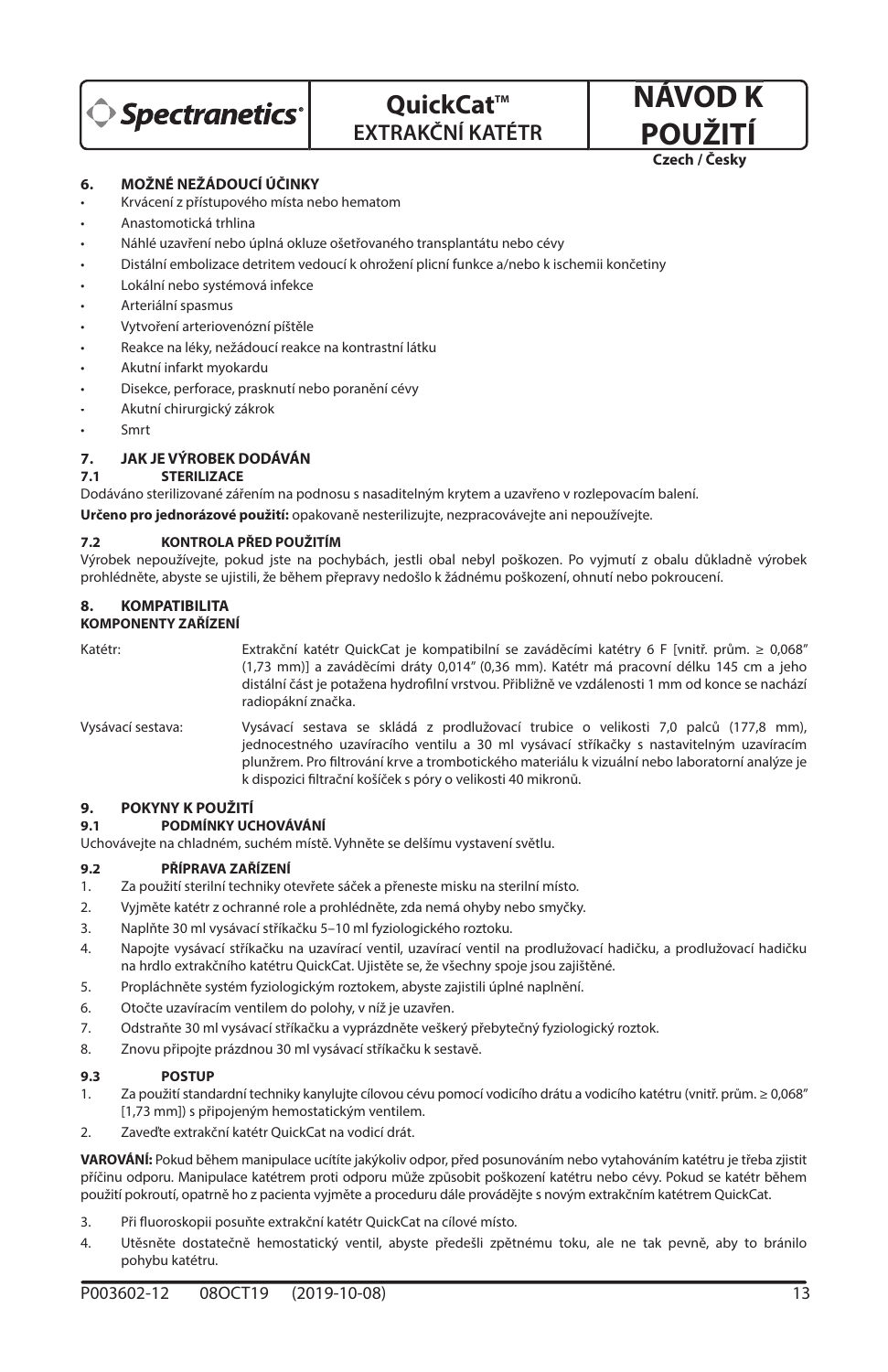

**QuickCat™ EXTRAKČNÍ KATÉTR** **NÁVOD K POUŽITÍ**

**Czech / Česky**

- 5. Při otočení ventilu do polohy zavřeno vytáhněte plunžr na 30 ml stříkačce až po požadovanou úroveň extrakčního objemu. Otáčejte plunžr po směru hodinových ručiček, abyste uzamkli stříkačku v požadované vysávací pozici.
- 6. Potvrďte správnou pozici katétru prostřednictvím fluoroskopie.
- 7. Otočte ventilem do pozice otevřeno a zahajte tak extrakci. Pomalu posouvejte extrakční katétr QuickCat do cílové cévy. Krev poteče do stříkačky až do jejího naplnění.
- 8. Pokud krev nevteče do stříkačky do 5 sekund, vyjměte katétr z těla pacienta. Katétr buď mimo tělo pacienta propláchněte, nebo ho vyměňte za nový.

**VAROVÁNÍ:** Pokud je průtok do stříkačky zastaven nebo je omezen, NEPOKOUŠEJTE SE vypláchnout extrakční lumen extrakčního katétru QuickCat, když je katétr uvnitř těla pacienta. Mohlo by dojít k vážnému poranění nebo k úmrtí. Než se pokusíte znovu použít nebo použít nový extrakční katétr QuickCat, katétr vyjměte z pacienta a propláchněte extrakční lumen.

9. Jakmile je proces vytahování dokončen, otočte uzavíracím ventilem do polohy, v níž je uzavřen, a vyjměte katétr z těla pacienta. Extrahovanou krev a trombus lze filtrovat pro vizuální nebo laboratorní analýzu za použití filtračního košíčku s póry o velikosti 40 mikronů.

#### **9.4 NÁSLEDNÁ PÉČE**

Po provedení zákroku je třeba při snímání pláště a hemostáze postupovat podle nemocničních ošetřovatelských standardů s cílem předejít krvácení v místě přístupu do cévy.

#### **10. OMEZENÁ ZÁRUKA VÝROBCE**

Výrobce zaručuje, že výrobek QuickCat catheter, pokud byl uzavřen v původním neporušeném balení, nebude mít při použití do uvedeného data (viz "Spotřebujte do") vady materiálu a zpracování. Odpovědnost výrobce v rámci této záruky je omezena na výměnu nebo vrácení kupní ceny u defektního výrobku QuickCat catheter. Výrobce nenese odpovědnost za jakékoli náhodné, zvláštní nebo následné škody vzniklé následkem použití výrobku QuickCat catheter. Poškození výrobku QuickCat catheter způsobené nevhodným použitím, úpravou, nesprávným skladováním či manipulací nebo jiným selháním při dodržování těchto pokynů k použití způsobí zneplatnění omezené záruky. **TATO OMEZENÁ ZÁRUKA VÝSLOVNĚ NAHRAZUJE VŠECHNY OSTATNÍ ZÁRUKY, VYJÁDŘENÉ ČI PŘEDPOKLÁDANÉ, VČETNĚ PŘEDPOKLÁDANÉ ZÁRUKY OBCHODOVATELNOSTI NEBO VHODNOSTI PRO KONKRÉTNÍ ÚČEL.** Žádná osoba nebo společnost, včetně jakéhokoli autorizovaného zástupce výrobce nebo prodejce, nemá právo rozšiřovat nebo prodlužovat tuto omezenou záruku a jakýkoli zamýšlený pokus tak učinit není u výrobce vymahatelný.

#### **11. NESTANDARDNÍ SYMBOL**

| <b>Wire Compatibility</b><br>Kompatibilita s drátem                                                                                                                                                          | Max OD |                                                                         |                |
|--------------------------------------------------------------------------------------------------------------------------------------------------------------------------------------------------------------|--------|-------------------------------------------------------------------------|----------------|
| <b>Rapid Exchange(RX)</b><br>Katétry typu rychlé výměny                                                                                                                                                      |        | <b>Vessel Diameter</b><br>Průměr cévv                                   | mm             |
| <b>Working Length</b><br>Pracovní délka                                                                                                                                                                      |        | <b>Guide Catheter Compatibility</b><br>Kompatibilita s vodicím katétrem | GC             |
| <b>Sheath Compatibility</b><br>Kompatibilita s pláštěm                                                                                                                                                       | SC     | Quantity<br>Množství                                                    | <b>OTY</b>     |
| CAUTION: U.S. Federal Law restricts this device to sale by or on the order of a physician.<br>Upozornění: Federální zákony (USA) omezují prodej tohoto zařízení pouze na lékaře nebo<br>na lékařský předpis. |        |                                                                         | <b>Rx ONLY</b> |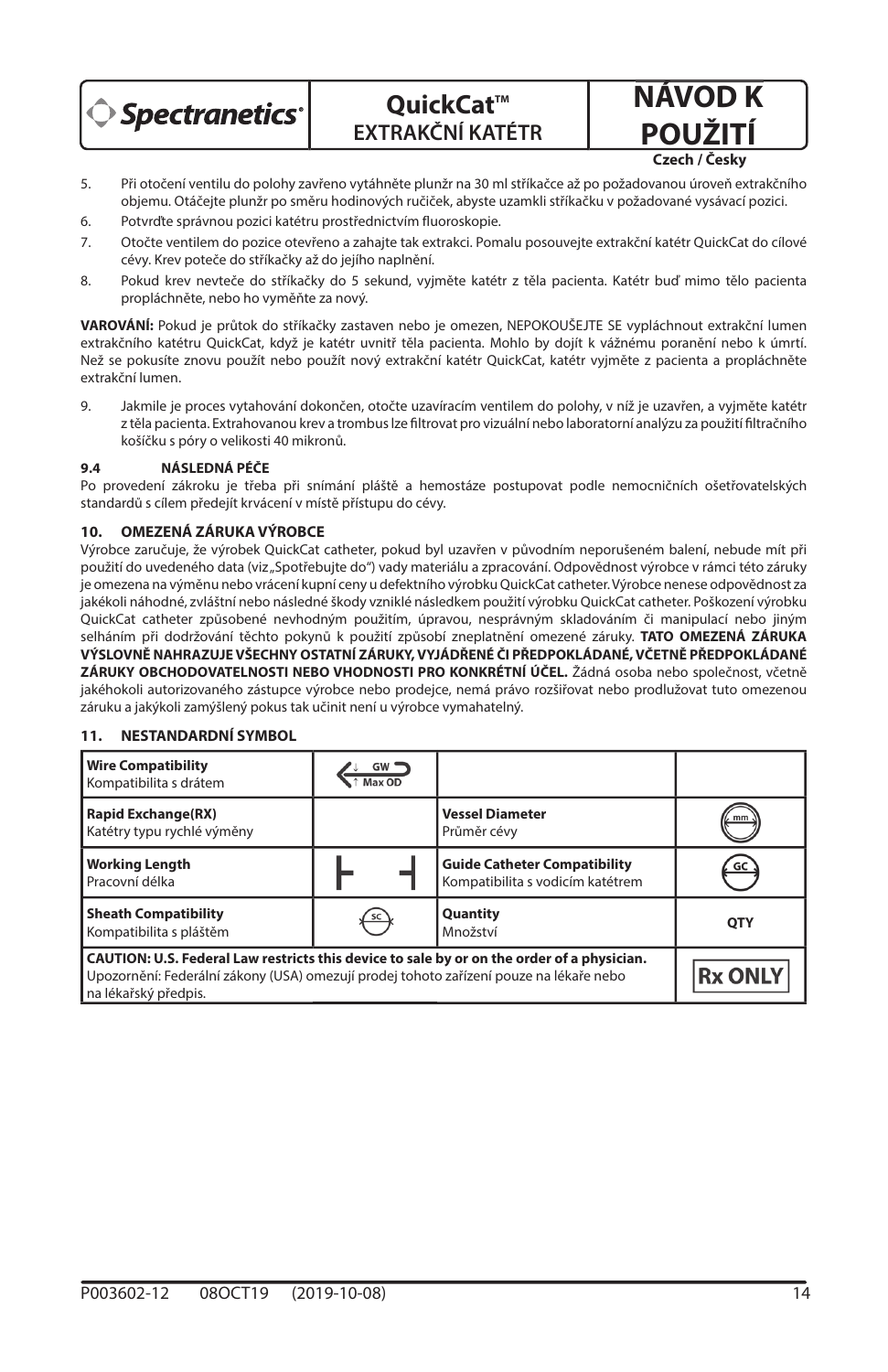

## **QuickCat™ UDSUGNINGSKATETER**



**Danish / Dansk**

## **Indholdsfortegnelse**

| 1.111 |  |
|-------|--|
| 2.    |  |
| 3.    |  |
| 4.    |  |
| 5.    |  |
| 6.    |  |
| 7.    |  |
| 8.    |  |
| 9.    |  |
| 10.   |  |
| 11.   |  |
|       |  |

**Læs hele brugsanvisningen grundigt igennem inden brug. Overhold alle advarsler og forholdsregler, der er anført i brugsanvisningen. Tilsidesættelse af advarsler og forholdsregler kan medføre komplikationer. Alle anbefalinger i denne brugsanvisning er generelle retningslinjer. Det er ikke hensigten, at de skal tilsidesætte institutionelle regelsæt eller professionelle kliniske vurderinger vedrørende patientbehandlingen.**

#### **1. BESKRIVELSE AF ANORDNINGEN**

QuickCat-udsugningskatetret er et dobbeltlumenkateter til engangsbrug, der er beregnet til fjernelse af bløde emboli og tromber i arteriesystemets kar. Katetrets distale spids, der er bøjelig, tilspidset og blød, giver atraumatisk passage til arteriesystemet. Anordningen leveres steril og er kun beregnet til engangsbrug.

#### **2. INDIKATIONER OG TILSIGTET BRUG**

QuickCat-udsugningskatetret er egnet til fjernelse af friske, bløde emboli og tromber fra kar i arteriesystemet.

Produktet er beregnet til engangsbrug af læger, der er uddannet og har erfaring i diagnostik og interventionelle teknikker. Standardteknikker til udskiftning af vaskulære adgangs-sheaths, angiografiske katetre og guidewirer kan anvendes.

#### **3. KONTRAINDIKATIONER**

- Anvendes i kar med en diameter < 1,5 mm
- Venesystemet
- Fjernelse af brøst, sammenvokset eller forkalket materiale (f.eks. kronisk koagulat, atherosclerotisk plaque)

#### **4. ADVARSLER**

- Må ikke bruges uden en guidewire, da dette kan medføre karskader.
- Forsøg ikke at føre katetret frem eller at trække det tilbage mod modstand, før årsagen til modstanden er blevet bestemt ved fluoroskopi eller på anden måde. Manipulering af katetret mod modstand kan resultere i knæk på katetret og/eller karbeskadigelse.
- Hvis der under indgrebet observeres slaphed eller løkker i guidewiren mellem guidekatetret og enkeltskinnesegmentet til QuickCat udsugningskatetret, kan guidewiren knække inde i blodkarret under fremføring eller tilbagetrækning af katetret. Fjern slapheden eller løkken i guidewiren, før QuickCat katetret føres frem eller trækkes tilbage for at undgå beskadigelse af kateter og/eller kar.
- Hvis flowet ind i sprøjten stopper eller begrænses, må du IKKE forsøge at skylle QuickCat-udsugningskatetrets udsugningslumen, mens katetret er inde i patienten. Dette kan medføre alvorlige kvæstelser eller dødsfald.
- Et bøjet, knækket eller beskadiget kateter må ikke bruges, da dette kan føre til karbeskadigelse og/eller manglende evne til at føre katetret frem eller trække det tilbage.
- Må ikke bruges til indgivelse eller infusion af diagnostiske, emboliske eller terapeutiske materialer i blodkarrene.

#### **5. FORHOLDSREGLER**

- Inden brugen skal det kontrolleres, at alle tilslutninger mellem komponenterne er sikre, og at systemet er blevet fuldstændig spædet elller vaccum kan blive kompromiteret.
- Stram ikke den hæmostatiske ventil for meget på katetrets skaft, da dette kan føre til, at katetret bliver beskadiget.
- Vær forsigtig, når du krydser QuickCat udsugningskatetret eller trækker det tilbage over en nyindsat lægemiddeleluerende stent.
- Anordningen må ikke resteriliseres, genbehandles eller genbruges.
- Dette instrument MÅ IKKE resteriliseres eller genbruges, da dette vil kunne kompromittere dets funktion eller øge risikoen for krydskontaminering pga. utilstrækkelig genbehandling.
- Genbrug af dette engangsinstrument kan medføre alvorlige skader på patienten eller dødsfald og sætter producentens garantier ud af kraft.
- Systemkomponenter må ikke udskiftes med alternative komponenter.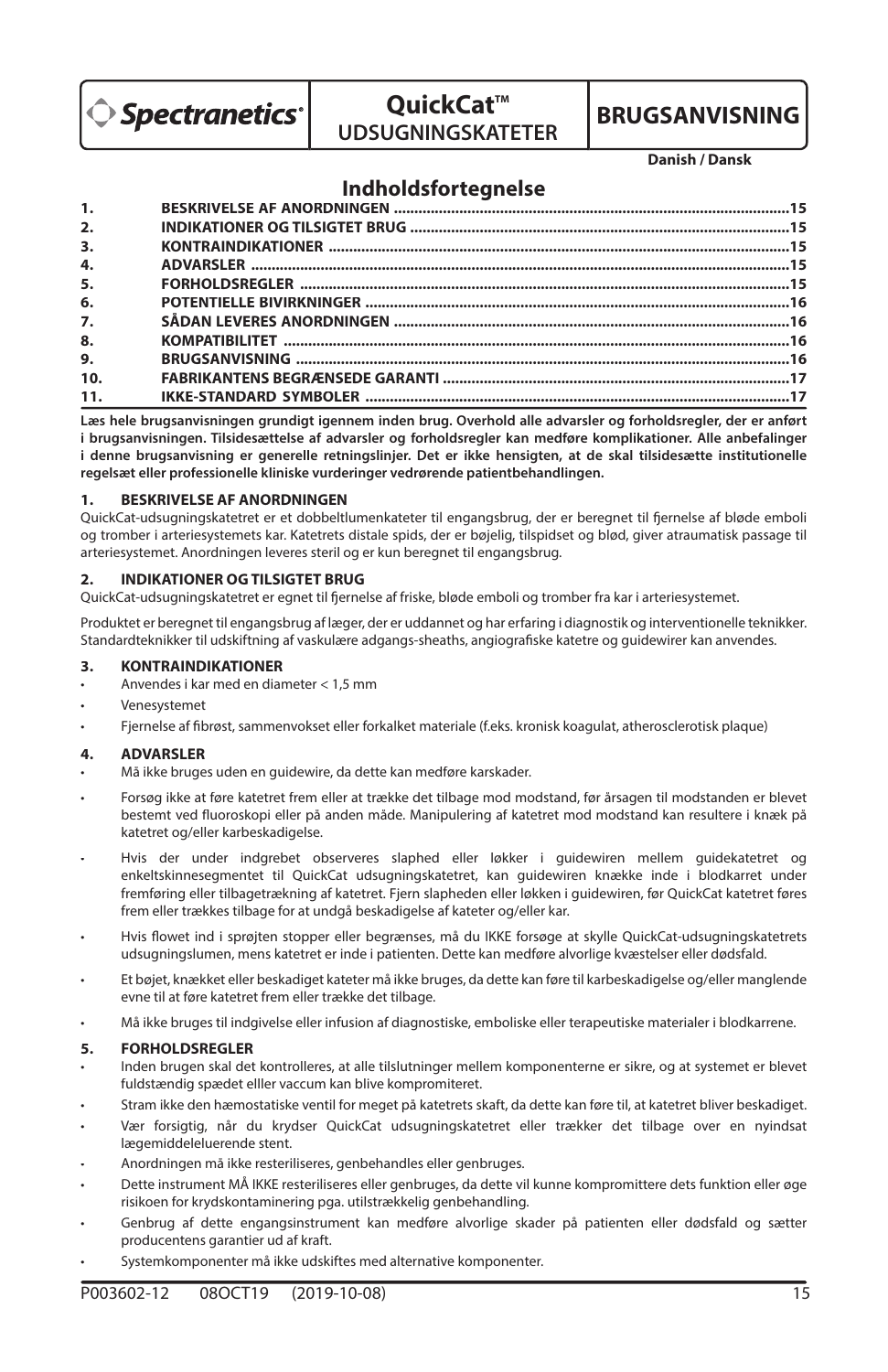

# **OuickCat™ UDSUGNINGSKATETER**

**BRUGSANVISNING**

**Danish / Dansk**

#### **6. POTENTIELLE BIVIRKNINGER**

- Blødning/hæmatom på adgangsstedet
- Anastomotisk brud
- Abrupt lukning eller total tillukning af det behandlede transplantat eller kar
- Distal embolisering af debris resulterende i nedsat lungefunktion og/eller iskæmi i ekstremiteterne
- Lokal eller systemisk infektion
- Arteriel krampe
- Arteriovenøs fisteldannelse
- Lægemiddelreaktioner, bivirkninger af kontrastmedium
- Akut myokardieinfarkt
- Kardissektion, -perforering, -ruptur eller -skade
- Behov for kirurgisk indgreb
- Død

#### **7. SÅDAN LEVERES ANORDNINGEN**

#### **7.1 STERILISERING**

Leveres steriliseret med stråling i en tryklåsbakke inde i en tillukket "peel-open" pakke.

**Beregnet til engangsbrug.** Undgå rensterilisering, genbehandling eller genbrug.

#### **7.2 EFTERSYN FØR BRUG**

Brug ikke produktet, hvis der er tvivl om, hvorvidt emballagen er blevet beskadiget. Når emballagen er fjernet, skal produktet kontrolleres omhyggeligt for at sikre, at der ikke er sket nogen skader, bøjninger eller knæk under transporten.

## **8. KOMPATIBILITET**

**ANORDNINGENS DELE**

Kateter: QuickCat-udsugningskatetret er kompatibelt med 6F guidekatetre [I.D. ≥ 0,068" (1,73 mm)] og 0,36 mm guidewirer. Katetrets arbejdslængde er 145 cm, og dets distale del har en hydrofil overfladebelægning. Der er en røntgenfast markør ca. 1 mm fra spidsen.

Vakuumenhed: Vakuumenheden består af en 7,0" (177,8 mm) forlængerslange, en envejs stophane og en 30 ml vakuumsprøjte med justerbart låsestempel. Der medfølger en 40 mikron porefilterkurv som en hjælp til filtrering af blod og trombotisk materiale med henblik på visuel analyse eller laboratorieanalyse.

#### **9. BRUGSANVISNING**

#### **9.1 OPBEVARING**

Opbevares på et køligt, tørt sted. Undgå længerevarende udsættelse for lys.

#### **9.2 FORBEREDELSE AF ANORDNINGEN**

- 1. Brug steril teknik til at åbne posen og overføre bakken til det sterile felt.
- 2. Fjern katetret fra beskyttelsesslangen, og kontroller for bøjninger og knæk.
- 3. Fyld 30 ml vakuumsprøjten med 5-10 ml normalt fysiologisk saltvand.
- 4. Tilslut vakuumsprøjten til stophanen, tilslut stophanen til forlængerslangen og tilslut forlængerslangen til hubben på QuickCat-udsugningskatetret. Kontroller, at alle tilslutninger er sikre.
- 5. Skyl systemet med saltvand for at sikre, at spædningen er komplet.
- 6. Drej stophanen til den lukkede position.
- 7. Fjern 30 ml vakuumsprøjten, og tøm den for eventuelt overskydende fysiologisk saltvand.
- 8. Monter igen 30 ml vakuumsprøjten på systemenheden.

#### **9.3 PROCEDURE**

- 1. Brug standardteknik til at indføre en guidewire og et guidekateter (I.D. ≥ 1,73 mm) med en hæmostatisk ventil monteret i fokuskarret.
- 2. Sæt QuickCat-udsugningskatetret på guidewiren.

ADVARSEL: Hvis der mærkes nogen form for modstand under manipuleringen, skal årsagen til modstanden findes, inden katetret føres frem eller trækkes tilbage. Manipulering af katetret mod modstand kan føre til beskadigelse af katetret eller til karskader. Hvis katetret knækker under brug, skal det forsigtigt fjernes fra patienten, og proceduren skal fortsættes med et nyt QuickCat-udsugningskateter.

- 3. Før QuickCat-udsugningskatetret frem til fokusstedet under fluoroskopi.
- 4. Stram den hæmostatiske ventil tilstrækkeligt til at forhindre refluks, men ikke så stramt, at katetret ikke kan bevæges.
- 5. Med stophanen i den lukkede position trækkes stemplet på 30 ml sprøjten tilbage til den ønskede udsugningsvolumen. Vrid stemplet med uret, så sprøjten låses i den ønskede vakuumposition.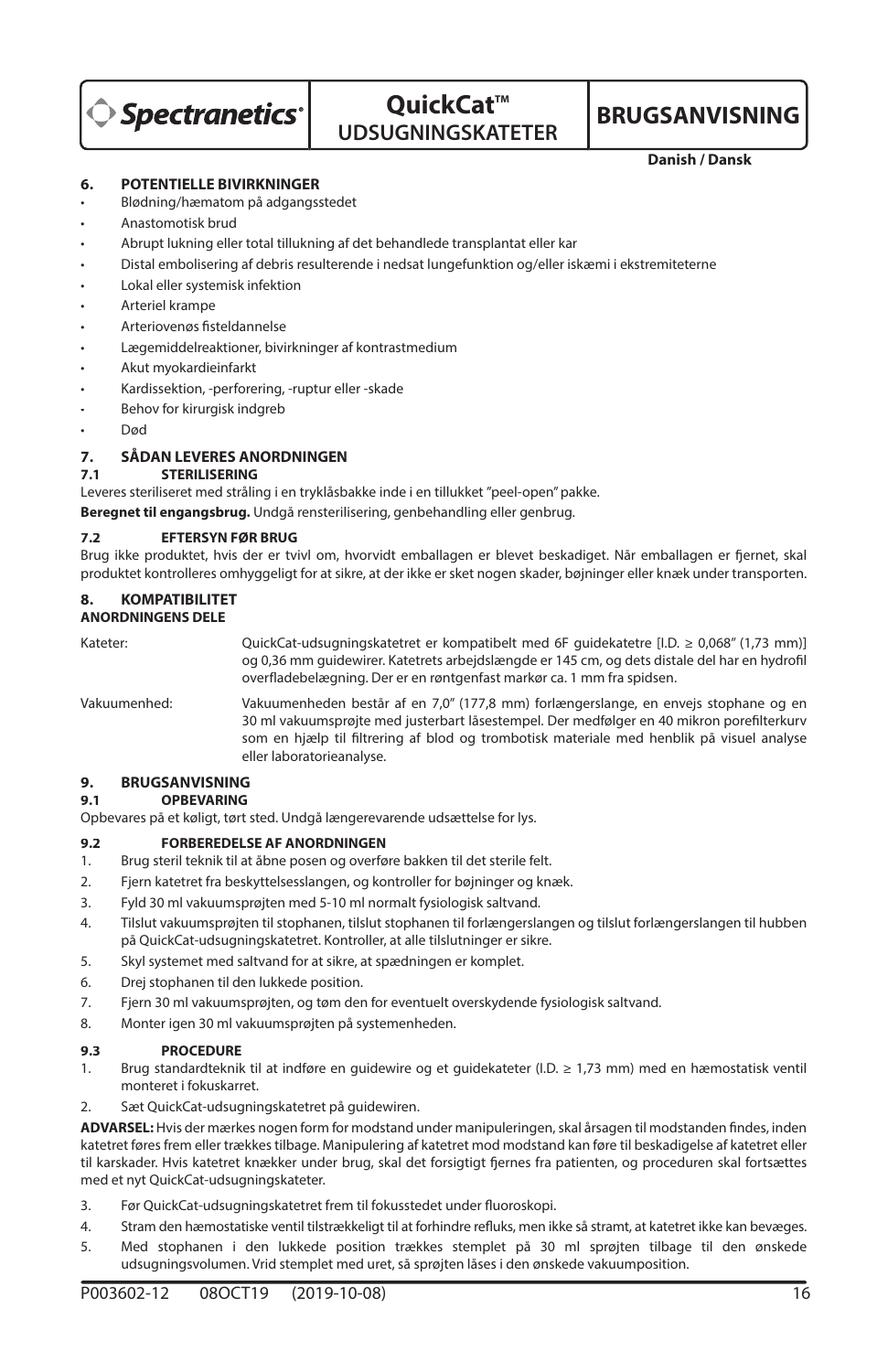

**QuickCat™ UDSUGNINGSKATETER**

**BRUGSANVISNING**

**Danish / Dansk**

- 6. Kontroller, at katetrets position er korrekt via fluoroskopi.
- 7. Drej stophanen til den åbne position for at starte udsugningen. Før langsomt QuickCat udsugningskatetret ind i fokuskarret. Der vil komme blod ind i sprøjten, indtil vakuumet er udtømt.
- 8. Hvis der ikke kommer blod ind i sprøjten inden for 5 sekunder, skal katetret fjernes fra patienten. Skyl enten katetret uden for patienten, eller udskift det med et nyt kateter.

ADVARSEL: Hvis flowet ind i sprøjten stopper eller begrænses, må du IKKE forsøge at skylle QuickCat udsugningskatetrets udsugningslumen, mens katetret er inde i patienten. Dette kan medføre alvorlige kvæstelser eller dødsfald. Fjern katetret fra patienten og skyl udsugningslumen, før forsøg på at genbruge det eller brug et nyt QuickCat udsugningskateter.

9. Når udsugningsprocessen er gennemført, skal du dreje stophanen til den lukkede position og fjerne katetret fra patienten. Udsuget blod og trombe kan eventuelt filtreres ved hjælp af den medfølgende 40 mikron porefilterkurv med henblik på visuel analyse og/eller laboratorieanalyse.

#### **9.4 POST-PROCEDURAL BEHANDLING**

Efter proceduren skal man følge hospitalets behandlingsstandarder for fjernelse af hylsteret og sørge for hæmostase for at forhindre blødninger på det vaskulære adgangssted.

#### **10. FABRIKANTENS BEGRÆNSEDE GARANTI**

Fabrikanten garanterer, at QuickCat kateter er uden fejl og mangler, hvad angår materialer og fremstilling, såfremt produktet anvendes inden den angivne anvendelsesdato, og såfremt emballagen er uåbnet og ubeskadiget indtil umiddelbart før brugen. Fabrikantens ansvar er i henhold til denne garanti begrænset til udskiftning eller refusion af købsprisen, hvis QuickCat kateteret skulle vise sig at være defekt eller mangelfuldt. Fabrikanten er ikke ansvarlig for utilsigtede skader, konkret dokumenterede skader samt skader, der er opstået som følge af brugen af QuickCat catheter. Skade på QuickCat kateter som følge af forkert brug, ændring, forkert opbevaring eller håndtering, eller hvis denne brugervejledning på anden vis ikke efterleves, vil medføre, at denne begrænsede garanti bortfalder. **DENNE BEGRÆNSEDE GARANTI TRÆDER I STEDET FOR ALLE ØVRIGE GARANTIER – UDTRYKKELIGE ELLER UNDERFORSTÅEDE – HERUNDER DEN UNDERFORSTÅEDE GARANTI VEDRØRENDE SALGBARGHED OG EGNETHED TIL ET BESTEMT FORMÅL.** Ingen personer eller juridiske enheder – herunder fabrikantens autoriserede repræsentant

eller forhandler – har bemyndigelse til at forlænge eller udvide denne begrænsede garanti, og fabrikanten kan ikke drages til ansvar for et angiveligt forsøg på dette.

#### **11. IKKE-STANDARD SYMBOLER**

| <b>Wire Compatibility</b><br>Trådkompatibilitet                                                                                                                                                 | $GW =$<br>Max OD |                                                                  |                |
|-------------------------------------------------------------------------------------------------------------------------------------------------------------------------------------------------|------------------|------------------------------------------------------------------|----------------|
| <b>Rapid Exchange(RX)</b><br>Hurtig udskiftning                                                                                                                                                 |                  | <b>Vessel Diameter</b><br>Kardiameter                            | mm             |
| <b>Working Length</b><br>Arbejdslængde                                                                                                                                                          |                  | <b>Guide Catheter Compatibility</b><br>Ledekateterkompatibilitet | GC             |
| <b>Sheath Compatibility</b><br>Hylsterkompatibilitet                                                                                                                                            | <b>SC</b>        | Quantity<br>Antal                                                | <b>OTY</b>     |
| CAUTION: U.S. Federal Law restricts this device to sale by or on the order of a physician.<br>Advarsel: I henhold til føderal lov (USA) må dette udstyr kun sælges efter ordination af en læge. |                  |                                                                  | <b>Rx ONLY</b> |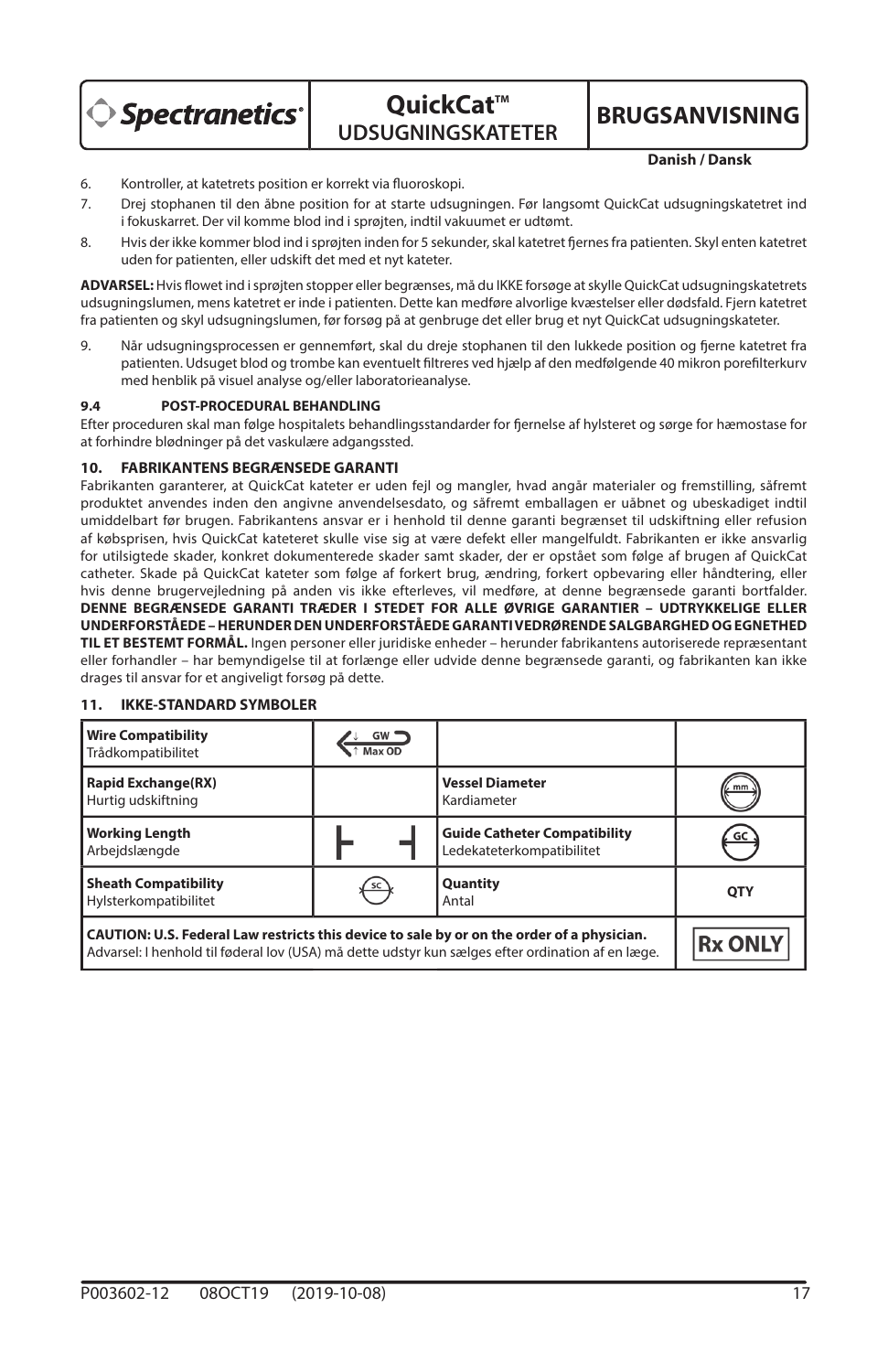

**QuickCat™ AFNAMEKATHETER**

# **GEBRUIKSAANWIJZING**

#### **Dutch / Nederlands**

## **Inhoud**

| 1.               |  |
|------------------|--|
| 2.               |  |
| 3.               |  |
| $\overline{4}$ . |  |
| 5.               |  |
| 6.               |  |
| 7.               |  |
| 8.               |  |
| 9.               |  |
| 10.              |  |
| 11.              |  |

**Lees alle instructies vóór gebruik aandachtig door. Neem alle in deze gebruiksaanwijzing opgenomen waarschuwingen en voorzorgsmaatregelen in acht. Indien waarschuwingen en voorzorgsmaatregelen worden genegeerd, kunnen complicaties daarvan het gevolg zijn. Alle aanbevelingen in deze gebruiksaanwijzing zijn uitsluitend bedoeld als algemene richtlijnen. Het is niet de bedoeling dat zij de plaats innemen van Instellingsprotocollen of van professionele klinische beslissingen met betrekking tot de zorg voor patiënten.**

#### **1. PRODUCTBESCHRIJVING**

De QuickCat-afnamekatheter is een disposable katheter met dubbel lumen, voor eenmalig gebruik, bestemd voor het verwijderen van zachte emboli en trombi uit vaten van het arteriële stelsel. De distale tip van de katheter is plooibaar, taps en glad, en biedt atraumatische toegang tot het arteriële vaatstelsel. Het hulpmiddel wordt steriel geleverd en is uitsluitend bedoeld voor eenmalig gebruik.

#### **2. INDICATIES EN BEDOELD GEBRUIK**

De QuickCat-afnamekatheter is geïndiceerd voor het verwijderen van verse zachte emboli en trombi uit vaten van het arteriële stelsel.

Dit product is bedoeld voor eenmalig gebruik door artsen die geschoold en ervaren zijn in diagnose- en interventietechnieken. Er kunnen standaardtechnieken worden gebruikt voor de plaatsing van schachten voor vaattoegang, angiografische katheters en voerdraden.

#### **3. CONTRA-INDICATIES**

- toepassing in vaten met een diameter < 1,5 mm
- het veneuze vaatstelsel
- verwijdering van fibreus, aanhangend of verkalkt materiaal (bv. chronische stolling, atherosclerotische plaque)

#### **4. WAARSCHUWINGEN**

- Gebruik de katheter niet zonder voerdraad, aangezien dit tot beschadiging van het vat kan leiden.
- Probeer de katheter niet op te voeren of terug te trekken als u weerstand voelt, tot de oorzaak van de weerstand is vastgesteld met behulp van fluoroscopie of andere middelen. Wanneer de katheter tegen weerstand in wordt gemanipuleerd, kan dat knikken van de katheter en/of beschadiging van bloedvaten tot gevolg hebben.
- Als tijdens de procedure sterke slapte of een lus in de voerdraad wordt waargenomen tussen de geleidekatheter en het monorailsegment van de QuickCat-afnamekatheter, dan kan de voerdraad in het vat gaan knikken terwijl de katheter opgevoerd of teruggetrokken wordt. Om beschadiging van de katheter en/of het vat te voorkomen, dient u het slappe gedeelte of de lus in de voerdraad te verhelpen voordat u de QuickCat katheter opvoert of terugtrekt.
- Als de doorstroming in de spuit eindigt of vermindert, mag u NIET proberen om het afnamelumen van de QuickCat afnamekatheter door te spoelen terwijl de katheter zich in het lichaam van de patiënt bevindt. Dat kan ernstig of dodelijk letsel veroorzaken .
- Gebruik de katheter niet als deze verbogen, geknikt of beschadigd is, aangezien dat kan leiden tot vaatletsel en/of blokkering tijdens het opvoeren of terugtrekken van de katheter.
- Gebruik de katheter niet voor toediening of infusie van diagnostische, embolische of therapeutische middelen in bloedvaten.

#### **5. VOORZORGSMAATREGELEN**

- Controleer vóór gebruik of alle aansluitingen tussen de componenten goed vast zitten en het systeem volledig is gevuld zodat het vacuüm niet wordt aangetast..
- Draai de hemostaseklep niet overmatig strak op de katheterschacht, aangezien de katheter daardoor schade kan oplopen.
- Ga bij het opvoeren of terugtrekken van de QuickCat-afnamekatheter door een pas aangebrachte stent met medicatieafgifte extra voorzichtig te werk.
- Het hulpmiddel mag niet opnieuw worden gesteriliseerd, bewerkt of gebruikt.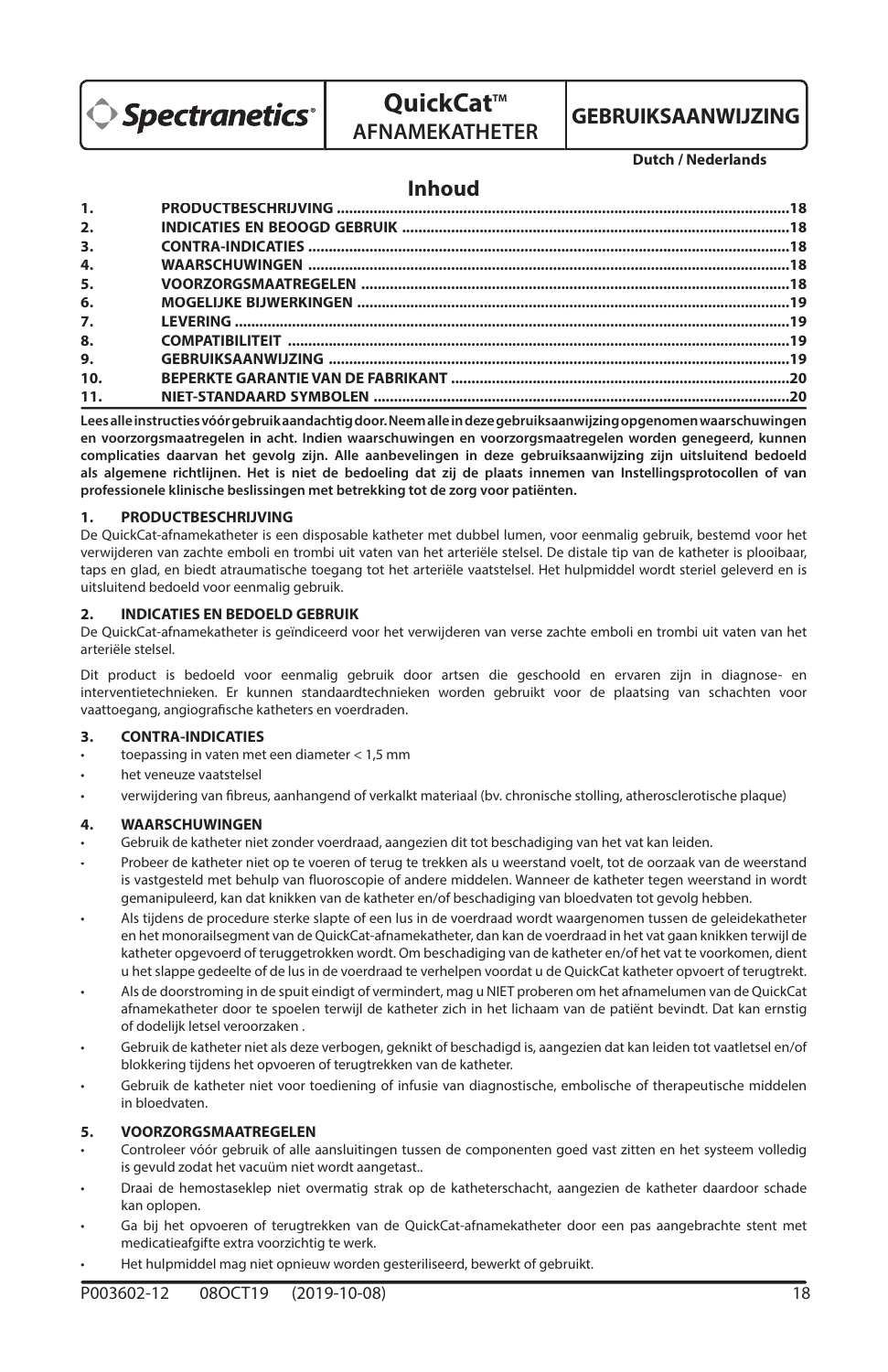

**QuickCat™ AFNAMEKATHETER**

**GEBRUIKSAANWIJZING**

#### **Dutch / Nederlands**

- Dit instrument NIET opnieuw steriliseren of hergebruiken, aangezien daardoor de prestaties van het instrument kunnen verslechteren en het risico van kruisbesmetting door verkeerde herverwerking toeneemt.
- Hergebruik van dit instrument voor eenmalig gebruik kan leiden tot ernstig of dodelijk letsel bij de patiënt en doet de garanties van de fabrikant teniet.
- Vervang geen systeemonderdelen door onderdelen van andere herkomst.

#### **6. MOGELIJKE BIJWERKINGEN**

- bloeding/hematoom op de punctieplaats
- ontwrichting van anastomosen
- abrupte sluiting of totale occlusie van de behandelde graft of het behandelde bloedvat
- distale embolisatie van weefselresten, met als gevolg verstoring van de pulmonale bloedsomloop en/of ischemie van een extremiteit
- lokale of systemische infectie
- arteriële spasmen
- vorming van arterioveneuze fistels
- geneesmiddelreacties, negatieve reactie op contrastmiddel
- acuut myocardinfarctdissectie, perforatie, ruptuur of ander letsel van bloedvaten
- noodzaak voor operatie
- overlijden

#### **7. LEVERING**

#### **7.1 STERILISATIE**

Gesteriliseerd door middel van straling geleverd in een tray met opklikdeksel, in afgedichte opentrekverpakking.

**Bedoeld voor eenmalig gebruik**; niet hersteriliseren, herbewerken of hergebruiken.

#### **7.2 INSPECTIE VOOR GEBRUIK**

Het product is steriel zolang de verpakking ongeopend en onbeschadigd is.Neem het product niet in gebruik bij twijfel of de verpakking wel intact is. Inspecteer het product tijdens het uitpakken grondig om er zeker van te zijn dat het tijdens het vervoer niet beschadigd, verbogen of geknikt is.

### **8. COMPATIBILITEIT**

#### **ONDERDELEN VAN HET HULPMIDDEL**

| Katheter:  | De QuickCat-afnamekatheter kan worden gebruikt in combinatie met geleidekatheters van<br>6 Fr, binnendiameter $\geq 1.73$ mm (0,068 inch) en voerdraden met een diameter van 0,36 mm<br>(0,014 inch). De katheter heeft een werklengte van 145 cm en het distale gedeelte is bedekt met<br>een hydrofiele coating. Op ca. 1 mm afstand van de tip bevindt zich een radiopake markering. |
|------------|-----------------------------------------------------------------------------------------------------------------------------------------------------------------------------------------------------------------------------------------------------------------------------------------------------------------------------------------------------------------------------------------|
| Vacuümset: | De vacuümset bestaat uit een 177,8 mm (7) lange verlengslang, een eenwegafsluiter en een<br>30 ml vacuümspuit met een verstelbare en vergrendelbare zuiger. Als hulpmiddel voor het<br>filteren van bloed en trombotisch materiaal voor visuele of labtechnische analyse is de set<br>voorzien van een filtermandje met poriën 40 micron.                                               |

# **9. GEBRUIKSAANWIJZING**

#### **9.1 OPSLAGVOORWAARDEN**

Bewaar het product op een koele en droge plaats. Vermijd langdurige blootstelling aan licht.

#### **9.2 HET HULPMIDDEL VOORBEREIDEN**

- 1. Open de zak met de steriele techniek en plaats de tray in de steriele zone.
- 2. Haal de katheter uit de beschermspiraal en controleer hem op verbuiging en knikken.
- 3. Vul de 30 ml vacuümspuit met 5-10 ml normale fysiologische zoutoplossing.
- 4. Sluit de vacuümspuit aan op de afsluiter, de afsluiter op de verlengslang en de verlengslang op de connector van de QuickCat-afnamekatheter. Controleer of alle aansluitingen goed vast zitten.
- 5. Spoel het systeem door met een fysiologische zoutoplossing, zodat volledige ontluchting gewaarborgd is.
- 6. Draai de afsluiter dicht.
- 7. Maak de 30 ml vacuümspuit los en spuit eventuele resterende zoutoplossing eruit.
- 8. Sluit de lege 30 ml vacuümspuit weer op de systeemset aan.

#### **9.3 PROCEDURE**

- 1. Kanaliseer het te behandelen bloedvat volgens standaard techniek met een voerdraad en een geleidekatheter (binnendiameter ≥ 1,73 mm [0,068 inch]) met aangesloten hemostaseklep.
- 2. Plaats de QuickCat-afnamekatheter op de voerdraad.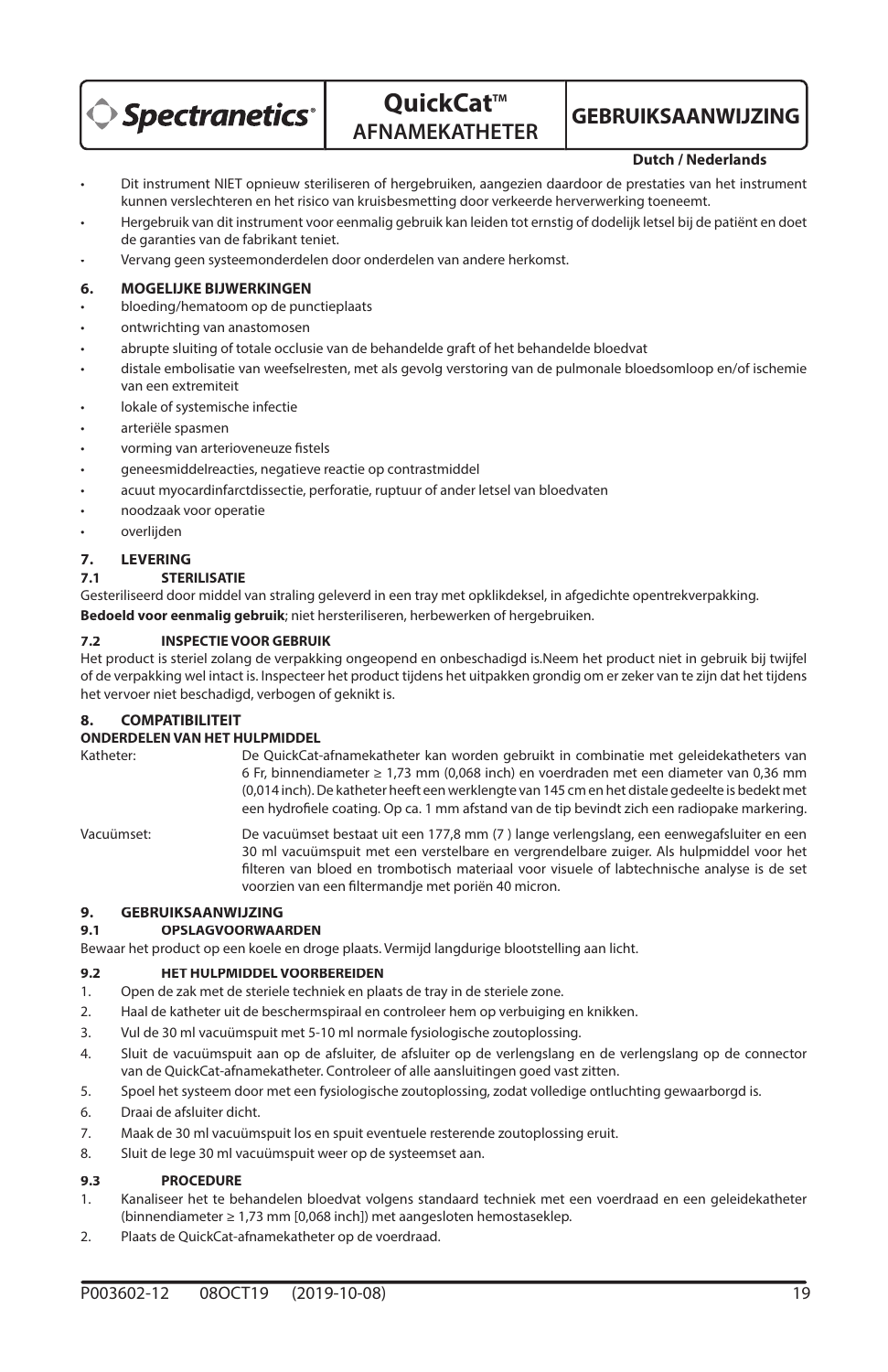

**OuickCat™ AFNAMEKATHETER**

**GEBRUIKSAANWIJZING**

#### **Dutch / Nederlands**

**WAARSCHUWING:** Indien tijdens het manoeuvreren met de katheter weerstand wordt ondervonden, moet de oorzaak daarvan worden vastgesteld voordat de katheter verder wordt opgevoerd of teruggetrokken. Wanneer de katheter tegen weerstand in wordt gemanipuleerd, kan dat beschadiging van de katheter of van bloedvaten tot gevolg hebben. Als de katheter tijdens het gebruik geknikt raakt, verwijdert u hem voorzichtig uit het lichaam van de patiënt en vervolgt u de procedure met een nieuwe QuickCat afnamekatheter.

- 3. Voer de QuickCat-afnamekatheter onder fluoroscopie op naar de behandelplaats.
- 4. Draai de hemostaseklep zo strak aan dat er geen terugstroming optreedt, maar niet zo strak dat het voortbewegen van de katheter wordt belemmerd.
- 5. Trek de zuiger van de 30 ml spuit terug tot het gewenste af te nemen volume, met de afsluiter in gesloten stand. Draai de zuiger rechtsom om de spuit in de gewenste vacuümstand te vergrendelen.
- 6. Controleer fluoroscopisch of de katheter in de juiste positie zit.
- 7. Draai de afsluiter open om met het opzuigen te beginnen. Voer de QuickCat afnamekatheter langzaam op in het te behandelen bloedvat. De spuit vult zich met bloed totdat het vacuüm is opgeheven.
- 8. Als er binnen 5 seconden geen bloed in de spuit stroomt, moet de katheter uit het lichaam van de patiënt worden verwijderd. Spoel de katheter buiten het lichaam van de patiënt door of vervang hem door een nieuwe katheter.

**WAARSCHUWING:** Als de instroming in de spuit eindigt of vermindert, mag u NIET proberen het afnamelumen van de QuickCat afnamekatheter door te spoelen terwijl de katheter zich in het lichaam van de patiënt bevindt. Ernstig of dodelijk letsel kan hiervan het gevolg zijn. Verwijder de katheter uit het lichaam van de patiënt en spoel het afnamelumen door voordat u een nieuwe poging onderneemt of gebruik een nieuwe QuickCat afnamekatheter.

9. Draai de afsluiter na voltooiing van de afnameprocedure dicht en verwijder de katheter uit het lichaam van de patiënt. Met het bijgeleverde filtermandje met poriën van 40 micron kan afgenomen bloed en trombus worden gefilterd voor visuele en/of labtechnische analyse.

#### **9.4 POSTPROCEDURELE ZORG**

Na de procedure moeten de in het ziekenhuis geldende zorgnormen in acht worden genomen voor het verwijderen van de schacht en het verschaffen van hemostase ter voorkoming van bloeding op de punctieplaats.

#### **10. BEPERKTE GARANTIE VAN DE FABRIKANT**

De fabrikant garandeert dat de QuickCat katheter vrij is van materiaal- en fabricagefouten als deze wordt gebruikt vóór de uiterste gebruiksdatum en als de verpakking direct vóór gebruik ongeopend en onbeschadigd is. De aansprakelijkheid van de fabrikant krachtens deze garantie is beperkt tot vervanging of terugbetaling van de aankoopprijs van een defecte QuickCat katheter. De fabrikant is niet aansprakelijk voor incidentele, bijzondere of gevolgschade die voortvloeit uit het gebruik van de QuickCat katheter. Door schade aan de QuickCat katheter die is veroorzaakt door onjuist gebruik, wijziging, onjuiste opslag of hantering, of andere nalatigheid in het opvolgen van deze gebruiksaanwijzing, vervalt deze beperkte garantie. **DEZE BEPERKTE GARANTIE VERVANGT UITDRUKKELIJK ALLE ANDERE GARANTIES, UITDRUKKELIJK DAN WEL IMPLICIET, WAARONDER DE IMPLICIETE GARANTIE VAN VERKOOPBAARHEID OF GESCHIKTHEID VOOR EEN BEPAALD DOEL.** Geen enkele natuurlijke of rechtspersoon, met inbegrip van de erkende vertegenwoordiger of wederverkoper van de fabrikant, is bevoegd om deze beperkte garantie te verlengen of uit te breiden en geen enkele

#### **11. NIET-STANDAARD SYMBOLEN**

poging daartoe is afdwingbaar jegens de fabrikant.

| <b>Wire Compatibility</b><br>Compatibiliteit draad                                                                                                                                                                                 | $\mathsf{GW} =$<br>Max OD |                                                                        |                |
|------------------------------------------------------------------------------------------------------------------------------------------------------------------------------------------------------------------------------------|---------------------------|------------------------------------------------------------------------|----------------|
| <b>Rapid Exchange(RX)</b><br>Snelle uitwisseling                                                                                                                                                                                   |                           | <b>Vessel Diameter</b><br>Vaatdiameter                                 | mm             |
| <b>Working Length</b><br>Werklenate                                                                                                                                                                                                |                           | <b>Guide Catheter Compatibility</b><br>Compatibiliteit geleidekatheter | GC             |
| <b>Sheath Compatibility</b><br>Compatibiliteit schacht                                                                                                                                                                             | sc                        | Quantity<br>Aantal                                                     | <b>OTY</b>     |
| CAUTION: U.S. Federal Law restricts this device to sale by or on the order of a physician.<br>LET OP: op grond van Amerikaanse federale wetgeving mag dit instrument alleen worden<br>verkocht door of op bestelling van een arts. |                           |                                                                        | <b>Rx ONLY</b> |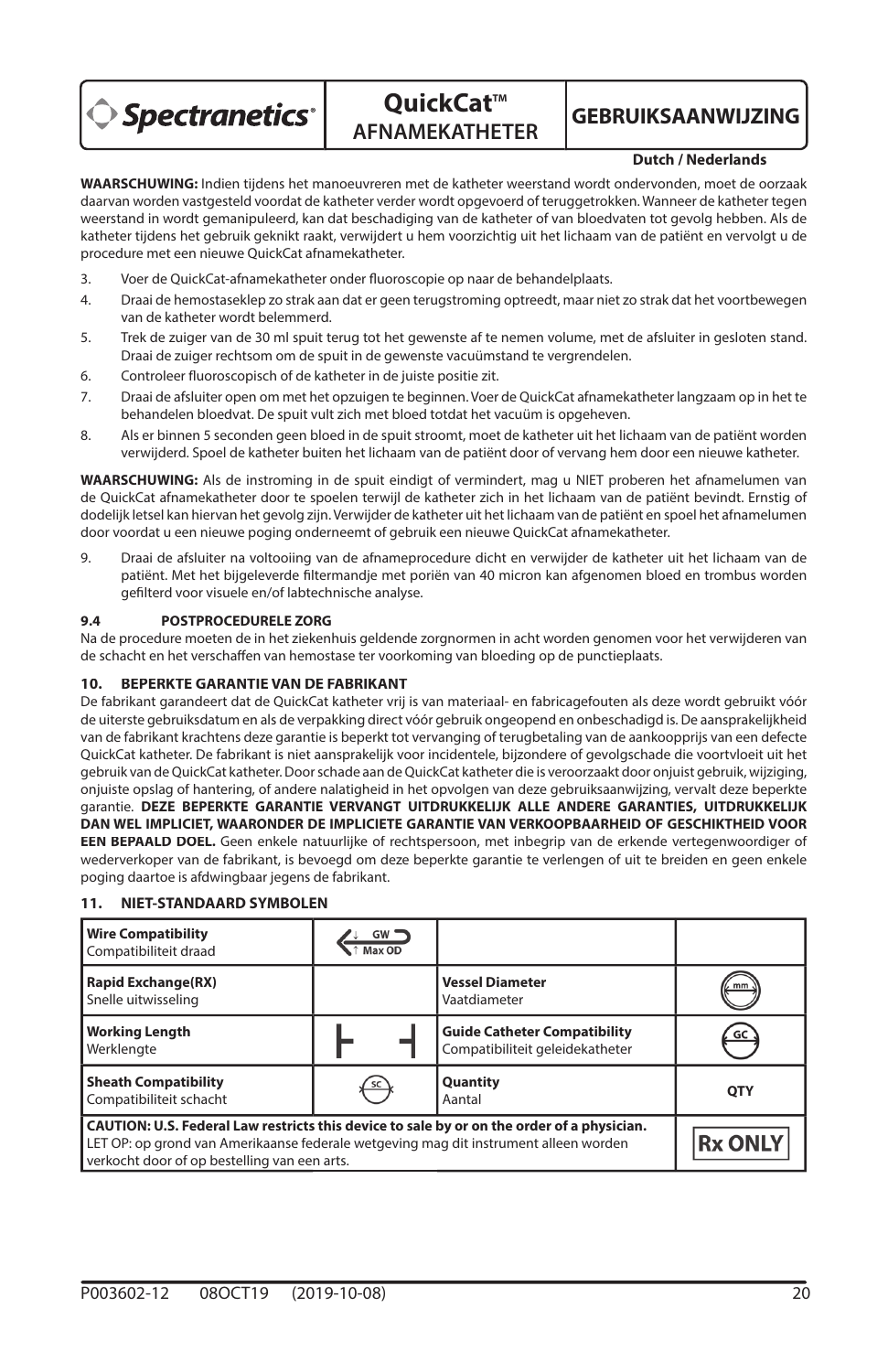

**OuickCat™ EKSTRAKTSIOONIKATEETER**



**Estonian/Eesti**

## **Sisukord**

| 1.             |  |
|----------------|--|
| 2.             |  |
| 3.             |  |
| 4.             |  |
| 5.             |  |
| 6.             |  |
| $\overline{z}$ |  |
| 8.             |  |
| 9 <sub>1</sub> |  |
| 10.            |  |
| 11.            |  |

**Enne kasutamist lugege hoolikalt kõiki juhiseid. Järgige kõiki juhendis sisalduvaid hoiatusi ja ettevaatusabinõusid. Hoiatuste ja ettevaatusabinõude eiramise korral võivad tekkida tüsistused. Käesolevas juhendis toodud soovitused on mõeldud vaid üldiste juhistena. Need ei ole mõeldud asendama institutsionaalseid protokolle või patsiendi ravi käsitlevat professionaalset kliinilist hinnangut.**

#### **1. SEADME KIRJELDUS**

Ekstraktsioonikateeter QuickCat on ühekordselt kasutatav kahe valendikuga kateeter, mis on mõeldud pehmete embolite ja trombide eemaldamiseks arteriaalsetest süsteemist. Kateetri distaalne ots on vormitav, koonusjas ja sile ning võimaldab atraumaatilist sisenemist arteriaalsesse süsteemi. Seade tarnitakse steriilsena ja on mõeldud ainult ühekordseks kasutamiseks.

#### **2. NÄIDUSTUSED JA KASUTUSOTSTARVE**

Ekstraktsioonikateeter QuickCat on näidustatud värskete, pehmete embolite ja trombide eemaldamiseks arteriaalsest veresoonkonnast.

Toode on mõeldud ühekordseks kasutamiseks ning seda võivad kasutada diagnostilisi ja invasiivseid meetodeid valdavad arstid. Hülsi, angiograafiliste kateetrite ja juhtetraatide paigutamisel võib rakendada vaskulaarse juurdepääsu standardtehnikaid.

#### **3. VASTUNÄIDUSTUSED**

- Kasutamine soontes, mille läbimõõt on < 1,5 mm
- Venoosne süsteem
- Fibroosse, kleepunud või kaltsifitseerunud materjali (nt krooniline hüüve, aterosklerootiline naast) eemaldamine

#### **4. HOIATUSED**

- Mitte kasutada ilma juhtetraadita, kuna see võib põhjustada soone vigastuse.
- Ärge püüdke takistuse korral kateetrit edasi lükata ega tagasi tõmmata enne, kui takistuse põhjus on röntgenkontrolli abil või muul viisil välja selgitatud. Kateetri manipuleerimine takistusest hoolimata võib põhjustada kateetri niverdumise ja/või soone kahjustuse.
- Kui juhtkateetri ja ekstraktsioonikateetri QuickCat rööpme segmendi vahel on protseduuri ajal jälgitav liigne lõtk või ling, võib juhtetraat soones kateetri edasilükkamise või tagasitõmbamise ajal niverduda. Enne kateetri QuickCat edasilükkamist või tagasitõmbamist eemaldage lõtk või ling, et vältida kateetri ja/või soone kahjustamist.
- Kui vool süstlasse peatub või on piiratud, ÄRGE püüdke ekstraktsioonikateetri QuickCat ekstraktsioonivalendikku loputada patsiendi organismis. See võib põhjustada raske vigastuse või surma.
- Ärge kasutage paindunud, niverdunud või kahjustunud kateetrit, kuna see võib põhjustada soone vigastusi ja/või võimetust kateetrit edasi lükata või välja tõmmata.
- Ärge kasutage seda seadet diagnostiliste, embooliliste või ravivahendite manustamiseks või infusiooniks veresoontesse.

#### **5. ETTEVAATUSABINÕUD**

- Enne kasutamist veenduge, et kõik komponentidevahelised ühendused on korralikud ning et süsteem on eeltäidetud, vastasel korral võib vaakum kaduda.
- Ärge keerake hemostaatilist klappi kateetri varrel liigselt kinni, vastasel korral võib kateeter kahjustuda.
- Olge ettevaatlik, kui lükkate või tõmbate tagasi QuickCat ekstraktsioonikateetrit läbi äsja kasutuselevõetud ravimit eluteeriva stendi.
- Seadet ei tohi steriliseerida, ümbertöödelda ega taaskasutada.
- ÄRGE steriliseerige ega korduvkasutage seda seadet, kuna see võib ohustada seadme jõudlust või suurendada sobimatust töötlemisest tulenevat ristsaastumise ohtu.
- Selle ühekordseks kasutamiseks mõeldud seadme korduvkasutamine võib tuua kaasa patsiendi tõsised vigastused või surma ning tühistab tootja garantiid.
- Ärge asendage süsteemi komponente muude komponentidega.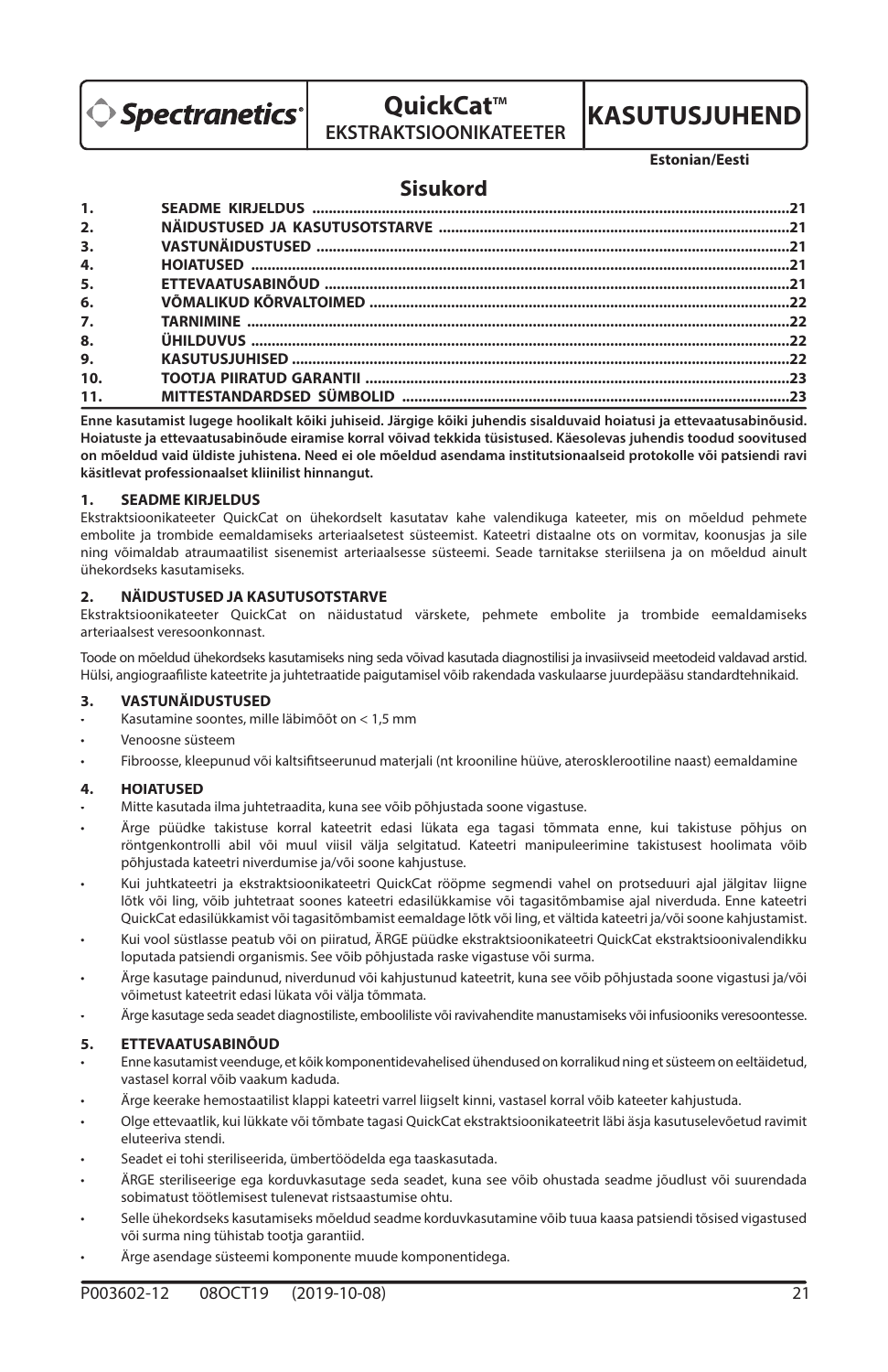

## **OuickCat™ EKSTRAKTSIOONIKATEETER**



**Estonian/Eesti**

#### **6. VÕMALIKUD KÕRVALTOIMED**

- Juurdepääsukoha verejooks/hematoom
- Anastomoosi katkemine
- Ravitud siiriku või soone äkiline sulgumine või täielik oklusioon
- Osakeste distaalne embolisatsioon, mis põhjustab kopsutüsistusi ja/või jäseme isheemiat
- Lokaalne või süsteemne infektsioon
- Arteriaalne spasm
- Arteriovenoosse fistuli moodustumine
- Ravimireaktsioonid, negatiivne reaktsioon kontrastainele
- Äge müokardiinfarkt
- Veresoone dissektsioon, perforatsioon, rebendid või vigastus
- Erakorralise operatsiooni vajadus
- Surm

### **7. TARNIMINE**

### **7.1 STERILISEERIMINE**

Tarnitakse kiirgusega steriliseeritud kaanega salves ja lahtikooritavasse pakendisse pitseerituna.

**Ette nähtud ühekordseks kasutamiseks**; ärge steriliseerige, töödelge ega taaskasutage.

#### **7.2 ÜLEVAATUS ENNE KASUTAMIST**

Avamata või vigastamata pakend on steriilne. Ärge kasutage toodet, kui on kahtlus, et pakend on rikutud. Pakendist eemaldamisel vaadake toode põhjalikult üle, et veenduda transportimise ajal tekkinud kahjustuste, painutuste või niverduste puudumises.

#### **8. ÜHILDUVUS**

#### **SEADME KOMPONENDID**

Kateeter: QuickCat ekstraktsioonikateeter ühildub 6F juhtekateetritega [sisediameeter ≥ 0,068" (1,73 mm)] ja 0,014" (0,36 mm) juhtetraatidega. Kateetri tööpikkus on 145 cm ja selle distaalne osa on kaetud hüdrofiilse kattega. Umbes 1 mm kaugusel otsast on röntgenkontrastne marker.

Vaakumseade: Vaakumseade koosneb 7,0" (177,8 mm) pikendustorust, ühesuunalisest korkkraanist ja reguleeritava lukustuskolviga 30 ml vaakumsüstlast. Komplektis on ka 40-mikroniliste pooridega filterkorv, mis võimaldab trombootilise materjali filtreerimist verest visuaalse või laboratoorse analüüsi tarvis.

#### **9. KASUTUSJUHISED**

#### **9.1 SÄILITUSTINGIMUSED**

Hoida jahedas, kuivas kohas. Vältige pikaajalist kokkupuudet valgusega.

#### **9.2 SEADME ETTEVALMISTAMINE**

- 1. Avage kott steriilset tehnikat kasutades ning asetage salv steriilsele pinnale.
- 2. Eemaldage kateeter kaitseümbrisest ja kontrollige seda paindumiste ja niverduste suhtes.
- 3. Täitke 30 ml vaakumsüstal 5−10 ml tavalise füsioloogilise lahusega.
- 4. Ühendage vaakumsüstal korkkraaniga, korkkraan pikendusvoolikuga ning pikendusvoolik ekstraktsioonikateetri QuickCat jaoturiga. Veenduge, et kõik ühendused on korralikud.
- 5. Täieliku eeltäitmise tagamiseks loputage süsteemi füsioloogilise lahusega.
- 6. Pöörake korkkraan suletud asendisse.
- 7. Eemaldage 30 ml vaakumsüstal ja eemaldage liigne füsioloogiline lahus.
- 8. Ühendage tühi 30 ml vaakumsüstal uuesti süsteemiga.

#### **9.3 PROTSEDUUR**

- 1. Kasutades standardtehnikat, kanüleerige sihtveresoon juhtetraadi ja hemostaatilise klapiga ühendatud juhtkateetri abil (siseläbimõõt ≥ 0,068" [1,73 mm]).
- 2. Paigaldage ekstraktsioonikateeter QuickCat juhtetraadile.

**HOIATUS:** Kui manipuleerimisel on tunda takistust, tuleb takistuse põhjus enne kateetri edasilükkamist või väljatõmbamist kindlaks teha. Kateetri manipuleerimine takistusest hoolimata võib põhjustada kateetri või soone kahjustuse. Kui kateeter kasutamise ajal niverdub, eemaldage see ettevaatlikult patsiendi organismist ning jätkake protseduuri uue QuickCat ekstraktsioonikateetriga.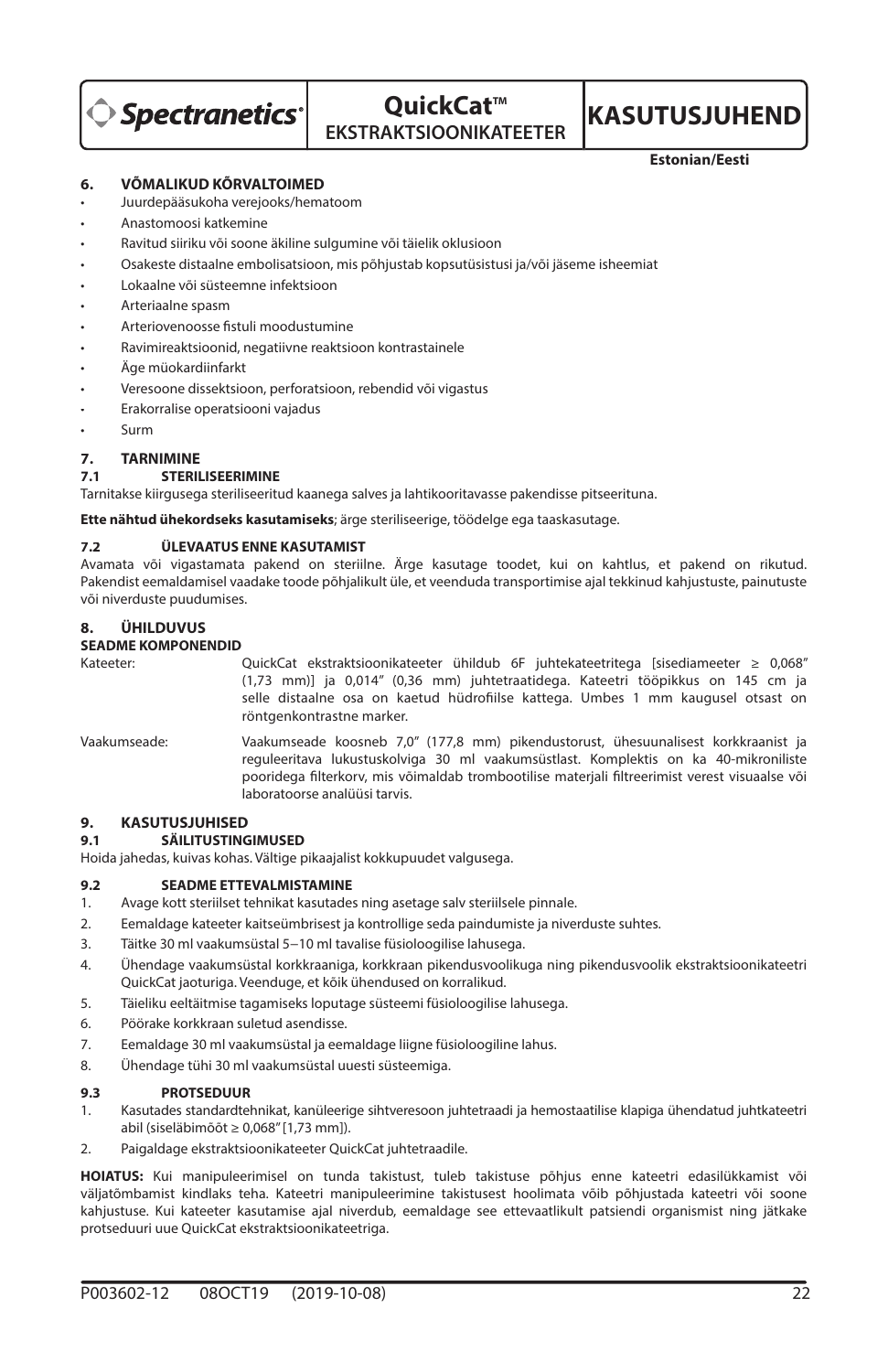**Spectranetics** 

**OuickCat™ EKSTRAKTSIOONIKATEETER**

**KASUTUSJUHEND** 

**Estonian/Eesti**

- 3. Röntgenkontrolli all lükake ekstraktsioonikateeter QuickCat sihtkohta.
- 4. Tagasivoolu vältimiseks pingutage hemostaatilist klappi piisavalt, kuid mitte nii palju, et see takistaks kateetri liikumist.
- 5. Kui korkkraan on suletud asendis, tõmmake 30 ml süstla kolbi tagasi nii palju kui vajalik. Süstla lukustamiseks soovitud vaakumi asendisse keerake kolbi päripäeva.
- 6. Veenduge röntgenkontrolli abil, et kateeter on õiges asendis.
- 7. Ekstraktsiooni alustamiseks pöörake korkkraan avatud asendisse. Lükake ekstraktsioonikateeter QuickCat aeglaselt sihtsoonde. Veri valgub süstlasse seni, kuni vaakumit enam ei ole.
- 8. Kui veri 5 sekundi jooksul süstlasse ei voola, eemaldage kateeter patsiendi organismist. Loputage kateetrit väljaspool patsiendi organismi või vahetage see välja uue kateetri vastu.

**HOIATUS:** Kui vool süstlasse peatub või on piiratud, ÄRGE püüdke ekstraktsioonikateetri QuickCat ekstraktsioonivalendikku loputada patsiendi organismis. See võib põhjustada raske vigastuse või surma. Enne kateetri uuesti kasutamist eemaldage see patsiendi organismist ja loputage ekstraktsioonivalendikku või kasutage uut QuickCat ekstraktsioonikateetrit.

9. Kui ekstraktsiooni protsess on lõppenud, pöörake korkkraan suletud asendisse ja eemaldage kateeter patsiendi organismist. Ekstraheeritud vere ja trombi võib visuaalseks ja/või laborianalüüsiks filtreerida, kasutades komplektis olevat 40-mikroniliste pooridega filterkorvi.

#### **9.4 PROTSEDUURIJÄRGNE HOOLDUS**

Pärast protseduuri tuleb hülsi eemaldamisel ja hemostaasi tagamisel järgida haigla ravistandardeid, et ennetada verejooksu kateetri sisenemiskohal.

#### **10. TOOTJA PIIRATUD GARANTII**

Tootja garanteerib, et QuickCat kateetril pole materjali- ja valmistamise defekte, kui seda kasutatakse enne määratud "Kasutada kuni" kuupäeva ning kui pakend on vahetult enne kasutamist avamata ja kahjustamata. Tootja vastutus antud garantii järgi on piiratud iga defektse toote QuickCat kateetri asendamisega või ostuhinna tagasimaksmisega. Tootja ei vastuta mis tahes juhuslike, eriliste või põhjuslike kahjude eest, mis tulenevad toote QuickCat kateetri kasutamisest. QuickCat kateetri kahjustused, mille on põhjustanud väärkasutus, muutmine, sobimatu hoiundamine või käsitsemine või mis tahes muu antud kasutusjuhendi mittejärgimine, tühistavad käesoleva garantii. **KÄESOLEV PIIRATUD GARANTII ASENDAB OTSESELT KÕIK TEISED OTSESED VÕI KAUDSED GARANTIID, SEALHULGAS MÜÜGIKÕLBLIKKUSE VÕI TEATAVAKS OTSTARBEKS SOBIVUSE GARANTII.** Ühelgi isikul ega juriidilisel isikul, sealhulgas tootja mis tahes volitatud esindajal või edasimüüjal pole volitust käesolevat piiratud garantiid pikendada ega laiendada ning igasugune väidetav katse seda teha ei ole tootja vastu täitmisele pööratav.

#### **11. MITTESTANDARDSED SÜMBOLID**

| <b>Wire Compatibility</b><br>Juhtetraadi ühilduvus                                                                                                                                                              | $GW =$<br>Max OD |                                                                |            |
|-----------------------------------------------------------------------------------------------------------------------------------------------------------------------------------------------------------------|------------------|----------------------------------------------------------------|------------|
| <b>Rapid Exchange(RX)</b><br>Kiirvahetatav (KV)                                                                                                                                                                 |                  | <b>Vessel Diameter</b><br>Soone läbimõõt                       | mm         |
| <b>Working Length</b><br>Tööpikkus                                                                                                                                                                              |                  | <b>Guide Catheter Compatibility</b><br>Juhtekateetri ühilduvus | GC         |
| <b>Sheath Compatibility</b><br>Hülsi ühilduvus                                                                                                                                                                  | SC               | Quantity<br>Hulk                                               | <b>OTY</b> |
| CAUTION: U.S. Federal Law restricts this device to sale by or on the order of a physician.<br>ETTEVAATUST! Ameerika Ühendriikide föderaalseadus lubab seda seadet müüa vaid arstil<br>või arsti ettekirjutusel. |                  |                                                                | Rx ONLY    |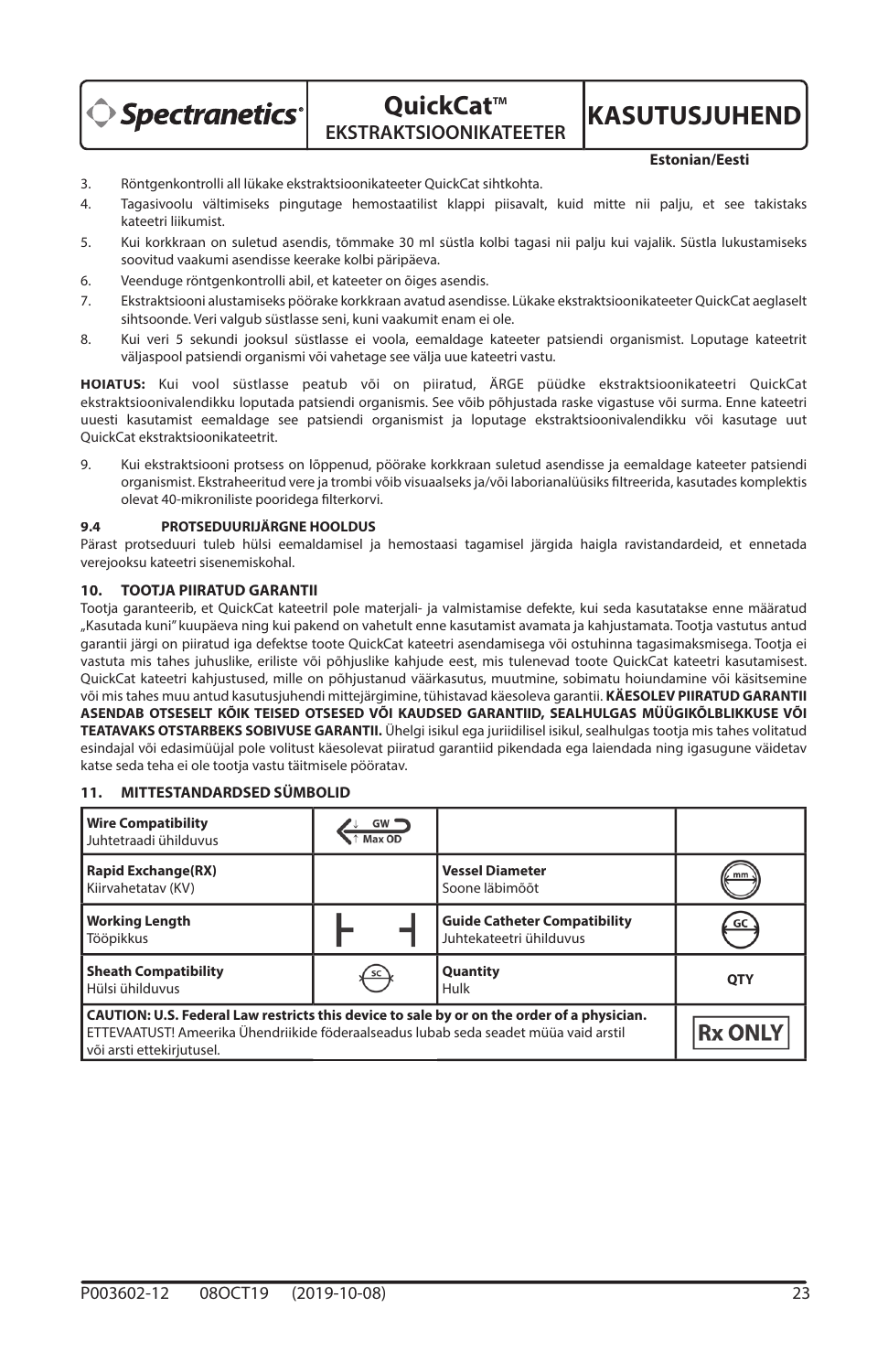

**QuickCat™-EKSTRAKTIOKATETRI**

# **KÄYTTÖOHJEET**

**Finnish / Suomi**

## **Sisällysluettelo**

| 1.               |  |
|------------------|--|
| 2.               |  |
| 3.               |  |
| 4.               |  |
| 5.               |  |
| 6.               |  |
| $\overline{z}$ . |  |
| 8.               |  |
| 9.               |  |
| 10.              |  |
| 11.              |  |

**Lue kaikki ohjeet huolellisesti ennen käyttöä. Noudata kaikkia näissä ohjeissa olevia varoituksia ja varotoimia. Varoitusten ja varotoimien huomiotta jättämisestä voi seurata komplikaatioita. Näissä ohjeissa olevat suositukset on suunniteltu vain yleisiksi ohjeiksi. Niitä ei ole tarkoitettu syrjäyttämään laitoksen omia protokollia tai ammattimaista kliinistä arviointia potilaanhoidossa.**

#### **1. LAITTEEN KUVAUS**

QuickCat-ekstraktiokatetri on kertakäyttöinen kaksiaukkoinen katetri, joka on suunniteltu poistamaan pehmeitä embolioita ja trombeja valtimojärjestelmän verisuonista. Katetrin distaalipää on taipuva, kapeneva ja sileä, mikä mahdollistaa atraumaattisen pääsyn valtimojärjestelmään. Laite toimitetaan steriilinä, ja se on tarkoitettu käytettäväksi vain kerran.

#### **2. KÄYTTÖAIHEET JA KÄYTTÖTARKOITUS**

QuickCat-ekstraktiokatetri sopii poistamaan tuoreita, pehmeitä embolioita ja trombeja valtimojärjestelmän verisuonista.

Laite on kertakäyttöinen. Sitä saavat käyttää vain koulutetut ja kokeneet lääkärit diagnostiikassa ja hoidossa. Sisäänmenokohdan verisuonien tuppojen, angiografikatetrien ja ohjausjohdinten käytössä tulee soveltaa standarditekniikkaa.

#### **3. VASTA-AIHEET**

- Käyttö suonissa, joiden halkaisija on < 1,5 mm
- Käyttö laskimojärjestelmässä
- Sidekudoksisen, kiinnittyneen tai kalkkiutuneen materiaalin poistaminen (esim. krooninen hyytymä, ateroskleroottinen plakki)

#### **4. VAROITUKSET**

- Älä käytä ilman johdinvaijeria, koska muutoin verisuoni voi vahingoittua.
- Älä yritä työntää tai vetää katetria vastusta vastaan, ennen kuin vastuksen syy on määritetty läpivalaisulla tai muulla tavoin. Katetrin käsittelystä vastusta vastaan voi aiheutua katetrin kiertyminen ja/tai suonen vahingoittuminen.
- Jos toimenpiteen aikana johdinvaijerissa havaitaan löysää tai mutka ohjauskatetrin ja QuickCat-ekstraktiokatetrin yksikiskoisen osan välissä, ohjausjohdin voi mennä sykkyrälle suonen sisällä katetria työnnettäessä tai vedettäessä. Poista johdinvaijerin löysyys tai mutka ennen QuickCat-katetrin työntämistä tai vetämistä katetri- ja/tai verisuonivaurion välttämiseksi.
- Mikäli virtaus ruiskuun lakkaa tai rajoittuu, ÄLÄ yritä huuhdella QuickCat-ekstraktiokatetrin ekstraktioaukkoa, kun katetri on potilaan sisällä. Tästä voi aiheutua vakava vamma tai kuolema.
- Älä käytä vääntynyttä, kiertynyttä tai vahingoittunutta katetria, sillä siitä voi aiheutua suonen vahingoittuminen ja/tai katetrin työntämisen tai poistamisen estyminen.
- Älä käytä diagnostisen, embolisen tai terapeuttisen materiaalin toimittamiseen tai infusoimiseen verisuoniin.

#### **5. VAROTOIMET**

- Tarkista ennen käyttöä, että kaikki osien liitokset ovat turvallisia ja että kaikki järjestelmä on täysin valmisteltu, jolloin tyhjiön muodostuminen ei esty.
- Älä kiristä hemostaasiventtiiliä liikaa katetrin varteen kiinni, tai katetri voi vahingoittua.
- Ole varovainen, kun viet QuickCat -ekstraktiokatetria juuri tehdyn lääkkeitä poistavan stentin poikki.
- Älä sterilisoi, prosessoi tai käytä laitetta uudelleen.
- ÄLÄ steriloi tai käytä tätä laitetta uudelleen, sillä se voi heikentää laitteen toimintakykyä tai lisätä virheellisestä uudelleenkäsittelystä aiheutuvan ristisaastumisen vaaraa.
- Tämän kertakäyttölaitteen uudelleenkäyttö voi aiheuttaa potilalle vakavan vamman tai kuoleman ja mitätöi valmistajan takuut.
- Älä korvaa järjestelmän osia vaihtoehtoisilla osilla.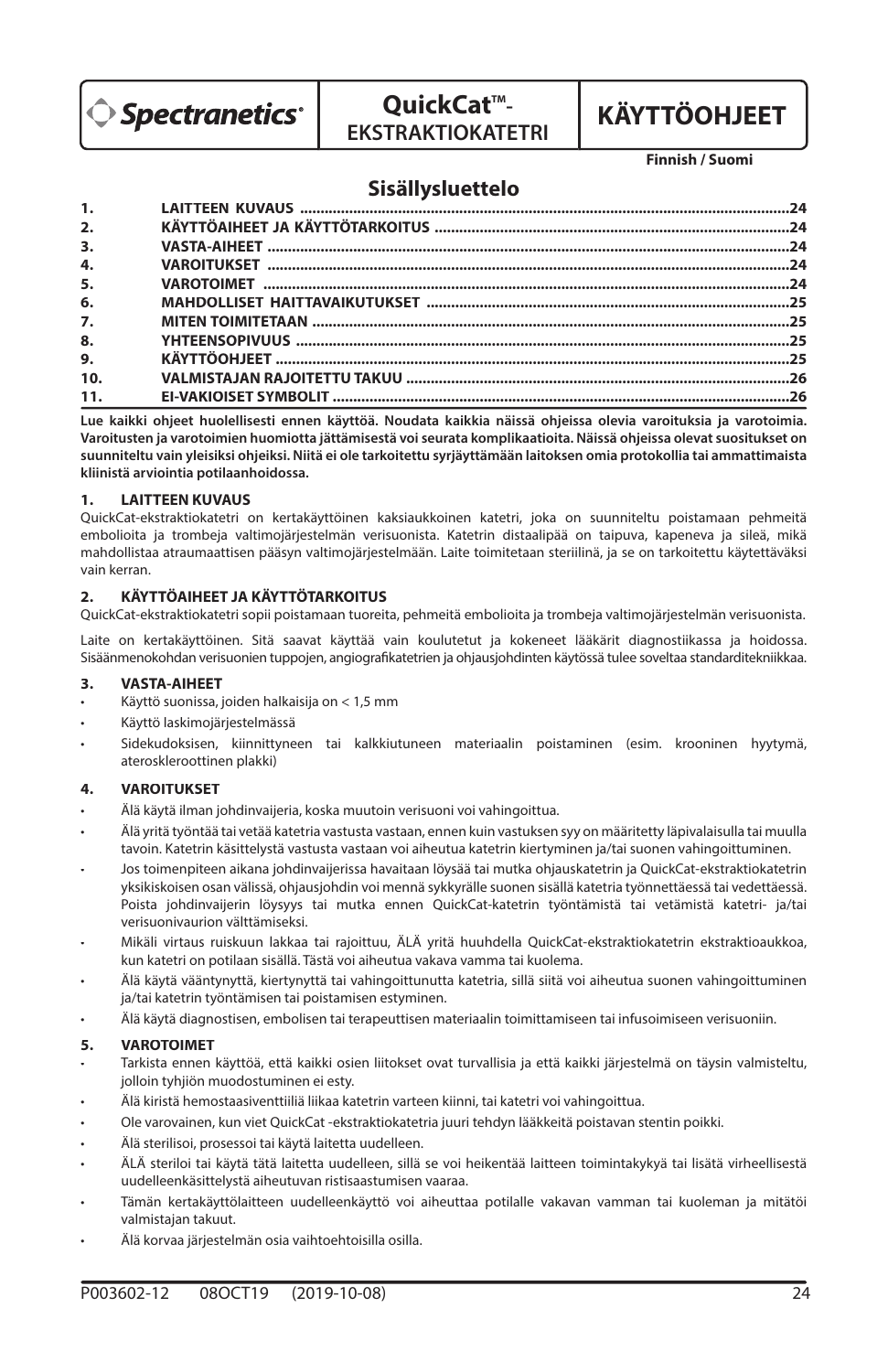$\triangleright$  Spectranetics $\hat{\ }$ 

## **QuickCat™-EKSTRAKTIOKATETRI**

**KÄYTTÖOHJEET**

**Finnish / Suomi**

#### **6. MAHDOLLISET HAITTAVAIKUTUKSET**

- Läpäisykohdassa verenvuotoa/hematooma
- Anastomoottinen repeytymä
- Äkillinen hoidetun siirteen tai verisuonen sulkeutuminen tai täysi tukkeutuminen
- Kuolleen aineen distaaliembolisaatio, joka johtaa keuhkojen altistumiseen ja/tai raajojen verenpuutteeseen
- Paikallinen tai systeeminen infektio
- Valtimospasmi
- Arteriovenoosisen avanteen muodostuminen
- Lääkereaktiot, vastareaktio varjoaineelle
- Akuutti myokardiaalinen infarkti
- Suonen leikkautuminen, läpäisy, repeäminen tai vahingoittuminen
- Pakotettu leikkaus
- Kuolema

# **7. TOIMITUSTAPA**

#### **7.1 STERILOINTI**

Toimitetaan säteilyllä steriloituna kiinni napsautettavan levyn sisällä, repäisypakkaukseen tiiviisti suljettuna. Tarkoitettu kertakäyttöiseksi. Älä sterilisoi, prosessoi tai käytä uudelleen. Steriili, mikäli pakkaus on avaamaton tai vahingoittumaton.

**Tarkoitettu kertakäyttöön;** älä steriloi, prosessoi tai käytä uudestaan.

#### **7.2 KÄYTTÖÄ EDELTÄVÄ TARKASTUS**

Steriili, mikäli pakkaus on avaamaton ja ehjä. Älä käytä tuotetta, jos on epäilystä, että pakkaus on altistunut. Kun poistat laitteen pakkauksesta, tarkasta tuote huolellisesti varmistaaksesi, ettei se ole vahingoittunut, vääntynyt tai kiertynyt kuljetuksen aikana.

#### **8. YHTEENSOPIVUUS**

**LAITTEEN OSAT** QuickCat-ekstraktiokatetri sopii yhteen 6 F:n ohjauskatetrien kanssa [sisähalkaisija (I.D.) ≥ 1,73 mm (0,068 tuumaa)] ja 0,36 mm:n (0,014 tuuman) johdinvaijerien kanssa. Katetrin työpituus on 145 cm ja sen distaaliosan peittää hydrofiilinen päällyste. 1 mm:n päässä kärjestä on läpivalaisussa näkyvä merkki. Imukokoonpano: Imukokoonpano koostuu 177,8 mm (7 tuumaa) pitkästä jatkoletkusta, yksisuuntaisesta sulkuhanasta ja 30 ml:n imuruiskusta, jossa on säädettävä lukkomäntä. Laitteen mukana toimitettava 40 mikronin huokoskoon suodatinkori auttaa suodattamaan veren

ja tromboottisen materiaalin silmämääräistä tai laboratoriossa tapahtuvaa analyysiä varten.

# **9. KÄYTTÖOHJEET**<br>9.1 SÄILYTYSO

**9.1 SÄILYTYSOLOSUHTEET**

Säilytä viileässä ja kuivassa paikassa. Vältä pitkää altistusta valolle.

#### **9.2 LAITTEEN VALMISTELU**

- 1. Avaa pussi käyttäen steriiliä tekniikkaa ja siirrä tarjotin steriilille alueelle.
- 2. Poista katetri suojafoliosta ja tarkista se taipumien tai vääntymien varalta.
- 3. Täytä 30 ml:n imuruisku 5-10 ml:lla normaalia keittosuolaliuosta.
- 4. Liitä imuruisku sulkuhanaan, sulkuhana jatkoletkuun ja jatkoletku QuickCat-ekstraktiokatetrin keskiöön. Varmista, että kaikki liitokset ovat pitäviä.
- 5. Huuhtele järjestelmä keittosuolaliuoksella varmistaaksesi täydellisen valmistelun.
- 6. Käännä sulkuhana suljettuun asentoon.
- 7. Poista 30 ml:n imuruisku ja tyhjennä jäljelle jäänyt keittosuolaliuos.
- 8. Kiinnitä uudelleen järjestelmään tyhjä 30 ml:n imuruisku.

#### **9.3 TOIMENPIDE**

- 1. Kanyloi kohdesuoni tavanomaista tekniikkaa käyttämällä,johdinvaijerilla ja ohjauskatetrilla (sisäläpimitta [I.D.] ≥ 1,73 mm [0,068 tuumaa]) mukana tulevalla hemostaasiventtiilillä.
- 2. Laita QuickCat-ekstraktiokatetri johdinvaijeriin.

**VAROITUS:** Mikäli tunnet vastusta laiton aikana, vastuksen syy täytyy määrittää, ennen kuin katetria työnnetään eteenpäin tai vedetään pois. Katetrin työntäminen vastusta vastaan saattaa johtaa katetrin tai verisuonen vahingoittumiseen. Jos katetri vääntyy käytön aikana, poista se varovasti potilaasta ja jatka toimenpidettä uudella QuickCat-ekstraktiokatetrilla.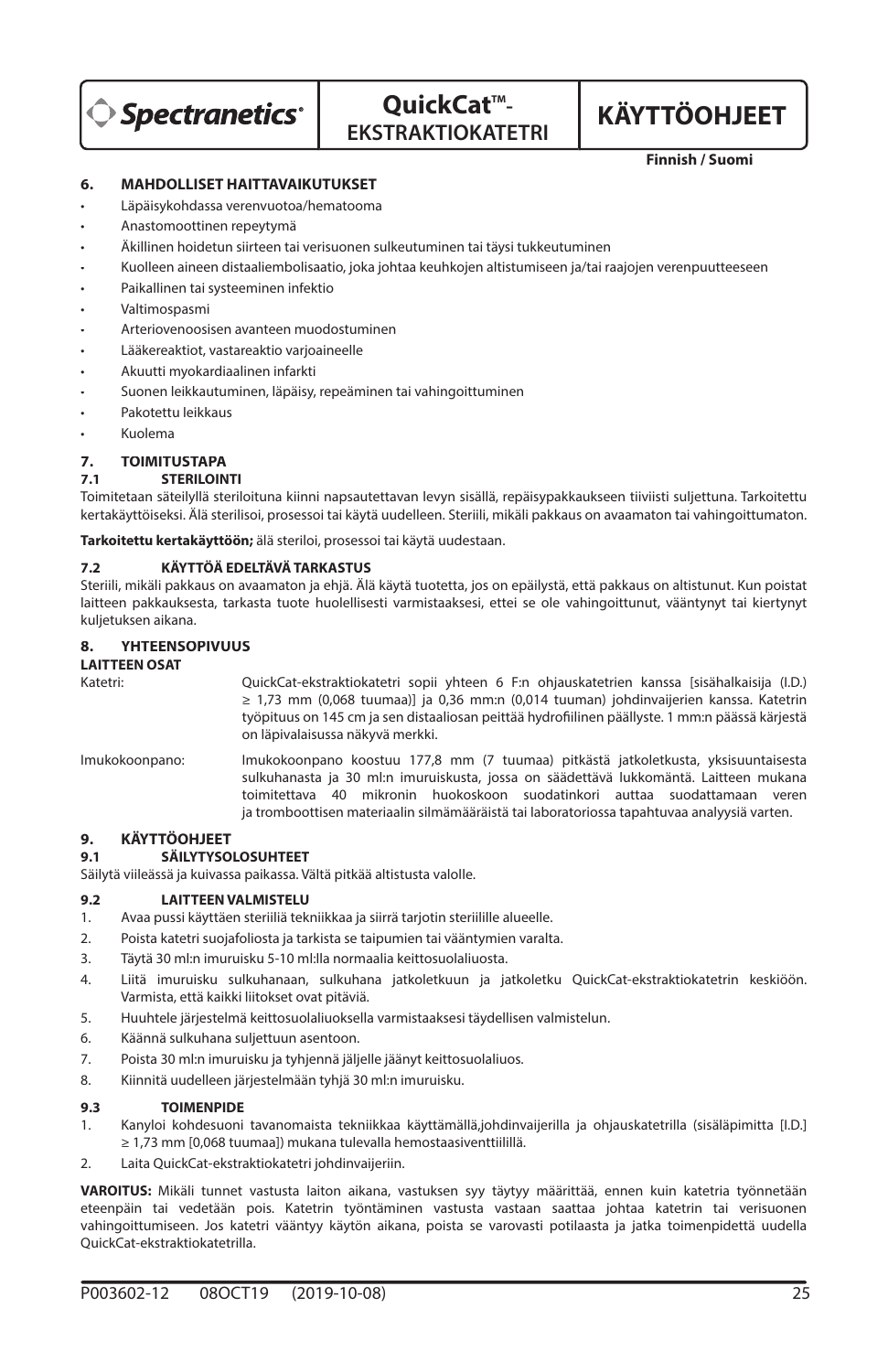

**QuickCat™-EKSTRAKTIOKATETRI**

**KÄYTTÖOHJEET**

**Finnish / Suomi**

- 3. Työnnä QuickCat -ekstraktiokatetri läpivalaisussa eteenpäin kohdealueelle.
- 4. Kiristä hemostaasiventtiiliä tarpeeksi estääksesi takaisinvirtauksen, mutta ei niin tiukalle, että katetrin liikkeet rajoittuvat.
- 5. Sulkuhanan ollessa suljettuna, vedä 30 ml:n ruiskun mäntää taaksepäin haluttuun ekstraktiomäärään asti. Käännä mäntää myötäpäivään lukitaksesi ruiskun haluttuun imuasentoon.
- 6. Vahvista katetrin oikea asento läpivalaisulla.
- 7. Käännä sulkuhana auki aloittaaksesi ekstraktion. Työnnä QuickCat -ekstraktiokatetri hitaasti kohdesuoneen. Ruiskuun tulee verta kunnes tyhjiö on poistunut.
- 8. Mikäli ruiskuun ei tule verta 5 sekunnin kuluessa, poista katetri potilaasta. Huuhtele katetri joko potilaan ulkopuolella tai käytä uutta katetria.

**VAROITUS:** Mikäli virtaus ruiskuun lakkaa tai rajoittuu, ÄLÄ yritä huuhdella QuickCat-ekstraktiokatetrin ekstraktioaukkoa, kun katetri on potilaan sisällä. Tästä voi aiheutua vakava loukkaantuminen tai kuolema. Poista katetri potilaasta ja huuhtele ekstraktioaukko ennen uudelleenkäytön yritystä tai käytä uutta QuickCat ekstraktiokatetria.

9. Kun ekstraktioprosessi on valmis, käännä sulkuhana kiinni ja poista katetri potilaasta. Ekstraktoitu veri ja trombi voidaan suodattaa silmämääräistä ja/tai laboratoriossa tehtävää analyysiä varten käyttämällä mukana toimitettavaa 40 mikronin huokoskoon suodatinkoria.

#### **9.4 TOIMENPITEEN JÄLKEINEN HOITO**

Toimenpiteen jälkeen sairaalan standardihoitoa tulisi noudattaa tupen poistamiseksi ja hemostaasin aikaansaamiseksi sisäänmenokohdassa verenvuodon estämiseksi.

#### **10. VALMISTAJAN RAJOITETTU TAKUU**

Valmistaja takaa, että QuickCat-katetri ei sisällä materiaali- eikä valmistusvirheitä, kun se käytetään pakkauksessa ilmoitettuun viimeiseen käyttöpäivään mennessä ja pakkaus on avaamaton ja ehjä juuri ennen käyttöä. Valmistajan korvausvastuu tämän takuun puitteissa rajoittuu viallisen QuickCat-katetrin vaihtoon tai sen ostohinnan hyvitykseen. Valmistaja ei ole vastuussa mistään satunnaisista, erityisistä tai välillisistä vaurioista, jotka ovat aiheutuneet QuickCat-katetrin käytöstä. QuickCat-katetrin väärinkäytön, muuntelun, virheellisen säilytyksen tai käsittelyn aiheuttamat vahingot tai muu näiden käyttöohjeiden laiminlyöminen mitätöivät tämän rajoitetun takuun. **TÄTÄ RAJOITETTUA TAKUUTA SOVELLETAAN NIMENOMAAN KAIKKIEN MUIDEN, NIIN NIMENOMAISTEN KUIN EPÄSUORIENKIN, TAKUIDEN SIJASTA, JOIHIN KUULUU EPÄSUORA TAKUU KAUPPAKELPOISUUDESTA TAI SOPIVUUDESTA TIETTYYN TARKOITUKSEEN.** Kenelläkään henkilöllä tai entiteetillä, mukaan lukien kaikki Valmistajan valtuutetut edustajat tai jälleenmyyjät, ei ole lupaa pidentää tai laajentaa tätä rajoitettua takuuta, eivätkä sellaisissa yrityksissä Valmistajalle tehdyt vaateet ole toimeenpanokelpoisia.

#### **11. EI-VAKIOISET SYMBOLIT**

| <b>Wire Compatibility</b><br>Johtojen yhteensopivuus                                                                                                                                                            | $GW =$<br>Max OD |                                                                      |                |
|-----------------------------------------------------------------------------------------------------------------------------------------------------------------------------------------------------------------|------------------|----------------------------------------------------------------------|----------------|
| <b>Rapid Exchange(RX)</b><br>Pikavaihdettava                                                                                                                                                                    |                  | <b>Vessel Diameter</b><br>Verisuonen läpimitta                       | mm             |
| <b>Working Length</b><br>Työskentelypituus                                                                                                                                                                      |                  | <b>Guide Catheter Compatibility</b><br>Ohjauskatetrin yhteensopivuus | GC             |
| <b>Sheath Compatibility</b><br>Holkin yhteensopivuus                                                                                                                                                            | SC               | Quantity<br>Määrä                                                    | QTY            |
| CAUTION: U.S. Federal Law restricts this device to sale by or on the order of a physician.<br>Huomio: Yhdysvaltain liittovaltion lain mukaan tätä laitetta saa myydä vain lääkäri<br>tai lääkärin määräyksestä. |                  |                                                                      | <b>Rx ONLY</b> |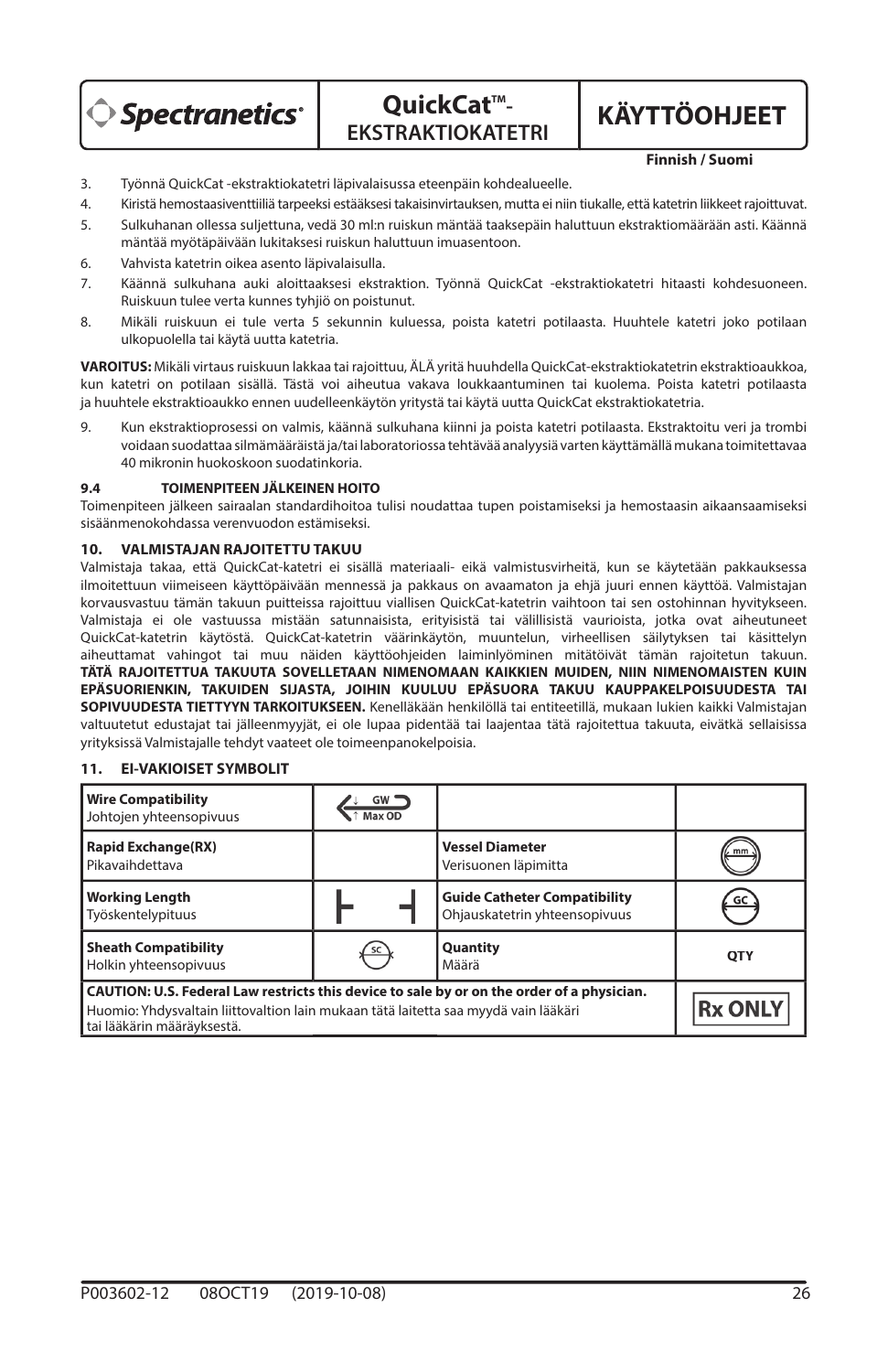$\hat{p}$  Spectranetics $\hat{p}$ 

# **CATHÉTER D'EXTRACTION**

**OuickCat™** 



**MODE** 

## **Table des matières**

| 1.  |  |
|-----|--|
| 2.  |  |
| 3.  |  |
| 4.  |  |
| 5.  |  |
| 6.  |  |
| 7.  |  |
| 8.  |  |
| 9.  |  |
| 10. |  |
| 11. |  |

**Lire soigneusement toutes les consignes avant l'emploi. Respecter toutes les mises en garde et précautions citées dans ce mode d'emploi. Le non-respect des mises en garde et précautions peut entraîner des complications. Les recommandations de ce mode d'emploi doivent être considérées comme des directives générales. Elles ne sont pas destinées à remplacer les protocoles de l'institution ou le jugement clinique du médecin quant au traitement du patient.**

#### **1. DESCRIPTION DU DISPOSITIF**

Le cathéter d'extraction QuickCat est un cathéter jetable à usage unique, comportant deux lumières et destiné à l'extraction d'emboles et de thrombus mous hors de vaisseaux artériels. L'extrémité distale du cathéter est flexible, fuselée et lisse pour un passage atraumatique dans le système artériel. Le dispositif est fourni stérile et est exclusivement destiné à un usage unique.

#### **2. INDICATIONS ET USAGE PRÉVU**

Le cathéter d'extraction QuickCat est indiqué pour l'extraction d'emboles et de thrombus mous et frais hors des vaisseaux artériels.

Ce produit jetable à usage unique est destiné à être utilisé par des médecins ayant suivi une formation et possédant l'expérience des techniques de diagnostic et d'intervention. Les techniques habituellement utilisées pour la pose des gaines d'accès vasculaire, d'angiocathéters et de guides peuvent être utilisées.

#### **3. CONTRE-INDICATIONS**

- Utilisation dans des vaisseaux de diamètre < 1,5 mm
- Le système veineux
- Extraction de matériel fibreux, adhérant ou calcifié (par exemple, caillot chronique, plaque athérosclérotique)

#### **4. AVERTISSEMENTS**

Ne pas utiliser sans quide afin d'éviter les lésions vasculaires.

- En cas de rencontre d'une résistance, ne pas forcer la progression ou le retrait du guide avant d'avoir déterminé la cause de la résistance par radioscopie ou d'une autre manière. La manipulation du cathéter en dépit d'une résistance peut faire plier le cathéter et/ou endommager les vaisseaux.
- Si une longueur excessive ou une boucle est observée dans le guide entre le cathéter guide et le segment monorail du cathéter d'extraction QuickCat au cours de la procédure, le guide peut se couder dans le vaisseau pendant la progression ou le retrait du cathéter. Éliminer le mou ou la boucle dans le guide avant de faire progresser ou de retirer le cathéter QuickCat afin d'éviter d'endommager le cathéter et/ou les vaisseaux.
- En cas d'arrêt ou de forte diminution du flux dans la seringue, ne PAS tenter de rincer la lumière d'extraction du cathéter d'extraction QuickCat quand le cathéter est inséré dans le corps du patient. Une telle manœuvre risquerait de provoquer une lésion grave, voire le décès du patient.
- Ne pas utiliser de cathéter déformé, coudé ou endommagé car cela pourrait endommager les vaisseaux et/ou rendre la progression ou le retrait du cathéter impossible.
- Ne pas utiliser le cathéter pour l'administration ou la perfusion de produits diagnostiques, emboliques ou thérapeutiques dans des vaisseaux sanguins.

#### **5. PRÉCAUTIONS**

- Avant l'utilisation, vérifier la bonne fixation de toutes les connexions entre les composants et que le système a été complètement amorcé, à défaut de quoi l'aspiration risque de ne pas se faire correctement.
- Éviter de trop serrer la valve hémostatique autour du corps du cathéter afin d'éviter d'endommager le cathéter.
- Faire preuve de prudence lors du franchissement ou de la rétraction du cathéter d'extraction QuickCat dans un stent à élution de médicament récemment déployé.
- Ne pas restériliser, reconditionner ou réutiliser le dispositif.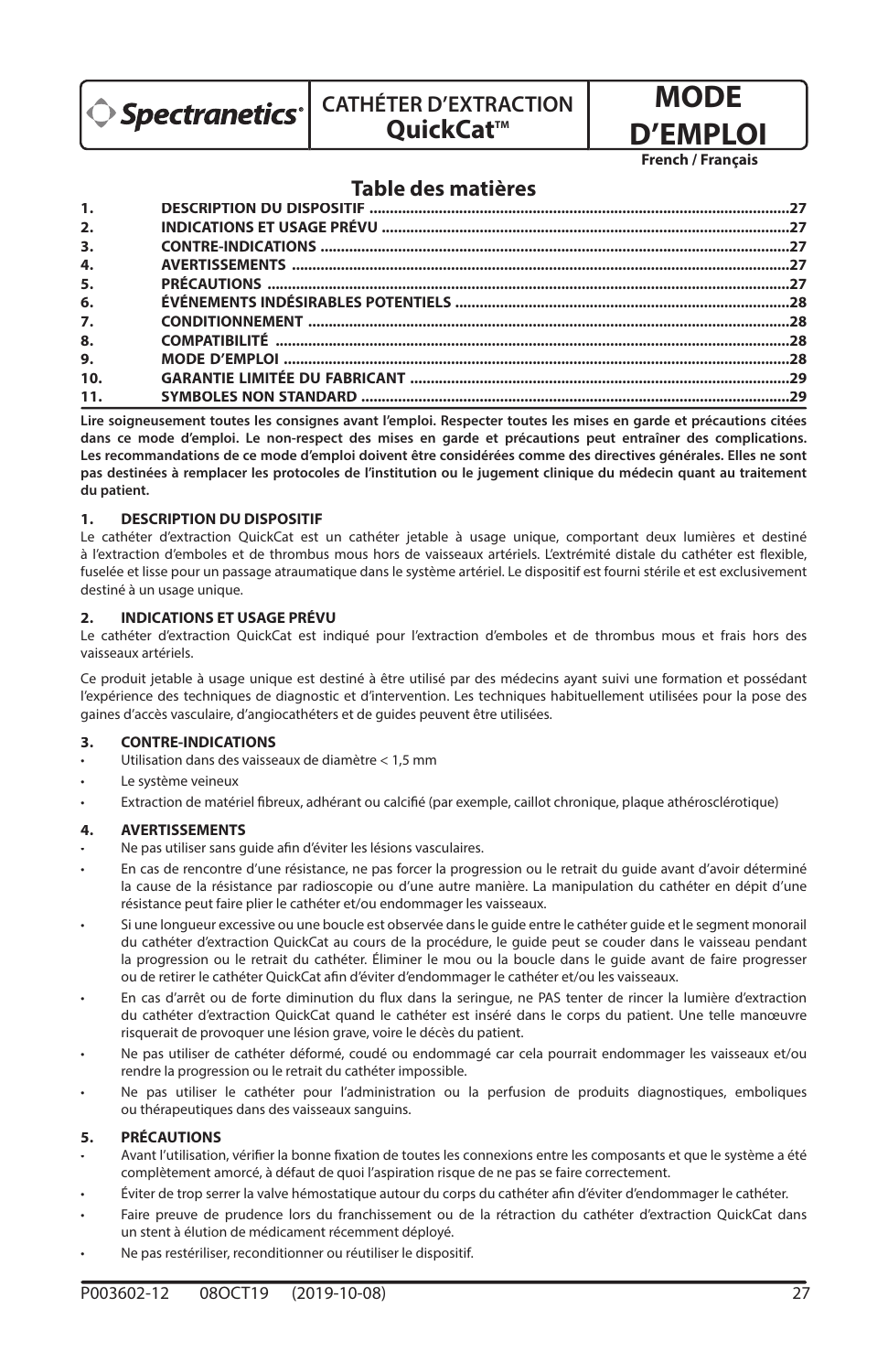

**MODE D'EMPLOI**

**French / Français**

#### • NE PAS restériliser et réutiliser ce dispositif pour ne pas en compromettre les performances et augmenter le risque de contamination croisée en raison d'un retraitement inadéquat.

- La réutilisation de ce dispositif à usage unique peut causer des blessures graves, voire mortelles, au patient, et annuler la garantie du fabricant.
- Ne pas remplacer des composants du système par d'autres composants.

#### **6. ÉVÉNEMENTS INDÉSIRABLES POTENTIELS**

- Saignement/hématome au niveau du site d'accès vasculaire
- Perturbation anastomotique
- Obstruction soudaine ou occlusion totale du greffon ou du vaisseau traité
- Embolisation distale de débris entraînant une atteinte pulmonaire et/ou une ischémie d'un membre
- Infection locale ou systémique
- Spasme artériel
- Formation d'une fistule artério-veineuse
- Réactions à un médicament, réaction indésirable au produit de contraste
- Infarctus aigu du myocarde
- Dissection, perforation, rupture ou lésion de vaisseau
- Intervention chirurgicale en urgence
- Décès

#### **7. CONDITIONNEMENT**

#### **7.1 STÉRILISATION**

Fourni stérile (stérilisation par rayonnement au sein du plateau à onglet), scellé sous emballage décollable.

**Produit à usage unique ;** ne pas restériliser ni réutiliser.

#### **7.2 INSPECTION AVANT UTILISATION**

Stérile tant que l'emballage n'est ni ouvert ni endommagé. Ne pas utiliser le produit en cas de doute ou si l'emballage est endommagé. Lors du retrait de l'emballage, inspecter attentivement le produit pour s'assurer qu'il n'a pas été endommagé, déformé ou plié pendant le transport.

#### **8. COMPATIBILITÉ**

#### **COMPOSANTS DU DISPOSITIF**

- Cathéter : Le cathéter d'extraction QuickCat est compatible avec les cathéters guides de 6 F [diam. int. ≥ 1,73 mm (0,068 po.)] et les guides de 0,36 mm (0,014 po.). Le cathéter a une longueur utile de 145 cm, et sa partie distale est recouverte d'un enduit hydrophile. Il comporte un repère radio-opaque situé à environ 1 mm de son extrémité.
- Dispositif d'aspiration : Le dispositif d'aspiration est composé d'une tubulure de 177,8 mm (7,0 po.), d'un robinet d'arrêt à une voie et d'une seringue d'aspiration de 30 ml, munie d'un piston à verrouillage réglable. Un panier filtre à pores de 40 microns facilite la filtration du sang et du matériel thrombotique pour un examen visuel ou une analyse de laboratoire.

#### **9. MODE D'EMPLOI**

#### **9.1 CONDITIONS DE STOCKAGE**

Conserver à l'abri de la chaleur et de l'humidité. Éviter toute exposition prolongée à la lumière.

#### **9.2 PRÉPARATION DU DISPOSITIF**

- 1. En utilisant une technique stérile, ouvrir la pochette et transférer le plateau dans le champ stérile.
- 2. Retirer le cathéter de l'enroulement de protection ; inspecter le cathéter pour vérifier qu'il ne soit ni coudé ni pincé.
- 3. Aspirer 5-10 ml de sérum physiologique dans la seringue d'aspiration de 30 ml.
- 4. Connecter la seringue d'aspiration au robinet d'arrêt, le robinet d'arrêt à la tubulure d'extension, et la tubulure d'extension à l'embase du cathéter d'extraction QuickCat. Vérifier que toutes les connexions soient bien attachées.
- 5. Rincer le système avec une solution saline pour l'amorcer complètement.
- 6. Placer le robinet d'arrêt en position fermée.
- 7. Détacher la seringue d'aspiration de 30 ml et expulser le reste de sérum physiologique.
- 8. Rattacher la seringue de 30 ml vide au système.

#### **9.3 PROCÉDURE**

- 1. En utilisant une technique standard, insérer un guide dans le vaisseau cible et un cathéter guide (diam. int. ≥ 1,73mm [0,068 po.]) attaché à une valve hémostatique.
- 2. Monter le cathéter d'extraction QuickCat sur le guide.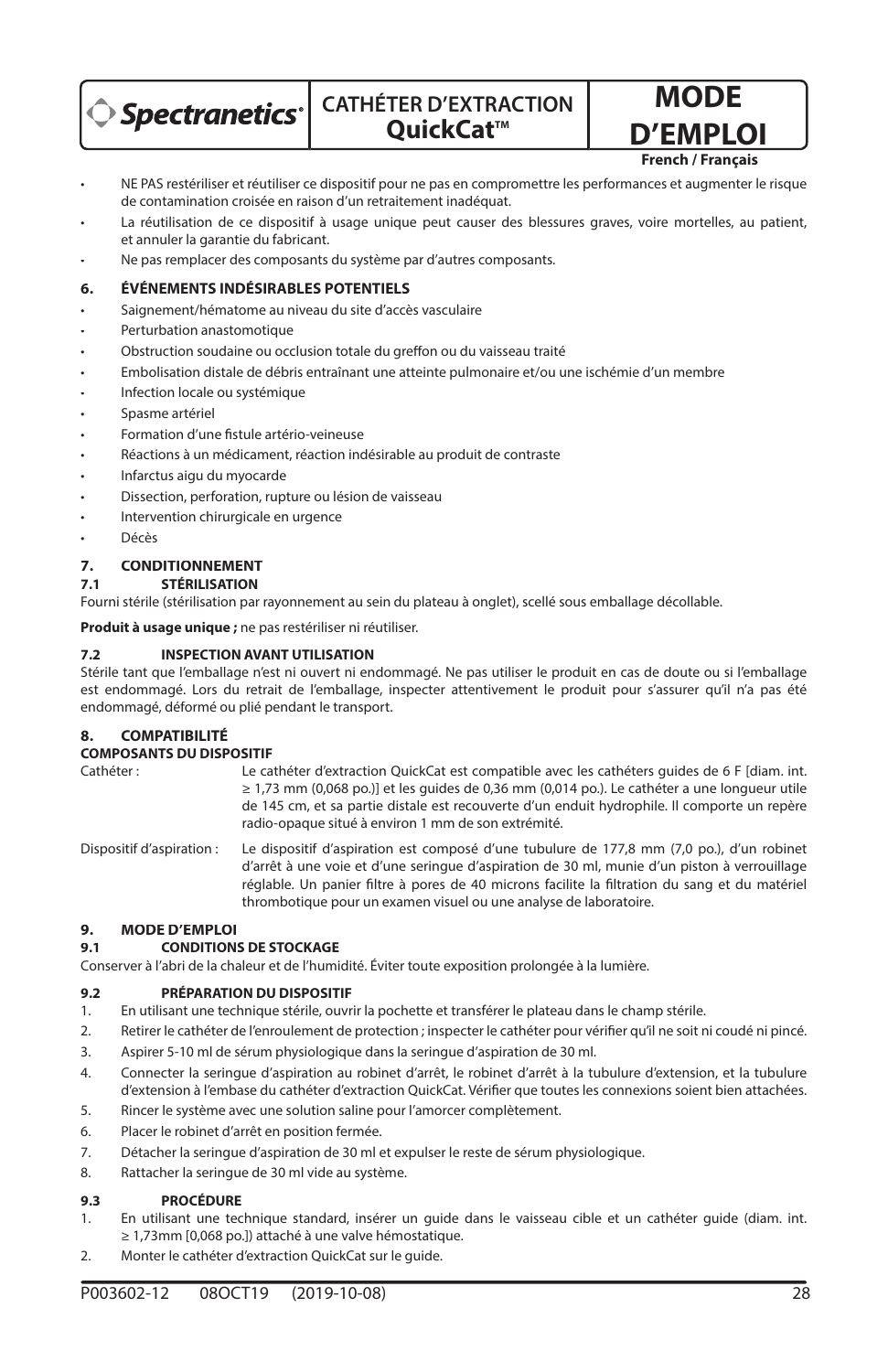

## **CATHÉTER D'EXTRACTION OuickCat™**

**D'EMPLOI French / Français**

**MODE** 

**AVERTISSEMENT :** En cas de rencontre d'une résistance pendant la manipulation, déterminer la cause de la résistance avant d'avancer ou de reculer le cathéter. Un endommagement du cathéter ou une lésion vasculaire peut survenir si on force le cathéter contre une résistance. Si le cathéter se plie en cours d'utilisation, le retirer délicatement du patient et poursuivre avec un nouveau cathéter d'extraction QuickCat.

- 3. Faire progresser le cathéter d'extraction QuickCat jusqu'au vaisseau cible sous contrôle radiographique.
- 4. Serrer la valve hémostatique suffisamment pour empêcher un reflux du sang, mais sans la serrer au point de gêner le déplacement du cathéter.
- 5. En maintenant le robinet d'arrêt en position fermée, tirer le piston de la seringue de 30 ml jusqu'au volume d'extraction désiré. Tourner le piston dans le sens horaire pour verrouiller la seringue dans la position d'aspiration désirée.
- 6. Vérifier par radioscopie que le cathéter soit correctement positionné.
- 7. Tourner le robinet d'arrêt en position ouverte pour commencer l'extraction. Avancer lentement le cathéter d'extraction QuickCat dans le vaisseau cible. La seringue aspire du sang jusqu'à ce que le vide soit comblé.
- 8. Si du sang ne pénètre pas dans la seringue après 5 secondes, retirer le cathéter du corps du patient. Rincer le cathéter retiré du corps du patient, ou utiliser un nouveau cathéter.

AVERTISSEMENT : En cas d'arrêt ou de forte diminution du flux dans la seringue, ne PAS tenter de rincer la lumière d'extraction du cathéter d'extraction QuickCat quand le cathéter est inséré dans le corps du patient. Une telle manœuvre risquerait de provoquer une lésion grave, voire le décès du patient. Retirer le cathéter du patient et rincer la lumière d'extraction avant de tenter de réutiliser le cathéter ou bien utiliser un cathéter d'extraction QuickCat neuf.

9. Après la fin de l'extraction, tourner le robinet d'arrêt en position fermée et retirer le cathéter hors du corps du patient. Le sang et le thrombus extraits peuvent être filtrés pour une inspection visuelle et/ou une analyse de laboratoire en utilisant le panier filtre à pores de 40 microns fourni.

#### **9.4 SOINS APRÈS L'INTERVENTION**

Après l'intervention, prodiguer les soins hospitaliers classiques pour le retrait de la gaine et pour l'hémostase, afin d'empêcher le saignement au niveau du site d'accès vasculaire.

#### **10. GARANTIE LIMITÉE DU FABRICANT**

Le fabricant garantit que le cathéter QuickCat est exempt de vices de matériau et de fabrication lorsqu'il est utilisé avant la date de péremption indiquée et lorsque l'emballage n'est ni ouvert ni endommagé immédiatement avant l'utilisation. La responsabilité du fabricant dans le cadre de cette garantie se limite à l'échange ou au remboursement du prix d'achat du cathéter QuickCat défectueux. Le fabricant n'est pas responsable des dommages accessoires, spéciaux ou indirects résultant de l'utilisation du cathéter QuickCat. Les dommages au cathéter QuickCat causés par une mauvaise utilisation, une modification, un stockage ou une manipulation incorrects, ou tout autre non-respect de ce mode d'emploi annulent cette garantie limitée. **CETTE GARANTIE LIMITÉE REMPLACE EXPRESSÉMENT TOUTES LES AUTRES GARANTIES, EXPRESSES OU TACITES, Y COMPRIS LA GARANTIE TACITE DE QUALITÉ MARCHANDE OU D'ADAPTATION À UN USAGE PARTICULIER.** Aucune personne ou entité, y compris tout représentant ou distributeur autorisé par le fabricant, n'a l'autorité d'étendre cette garantie limitée et aucune tentative dans ce but ne saurait être opposable au fabricant.

#### **11. SYMBOLES NON STANDARD**

| <b>Wire Compatibility</b><br>Compatibilité du quide                                                                                                                                                                                  | Max OD |                                                                        |                |
|--------------------------------------------------------------------------------------------------------------------------------------------------------------------------------------------------------------------------------------|--------|------------------------------------------------------------------------|----------------|
| <b>Rapid Exchange (RX)</b><br>Échange rapide (Rx)                                                                                                                                                                                    |        | <b>Vessel Diameter</b><br>Diamètre du vaisseau                         | mm             |
| <b>Working Length</b><br>Longueur utile                                                                                                                                                                                              |        | <b>Guide Catheter Compatibility</b><br>Compatibilité du cathéter quide | GC             |
| <b>Sheath Compatibility</b><br>Compatibilité de l'introducteur                                                                                                                                                                       | SC     | Quantity<br>Ouantité                                                   | <b>OTY</b>     |
| CAUTION: U.S. Federal Law restricts this device to sale by or on the order of a physician.<br>MISE EN GARDE : conformément à la législation fédérale américaine, ce dispositif ne peut être<br>vendu ou prescrit que par un médecin. |        |                                                                        | <b>Rx ONLY</b> |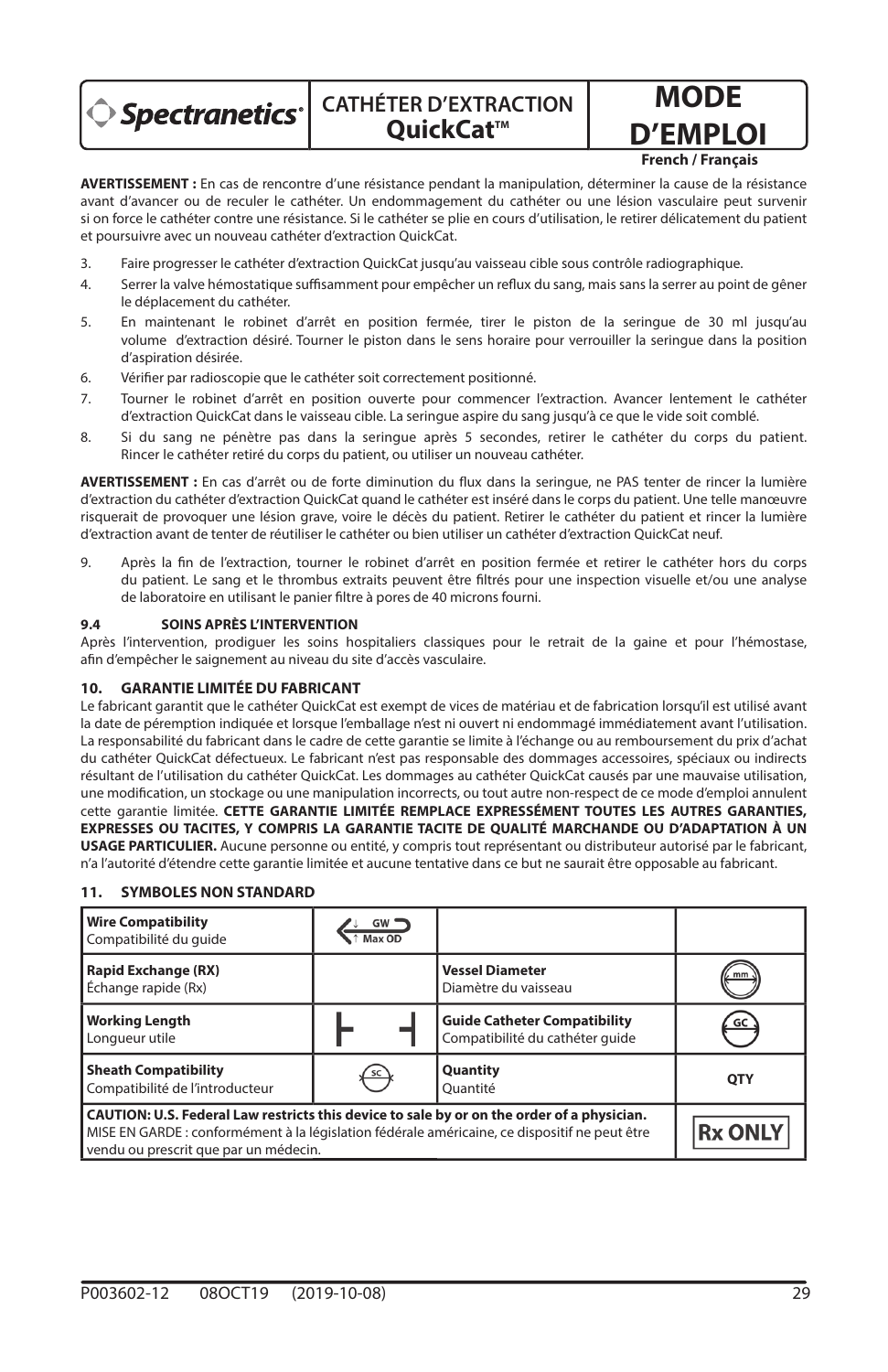

## **OuickCat™ EXTRAKTIONSKATHETER**

# **GEBRAUCHSAN-LEITUNG**

**German/Deutsch**

## **Inhaltsverzeichnis**

| 1.               |  |
|------------------|--|
| 2.               |  |
| 3.               |  |
| $\overline{4}$ . |  |
| 5.               |  |
| 6.               |  |
| 7.               |  |
| 8.               |  |
| 9.               |  |
| 10.              |  |
| 11.              |  |

**Vor Gebrauch alle Anweisungen gründlich durchlesen. Alle Warnhinweise und Vorsichtsmaßnahmen in dieser Gebrauchsanweisung beachten. Das Nichtbeachten dieser Hinweise kann zu Komplikationen führen. Alle Empfehlungen in dieser Gebrauchsanweisung stellen lediglich allgemeine Richtlinien dar. Sie ersetzen die**  einrichtungsspezifischen Protokolle oder Beurteilung vonseiten medizinischer Fachkräfte zur Patientenversorgung **in keiner Weise.**

#### **1. PRODUKTBESCHREIBUNG**

Der QuickCat Extraktionskatheter ist ein Einweg-Katheter mit Doppellumen zum Entfernen weicher Emboli und Thromben aus Gefäßen des Arteriensystems. Die distale Spitze des Katheters ist biegsam, angeschrägt und glatt, so dass das Einführen in das Arteriensystem atraumatisch erfolgen kann. Das Instrument wird steril geliefert und ist zum einmaligen Gebrauch vorgesehen.

#### **2. INDIKATIONEN UND VERWENDUNGSZWECK**

Der QuickCat Extraktionskatheter ist für das Entfernen frischer, weicher Emboli und Thromben aus Gefäßen im Arteriensystem indiziert.

Das Produkt ist zum Einmalgebrauch durch Ärzte vorgesehen, die in Diagnose- und Interventionsverfahren ausgebildet und erfahren sind. Beim Einsetzen von Gefäßzugangsschleusen, Angiographie-Kathetern und Führungsdrähten können Standardverfahren verwendet werden.

#### **3. KONTRAINDIKATIONEN**

- Für Gefäße mit einem Durchmesser < 1,5 mm
- Venensystem
- Entfernung fibrösen, adhärenten oder kalzifizierten Materials (z. B. chronische Gerinnsel, artherosklerotische Plaque)

#### **4. WARNHINWEISE**

- Nicht ohne Führungsdraht verwenden, da ansonsten Gefäße verletzt werden können.
- Nicht versuchen, den Katheter gegen einen Widerstand vorzuschieben oder zurückzuziehen, solange die Ursache nicht durch Durchleuchtung oder auf andere Weise festgestellt wurde. Wird der Katheter gegen einen Widerstand bewegt, kann er abknicken und/oder Gefäße verletzen.
- Sollte während des Eingriffs zwischen dem Führungskatheter und dem Monorail-Abschnitt des QuickCat Extraktionskatheters zu viel Spiel oder eine Schleife im Führungsdraht entstehen, kann der Führungsdraht beim Vorschieben oder Zurückziehen des Katheters innerhalb des Blutgefäßes abknicken. Den Führungsdraht straffen bzw. die Schleife des Führungsdrahts glätten, bevor der QuickCat Katheter weiter vorgeschoben oder zurückgezogen wird, das sonst der Katheter und/oder das Gefäß beschädigt werden könnten.
- Sollte der Fluss in die Spritze aussetzen oder behindert sein, darf das Extraktionslumen des QuickCat Extraktionskatheters NICHT gespült werden, solange sich der Katheter im Patienten befindet. Dies könnte zu schweren Verletzungen oder Tod führen.
- Keinen verbogenen, geknickten oder beschädigten Katheter verwenden, da sonst Gefäße verletzt werden können und/oder der Katheter sich eventuell nicht mehr vorschieben bzw. zurückziehen lässt.
- Nicht zur Verabreichung oder Infusion diagnostischer, embolischer oder therapeutischer Mittel in die Blutgefäße verwenden.

#### **5. VORSICHTSMASSNAHMEN**

- Vor der Verwendung muss geprüft werden, ob alle Komponenten sicher miteinander verbunden sind und ob das System vollständig entlüftet ist, da sonst das Vakuum gefährdet ist.
- Das Hämostaseventil nicht zu fest am Katheterschaft anziehen um den Katheter nicht zu beschädigen.
- Beim Vorschieben oder Zurückziehen des QuickCat Extraktionskatheters durch einen frisch eingesetzten medikamentenfreisetzenden Stent muß mit Vorsicht vorgegangen werden.
- Das Instrument nicht resterilisieren, aufarbeiten oder wiederverwenden.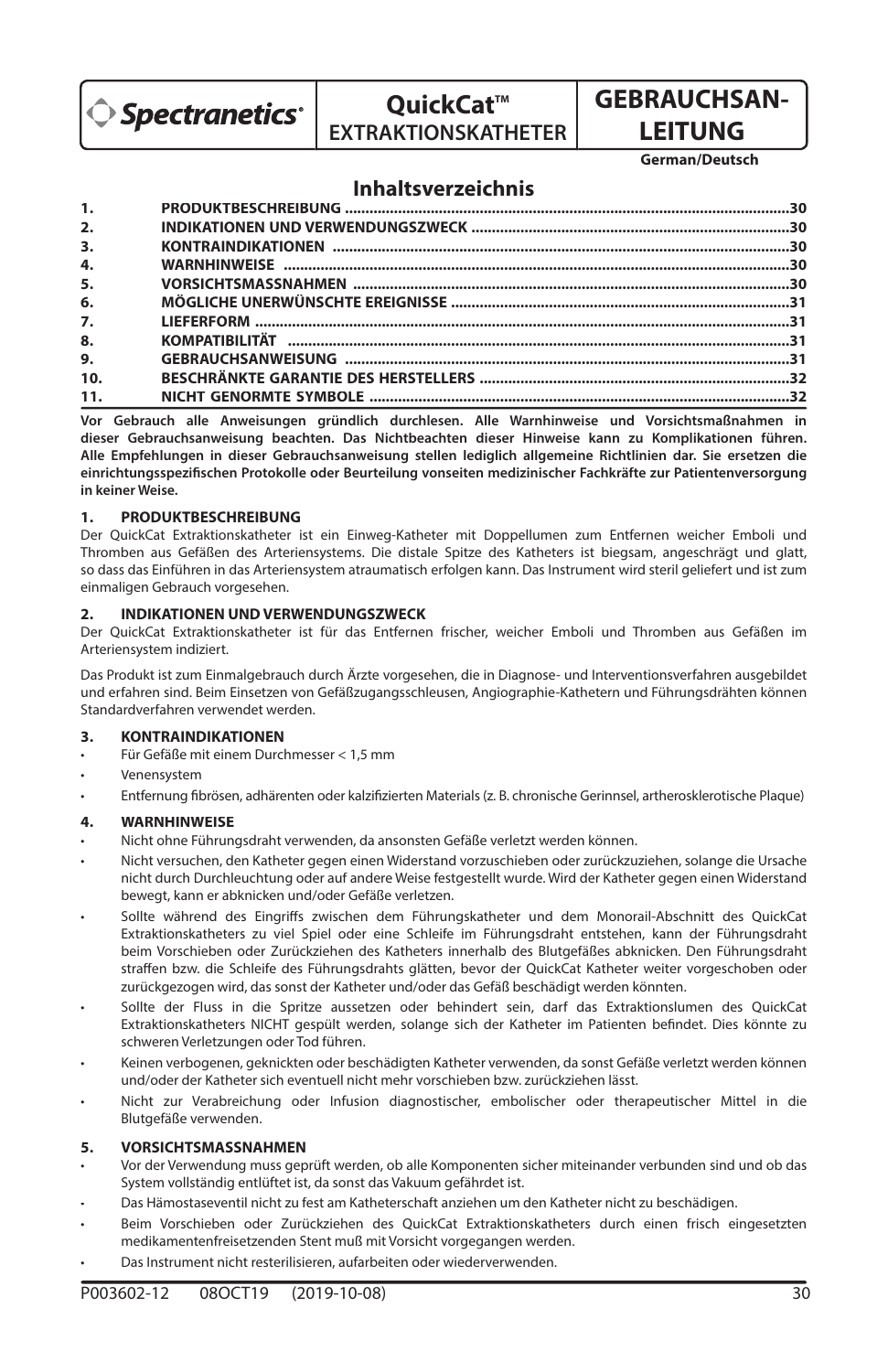

# **QuickCat™ EXTRAKTIONSKATHETER**

# **GEBRAUCHSAN-LEITUNG**

#### **German/Deutsch**

- Das Instrument NICHT resterilisieren oder wiederverwenden, da dadurch die Gebrauchsfähigkeit des Instruments beeinträchtigt werden kann und das Risiko der Kreuzkontamination durch ungeeignete Aufbereitung erhöht wird.
- Das Wiederverwenden des für den einmaligen Gebrauch bestimmten Instruments kann zu schweren Verletzungen oder zum Tod des Patienten führen und macht die vom Hersteller gewährten Garantien nichtig.
- Systemkomponenten dürfen nicht durch andere Komponenten ersetzt werden.

#### **6. MÖGLICHE UNERWÜNSCHTE WIRKUNGEN**

- Blutung/Hämatom an der Zugangsstelle
- Anastomosendehistenz
- Plötzlicher Verschluss oder vollständige Okklusion der behandelten Prothese oder des Gefäßes
- Distale Embolisation von Ablagerungen, die zu Lungenschädigungen und/oder Ischämie in den Extremitäten führt
- Lokale oder systemische Infektion
- **Arterienspasmus**
- Arteriovenöse Fistelbildung
- Arzneimittelreaktionen, unerwünschte Reaktion auf Kontrastmittel
- Akuter Myokardinfarkt
- Dissektion, Perforation, Ruptur oder Verletzung von Gefäßen
- **Notoperation**
- Tod

#### **7. LIEFERFORM**

#### **7.1 STERILISATION**

Durch Bestrahlung in Schnappdeckelsschale sterilisiert und in aufreissbarer Verpackung eingeschweißt geliefert.

**Nur für den Einmalgebrauch**; das Instrument nicht resterilisieren, aufarbeiten oder wiederverwenden.

#### **7.2 KONTROLLE VOR DER VERWENDUNG**

Bei ungeöffneter und unbeschädigter Verpackung steril. Das Produkt darf nicht verwendet werden, wenn die Verpackung beschädigt sein könnte. Nach der Entnahme aus der Packung gründlich prüfen, ob das Produkt beim Transport eventuell beschädigt, verbogen oder geknickt wurde.

#### **8. KOMPATIBILITÄT**

#### **KOMPONENTEN DES INSTRUMENTS**

- Katheter: Der QuickCat Extraktionskatheter ist mit 6Fr.-Führungskathetern [ID ≥ 0,068 Zoll (1,73 mm)] und Führungsdrähten von 0,014 Zoll (0,36 mm) kompatibel. Die Nutzlänge des Katheters beträgt 145 cm, und der distale Teil ist mit einer hydrophilen Beschichtung versehen. Etwa 1 mm von der Spitze ist ein röntgendichter Marker angebracht.
- Vakuumeinheit: Die Vakuumeinheit besteht aus einem 7,0 Zoll (177,8 mm) langen Verlängerungsschlauch, einem Einweghahn und einer 30-ml-Vakuumspritze mit einstellbarem Verschlusskolben. Mit dem 40-µ-Porenfilterkörbchen kann Blut und thrombotisches Material für die Sichtoder Laboranalyse gefiltert werden.

### **9. GEBRAUCHSANWEISUNG**

#### **9.1 LAGERBEDINGUNGEN**

Kühl und trocken lagern. Länger anhaltende Lichteinwirkung vermeiden.

#### **9.2 VORBEREITUNG DES INSTRUMENTS**

- 1. Den Beutel mit sterilen Methoden öffnen und die Schale in das sterile Feld bringen.
- 2. Den Katheter aus der Schutzspule nehmen und ausschließen, dass er verbogen oder geknickt ist.
- 3. Die 30-ml-Vakuumspritze mit 5-10 ml physiologischer Kochsalzlösung füllen.
- 4. Die Vakuumspritze mit dem Absperrhahn, den Absperrhahn mit dem Verlängerungsschlauch und den Verlängerungsschlauch mit dem Anschluss des QuickCat Extraktionskatheters verbinden. Prüfen, ob alle Anschlüsse fest sitzen.
- 5. Das System mit Salzlösung spülen, um es vollständig zu entlüften.
- 6. Den Absperrhahn in die geschlossene Position drehen.
- 7. Die 30-ml-Vakuumspritze abnehmen und restliche Kochsalzlösung entleeren.
- 8. Die leere 30-ml-Vakuumspritze wieder an das System anschließen.

#### **9.3 VERFAHREN**

- 1. Das Zielgefäß mit einem Führungsdraht und einem Führungskatheter (ID ≥ 0,068 Zoll [1,73 mm]) mit angeschlossenem Hämostaseventil per Standardverfahren kanülieren.
- 2. Den QuickCat Extraktionskatheter auf den Führungsdraht laden.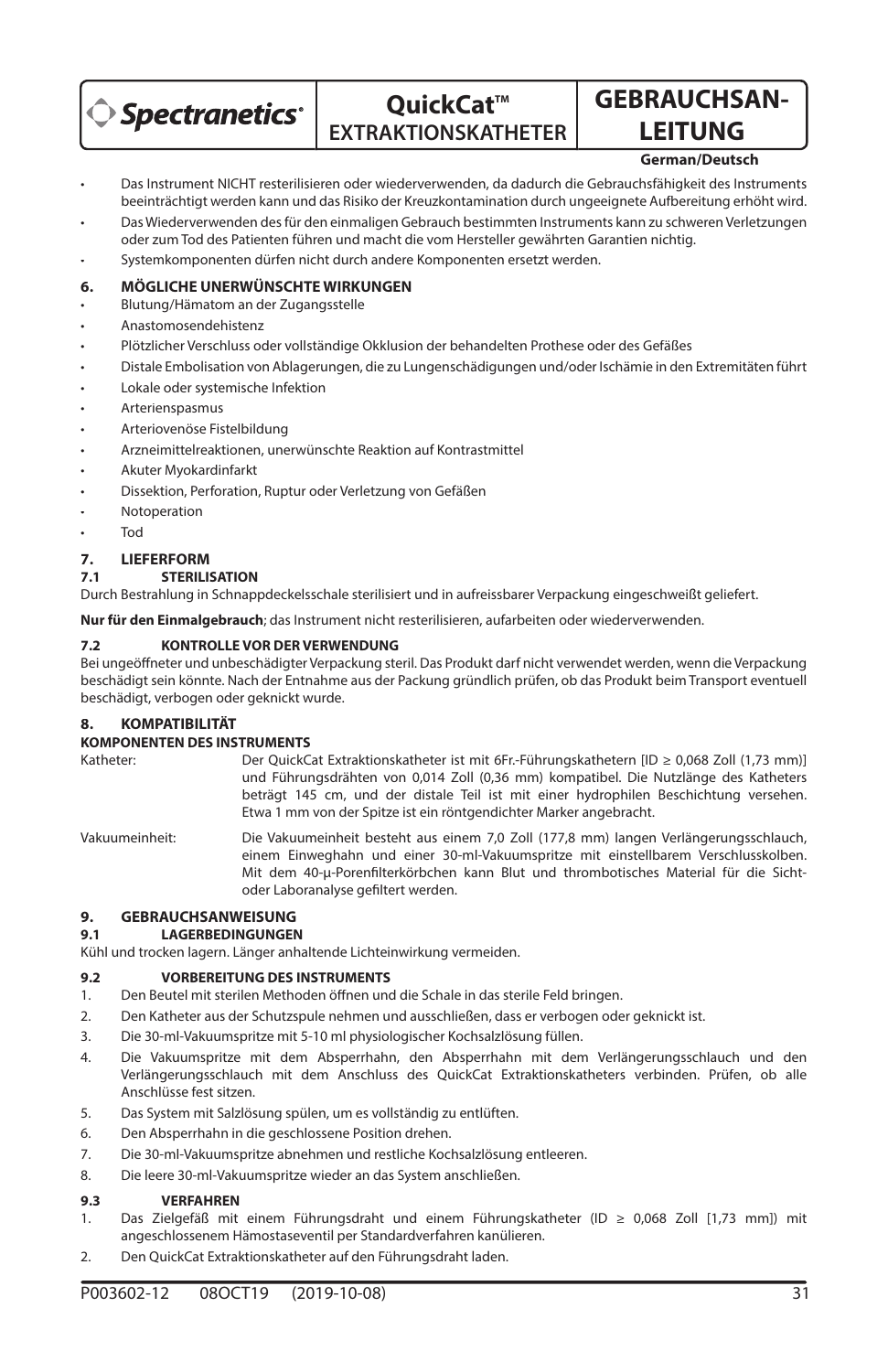

## **QuickCat™ EXTRAKTIONSKATHETER**

# **GEBRAUCHSAN-LEITUNG**

#### **German/Deutsch**

**ACHTUNG:** Ist beim Bewegen ein Widerstand spürbar, muss dessen Ursache ermittelt werden, bevor der Katheter vorgeschoben oder zurückgezogen wird. Wird der Katheter gegen einen Widerstand bewegt, kann er beschädigt werden oder Gefäße verletzen. Wird der Katheter während des Verfahrens geknickt, muss er vorsichtig aus dem Patienten entfernt werden. Das Verfahren dann mit einem neuen QuickCat Extraktionskatheter fortführen.

- 3. Den QuickCat Extraktionskatheter unter Durchleuchtung zur Zielstelle vorschieben.
- 4. Das Hämostaseventil fest genug anziehen, dass Rückfluss verhindert wird, jedoch nicht so fest, dass die Katheterbewegung behindert wird.
- 5. Bei geschlossenem Absperrhahn den Kolben der 30-ml-Spritze bis zum gewünschten Extraktionsvolumen aufziehen. Den Kolben im Uhrzeigersinn drehen, um die Spritze an der gewünschten Vakuumposition zu arretieren.
- 6. Die korrekte Katheterposition durch Durchleuchtung überprüfen.
- 7. Den Absperrhahn aufdrehen, um mit der Extraktion zu beginnen. Den QuickCat Extraktionskatheter langsam in das Zielgefäß vorschieben. In die Spritze tritt Blut ein, bis das Vakuum ausgeglichen ist.
- 8. Wenn innerhalb von 5 Sekunden kein Blut in die Spritze eintritt, den Katheter aus dem Patienten nehmen. Den Katheter entweder außerhalb des Patienten spülen oder durch einen neuen Katheter ersetzen.

**ACHTUNG:** Sollte der Fluss in die Spritze aussetzen oder behindert sein, darf das Extraktionslumen des QuickCat Extraktionskatheters NICHT gespült werden, solange sich der Katheter im Patienten befindet. Dies könnte zu schweren Verletzungen oder Tod führen. Den Katheter aus dem Patienten entfernen und das Extraktionslumen spülen, bevor ein weiterer Versuch mit diesem oder einem neuen QuickCat Extraktionskatheter unternommen wird.

9. Nach abgeschlossener Extraktion den Absperrhahn zudrehen und den Katheter aus dem Patienten entfernen. Das extrahierte Blut und Thrombenmaterial kann zur Sicht- und/oder Laboranalyse mit dem mitgelieferten 40-µ-Poren filterkörbchen gefiltert werden.

#### **9.4 VERSORGUNG NACH DEM EINGRIFF**

Nach dem Eingriff wird unter Beachtung der Pflegestandards des Krankenhauses die Schleuse entfernt und die Blutung an der Gefäßzugangsstelle gestillt.

### **10. BESCHRÄNKTE GARANTIE DES HERSTELLERS**

Der Hersteller garantiert, dass der QuickCat Katheter frei von Material- und Herstellungsfehlern ist, sofern er vor dem angegebenen Verfallsdatum verwendet wird und die Verpackung unmittelbar vor Gebrauch ungeöffnet und unbeschädigt ist. Die Haftung des Herstellers im Rahmen dieser Garantie ist auf den Ersatz oder die Erstattung des Kaufpreises für fehlerhafte QuickCat Katheter beschränkt. Der Hersteller haftet für keine beiläufigen, Sonder- oder Folgeschäden, die durch die Verwendung des QuickCat Katheter entstehen. Eine Beschädigung des QuickCat Katheters durch die fehlerhafte Verwendung, Veränderung, falsche Aufbewahrung oder Handhabung sowie jede andere Nichtbefolgung der vorliegenden Gebrauchsanweisung machen diese beschränkte Garantie nichtig. **DIESE BESCHRÄNKTE GARANTIE ERSETZT AUSDRÜCKLICH ALLE ANDEREN AUSDRÜCKLICHEN ODER STILLSCHWEIGENDEN GARANTIEN, EINSCHLIESSLICH DER STILLSCHWEIGENDEN GARANTIE DER MARKTGÄNGIGKEIT ODER EIGNUNG FÜR EINEN BESTIMMTEN ZWECK.** Keine natürliche oder juristische Person, einschließlich aller autorisierten Vertreter oder Händler des Herstellers, ist berechtigt, diese beschränkte Garantie zu verlängern oder zu erweitern, und entsprechende Versuche sind nicht gegen den Hersteller einklagbar.

#### **11. NICHT GENORMTE SYMBOLE**

| <b>Wire Compatibility</b><br>Kompatibilität mit Führungsdrähten                                                                                                                                                                  | $GW =$<br>Max OD |                                                                            |                |
|----------------------------------------------------------------------------------------------------------------------------------------------------------------------------------------------------------------------------------|------------------|----------------------------------------------------------------------------|----------------|
| <b>Rapid Exchange (RX)</b><br>Rapid Exchange (RX)                                                                                                                                                                                |                  | <b>Vessel Diameter</b><br>Gefässdurchmesser                                | mm             |
| <b>Working Length</b><br>Nutzlänge                                                                                                                                                                                               |                  | <b>Guide Catheter Compatibility</b><br>Kompatibilität mit Führungskatheter | GC             |
| <b>Sheath Compatibility</b><br>Kompatibilität mit Schleuse                                                                                                                                                                       | SC               | Quantity<br>Menae                                                          | <b>OTY</b>     |
| CAUTION: U.S. Federal Law restricts this device to sale by or on the order of a physician.<br>VORSICHT: Laut US-amerikanischem Bundesgesetz darf dieses Produkt nur von Ärzten<br>oder auf ärztliche Verordnung verkauft werden. |                  |                                                                            | <b>Rx ONLY</b> |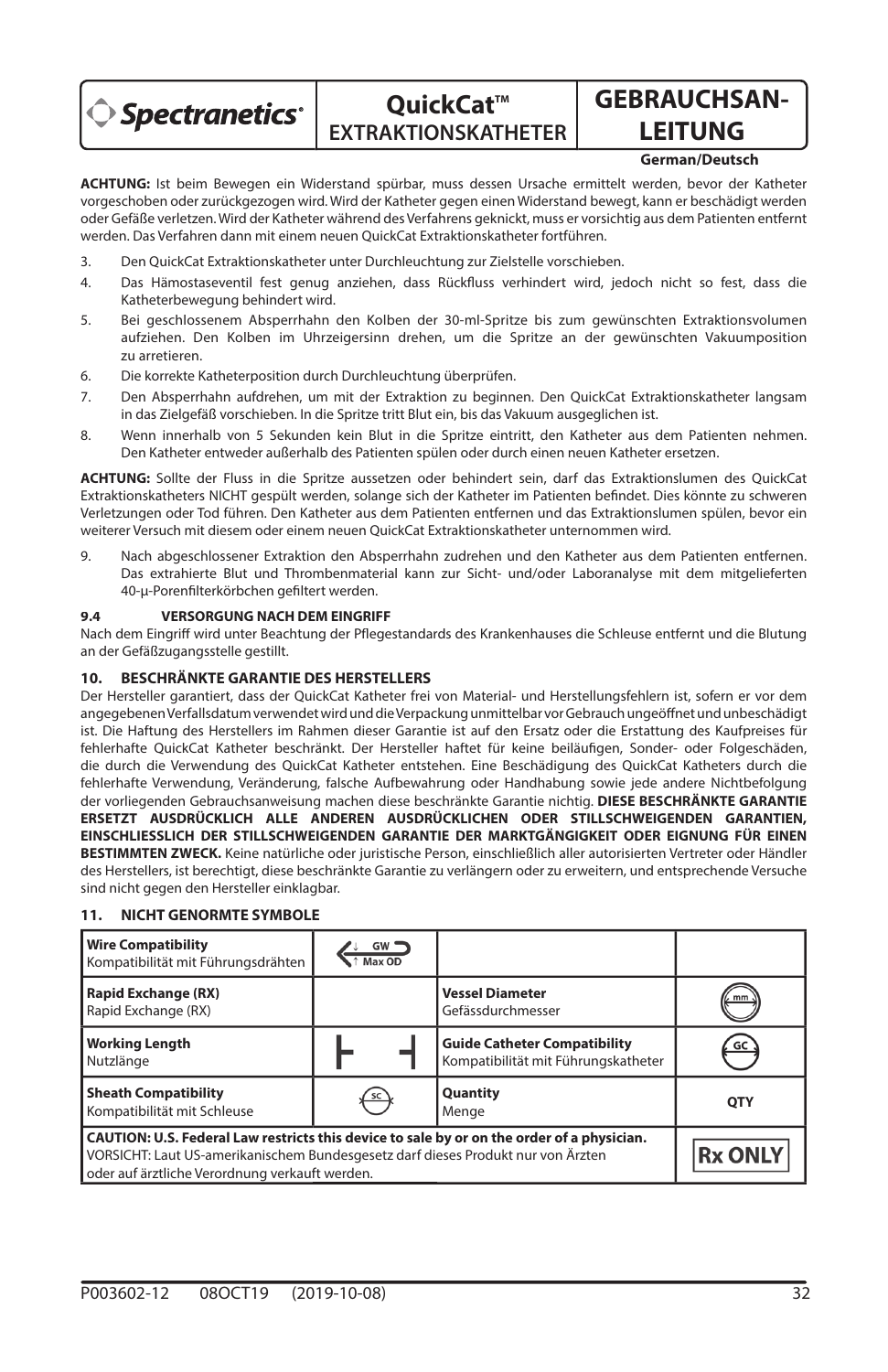

# **ΚΑΘΕΤΗΡΑΣ ΕΞΑΓΩΓΗΣ**

## **OuickCat™**

# **ΟΔΗΓΙΕΣ ΧΡΗΣΗΣ**

**Greek / Ελληνικά**

## **Πίνακας περιεχοµένων**

| 1.  |  |
|-----|--|
| 2.  |  |
| 3.  |  |
| 4.  |  |
| 5.  |  |
| 6.  |  |
| 7.  |  |
| 8.  |  |
| 9.  |  |
| 10. |  |
| 11. |  |

**Διαβάσετε προσεκτικά όλες τις οδηγίες πριν από τη χρήση. Ακολουθήστε όλες τις προειδοποιήσεις και προφυλάξεις που παρέχονται µε τις παρούσες οδηγίες. Η παράλειψη της τήρησης των προειδοποιήσεων και των προφυλάξεων ενδέχεται να έχει ως αποτέλεσµα επιπλοκές. Τυχόν συστάσεις που συνοδεύουν αυτές τις οδηγίες σχεδιάστηκαν για να χρησιµεύουν µόνο ως γενικές κατευθυντήριες γραµµές. Δεν προορίζονται να αντικαθιστούν τα πρωτόκολλα των ιδρυµάτων ούτε την επαγγελµατική κρίση των ιατρών σχετικά µε τη φροντίδα των ασθενών.**

#### **1. ΠΕΡΙΓΡΑΦΗ ΤΗΣ ΣΥΣΚΕΥΗΣ**

Ο καθετήρας εξαγωγής QuickCat είναι ένας αναλώσιμος καθετήρας μίας χρήσης, με διπλό αυλό, σχεδιασμένος για την αφαίρεση μαλακών εμβόλων και θρόμβων από τα αγγεία του αρτηριακού συστήματος. Το περιφερικό άκρο του καθετήρα είναι εύκαμπτο, κωνικό και απαλό, διασφαλίζοντας ατραυματική διέλευση μέσα στο αρτηριακό σύστημα. Αυτή η συσκευή παρέχεται αποστειρωμένη και προορίζεται για μία χρήση μόνο.

#### **2. ΕΝΔΕΙΞΕΙΣ ΚΑΙ ΧΡΗΣΗ ΓΙΑ ΤΗΝ ΟΠΟΙΑ ΠΡΟΟΡΙΖΕΤΑΙ**

Ο καθετήρας εξαγωγής QuickCat ενδείκνυται για την αφαίρεση φρέσκων, μαλακών εμβόλων και θρόμβων από τα αγγεία του αρτηριακού συστήματος.

Το προϊόν προορίζεται για μία μόνο χρήση από ιατρούς εκπαιδευμένους και πεπειραμένους στις διαγνωστικές και παρεμβατικές τεχνικές. Μπορούν να χρησιμοποιηθούν οι τυπικές τεχνικές για την τοποθέτηση του θηκαριού αγγειακής προσπέλασης, των αγγειογραφικών καθετήρων και των οδηγών συρμάτων.

#### **3. ΑΝΤΕΝΔΕΙΞΕΙΣ**

- Χρήση σε αγγεία με διάμετρο < 1,5 mm
- Χρήση στο φλεβικό σύστημα
- Αφαίρεση ινώδους, προσκολλημένου ή αποτιτανωμένου υλικού (όπως χρόνιος θρόμβος, αθηροσκληρωτική πλάκα)

#### **4. ΠΡΟΕΙΔΟΠΟΙΗΣΕΙΣ**

- Μη χρησιμοποιείτε τον καθετήρα χωρίς οδηγό σύρμα, επειδή μπορεί να προκληθεί κάκωση στο αγγείο.
- Μην προσπαθήσετε να προωθήσετε ή να αποσύρετε τον καθετήρα εάν αισθανθείτε αντίσταση, εάν πρώτα δεν εξακριβώσετε με ακτινοσκόπηση ή με άλλο μέσο την αιτία της αντίστασης. Ο χειρισμός του καθετήρα παρά την αντίσταση που παρουσιάζεται μπορεί να προκαλέσει στρέβλωση του καθετήρα ή/και ζημιά στο αγγείο.
- Εάν το οδηγό σύρμα παρουσιάζει τζόγο ή βρόχο ανάμεσα στον οδηγό καθετήρα και στο μονόραβδο τμήμα του καθετήρα εξαγωγής QuickCat κατά την επέμβαση, το οδηγό σύρμα μπορεί να υποστεί στρέβλωση εντός του αγγείου κατά τη διάρκεια της προώθησης ή της απόσυρσης του καθετήρα. Εξαλείψτε το τζόγο ή το βρόχο στο οδηγό σύρμα πριν προωθήσετε ή αποσύρετε τον καθετήρα QuickCat για να αποφύγετε ζημία στον καθετήρα ή/και στο αγγείο.
- Εάν σταματήσει ή περιοριστεί η ροή μέσα στη σύριγγα, ΜΗΝ προσπαθήσετε να εκπλύνετε τον αυλό εξαγωγής του καθετήρα εξαγωγής QuickCat ενώ ο καθετήρας βρίσκεται ακόμη μέσα στον ασθενή. Μπορεί να προκληθεί σοβαρός τραυματισμός ή θάνατος.
- Μη χρησιμοποιείτε έναν λυγισμένο, τσακισμένο ή κατεστραμμένο καθετήρα επειδή μπορεί να προκληθεί κάκωση στο αγγείο ή/και να προκύψει αδυναμία προώθησης ή απόσυρσης του καθετήρα.
- Μη χρησιμοποιείτε τον καθετήρα για χορήγηση ή έγχυση διαγνωστικών, εμβολικών ή θεραπευτικών υλικών σε αιμοφόρα αγγεία.

#### **5. ΠΡΟΦΥΛΑΞΕΙΣ**

- Πριν χρησιμοποιήσετε τον καθετήρα, ελέγξτε για να βεβαιωθείτε ότι όλα τα εξαρτήματα είναι σταθερά συνδεδεμένα και ότι το σύστημα έχει πληρωθεί εντελώς, διαφορετικά θα διακυβευθεί η υποπίεση.
- Μη σφίγγετε υπερβολικά την αιμοστατική βαλβίδα στο στέλεχος του καθετήρα, επειδή μπορεί να προκληθεί ζημιά στον καθετήρα.
- Προσέχετε ιδιαίτερα όταν διασταυρώνετε ή αποσύρετε τον καθετήρα εξαγωγής QuickCat πάνω από ένα πρόσφατα τοποθετημένο στεντ με έκλουση φαρμάκου.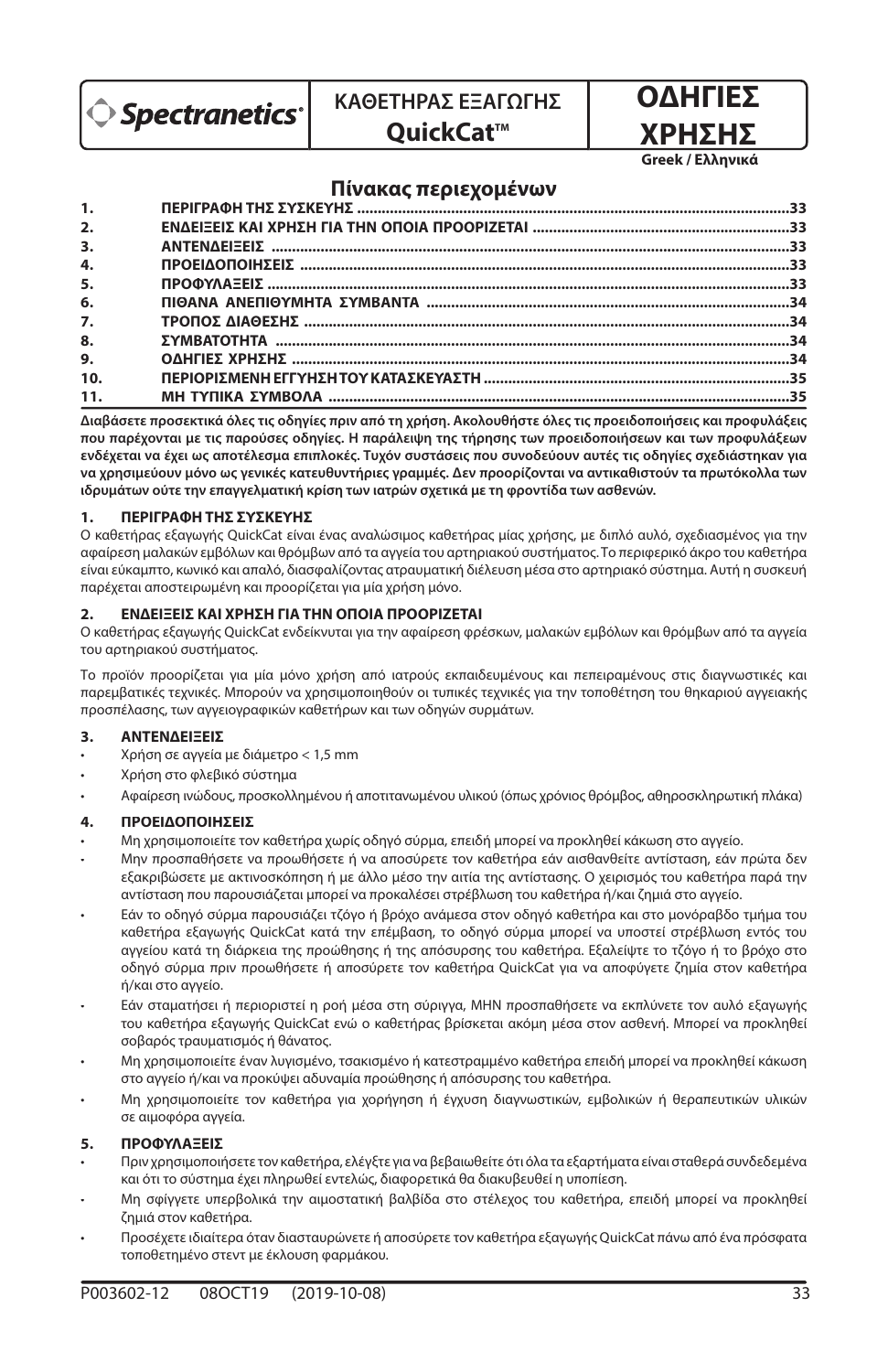



**Greek / Ελληνικά**

- Μην επαναποστειρώνετε, μην υποβάλλετε σε επανεπεξεργασία και μην επαναχρησιμοποιείτε τη συσκευή.
- ΝΑ ΜΗΝ επαναποστειρώνετε ή επαναχρησιμοποιείτε αυτή τη συσκευή, επειδή αυτές οι ενέργειες μπορεί να επηρεάσουν την απόδοση της συσκευής ή να αυξήσουν τον κίνδυνο επιμόλυνσης εξαιτίας ακατάλληλης επανεπεξεργασίας.
- Η επαναχρησιμοποίηση αυτής της συσκευής μίας χρήσης μπορεί να οδηγήσει σε σοβαρό τραυματισμό ή θάνατο του ασθενή και ακυρώνει τις εγγυήσεις του κατασκευαστή.
- Μην αντικαθιστάτε τα εξαρτήματα του συστήματος με εναλλακτικά εξαρτήματα.

#### **6. ΠΙΘΑΝΑ ΑΝΕΠΙΘΥΜΗΤΑ ΣΥΜΒΑΝΤΑ**

- Αιμορραγία/αιμάτωμα στη θέση προσπέλασης
- Διακοπή της αναστόμωσης
- Απότομη σύγκλειση ή ολική απόφραξη του υπό θεραπεία μοσχεύματος ή αγγείου
- Περιφερική εμβολή από συγκρίμματα ιστού που προκαλεί αρνητική επίπτωση στους πνεύμονες ή/και ισχαιμία άκρων
- Τοπική ή συστηματική λοίμωξη
- Σπασμός αρτηρίας
- Σχηματισμός αρτηριοφλεβικού συριγγίου
- Αντιδράσεις σε φάρμακα, ανεπιθύμητη αντίδραση στο σκιαγραφικό μέσο
- Οξύ έμφραγμα του μυοκαρδίου
- Διαχωρισμός, διάτρηση, ρήξη ή κάκωση αγγείου
- Επείγουσα χειρουργική επέμβαση
- Θάνατος

### **7. ΤΡΟΠΟΣ ΔΙΑΘΕΣΗΣ**

#### **7.1 ΑΠΟΣΤΕΙΡΩΣΗ**

Παρέχεται αποστειρωμένο με ακτινοβολία εντός δίσκου με κουμπωτό επάνω καπάκι, ο οποίος είναι σφραγισμένος σε αποκολλούμενη συσκευασία.

**Προορίζεται για μία χρήση μόνο.** Μην τον επαναποστειρώνετε, μην τον υποβάλλετε σε επανεπεξεργασία και μην τον επαναχρησιμοποιείτε.

#### **7.2 ΕΠΙΘΕΩΡΗΣΗ ΠΡΙΝ ΑΠΟ ΤΗ ΧΡΗΣΗ**

Το προϊόν είναι αποστειρωμένο εάν η συσκευασία δεν έχει ανοιχτεί και είναι άθικτη. Μη χρησιμοποιείτε το προϊόν εάν υπάρχει αμφιβολία για την ακεραιότητα της συσκευασίας του. Όταν το αφαιρέσετε από τη συσκευασία, ελέγξτε επιμελώς το προϊόν για να βεβαιωθείτε ότι δεν έχει προκληθεί ζημιά, κάμψη ή στρέβλωση κατά την αποστολή.

#### **8. ΣΥΜΒΑΤΟΤΗΤΑ**

#### **ΕΞΑΡΤΗΜΑΤΑ ΤΗΣ ΣΥΣΚΕΥΗΣ**

Καθετήρας: Ο καθετήρας εξαγωγής QuickCat είναι συμβατός με τους οδηγούς καθετήρες 6 F [Εσωτερική διάμετρος ≥ 1,73 mm] και τα οδηγά σύρματα 0,36 mm. Ο καθετήρας έχει λειτουργικό μήκος 145 cm και το περιφερικό του τμήμα καλύπτεται με υδρόφιλη επίστρωση. Υπάρχει ένας ακτινοσκιερός δείκτης σε απόσταση 1 mm περίπου από το άκρο. Διάταξη υποπίεσης: Η διάταξη υποπίεσης αποτελείται από ένα σωλήνα προέκτασης 177,8 mm, μία μονόδρομη

στρόφιγγα και μία σύριγγα υποπίεσης των 30 mL με ρυθμιζόμενο έμβολο ασφάλισης. Παρέχεται ένα πορώδες φίλτρο των 40 micron, σε σχήμα καλαθιού, που βοηθά στο φιλτράρισμα του αίματος και του θρομβωτικού υλικού για οπτική ή εργαστηριακή ανάλυση.

### **9. ΟΔΗΓΙΕΣ ΧΡΗΣΗΣ**

#### **9.1 ΣΥΝΘΗΚΕΣ ΦΥΛΑΞΗΣ**

Φυλάσσετε το προϊόν σε δροσερό και στεγνό χώρο. Αποφεύγετε την παρατεταμένη έκθεση στο φως.

#### **9.2 ΠΡΟΕΤΟΙΜΑΣΙΑ ΤΗΣ ΣΥΣΚΕΥΗΣ**

- 1. Χρησιμοποιώντας άσηπτη τεχνική, ανοίξτε τη θήκη και μεταφέρετε το δίσκο στο στείρο πεδίο.
- 2. Αφαιρέστε τον καθετήρα από την προστατευτική σπείρα και ελέγξτε για τυχόν κάμψη ή στρέβλωση.
- 3. Πληρώστε τη σύριγγα υποπίεσης των 30 mL με 5-10 mL αλατούχου διαλύματος.
- 4. Συνδέστε τη σύριγγα υποπίεσης στη στρόφιγγα, τη στρόφιγγα στο σωλήνα προέκτασης και το σωλήνα προέκτασης στον ομφαλό του καθετήρα εξαγωγής QuickCat. Βεβαιωθείτε ότι όλες οι συνδέσεις είναι σφικτές.
- 5. Εκπλύνετε το σύστημα με αλατούχο διάλυμα για να διασφαλίσετε την πλήρη εξαέρωσή του.
- 6. Στρέψτε τη στρόφιγγα στην κλειστή θέση.
- 7. Αφαιρέστε τη σύριγγα κενού των 30 mL και αδειάστε το περίσσευμα αλατούχου διαλύματος.
- 8. Συνδέστε πάλι τη σύριγγα υποπίεσης των 30 mL στη διάταξη του συστήματος.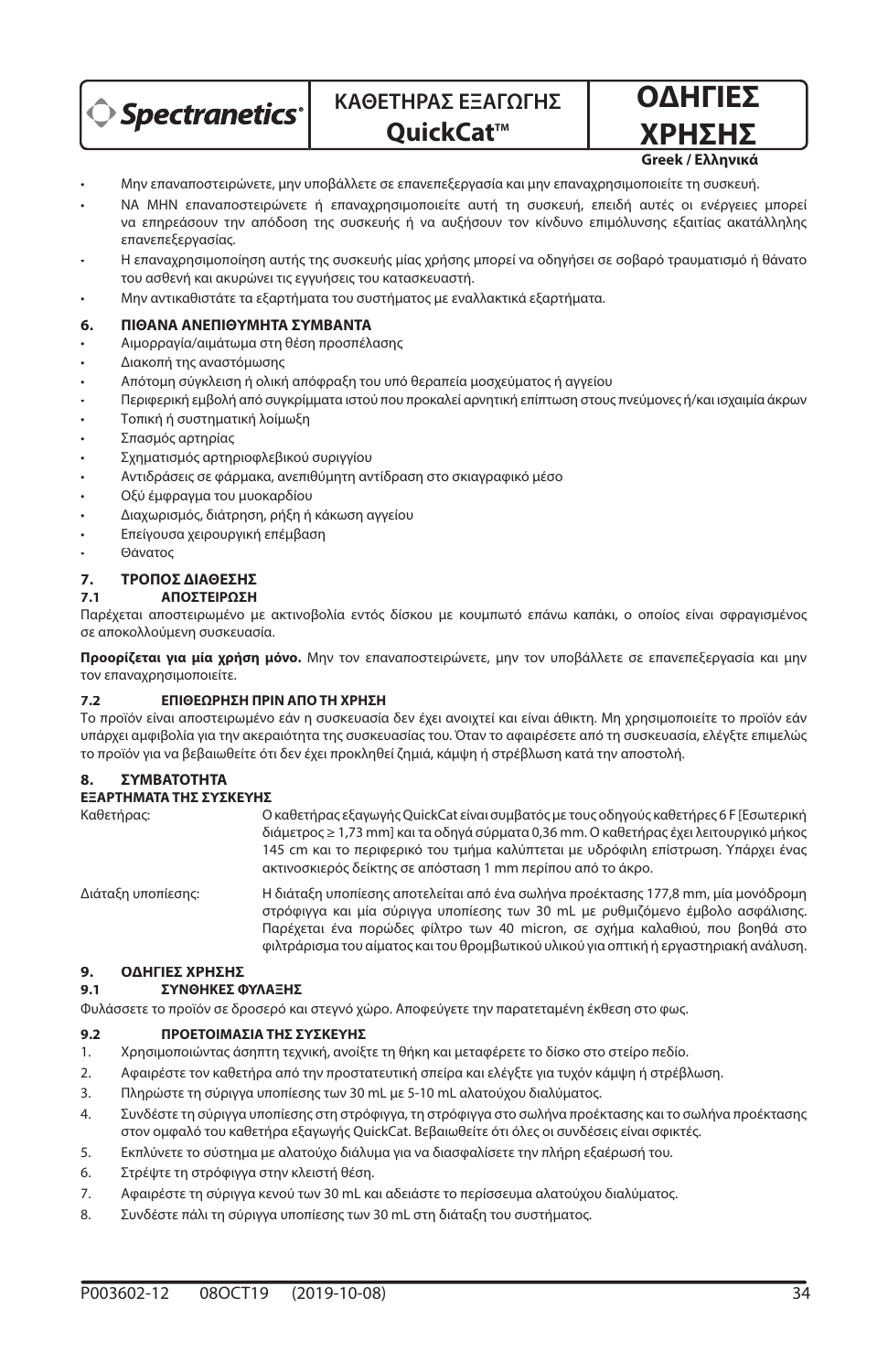

**ΚΑΘΕΤΗΡΑΣ ΕΞΑΓΩΓΗΣ OuickCat™** 

**ΧΡΗΣΗΣ Greek / Ελληνικά**

**ΟΔΗΓΙΕΣ** 

#### **9.3 ΔΙΑΔΙΚΑΣΙΑ**

- 1. Χρησιμοποιώντας τυπική τεχνική, περάστε στο υπό θεραπεία αγγείο ένα οδηγό σύρμα και έναν οδηγό καθετήρα [Εσωτερική διάμετρος ≥ 1,73 mm] με μια συνδεδεμένη αιμοστατική βαλβίδα.
- 2. Τοποθετήστε τον καθετήρα εξαγωγής QuickCat επάνω στο οδηγό σύρμα.

**ΠΡΟΕΙΔΟΠΟΙΗΣΗ:** Εάν αισθανθείτε οποιαδήποτε αντίσταση κατά το χειρισμό, πρέπει να εξακριβώσετε την αιτία της αντίστασης πριν προωθήσετε ή αποσύρετε τον καθετήρα. Ο χειρισμός του καθετήρα παρουσία αντίστασης μπορεί να προκαλέσει ζημιά στον καθετήρα ή στο αγγείο. Εάν ο καθετήρας στρεβλωθεί κατά τη διάρκεια της χρήσης, αφαιρέστε τον προσεκτικά από τον ασθενή και συνεχίστε τη διαδικασία με ένα νέο καθετήρα εξαγωγής QuickCat.

- 3. Προωθήστε τον καθετήρα εξαγωγής QuickCat, υπό ακτινοσκόπηση, στη στοχευόμενη θέση.
- 4. Σφίξτε την αιμοστατική βαλβίδα αρκετά για να εμποδίσετε την οπισθοδρόμηση της ροής, αλλά όχι τόσο πολύ ώστε να εμποδίσετε την κίνηση του καθετήρα.
- 5. Με τη στρόφιγγα στην κλειστή θέση, τραβήξτε πίσω το έμβολο της σύριγγας των 30 mL για τον όγκο εξαγωγής που θέλετε. Στρέψτε το έμβολο δεξιόστροφα για να ασφαλίσετε τη σύριγγα στη θέση υποπίεσης που θέλετε.
- 6. Επιβεβαιώστε με ακτινοσκόπηση τη σωστή θέση του καθετήρα.
- 7. Στρέψτε τη στρόφιγγα στην ανοικτή θέση για να αρχίσετε την εξαγωγή. Προωθήστε αργά τον καθετήρα εξαγωγής QuickCat στο στοχευόμενο αγγείο. Θα εισέλθει αίμα στη σύριγγα έως ότου εξαντληθεί η υποπίεση.
- 8. Εάν δεν εισέλθει αίμα στη σύριγγα εντός 5 δευτερολέπτων, αφαιρέστε τον καθετήρα από τον ασθενή. Εκπλύνετε τον καθετήρα έξω από το σώμα του ασθενούς ή αντικαταστήστε τον με νέο καθετήρα.

**ΠΡΟΕΙΔΟΠΟΙΗΣΗ:** Εάν σταματήσει ή περιοριστεί η ροή μέσα στη σύριγγα, ΜΗΝ προσπαθήσετε να εκπλύνετε τον αυλό εξαγωγής του καθετήρα εξαγωγής QuickCat ενώ ο καθετήρας βρίσκεται ακόμη μέσα στον ασθενή. Μπορεί να προκληθεί σοβαρός τραυματισμός ή θάνατος. Αφαιρέστε τον καθετήρα από τον ασθενή και εκπλύνετε τον αυλό εξαγωγής πριν προσπαθήσετε να χρησιμοποιήσετε ξανά τον καθετήρα ή χρησιμοποιήστε ένα νέο καθετήρα εξαγωγής QuickCat.

9. Μόλις ολοκληρωθεί η διαδικασία εξαγωγής, στρέψτε τη στρόφιγγα στην κλειστή θέση και αφαιρέστε τον καθετήρα από τον ασθενή. Μπορείτε να φιλτράρετε το αίμα και τους θρόμβους που εξαγάγατε για οπτική ή/και εργαστηριακή ανάλυση με τη χρήση του φίλτρου, σχήματος καλαθιού, των 40 micron που παρέχεται.

#### **9.4 ΦΡΟΝΤΙΔΑ ΜΕΤΑ ΤΗ ΔΙΑΔΙΚΑΣΙΑ**

Μετά τη διαδικασία, θα πρέπει να ακολουθήσετε τα πρότυπα φροντίδας του νοσοκομείου για την αφαίρεση του θηκαριού και την επίτευξη αιμόστασης για να αποτρέψετε την αιμορραγία στη θέση αγγειακής προσπέλασης.

#### **10. ΠΕΡΙΟΡΙΣΜΕΝΗ ΕΓΓΥΗΣΗ ΤΟΥ ΚΑΤΑΣΚΕΥΑΣΤΗ**

Ο κατασκευαστής εγγυάται ότι ο καθετήρας QuickCat δεν πρόκειται να παρουσιάσει ελαττώματα στο υλικό ή/και την κατασκευή, όταν χρησιμοποιείται πριν από την ημερομηνία λήξης και όταν η συσκευασία δεν έχει ανοιχτεί και δεν έχει υποστεί ζημιά αμέσως πριν από τη χρήση. Η ευθύνη του κατασκευαστή σύμφωνα με την παρούσα εγγύηση περιορίζεται στην αντικατάσταση ή την επιστροφή χρημάτων της τιμής αγοράς για οποιοδήποτε ελαττωματικό καθετήρα QuickCat. Ο κατασκευαστής δεν θα είναι υπεύθυνος για ακούσιες, ειδικές ή αποθετικές ζημίες που προκύπτουν από τη χρήση του καθετήρα QuickCat. Ζημιά στον καθετήρα QuickCat που προκαλείται από κακή μεταχείριση, τροποποίηση, εσφαλμένη φύλαξη ή χειρισμό ή οποιαδήποτε άλλη αποτυχία τήρησης αυτών των Οδηγιών Χρήσης θα αποτελεί αιτία για την ακύρωση της παρούσας περιορισμένης εγγύησης. **Η ΠΑΡΟΥΣΑ ΠΕΡΙΟΡΙΣΜΕΝΗ ΕΓΓΥΗΣΗ ΑΝΤΙΚΑΘΙΣΤΑ ΡΗΤΑ ΟΛΕΣ ΤΙΣ ΑΛΛΕΣ ΕΓΓΥΗΣΕΙΣ, ΡΗΤΕΣ Ή ΣΙΩΠΗΡΕΣ, ΣΥΜΠΕΡΙΛΑΜΒΑΝΟΜΕΝΗΣ ΤΗΣ ΣΙΩΠΗΡΗΣ ΕΓΓΥΗΣΗΣ ΕΜΠΟΡΕΥΣΙΜΟΤΗΤΑΣ Ή ΚΑΤΑΛΛΗΛΟΤΗΤΑΣ ΓΙΑ ΣΥΓΚΕΚΡΙΜΕΝΟ ΣΚΟΠΟ.** Κανένα άτομο ή οντότητα, συμπεριλαμβανομένων οποιωνδήποτε εξουσιοδοτημένων αντιπροσώπων ή μεταπωλητών του Κατασκευαστή δεν έχει την εξουσιοδότηση να μεταθέσει ή να επεκτείνει αυτή την περιορισμένη εγγύηση και οποιαδήποτε προσπάθεια να γίνει κάτι τέτοιο δεν θα είναι εκτελέσιμη κατά του Κατασκευαστή.

#### **11. ΜΗ ΤΥΠΙΚΑ ΣΥΜΒΟΛΑ**

| <b>Wire Compatibility</b><br>Συμβατότητα σύρματος                                                                                                                                                                               | $GW =$<br>Max OD |                                                                    |                |
|---------------------------------------------------------------------------------------------------------------------------------------------------------------------------------------------------------------------------------|------------------|--------------------------------------------------------------------|----------------|
| <b>Rapid Exchange(RX)</b><br>Ταχεία εναλλαγή                                                                                                                                                                                    |                  | <b>Vessel Diameter</b><br>Διάμετρος αγγείου                        | mm             |
| <b>Working Length</b><br>Μήκος λειτουργίας                                                                                                                                                                                      |                  | <b>Guide Catheter Compatibility</b><br>Συμβατότητα οδηγού καθετήρα | GC             |
| <b>Sheath Compatibility</b><br>Συμβατότητα θηκαριού                                                                                                                                                                             | SC               | Quantity<br>Ποσότητα                                               | QTY            |
| CAUTION: U.S. Federal Law restricts this device to sale by or on the order of a physician.<br>ΠΡΟΣΟΧΗ: Η ομοσπονδιακή νομοθεσία (των Η.Π.Α.) επιτρέπει την πώληση του οργάνου αυτού<br>μόνο από ιατρό ή κατόπιν εντολής ιατρού. |                  |                                                                    | <b>Rx ONLY</b> |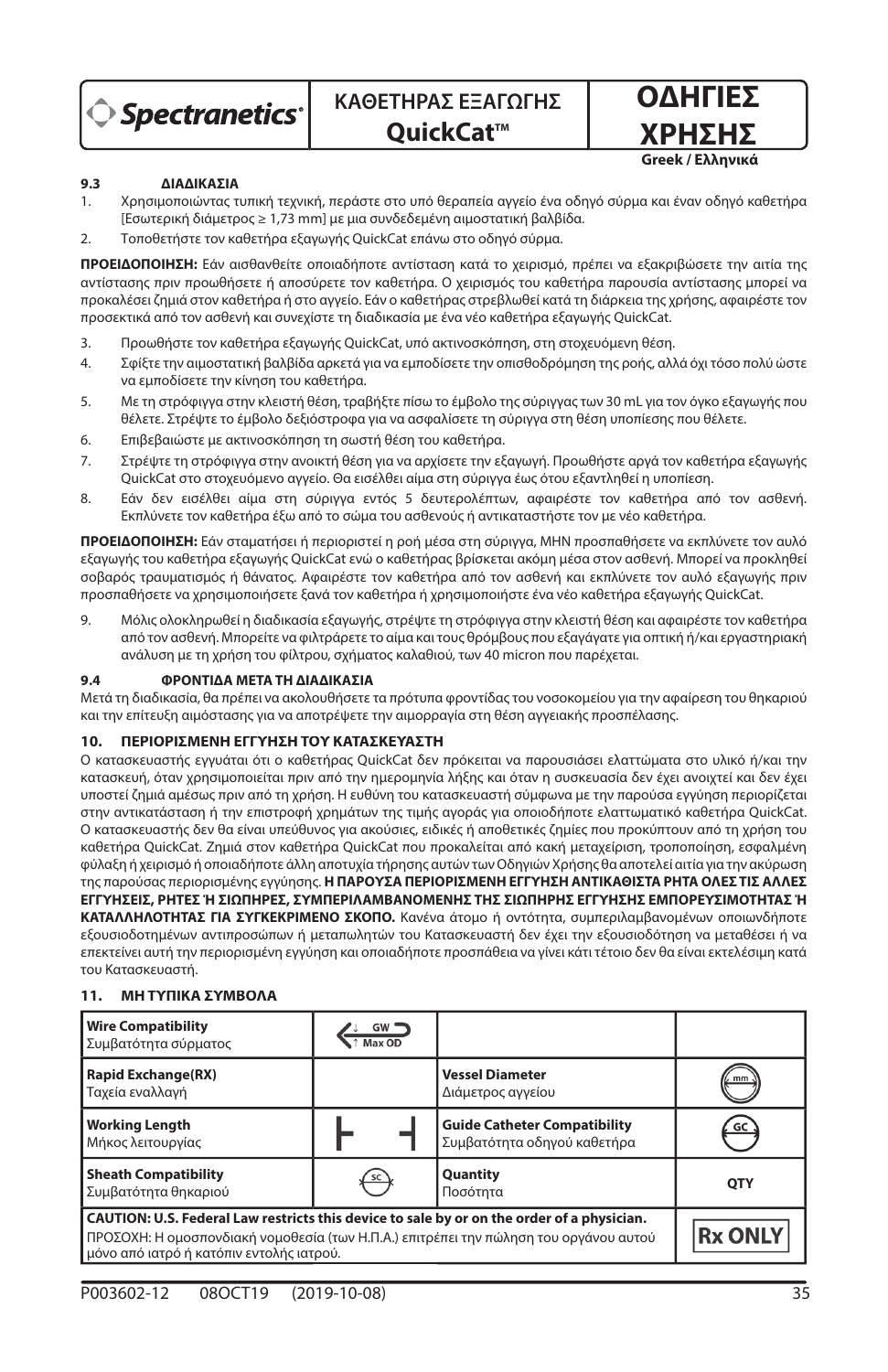

**QuickCat™ EXTRAKCIÓS KATÉTER**



**Hungarian / Magyar**

## **Tartalomjegyzék**

| 2.               |  |
|------------------|--|
| 3 <sub>1</sub>   |  |
| 4.               |  |
| 5.               |  |
| 6.               |  |
| $\overline{7}$ . |  |
| 8.               |  |
| 9.               |  |
| 10.              |  |
| 11.              |  |

Használat előtt gondosan olvassa el az összes utasítást. Tartsa be az itt leírt valamennyi figyelmeztetést és elővigyázatossági **megfontolást. A gyelmeztetések és elővigyázatossági megfontolások betartásának elmulasztása szövődményeket eredményezhet. A jelen utasításokban található javaslatok kizárólag általános irányelvként szolgálnak. Nem hivatottak a betegápolásra vonatkozó intézményi protokollokat, illetve szakmai klinikai döntéseket helyettesíteni.**

#### **1. AZ ESZKÖZ LEÍRÁSA**

A QuickCat extrakciós katéter egy egyszer használatos, eldobható, kettős lumenű katéter, amely lágy embolusoknak és thrombusoknak az artériás rendszer ereiből való eltávolítására szolgál. A katéter distalis vége hajlítható, kúpos és sima, így atraumatikusan vezethető az artériás rendszerbe. Az eszköz steril állapotban kerül forgalmazásra, és kizárólag egyszeri használatra szolgál.

#### **2. JAVALLATOK ÉS RENDELTETÉS**

A QuickCat extrakciós katéter friss, lágy embolusoknak és thrombusoknak az artériás rendszer ereiből való eltávolítására szolgál.

A termék egyszer használatos, és a diagnosztikus és intervenciós technikákban képzett és jártas orvosok használhatják. A vascularis hozzáférést biztosító hüvelyek, angiográ ás katéterek és vezetődrótok behelyezésére szolgáló szabványos technikák alkalmazhatók.

#### **3. ELLENJAVALLATOK**

- Használat < 1,5 mm átmérőjű erekben
- A vénás rendszer
- Fibrosus, letapadt, illetve meszes anyagok (pl. krónikus vérrögök, atheroscleroticus plakkok) eltávolítása

#### **4. FIGYELMEZTETÉSEK**

- Tilos vezetődrót nélkül használni, mert ez érsérülést eredményezhet!
- Ne próbálja meg mindaddig ellenállással szemben előretolni, illetve visszahúzni a katétert, amíg fluoroszkópos vagy más módszerekkel meg nem határozta az ellenállás okát! A katéter ellenállással szembeni mozgatása a katéter megtöréséhez és/vagy érsérüléshez vezethet.
- Ha a beavatkozás alatt a vezetődrót túlzottan lazává válik, illetve meghurkolódik a vezetőkatéter és a QuickCat extrakciós katéter egyszálas szakasza között, akkor a vezetődrót a katéter előretolása vagy visszahúzása közben megtörhet az éren belül. A katéter és/vagy az ér sérülésének elkerülése érdekében a QuickCat katéter előretolása vagy kihúzása előtt szüntesse meg a vezetődrót lazaságát, illetve hurkát.
- Ha a fecskendőbe való áramlás leáll vagy korlátozottá válik, NE próbálja meg átöblíteni a QuickCat extrakciós katéter eltávolító lumenét addig, amíg a katéter a betegben van! Ez súlyos sérülést, illetve halált eredményezhet.
- Tilos meghajlott, megtört, illetve sérült katétert használni, mert ez érsérüléshez és/vagy a katéter előretolásának vagy visszahúzásának képtelenségéhez vezethet!
- Tilos diagnosztikai, embolisatiós, illetve terápiás anyagoknak a vérerekbe adására vagy infúziójára használni!

#### **5. ELŐVIGYÁZATOSSÁGI MEGFONTOLÁSOK**

- Használat előtt ellenőrizze, hogy az összetevők közötti valamennyi csatlakozás biztos-e, és hogy a rendszer légtelenítése teljesen megtörtént-e, különben probléma lehet a vákuumképzéssel.
- Ne szorítsa rá túlságosan a vérzéscsillapító szelepet a katéterszárra, mert ez a katéter sérülését eredményezheti!
- Óvatosan járjon el, ha a QuickCat extrakciós katétert frissen behelyezett gyógyszerkibocsátó sztent felett keresztezi, illetve húzza vissza.
- Tilos az eszköz újrasterilizálása, újrafeldolgozása, illetve újbóli felhasználása!
- NE sterilizálja újra vagy használja újra ezt az eszközt, mert ez csökkentheti a teljesítményét, vagy növelheti a nem megfelelő újrafeldolgozás következtében létrejövő keresztfertőzés kockázatát!
- Ennek az egyszer használatos eszköznek az újrafelhasználása a beteg súlyos sérüléséhez vagy halálához vezethet, és érvénytelenné teszi a gyártó garanciáját.
- Tilos az eszköz összetevőit más összetevőkre cserélni!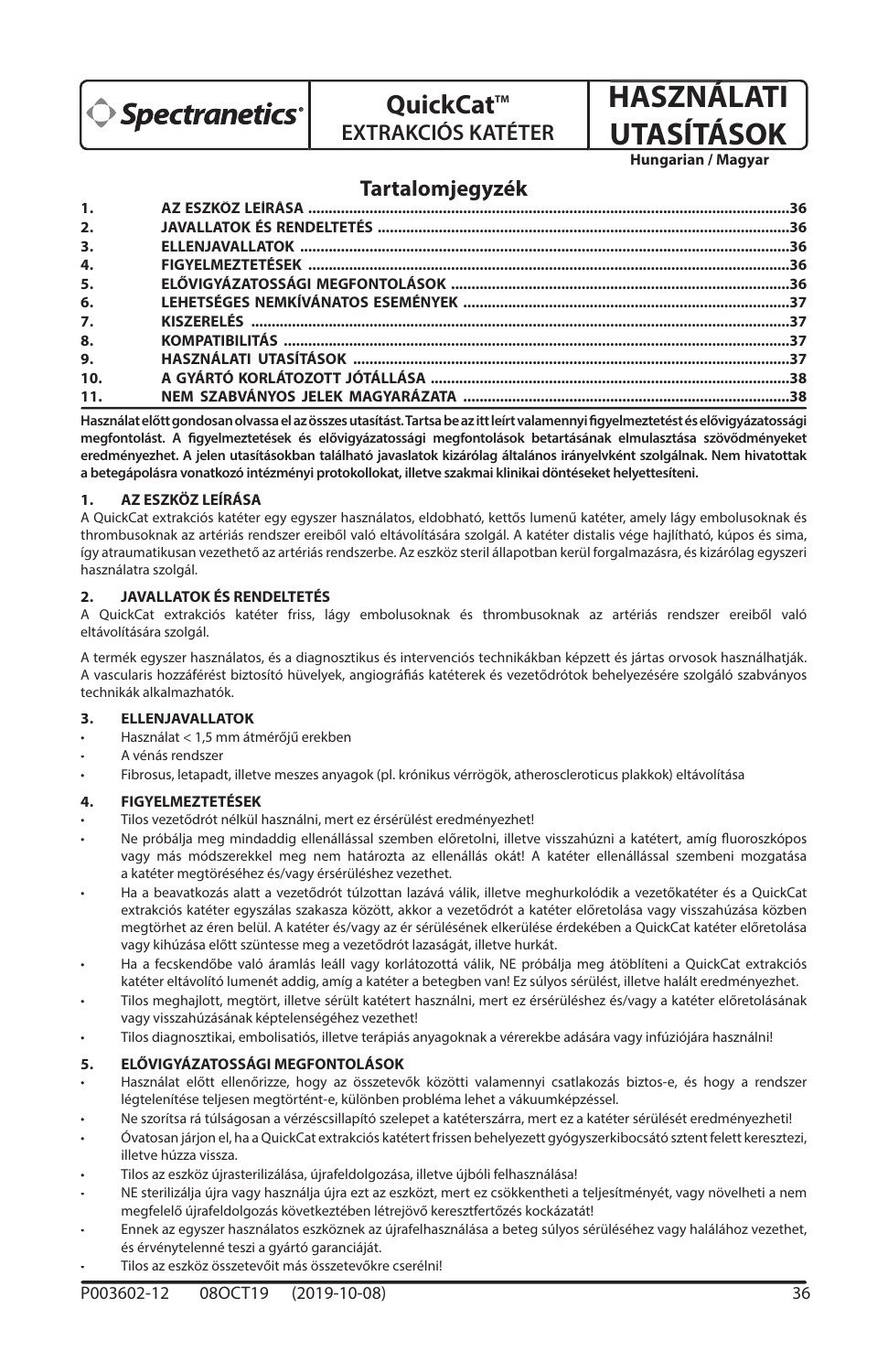

# **QuickCat™ EXTRAKCIÓS KATÉTER**

**UTASÍTÁSOK Hungarian / Magyar**

**HASZNÁLATI** 

## **6. LEHETSÉGES NEMKÍVÁNATOS ESEMÉNYEK**

- Vérzés/haematoma a behatolás helyén
- Az anastomosis felbomlása
- A kezelt graft vagy ér hirtelen bezáródása, illetve teljes elzáródása
- A törmelék pulmonalis tüneteket és/vagy végtagi ischaemiát eredményező distalis embolisatiója
- Helyi vagy szisztémás fertőzés
- Artériás spasmus
- Arteriovenosus sipoly képződése
- Gyógyszerreakciók, a kontrasztanyaggal szembeni nemkívánatos reakció
- Acut myocardialis infarctus
- Ér dissectiója, perforatiója, rupturája vagy sérülése
- Sürgősségi műtét
- Halál

## **7. KISZERELÉS**

## **7.1 STERILIZÁCIÓ**

Besugárzással sterilizálva, forgalmazásra felpattintható tetejű tálcán, védőfóliás csomagolásba zárva kerül.

**Kizárólag egyszeri használatra szolgál**; újrasterilizálása, újrafeldolgozása és újbóli felhasználása tilos!

## **7.2 HASZNÁLAT ELŐTTI ELLENŐRZÉS**

Steril, ha a csomag felbontatlan és sértetlen. Tilos a termék felhasználása, ha kétségek merülnek fel a csomag épségét illetően! A csomagból történő kivételkor alaposan vizsgálja meg a terméket annak ellenőrzésére, hogy nem keletkezett-e rajta sérülés, megtöretés, illetve hurok.

## **8. KOMPATIBILITÁS**

## **AZ ESZKÖZ ÖSSZETEVŐI**

Katéter: A QuickCat extrakciós katéter 6 F méretű vezetőkatéterekkel [belső átmérő ≥ 0,068" (1,73 mm)] és 0,014"-es (0,36 mm-es) vezetődrótokkal kompatibilis. A katéter munkahossza 145 cm, distalis részét pedig hidrofil bevonat borítja. A hegytől kb. 1 mm-re egy sugárfogó jelölés található.

Vákuum-egység: A vákuum-egység egy 7,8"-es (177,8 mm-es) hosszabbító vezetékből, egy egyutas zárócsapból, valamint egy állítható, reteszelhető dugattyúval rendelkező, 30 ml-es vákuumfecskendőből áll. A vér és a thromboticus anyag szűrését a vizuális, illetve laboratóriumi elemzéshez egy 40 mikronos pórusokkal rendelkező szűrőkosár segíti.

## **9. HASZNÁLATI UTASÍTÁSOK**

## **9.1 TÁROLÁSI FELTÉTELEK**

Száraz, hűvös helyen tartandó. Kerülje a tartós fényexpozíciót!

## **9.2 AZ ESZKÖZ ELŐKÉSZÍTÉSE**

- 1. Az aszepszis szabályainak betartásával nyissa ki a tasakot, és tegye a tálcát a steril területre.
- 2. Vegye ki a katétert a védőtekercsből, és ellenőrizze, hogy nincsenek-e rajta megtörések vagy hurkok.
- 3. Töltse fel a 30 ml-es vákuumfecskendőt 5-10 ml normál sóoldattal.
- 4. Csatlakoztassa a vákuumfecskendőt a zárócsaphoz, a zárócsapot a hosszabbító vezetékhez, a hosszabbító vezetéket pedig a QuickCat extrakciós katéter kónuszához. Ellenőrizze, hogy biztosan rögzítve van-e minden csatlakozás.
- 5. A teljes légtelenítés biztosításához öblítse át a rendszert sóoldattal.
- 6. Fordítsa a zárócsapot zárt helyzetbe.
- 7. Távolítsa el a 30 ml-es vákuumfecskendőt, és ürítsen ki minden felesleges sóoldatot.
- 8. Csatlakoztassa ismét az üres 30 ml-es vákuumfecskendőt a rendszerhez.

## **9.3 A BEAVATKOZÁS**

- 1. A szabványos technikák alkalmazásával kanülálja a céleret egy vérzéscsillapító szeleppel ellátott vezetődróttal és vezetőkatéterrel (belső átmérő ≥ 0,068" [1,73 mm]).
- 2. Tolja a QuickCat extrakciós katétert a vezetődrótra.

**FIGYELMEZTETÉS:** Ha a kezelés közben bármilyen ellenállást észlel, a katéter előretolása vagy visszahúzása előtt meg kell határozni az ellenállás okát. A katéter ellenállással szembeni mozgatása katéter-, illetve érkárosodáshoz vezethet. Ha a katéter használat közben megtörik, óvatosan vegye ki a betegből, és egy új QuickCat extrakciós katéterrel folytassa a beavatkozást.

- 3. Fluoroszkópiás vizualizáció alatt tolja a QuickCat extrakciós katétert a célhelyszínre.
- 4. Szorítsa meg a vérzéscsillapító szelepet annyira, hogy ne legyen visszaáramlás, azonban ne legyen annyira szoros, hogy gátolja a katéter mozgatását.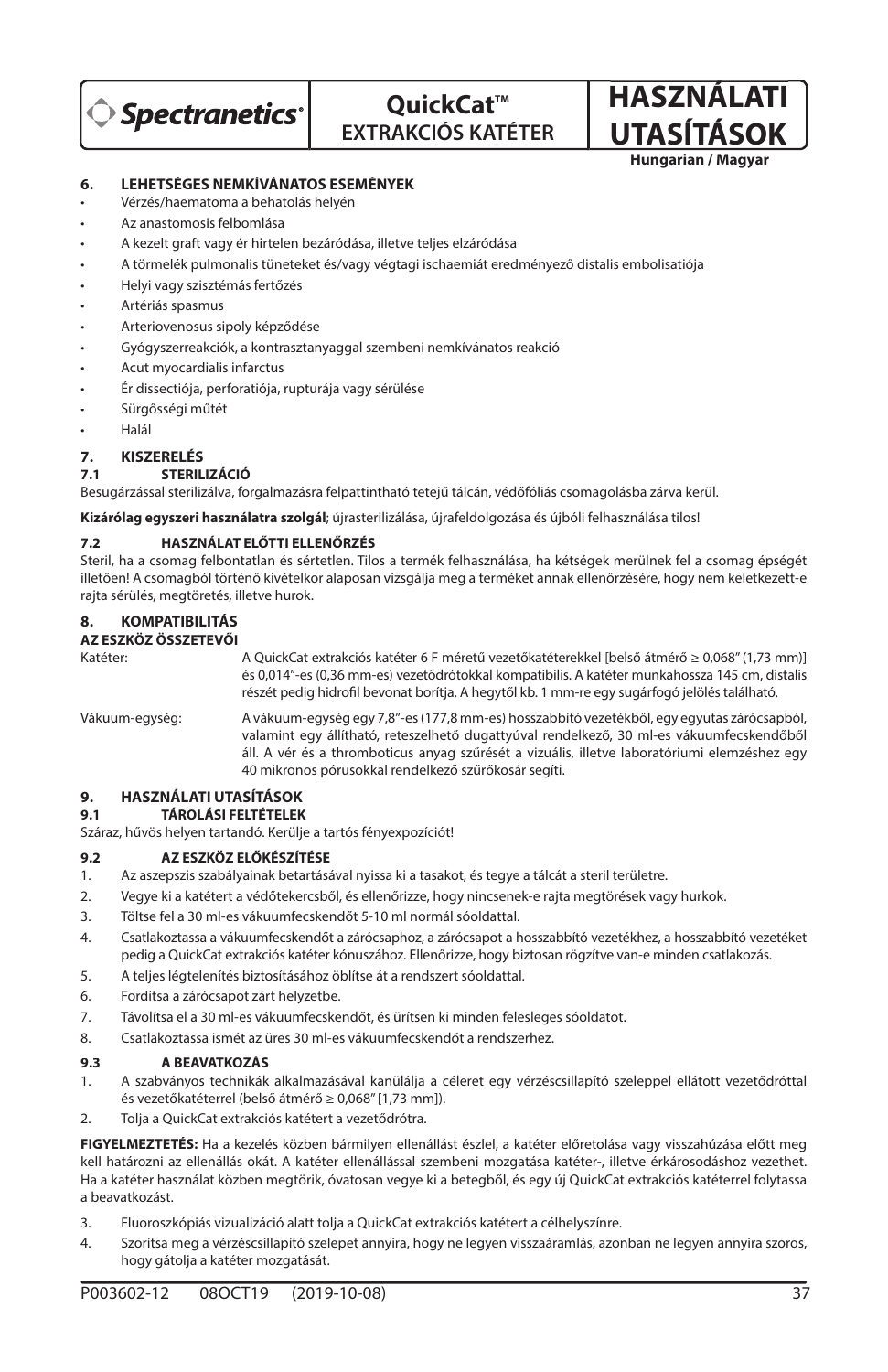

**QuickCat™ EXTRAKCIÓS KATÉTER**

**UTASÍTÁSOK Hungarian / Magyar**

**HASZNÁLATI** 

- 5. A zárócsap zárt helyzetében húzza vissza a 30 ml-es fecskendő dugattyúját a kívánt extrakciós térfogatnak megfelelő helyzetbe. Fordítsa el a dugattyút az óramutató járásával megegyező irányban, hogy a fecskendőt a kívánt vákuumpozícióban reteszelje.
- 6. Fluoroszkópiával ellenőrizze a katéter megfelelő helyzetét.
- 7. Az eltávolítás megkezdéséhez fordítsa a zárócsapot nyitott helyzetbe. Lassan tolja előre a QuickCat extrakciós katétert a célérbe. Vér lép a fecskendőbe, amíg a vákuum meg nem szűnik.
- 8. Ha 5 másodpercen belül nem lép vér a fecskendőbe, vegye ki a katétert a betegből. Vagy öblítse át a katétert a betegen kívül, vagy cserélje ki egy új katéterre.

**FIGYELMEZTETÉS:** Ha a fecskendőbe való áramlás leáll vagy korlátozottá válik, NE próbálja meg átöblíteni a QuickCat extrakciós katéter eltávolító lumenét, miközben a katéter a betegben van! Ez súlyos sérülést, illetve halált eredményezhet. Mielőtt megpróbálná újra használni a katétert, illetve új QuickCat extrakciós katétert használna, vegye ki a katétert a betegből, és öblítse át az extrakciós lument.

9. Amint kész az extrakciós beavatkozás, fordítsa a zárócsapot zárt állásba, és vegye ki a katétert a betegből. A mellékelt 40 mikronos pórusokkal rendelkező szűrőkosár segítségével kiszűrhető az eltávolított vér és thrombus a vizuális és/vagy laboratóriumi elemzéshez.

### **9.4 BEAVATKOZÁS UTÁNI GONDOZÁS**

A beavatkozás után be kell tartani a hüvelyeltávolításra és a vascularis hozzáférési terület vérzésének megakadályozására alkalmazott vérzéscsillapításra vonatkozó kórházi szabványokat.

## **10. A GYÁRTÓ KORLÁTOZOTT JÓTÁLLÁSA**

A gyártó garantálja, hogy a QuickCat katéter anyag- és gyártási hibától mentes, amennyiben a feltüntetett szavatossági időn belül használják fel, és amennyiben csomagolása közvetlenül a felhasználás előtt bontatlan és sértetlen. A jelen jótállás alapján a gyártó felelőssége a hibás QuickCat katéter cseréjére vagy vételárának visszafizetésére korlátozódik. A gyártó nem vonható felelősségre a QuickCat katéter használatából eredő bármilyen járulékos, különleges vagy következményes kárért. Jelen korlátozott jótállást érvényteleníti a QuickCat katéter olyan károsodása, amely annak helytelen használatából, módosításából, nem megfelelő tárolásából vagy kezeléséből, illetve a jelen használati utasítások be nem tartásából ered. **EZ A KORLÁTOZOTT JÓTÁLLÁS KIFEJEZETTEN HELYETTESÍT MINDEN EGYÉB, KIFEJEZETT VAGY HALLGATÓLAGOS JÓTÁLLÁST, BELEÉRTVE AZ ÉRTÉKESÍTHETŐSÉG VAGY VALAMILYEN KÜLÖNLEGES CÉLNAK VALÓ MEGFELELÉS HALLGATÓLAGOS GARANCIÁJÁT.** Semmilyen magánszemély vagy jogi személy, ideértve a gyártó bármely hivatalos képviselőjét vagy viszonteladóját is, nem jogosult ezt a korlátozott jótállást meghosszabbítani vagy kiterjeszteni, és semmilyen erre irányuló próbálkozás nem érvényesíthető a gyártóval szemben.

## **11. NEM SZABVÁNYOS JELEK MAGYARÁZATA**

| <b>Wire Compatibility</b><br>Drót-kompatibilitás                                                                                                                                                                                                   | $\mathsf{GW} =$<br>Max OD |                                                                     |                |
|----------------------------------------------------------------------------------------------------------------------------------------------------------------------------------------------------------------------------------------------------|---------------------------|---------------------------------------------------------------------|----------------|
| <b>Rapid Exchange(RX)</b><br>Gyorsan cserélhető                                                                                                                                                                                                    |                           | <b>Vessel Diameter</b><br>Érátmérő                                  | mm             |
| <b>Working Length</b><br>Munkahossz                                                                                                                                                                                                                |                           | <b>Guide Catheter Compatibility</b><br>Vezetőkatéter-kompatibilitás | GC             |
| <b>Sheath Compatibility</b><br>Hüvely-kompatibilitás                                                                                                                                                                                               | SC                        | Quantity<br>Mennyiség                                               | <b>OTY</b>     |
| CAUTION: U.S. Federal Law restricts this device to sale by or on the order of a physician.<br>FIGYELEM: Az Amerikai Egyesült Államok szövetségi törvényei értelmében ez az eszköz kizárólag<br>orvos által vagy orvosi rendelvényre értékesíthető. |                           |                                                                     | <b>Rx ONLY</b> |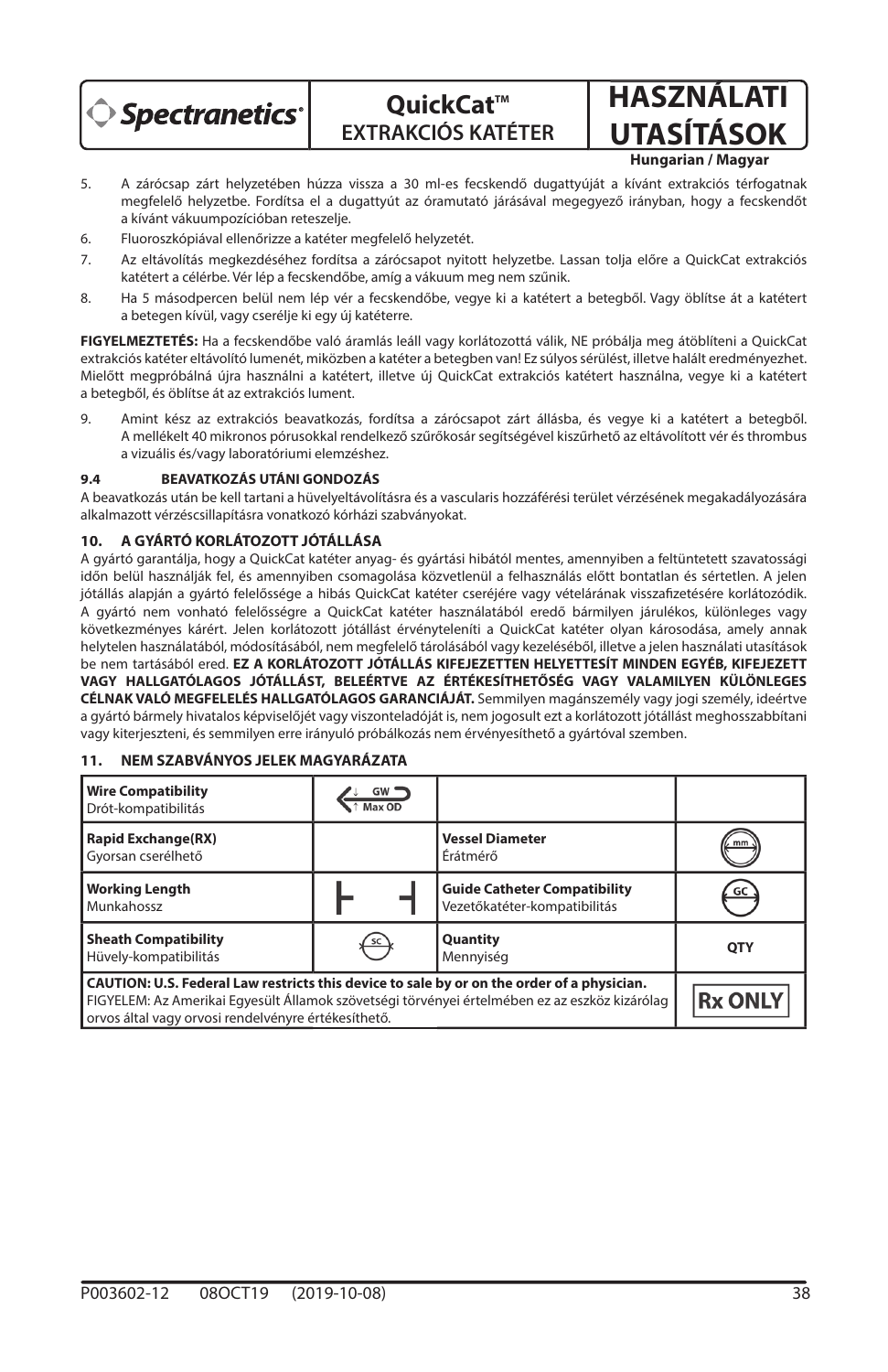

# **QuickCat™ ÚTDRÁTTARHOLLEGGUR**

# **LEIÐBEININGAR UM NOTKUN**

**Icelandic / Íslenska**

# **Efnisyfirlit**

| 2.               |  |
|------------------|--|
| 3.               |  |
| 4.               |  |
| 5 <sub>1</sub>   |  |
| 6.               |  |
| $\overline{z}$ . |  |
| 8.               |  |
| 9.               |  |
| 10.              |  |
| 11.              |  |

**Lesið allar leiðbeiningar nákvæmlega fyrir notkun. Farið eftir öllum viðvörunum og varúðarráðstöfunum sem fram koma í þessum leiðbeiningum. Ef ekki er farið eftir viðvörunum og varúðarráðstöfunum getur það leitt til aukakvilla. Ráðleggingar í leiðbeiningum þessum eru aðeins til almennrar viðmiðunar. Þeim er ekki ætlað að koma í stað aðferðarlýsinga stofnana eða faglegrar klínískrar dómgreindar varðandi meðferð sjúklings.**

## **1. LÝSING BÚNAÐAR**

QuickCat útdráttarholleggurinn er einnota, tvíenda holleggur til að fjarlægja mjúka blóðreka og blóðsega úr æðum æðakerfisins. Fjærendinn á holleggnum er beygjanlegur, keilulaga og mjúkur og býður upp á skaðlausa leið inn í æðaker ð. Búnaðurinn er afhentur dauðhreinsaður og er einungis ætlaður til notkunar í eitt skipti.

## **2. ÁBENDINGAR OG ÆTLUÐ NOTKUN**

QuickCat útdráttarholleggurinn er ætlaður til að fjarlægja nýjan, mjúkan blóðreka og blóðsega úr æðum æðaker fisins.

Varan er ætluð til notkunar í eitt skipti af læknum sem eru þjálfaðir og með reynslu í greiningar- og inngripsaðferðum. Hægt er að beita stöðluðum aðferðum við að koma fyrir slíðrum til innsetningar í æðar, holleggjum til æðamyndatöku og stýrivírum.

## **3. FRÁBENDINGAR**

- Notkun í æðar með þvermál < 1,5 mm
- **Bláæðakerfið**
- Að fjarlægja trefjaefni, samgróninga og kalkefni (t.d. viðvarandi kekki, hörsl vegna fituhrörnunar slagæða)

## **4. VIÐVARANIR**

- Notið ekki án stýrivírs þar sem það getur valdið æðaskemmdum.
- Reynið ekki að ýta áfram eða draga inn hollegginn þar sem viðnám er þangað til orsök viðnámsins hefur verið ákvörðuð með gegnumlýsingu eða öðrum hætti. Meðhöndlun holleggsins þar sem viðnám er til staðar getur orðið til þess að holleggurinn hnökrist og/eða æðar skemmist.
- Ef kemur í ljós að stýrivírinn er of slakur eða að lykkja er á honum milli stýriholleggsins og einfalda hluta QuickCat útdráttarholleggsins meðan á aðgerð stendur getur stýrivírinn hnökrast inni í æðinni þegar holleggnum er ýtt áfram eða hann dreginn inn. Lagfærið slakann eða lykkjuna á stýrivírnum áður en QuickCat holleggnum er ýtt áfram eða hann dreginn inn til að koma í veg fyrir skemmdir á holleggnum og/eða æð.
- Ef æði inn í sprautuna stöðvast eða er hindrað skal EKKI reyna að skola útdráttarhol QuickCat útdráttarholleggsins á meðan holleggurinn er inni í sjúklingnum. Það getur valdið alvarlegum skaða eða dauða.
- Ekki skal nota beygðan, hnökraðan eða skemmdan hollegg þar sem það getur leitt til æðaskemmda og/eða þess að ekki sé hægt að ýta áfram eða draga hollegginn til baka.
- Notið ekki til gjafar eða innrennslis greininga-, rekstíflu- eða lækningaefna inn í blóðæðar.

## **5. VARÚÐARRÁÐSTAFANIR**

- Fyrir notkun skal ganga úr skugga um að allar tengingar milli hluta séu öruggar og að kerfið hafi verið fullkomlega undirbúið; annars getur lofttæmingu verið stofnað í hættu.
- Herðið ekki blóðstöðvunarlokann of mikið á legg holleggsins; annars getur holleggurinn skemmst.
- Farið með gát þegar QuickCat útdráttarholleggurinn er krosslagður eða dreginn inn þvert yfir nýlega notað lyfjaskolunarstoðnet.
- Hvorki má dauðhreinsa búnaðinn aftur, endurvinna hann né nota aftur.
- EKKI má dauðhreinsa þennan búnað aftur eða nota hann aftur þar sem það getur dregið úr afkastagetu búnaðarins eða aukið hættuna á krosssmitun vegna óviðeigandi endurvinnslu.
- Endurnotkun þessa einnota búnaðar gæti leitt til alvarlegra meiðsla eða dauða sjúklings og ógildir ábyrgðir framleiðanda.
- Ekki skal skipta út kerfishlutum fyrir aðra íhluti.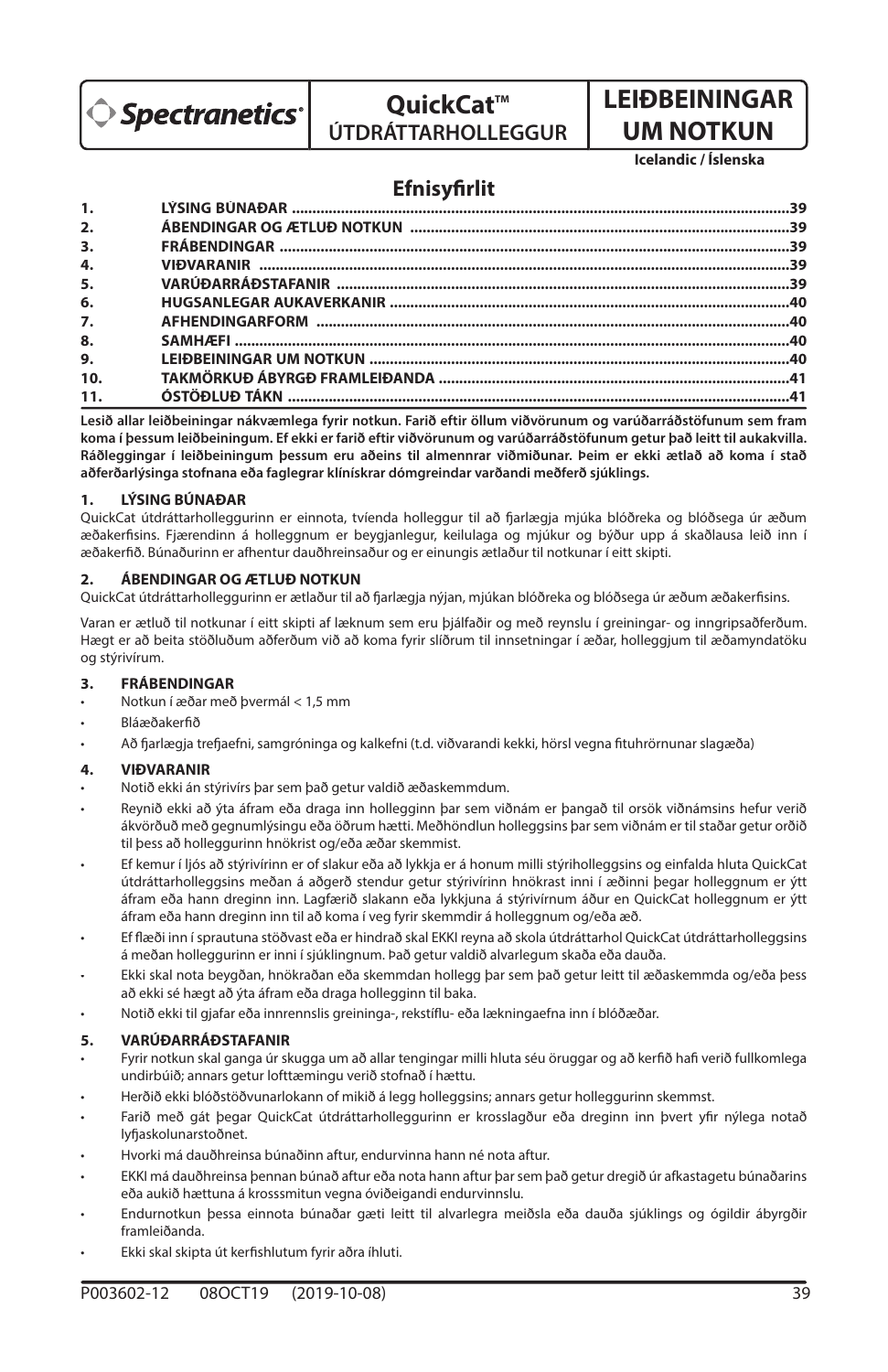

# **QuickCat™ ÚTDRÁTTARHOLLEGGUR**

## **UM NOTKUN Icelandic / Íslenska**

**LEIÐBEININGAR** 

## **6. HUGSANLEGAR AUKAVERKANIR**

- Blæðing/margúll við innsetningarstað
- Sundrun við samtengingu
- Skyndileg lokun eða algjör stíflun meðhöndlaðs græðlings eða æðar
- Fjarlæg rekstíflun hroða, sem leiðir til hættu fyrir lungu og/eða blóðþurrðar í útlimum
- Staðbundin sýking eða kerfissýking
- Slagæðakrampi
- Myndun fistils í slag- og bláæðum
- Lyfjaviðbrögð, aukaverkanir af skuggaefni
- Brátt hjartadrep
- Sundurskurður, götun, rof eða sköddun á æð
- Bráðaskurðaðgerð
- Dauði

## **7. AFHENDINGARFORM**

## **7.1 DAUÐHREINSUN**

Afgreitt geisladauðhreinsað í bakka með smelluloki og loftþétt í umbúðum sem fletta má opnum.

**Ætlað til notkunar í eitt skipti;** dauðhreinsið ekki aftur, endurvinnið ekki eða notið aftur.

## **7.2 SKOÐUN FYRIR NOTKUN**

Dauðhreinsað ef umbúðirnar eru óopnaðar og óskemmdar. Notið ekki vöruna leiki grunur á að umbúðirnar séu ekki öruggar. Þegar umbúðirnar eru fjarlægðar skal athuga vöruna vandlega til að tryggja að engar skemmdir, beygjur eða hnökrar hafi orðið meðan á flutningi stóð.

## **8. SAMHÆFI**

## **HLUTAR BÚNAÐAR**

Holleggur: QuickCat útdráttarholleggurinn er samhæfður 6F stýriholleggjum [innra mál ≥ 0,068" (1,73 mm)] og 0,014" (0,36 mm) stýrivírum. Vinnulengd holleggsins er 145 cm og fjærhluti hans er með vatnssækinni húð. Geislaþétt merkirönd er u.þ.b. 1 mm frá endanum.

Lofttæmisamstæða: Lofttæmisamstæðan samanstendur af 7,0" (177,8 mm) framlengingarslöngu, einstefnuloka og 30 ml lofttæmisprautu með stillanlegum læsikólfi. 40 míkrona gropasíukarfa fylgir til að auðvelda síun blóðs og blóðsegaefnis til skoðunar eða greiningar á rannsóknarstofu.

## **9. LEIÐBEININGAR UM NOTKUN**

#### **9.1 GEYMSLUSKILYRÐI**

Geymist á svölum og þurrum stað. Forðist langvarandi geymslu í björtu umhverfi.

## **9.2 UNDIRBÚNINGUR BÚNAÐAR**

- 1. Opnið pokann með smitsæfðri aðferð og færið bakkann yfir á dauðhreinsaða svæðið.
- 2. Fjarlægið hollegginn úr hlífðarvafningnum og athugið hvort einhverjar beygjur eða hnökrar séu á honum.
- 3. Fyllið 30 ml lofttæmisprautuna með 5-10 ml af venjulegu saltvatni.
- 4. Tengið lofttæmisprautuna við lokann, lokann við framlengingarslönguna og framlengingarslönguna við aðaleiningu QuickCat útdráttarholleggsins. Tryggið að allar tengingar séu öruggar.
- 5. Skolið kerfið með saltvatni til að trygga fullkominn undirbúning.
- 6. Snúið lokanum í lokuðu stöðuna.
- 7. Fjarlægið 30 ml lofttæmisprautuna og tæmið alla umfram saltupplausn.
- 8. Festið aftur tómu 30 ml lofttæmisprautuna við kerfisbúnaðinn.

## **9.3 AÐFERÐ**

- 1. Notið hefðbundna aðferð til að leggja holnál inn í viðkomandi æð með stýrivír og stýrihollegg (innra mál ≥ 0,068" [1,73 mm]) með viðtengdum blóðstöðvunarloka.
- Setjið QuickCat útdráttarhollegginn á stýrivírinn.

**VIÐVÖRUN:** Ef viðnám nnst við meðhöndlun skal ákvarða orsök þess áður en holleggnum er ýtt áfram eða hann dreginn til baka. Meðhöndlun holleggsins þar sem viðnám er til staðar getur orðið til þess að holleggurinn og/eða æðar skemmist. Ef holleggurinn hnökrast í notkun stendur skal fjarlægja hann varlega úr sjúklingnum og halda áfram með nýjum QuickCat útdráttarhollegg.

- 3. Við gegnumlýsingu skal ýta QuickCat útdráttarholleggnum áfram á viðeigandi stað.
- 4. Herðið blóðstöðvunarlokann nægilega til að koma í veg fyrir bakflæði, en ekki svo fast að það hindri hreyfingu<br>holleggsins.
- 5. Með lokann í lokuðu stöðunni skal draga kólfinn á 30 ml sprautunni til baka að æskilegu rúmmáli útdráttar. Snúið kólfinum réttsælis til að læsa sprautunni í viðeigandi lofttæmistöðu.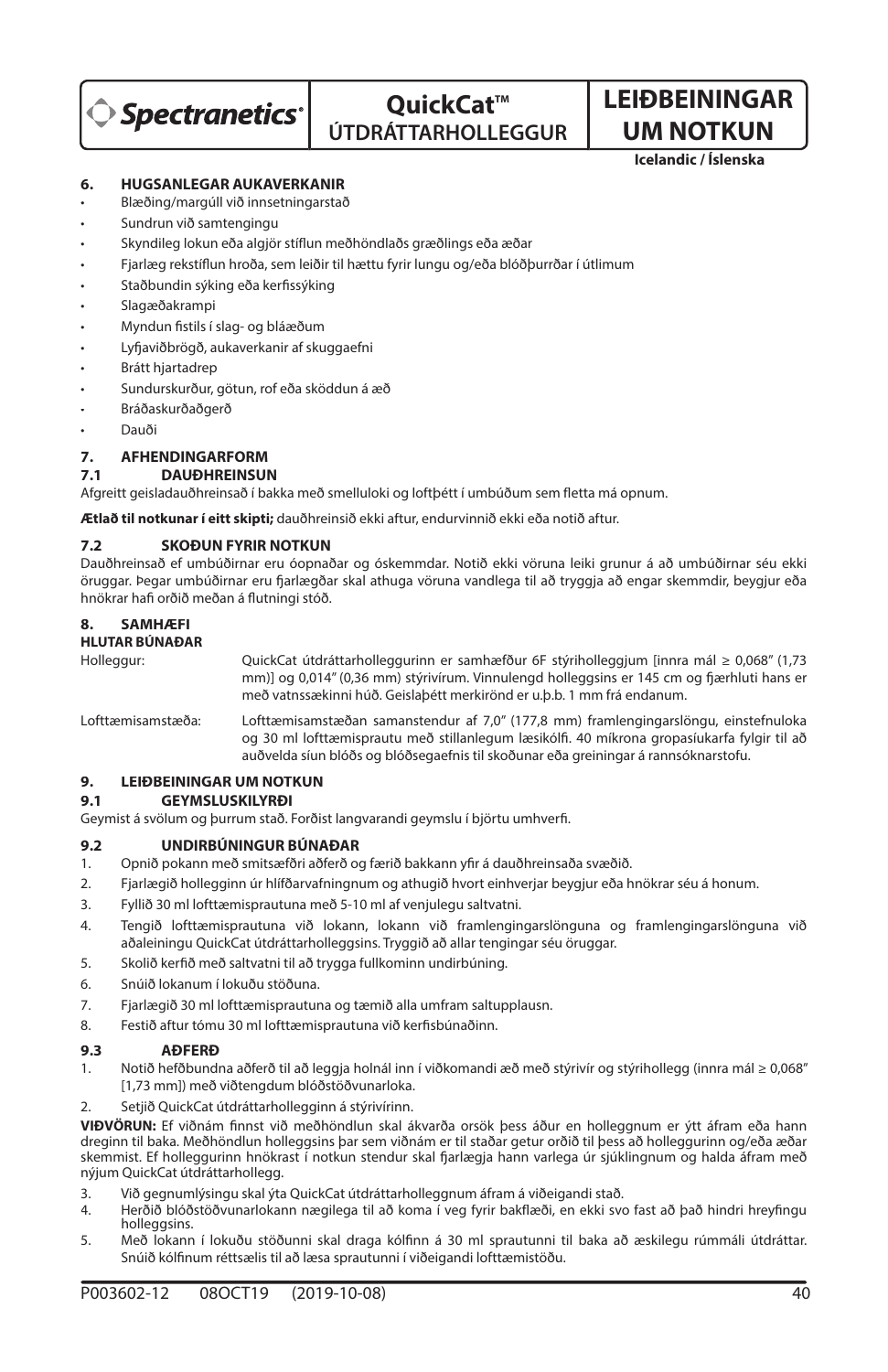

**QuickCat™ ÚTDRÁTTARHOLLEGGUR**

**UM NOTKUN Icelandic / Íslenska**

**LEIÐBEININGAR** 

- 6. Staðfestið rétta stöðu holleggsins með gegnumlýsingu.
- 7. Snúið lokanum í opnu stöðuna til að hefia útdráttinn. Ýtið QuickCat útdráttarholleggnum hægt inn í viðeigandi æð. Blóð kemur í sprautuna þar til lofttæming er búin.
- 8. Ef blóð kemur ekki í sprautuna innan 5 sekúndna skal fjarlæga hollegginn úr sjúklingnum. Annað hvort skal skola hollegginn utan sjúklingsins eða skipta út fyrir nýjan hollegg.

**VIÐVÖRUN:** IEf æði inn í sprautuna stöðvast eða er hindrað skal EKKI reyna að skola útdráttarhol QuickCat útdráttarholleggsins á meðan hann er inni í sjúklingnum. Fjarlægið hollegginn úr sjúklingnum og skolið útdráttarholið áður en reynt er að nota hann aftur eða notið nýjan QuickCat útdráttarhollegg.

9. Þegar útdrættinum er lokið skal snúa lokanum í lokuðu stöðuna og fjarlægja hollegginn úr sjúklingnum. Dregið blóð og blóðsega má sía til skoðunar og/eða greiningar á rannsóknarstofu með meðfylgjandi 40 míkrona gropasíukörfu.

#### **9.4 UMÖNNUN EFTIR AÐGERÐ**

Eftir aðgerðina skal fylgja sjúkrahússtöðlum um umönnun við að fjarlægja slíðrið og gefa blóðstöðvandi efni til að hindra blæðingu á innsetningarstað æðarinnar.

## **10. TAKMÖRKUÐ ÁBYRGÐ FRAMLEIÐANDA**

Framleiðandi ábyrgist að QuickCat holleggurinn sé laus við galla hvað varðar efni og frágang þegar varan er notuð fyrir uppgefinn "síðasta notkunardag" og þegar umbúðirnar eru óopnaðar og óskemmdar rétt fyrir notkun. Ábyrgð framleiðanda samkvæmt ábyrgð þessari er takmörkuð við að skipta vörunni eða endurgreiðslu kaupverðs vegna hvers kyns galla í QuickCat hollegg. Framleiðandi er ekki ábyrgur fyrir hvers kyns óbeinu, sérstöku eða afleiddu tjóni vegna notkunar á QuickCat hollegg. Skemmd á QuickCat hollegg vegna rangrar notkunar, breytingar, rangrar geymslu eða meðhöndlunar eða vegna þess að ekki er farið eftir notkunarleiðbeiningum þessum að öðru leyti mun ógilda þessa takmörkuðu ábyrgð. **ÞESSI TAKMARKAÐA ÁBYRGÐ KEMUR Í STAÐINN FYRIR ALLAR AÐRAR BEINAR OG ÓBEINAR ÁBYRGÐIR, Þ.M.T. ÓBEINA ÁBYRGÐ UM SÖLUHÆFI EÐA HÆFI TIL ÁKVEÐINS TILGANGS.** Engum einstaklingi eða aðila, þ.m.t. hvers kyns viðurkenndum fulltrúa eða endursöluaðila framleiðanda, er heimilt að framlengja eða auka við þessa takmörkuðu ábyrgð og ekki verður hægt að framfylgja tilraun til slíks gagnvart framleiðanda.

## **11. ÓSTÖÐLUÐ TÁKN**

| <b>Wire Compatibility</b><br>Samhæfni víra                                                                                                                                                                      | Max OD    |                                                                |                |
|-----------------------------------------------------------------------------------------------------------------------------------------------------------------------------------------------------------------|-----------|----------------------------------------------------------------|----------------|
| <b>Rapid Exchange(RX)</b><br>Hröð skipti                                                                                                                                                                        |           | <b>Vessel Diameter</b><br>Þvermál æðar                         | mm             |
| <b>Working Length</b><br>Vinnulengd                                                                                                                                                                             |           | <b>Guide Catheter Compatibility</b><br>Samhæfni stýriholleggja | GC             |
| <b>Sheath Compatibility</b><br>Samhæfni slíðra                                                                                                                                                                  | <u>sc</u> | Quantity<br>Fiöldi                                             | <b>OTY</b>     |
| CAUTION Federal: law (USA) restricts this device to sale by or on the order of a physician<br>VARÚĐ: Bandarísk alríkislög takmarka sölu á þessu tæki við sölu beint til læknis eða samkvæmt<br>tilvísun læknis. |           |                                                                | <b>Rx ONLY</b> |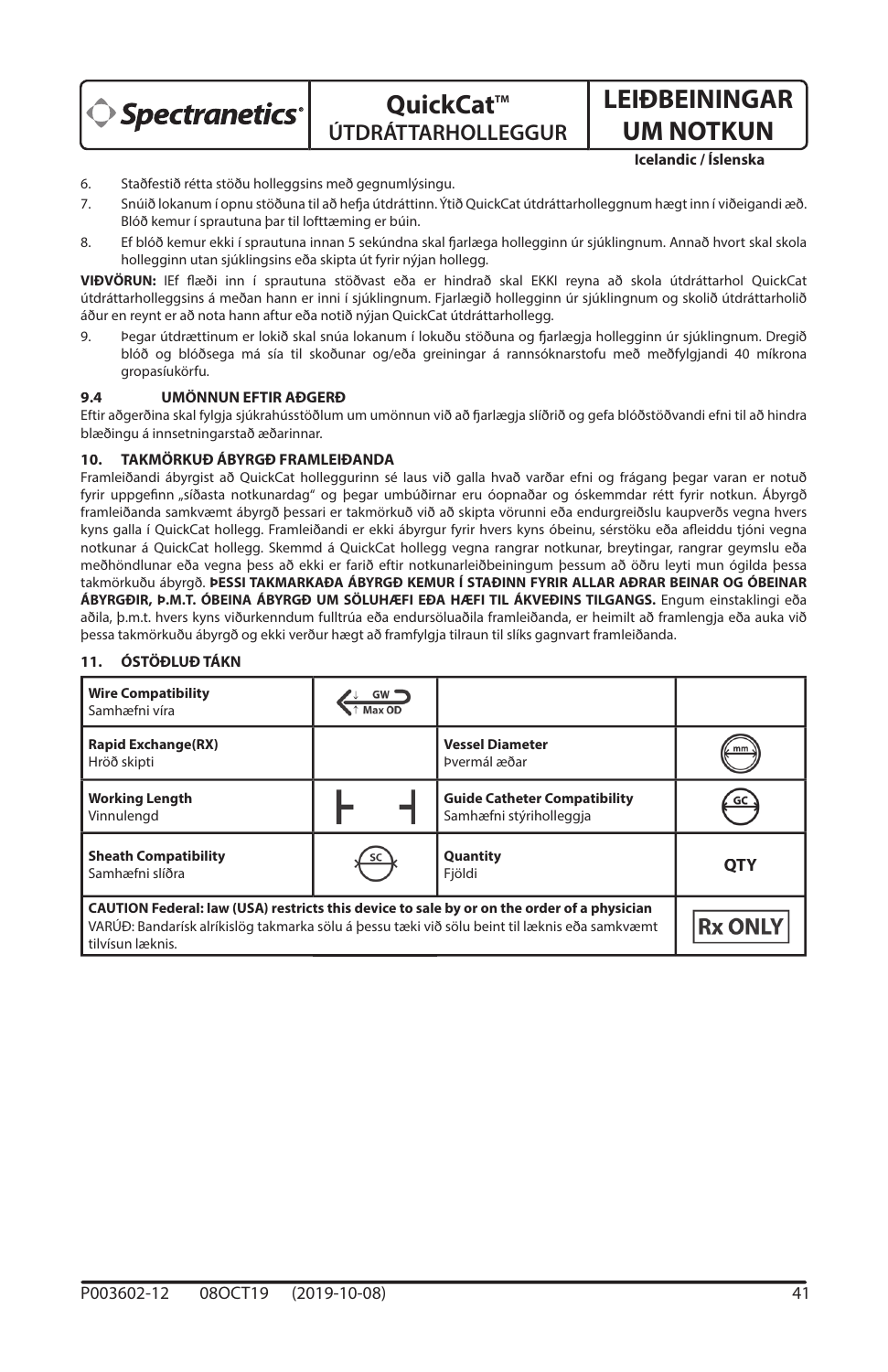

# **QuickCat™ CATETERE A ESTRAZIONE**

# **ISTRUZIONI PER L'USO**

**Italian / Italiano**

## **Sommario**

| 1.  |  |
|-----|--|
| 2.  |  |
| 3.  |  |
| 4.  |  |
| 5.  |  |
| 6.  |  |
| 7.  |  |
| 8.  |  |
| 9.  |  |
| 10. |  |
| 11. |  |

**Leggere attentamente tutte le istruzioni prima dell'uso. Osservare tutte le avvertenze e le precauzioni contenute in queste istruzioni, per prevenire possibili complicanze. Le raccomandazioni contenute in queste istruzioni vengono fornite solo a titolo informativo e non sostituiscono in alcun modo l'obbligo di osservare il protocollo in uso nel proprio ospedale o il giudizio clinico professionale relativamente al trattamento più idoneo**.

## **1. DESCRIZIONE DEL DISPOSITIVO**

Il catetere a estrazione QuickCat è un dispositivo monouso con due lumi progettato per la rimozione di emboli e trombi di recente formazione dai vasi del sistema arterioso. La punta distale del catetere è flessibile, rastremata e levigata per rendere atraumatico l'inserimento del dispositivo nel sistema arterioso. Il dispositivo viene fornito sterile ed è ideato e realizzato esclusivamente per essere utilizzato una sola volta.

## **2. INDICAZIONI E USO PREVISTO**

Il catetere a estrazione QuickCat è indicato per la rimozione di emboli e trombi di recente formazione dai vasi del sistema arterioso.

Il catetere è un dispositivo monouso destinato a essere usato da medici qualificati ed esperti in tecniche diagnostiche e operative. Le guaine per l'accesso vascolare, i cateteri angiografici e i fili guida possono essere posizionati utilizzando tecniche standard.

## **3. CONTROINDICAZIONI**

- Non utilizzabile per vasi con diametro < 1,5 mm
- Non utilizzabile per il sistema venoso
- Non utilizzabile per la rimozione di materiale fibroso, aderente o calcificato (come coaguli cronici, placche arteriosclerotiche)

## **4. AVVERTENZE**

- Utilizzare sempre il catetere con il filo guida per evitare di danneggiare i vasi.
- Non tentare di forzare l'inserimento o la ritrazione del catetere senza aver prima determinato la natura dell'ostacolo mediante fluoroscopia o altro mezzo. La forzatura del catetere può provocarne l'attorcigliamento e/o danneggiare i vasi.
- In caso si osservino durante la procedura allentamenti o avvolgimenti nel filo guida tra il catetere guida e il segmento monorail del catetere a estrazione QuickCat, il filo guida potrebbe attorcigliarsi all'interno del vaso durante l'avanzamento o il ritiro del catetere. Eliminare l'allentamento o l'avvolgimento nel filo guida prima di ritirare il catetere QuickCat per evitare di danneggiare il catetere e/o i vasi.
- Se il flusso all'interno della siringa si arresta o appare ostruito, NON tentare di lavare il lume di estrazione del catetere a estrazione QuickCat mentre è ancora inserito nel paziente, per evitare di causare lesioni gravi o mortali.
- Non usare cateteri piegati, attorcigliati o danneggiati per evitare di lesionare i vasi e/o rendere impossibile l'inserimento o la rimozione del catetere.
- Non utilizzare il dispositivo per la somministrazione o l'infusione di materiale diagnostico, embolico o terapeutico nei vasi sanguigni.

## **5. PRECAUZIONI**

- Prima dell'uso verificare che tutti i collegamenti tra i componenti siano saldi e che tutta l'aria sia stata evacuata dal sistema per evitare di compromettere la formazione della condizione di vuoto.
- Non stringere eccessivamente la valvola emostatica sullo stelo del catetere per evitare di danneggiare il catetere stesso.
- Adottare la massima cautela prima di incrociare o ritirare il catetere di estrazione QuickCat su uno stent a eluzione di farmaco di recente innesto.
- Non risterilizzare, rilavorare o riutilizzare il dispositivo.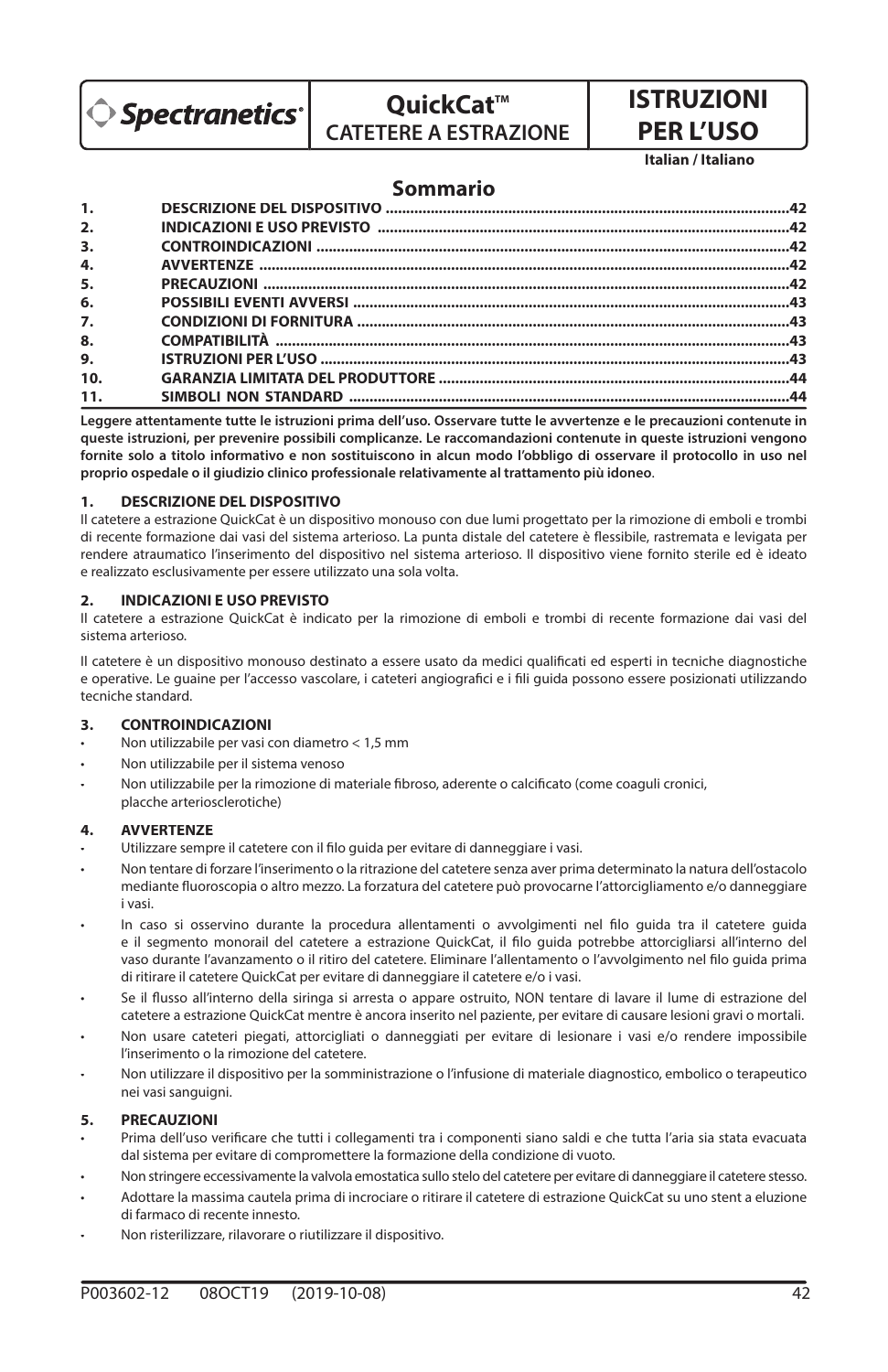

**QuickCat™ CATETERE A ESTRAZIONE** **ISTRUZIONI PER L'USO Italian / Italiano**

- Il riutilizzo di questo dispositivo monouso può causare gravi lesioni o la morte del paziente e invalida le garanzie del produttore.
- Non sostituire le parti del sistema con altri tipi di componenti.

## **6. POSSIBILI EVENTI AVVERSI**

- Sanguinamento/ematoma del sito di accesso
- Disgregazione dei punti anastomici
- Chiusura imprevista o occlusione completa dell'innesto o del vaso trattato
- Embolizzazione distale dei detriti tale da provocare la compromissione polmonare e/o l'ischemia degli arti
- Infezione locale o sistemica
- Spasmi arteriosi
- Formazione di fistole arteriovenose
- Reazioni ai farmaci, reazioni avverse al mezzo di contrasto
- Infarto miocardico acuto
- Dissezione, perforazione, rottura o lesione dei vasi
- Intervento chirurgico di emergenza
- Morte

## **7. CONDIZIONI DI FORNITURA**

### **7.1 STERILIZZAZIONE**

Fornito sterilizzato mediante radiazioni in un vassoio con apertura a scatto, sigillato in confezione munita di porzione adesiva.

**Previsto per uso singolo**; non risterilizzare, ritrattare né riutilizzare.

### **7.2 ISPEZIONE PRIMA DELL'USO**

Il dispositivo è sterile se la confezione è chiusa e non danneggiata. Non utilizzare il dispositivo se si sospetta che la confezione non sia integra. Dopo aver rimosso il catetere dalla confezione, ispezionarlo attentamente per verificare che non sia stato danneggiato, piegato o attorcigliato durante il trasporto.

## **8. COMPATIBILITÀ**

## **COMPONENTI DEL DISPOSITIVO**

- Catetere: Il catetere a estrazione QuickCat è compatibile con i cateteri guida 6F [D.I. ≥ 1,73 mm (0,068poll.)] e con li guida da 0,36 mm (0,014 poll.). Il catetere ha una lunghezza di lavoro di 145 cm e la porzione distale è rivestita con uno speciale materiale idrofilo. Il marker radiopaco è situato a circa 1 mm dalla punta.
- Unità di aspirazione: L'unità di aspirazione è costituita da un tubo di prolunga di 177,8 mm (7,0 poll.), da un rubinetto di arresto unidirezionale e da una siringa di aspirazione da 30 mL con sistema di blocco dello stantuffo regolabile. È disponibile anche un filtro a cestello in materiale poroso da 40 micron che permette di filtrare il materiale ematico e trombotico, allo scopo di rendere più agevole l'esame visivo o di laboratorio.

## **9. ISTRUZIONI PER L'USO**

#### **9.1 CONDIZIONI DI CONSERVAZIONE**

Conservare in un luogo fresco e asciutto. Non esporre il catetere alla luce per lunghi periodi di tempo.

#### **9.2 PREPARAZIONE DEL DISPOSITIVO**

- 1. Aprire l'involucro e collocare il vassoio in ambiente sterile adottando una tecnica asettica.
- 2. Rimuovere il catetere dalla bobina protettiva e ispezionarlo per verificare che non sia piegato o attorcigliato.
- 3. Riempire la siringa di aspirazione da 30 mL con 5-10 mL di soluzione salina.
- 4. Collegare la siringa di aspirazione al rubinetto di arresto, il rubinetto di arresto al tubo di prolunga, quindi collegare quest'ultimo al mozzo del catetere a estrazione QuickCat. Verificare che tutti i collegamenti siano saldi.
- 5. Lavare il sistema con soluzione salina per garantire un riempimento ottimale.
- 6. Ruotare il rubinetto di arresto in posizione di chiusura.
- 7. Rimuovere la siringa di aspirazione da 30 mL e la soluzione salina in eccesso.
- 8. Ricollegare la siringa di aspirazione da 30 mL al sistema.

## **9.3 PROCEDURA**

- 1. Utilizzando una tecnica sterile inserire la cannula nel vaso target tramite il filo guida e il catetere guida (D.I. ≥ 1,73 mm [0,068 poll]) munito di valvola emostatica.
- 2. Montare il catetere a estrazione QuickCat sul filo quida.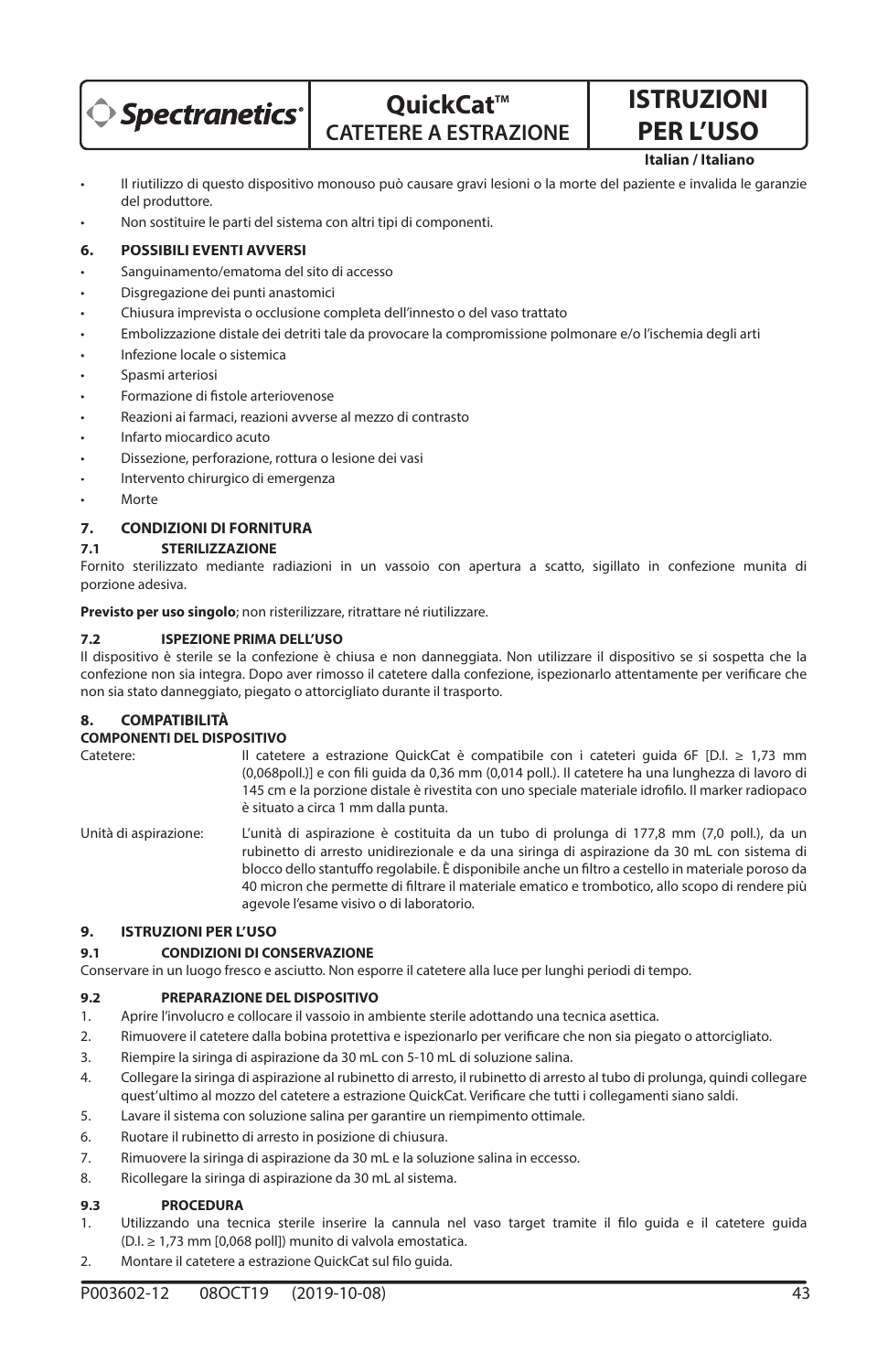

## **QuickCat™ CATETERE A ESTRAZIONE**

# **ISTRUZIONI PER L'USO**

**Italian / Italiano**

**ATTENZIONE:**Se si avverte una certa resistenza durante l'uso, individuarne la causa prima di spingere o ritrarre il catetere. La forzatura del catetere può danneggiare il catetere e provocare lesioni ai vasi. Se il catetere si attorciglia durante l'uso, rimuoverlo delicatamente dal paziente e continuare la procedura con un nuovo catetere a estrazione QuickCat.

- 3. Far avanzare il catetere a estrazione QuickCat verso il sito target utilizzando la fluoroscopia.
- 4. Serrare la valvola emostatica quanto basta per prevenire il controflusso, verificando che il serraggio non impedisca il movimento del catetere.
- 5. Tenendo il rubinetto di arresto in posizione chiusa, tirare all'indietro lo stantuffo sulla siringa da 30 mL fino a impostare il volume di estrazione desiderato. Ruotare lo stantuffo in senso antiorario per bloccare la siringa di aspirazione nella posizione desiderata.
- 6. Verificare che il catetere sia posizionato correttamente mediante fluoroscopia.
- 7. Ruotare il rubinetto di arresto in posizione di apertura per iniziare l'estrazione. Spingere lentamente il catetere a estrazione QuickCat verso il vaso target. Il sangue entra nella siringa fino a riempirla completamente.
- 8. Se il sangue non viene aspirato nella siringa entro 5 secondi, rimuovere il catetere dal paziente. Lavare il catetere dopo averlo rimosso dal paziente oppure sostituirlo con un nuovo catetere.

ATTENZIONE: Se il flusso all'interno della siringa si arresta o appare ostruito, NON tentare di lavare il lume di estrazione del catetere a estrazione QuickCat mentre è ancora inserito nel paziente, per evitare di causare lesioni gravi o mortali. Rimuovere il catetere dal paziente e lavare il lume di estrazione prima di riutilizzare o usare un nuovo catetere a estrazione QuickCat.

9. Al termine dell'operazione di estrazione, ruotare il rubinetto di arresto in posizione di chiusura e rimuovere il catetere dal paziente. Il sangue o il trombo estratto può essere filtrato tramite il filtro a cestello in materiale poroso da 40 micron per l'eventuale esame visivo e/o di laboratorio.

## **9.4 TRATTAMENTO POST-PROCEDURA**

Al termine della procedura seguire le prassi ospedaliere per rimuovere la guaina e provvedere all'emostasi per evitare il sanguinamento del sito di accesso vascolare.

## **10. GARANZIA LIMITATA DEL PRODUTTORE**

Il produttore garantisce che il catetere QuickCat è privo di difetti materiali e di lavorazione se usato entro la "data di scadenza" e se la confezione non è stata aperta e/o danneggiata prima dell'uso. La responsabilità contemplata in questa garanzia si limita alla sostituzione o al rimborso del prezzo di acquisto dei cateteri QuickCat difettosi. Il produttore non è responsabile di danni accidentali, straordinari o consequenziali derivanti dall'uso del catetere QuickCat. Il danneggiamento del catetere QuickCat causato da uso improprio, alterazione, conservazione o trattamento impropri o da qualsiasi altra inosservanza di queste istruzioni per l'uso annulla la presente garanzia limitata. **LA PRESENTE GARANZIA LIMITATA SOSTITUISCE ESPRESSAMENTE ALTRE GARANZIE, ESPRESSE O IMPLICITE, INCLUSE LE GARANZIE IMPLICITE DI COMMERCIABILITÀ O IDONEITÀ A UNO SCOPO PARTICOLARE.** Nessuna persona o entità, incluso qualsiasi rappresentante o rivenditore autorizzato del produttore, dispone dell'autorizzazione a estendere o ampliare la presente garanzia limitata e nessun tentativo in tal senso potrà mai essere fatto valere ai danni del produttore.

## **11. SIMBOLI NON STANDARD**

| <b>Wire Compatibility</b><br>Compatibilità quida                                                                                                                                                                                            | Max OD    |                                                                     |                |
|---------------------------------------------------------------------------------------------------------------------------------------------------------------------------------------------------------------------------------------------|-----------|---------------------------------------------------------------------|----------------|
| <b>Rapid Exchange(RX)</b><br>Scambio rapido                                                                                                                                                                                                 |           | <b>Vessel Diameter</b><br>Diametro vaso                             | mm             |
| <b>Working Length</b><br>Lunghezza di lavoro                                                                                                                                                                                                |           | <b>Guide Catheter Compatibility</b><br>Compatibilità catetere quida | GC             |
| <b>Sheath Compatibility</b><br>Compatibilità quaina                                                                                                                                                                                         | <u>sc</u> | Quantity<br>Ouantità                                                | <b>OTY</b>     |
| CAUTION: U.S. Federal Law restricts this device to sale by or on the order of a physician.<br>ATTENZIONE: Le leggi federali degli Stati Uniti autorizzano la vendita di questo prodotto<br>esclusivamente dietro prescrizione di un medico. |           |                                                                     | <b>Rx ONLY</b> |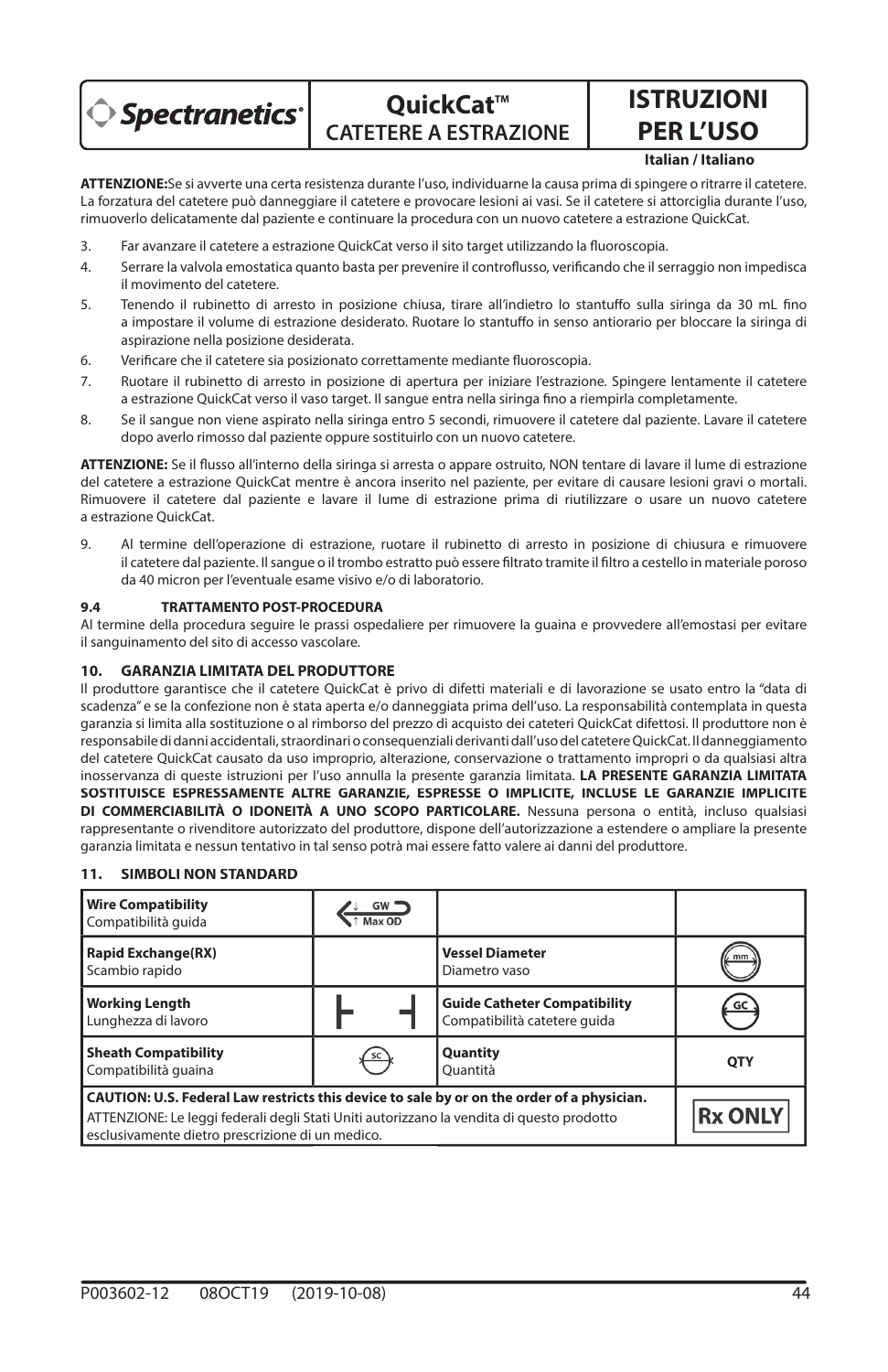

# **QuickCat™ EKSTRAKCIJAS KATETRS**

## **INSTRUKCIJA Latvian / latviešu valoda**

**LIETOŠANAS** 

## **Satura Rādītājs**

| 1.               |  |
|------------------|--|
| 2.               |  |
| 3 <sub>1</sub>   |  |
| 4.               |  |
| 5 <sub>1</sub>   |  |
| 6.               |  |
| $\overline{7}$ . |  |
| 8.               |  |
| 9.               |  |
| 10.              |  |
| 11.              |  |

**Pirms lietošanas rūpīgi izlasiet visus norādījumus. Ievērojiet visus šajos norādījumos minētos brīdinājumus un piesardzības pasākumus. Brīdinājumu un piesardzības pasākumu neievērošana var izraisīt komplikācijas. Visi šeit ietvertie norādījumi kalpo kā vispārējas vadlīnijas. Tie nav paredzēti, lai aizstātu iestādē spēkā esošos priekšrakstus vai profesionālos klīniskos apsvērumus par pacientu aprūpi.**

## **1. IERĪCES APRAKSTS**

Šis QuickCat ekstrakcijas katetrs ir vienreizējas lietošanas katetrs ar dubultu lūmenu, un tas paredzēts mīksto embolu un trombu ekstrakcijai no artēriju sistēmas asinsvadiem. Šī katetra distālais gals ir lokans, konisks un gluds, tā nodrošinot atraumatisku iekļuvi arteriālajā sistēmā. Šī ierīce tiek piegādāta sterila un ir paredzēta tikai vienreizējai lietošanai.

## **2. INDIKĀCIJAS UN PAREDZĒTAIS LIETOŠANAS VEIDS**

QuickCat ekstrakcijas katetrs ir indicēts svaigu, mīkstu embolu un trombu ekstrakcijai no artēriju sistēmas asinsvadiem.

Ar šo vienreizējas lietošanas izstrādājumu paredzēts darboties ārstiem, kuri ir apmācīti un kuriem ir pieredze diagnostikas un intervences metožu izmantošanā. Iespējams izmantot asinsvadu piekļuves apvalku, angiogrāfijas katetru un vadītājstīgu ievietošanas standarta metodes.

## **3. KONTRINDIKĀCIJAS**

- Lietošana asinsvados ar diametru < 1,5 mm
- Lietošana vēnu sistēmā
- Fibroza, lipīga vai pārkaļķota materiāla (piemēram, hronisku trombu vai arterosklerotisko pangu) ekstrakcija

### **4. BRĪDINĀJUMI**

- Nelietot bez vadītājstīgas, jo tas var izraisīt asinsvada traumu.
- Ja jūtama pretestība, nemēģiniet virzīt vai atvilkt katetru, kamēr fluoroskopiski vai citiem līdzekļiem nav noteikts pretestības iemesls. Ja pretestības laikā manipulācijas ar katetru tiek turpinātas, iespējama katetra samezglošanās un (vai) asinsvada bojājums.
- Ja procedūras laikā starp vadošo katetru un QuickCat ekstrakcijas katetra vienvirziena segmentu ir novērojams pārāk izteikts vadītājstīgas atslābums vai samešanās cilpā, katetra virzīšanas vai atvilkšanas laikā vadītājstīga asinsvadā var samezgloties. Lai izvairītos no katetra un (vai) asinsvada bojājuma, pirms QuickCat katetra virzīšanas vai atvilkšanas novērsiet vadītājstīgas atslābumu vai samešanos cilpā.
- Ja šļirces plūsma apstājas vai tiek ierobežota, NEMĒĢINIET skalot QuickCat ekstrakcijas katetra ekstrakcijas lūmenu, kamēr katetrs atrodas pacienta ķermenī. Tas var izraisīt nopietnu traumu vai nāvi.
- Nelietot saliektu, samezglotu vai bojātu katetru, jo tas var izraisīt asinsvada traumu un (vai) neļaut virzīt vai izvilkt katetru.
- Nelietot, lai asinsvados injicētu vai infūzijas veidā ievadītu diagnostiskus, embolizējošus vai terapeitiskus materiālus.

## **5. PIESARDZĪBAS PASĀKUMI**

- Pirms lietošanas pārbaudiet, vai visi sastāvdaļu savienojumi ir droši, sistēma ir pilnībā sagatavota un netiks traucēta vakuuma nodrošināšana.
- Hemostatisko vārstu nepieskrūvējiet pārāk cieši pie katetra spala, jo tas var sabojāt katetru.
- Ievērojiet piesardzību, QuickCat ekstrakcijas katetru virzot vai atvelkot pāri nesen izvērstam zāles izdalošam stentam.
- Nesterilizēt, neapstrādāt un neizmantot atkārtoti šo ierīci.
- Nesterilizēt un neizmantot atkārtoti šo ierīci, jo šādas darbības var pasliktināt ierīces veiktspēju vai nepareizas atkārtotas apstrādes dēļ palielināt savstarpēja piesārņojuma risku.
- Atkārtota šīs vienreizējai lietošanai paredzētās ierīces izmantošana pacientam var radīt nopietnu traumu vai izraisīt nāvi un anulē ražotāja garantijas.
- Neaizstāt sistēmas sastāvdaļas ar citām sastāvdaļām.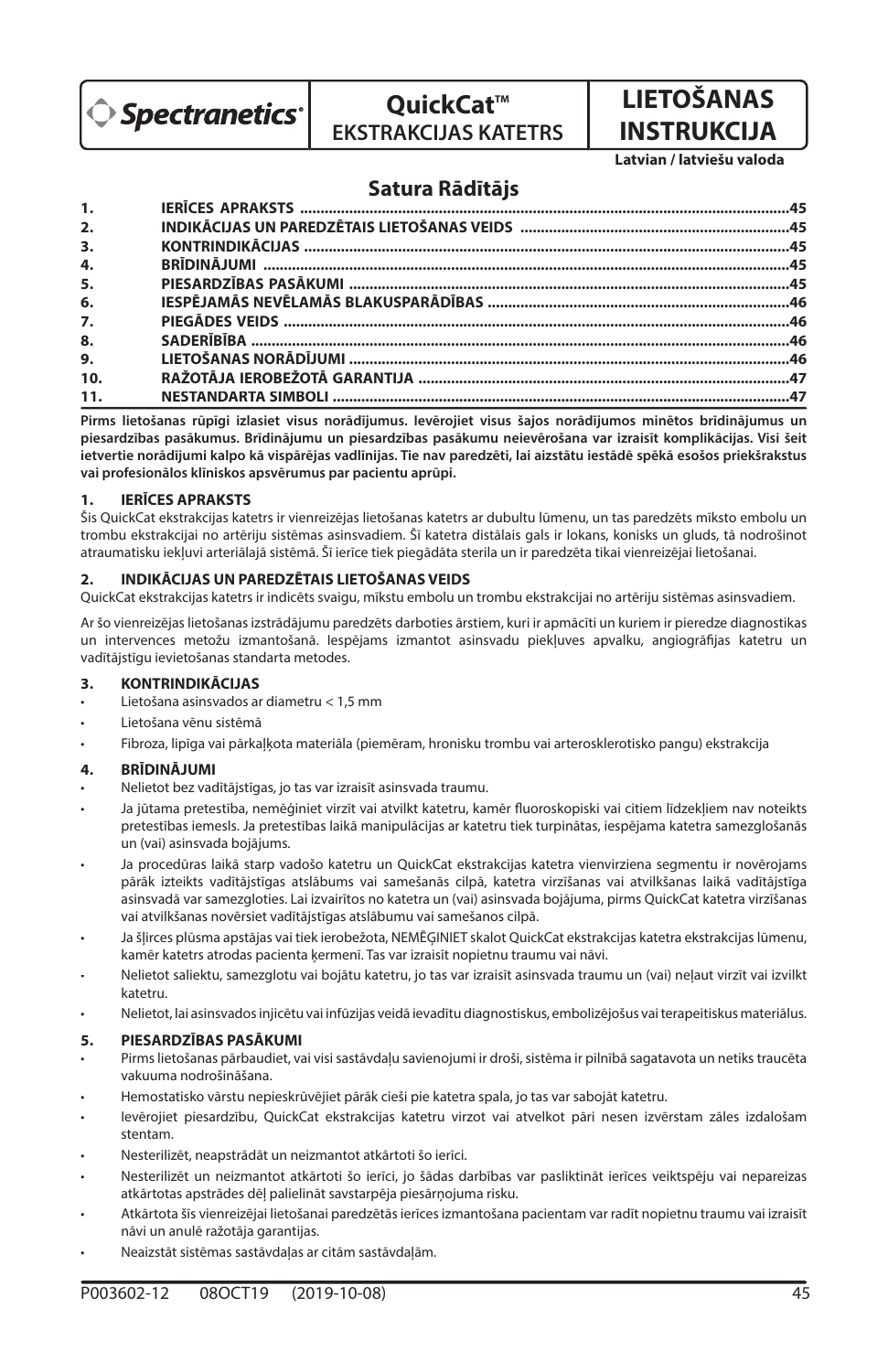

# **QuickCat™ EKSTRAKCIJAS KATETRS**

**INSTRUKCIJA Latvian / latviešu valoda**

**LIETOŠANAS** 

## **6. IESPĒJAMĀS NEVĒLAMĀS BLAKUSPARĀDĪBAS**

- Asiņošana (hematoma) piekļuves vietā
- Anastomozes plīsums
- Pēkšņs ārstētā transplanta vai asinsvada slēgums vai pilnīga aizsprostošanās
- Distāla embolizācija ar audu atliekām, kura izraisa plaušu darbības traucējumus un (vai) ekstremitāšu išēmiju
- Lokāla vai sistēmiska infekcija
- Artērijas spazma
- Arteriovenozas fistulas veidošanās
- Reakcijas uz zālēm, nevēlama reakcija uz kontrastvielu
- Akūts miokarda infarkts
- Asinsvada plīsums, perforācija, pārrāvums vai trauma
- Neatliekama operācija
- Nāve

## **7. PIEGĀDES VEIDS**

## **7.1 STERILIZĀCIJA**

Tiek piegādāts aizdarītā iepakojumā sterilizēts ar rentgenstarojumu uz paliktņa ar atplēšamu virspusi. **Paredzēts vienreizējai lietošanai**; nesterilizēt, neapstrādāt un neizmantot atkārtoti.

### **7.2 PĀRBAUDE PIRMS LIETOŠANAS**

Sterils, ja iepakojums nav atvērts vai bojāts. Ja ir šaubas par to, vai iepakojums nav bijis bojāts, izstrādājumu nelietot. Lai pārliecinātos par to, ka transportēšanas laikā izstrādājums nav bojāts, saliekts vai samezglojies, tas pēc izņemšanas no iepakojuma rūpīgi jāpārbauda.

### **8. SADERĪBĪBA**

## **IERĪCES SASTĀVDAĻAS**

Katetrs: QuickCat ekstrakcijas katetrs ir saderīgs ar 6F vadošajiem katetriem [I. D. ≥ 0,068" (1,73 mm)] un 0,014" (0,36 mm) vadītājstīgām. Katetra darba garums ir 145 cm, un tā distālajai daļai ir hidrofīls pārklājums. Aptuveni 1 mm atstatumā no katetra gala atrodas rentgenstarojumu necaurlaidīgs markieris.

Vakuuma komplekts: vakuuma komplekts sastāv no 7,0" (177,8 mm) pagarinātājcaurulītes, vienvirziena noslēdzošā krāna un 30 ml tilpuma vakuuma šļirces ar pielāgojamu fiksējamu virzuli. Lai atvieglotu asiņu un trombu filtrāciju vizuālai un laboratoriskai analīzei, ir pievienots filtrs ar 40 mikronu diametra porām.

## **9. LIETOŠANAS NORĀDĪJUMI**

## **9.1 UZGLABĀŠANAS NOSACĪJUMI**

Uzglabāt vēsā, sausā vietā. Sargāt no ilgstošas gaismas iedarbības.

## **9.2 IERĪCES SAGATAVOŠANA**

- 1. Ievērojot sterilitāti, atveriet maisiņu un novietojiet komplektu sterilā zonā.
- 2. Izņemiet katetru no aizsargapvalka un pārbaudiet, vai tas nav saliekts vai samezglojies.
- 3. 30 ml vakuuma šļircē iepildiet 5-10 ml fizioloģiskā šķīduma.
- 4. Pievienojiet vakuuma šļirci pie noslēdzošā krāna, noslēdzošo krānu pie pagarinātājcaurulītes un pagarinātājcaurulīti pie QuickCat ekstrakcijas katetra centrālā mezgla. Pārliecinieties, vai visi savienojumi ir droši.
- 5. Lai nodrošinātu pilnīgu gatavību darbam, izskalojiet sistēmu ar fizioloģisko šķīdumu.
- 6. Pagriežot aizveriet noslēdzošo krānu.
- 7. Noņemiet 30 ml vakuuma šļirci un izvadiet visu atlikušo fizioloģisko šķīdumu.
- 8. Pievienojiet 30 ml vakuuma šļirci atpakaļ pie sistēmas komplekta.

### **9.3 PROCEDŪRA**

- 1. Izmantojot standarta paņemienu, ar kanulas palīdzību mērķa asinsvadā ievada vadītājstīgu un vadošo katetru (I. D. ≥ 0,068" [1,73 mm]) ar pievienotu hemostatisko vārstu.
- 2. Uz vadītājstīgas novieto QuickCat ekstrakcijas katetru.

**BRĪDINĀJUMS:** ja manipulācijas laikā jūtama pretestība, jānoskaidro tās iemesls, pirms virzīt vai izvilkt katetru. Ja manipulācijas ar katetru tiek turpinātas, pat ja jūtama pretestība, tas var izraisīt katetra vai asinsvada bojājumu. Ja lietošanas laikā katetrs samezglojas, uzmanīgi to izņemiet no pacienta ķermeņa un turpiniet procedūru ar jaunu QuickCat ekstrakcijas katetru.

- 3. Kontrolējot fluoroskopiski, virziet QuickCat ekstrakcijas katetru līdz mērķa vietai.
- 4. Lai nepieļautu pretplūsmu, savelciet hemostatisko vārstu, tomēr ne tik cieši, ka tiek traucēta katetra kustība.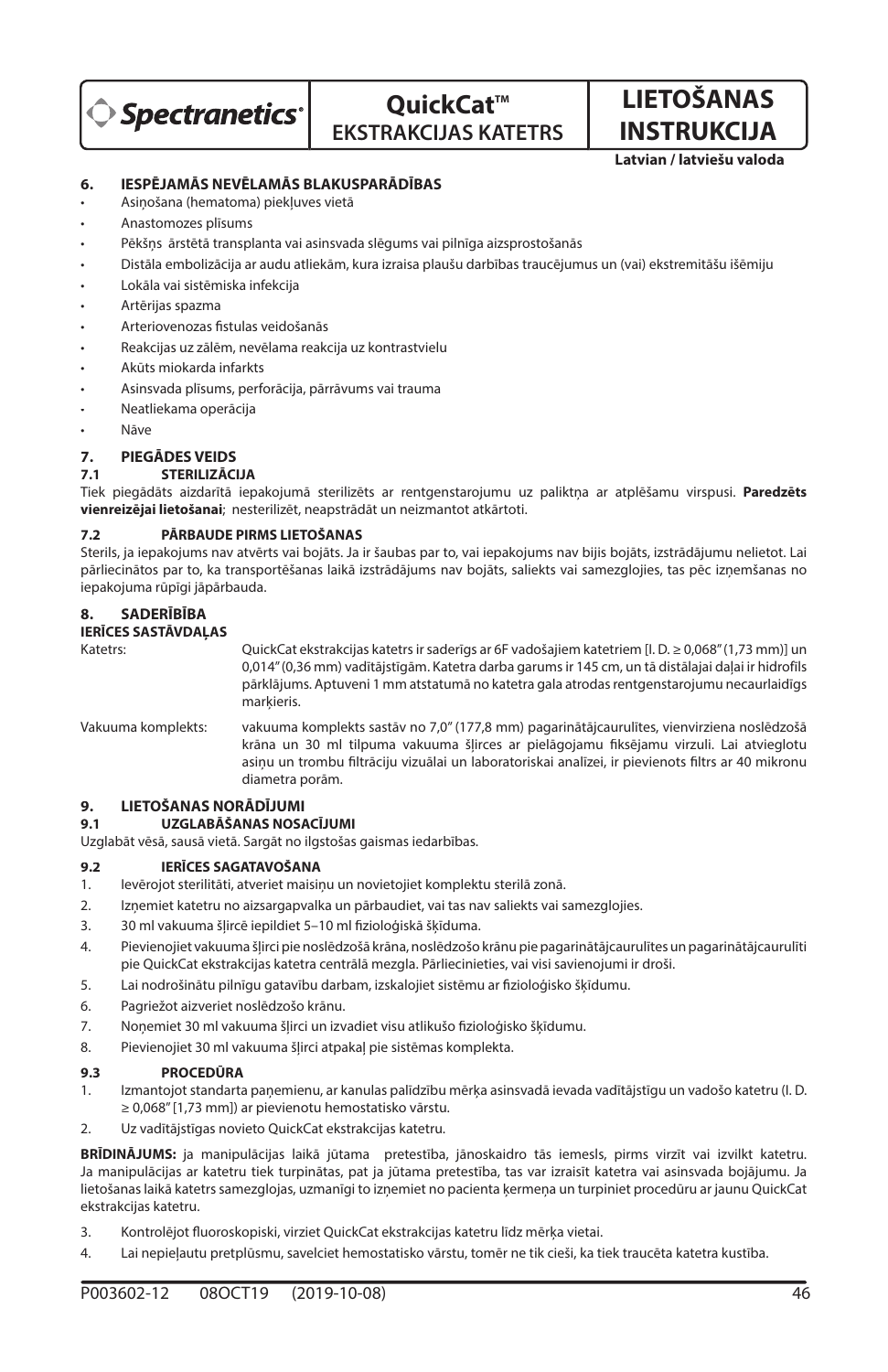

**QuickCat™ EKSTRAKCIJAS KATETRS**

**LIETOŠANAS INSTRUKCIJA**

**Latvian / latviešu valoda**

## 5. Noslēdzošajam krānam paliekot slēgtā stāvoklī, 30 ml šļirces virzuli pavelciet atpakaļ līdz vēlamajam ekstrakcijas tilpumam. Pagrieziet virzuli pulksteņrādītāju kustības virzienā, lai ksētu šļirci vēlamajā vakuuma pozīcijā.

- 6. Fluoroskopiski pārliecinieties par pareizu katetra novietojumu.
- 7. Lai sāktu ekstrakciju, pagriežot atveriet noslēdzošo krānu. Lēni ievirziet QuickCat ekstrakcijas katetru mērķa asinsvadā. Asinis šļircē ieplūdīs tik ilgi, līdz tajā izsīks vakuums.
- 8. Ja 5 sekunžu laikā šļircē neieplūst asinis, izņemiet katetru no pacienta ķermeņa. Tad to izskalojiet vai nomainiet pret jaunu.

**UZMANĪBU!** Ja plūsma šļirces virzienā apstājas vai ir kļūst ierobežota, NEMĒĢINIET skalot QuickCat ekstrakcijas katetra ekstrakcijas lūmenu, kamēr katetrs atrodas pacienta ķermenī. Ir iespējama nopietna trauma vai nāve. Pirms atkārtotas ievadīšanas iznemiet katetru no pacienta kermena un izskalojiet ekstrakcijas lūmenu vai lietojiet jaunu QuickCat ekstrakcijas katetru.

9. Kad ekstrakcijas process ir pabeigts, pagriežot aizveriet noslēdzošo krānu un izņemiet katetru no pacienta ķermeņa. Vizuālai un (vai) laboratoriskai analīzei ekstraģētās asinis un trombu iespējams filtrēt, izmantojot pievienoto filtra grozu ar 40 mikronu diametra porām.

#### **9.4 APRŪPE PĒC PROCEDŪRAS**

Lai nepieļautu asiņošanu asinsvada piekļuves vietā, pēc procedūras jāievēro stacionāra standarti attiecībā uz apvalku izņemšanu un hemostāzes nodrošināšanu.

### **10. RAŽOTĀJA IEROBEŽOTĀ GARANTIJA**

Ražotājs garantē, ka QuickCat Extreme nav materiālu un izgatavošanas defektu, ja to lieto līdz norādītajam datumam ("Izlietot līdz") un iepakojums pirms lietošanas nav atvērts un bojāts. Atbilstoši šai garantijai ražotājs ir atbildīgs tikai par jebkura defektīva QuickCat Extreme nomaiņu vai pirkuma iegādes cenas atlīdzināšanu. Ražotājs nav atbildīgs par nejaušiem, speciāliem vai izrietošiem zaudējumu, kas radušies QuickCat Extreme lietošanas rezultātā. Bojājumi, kas radušies QuickCat Extreme nepareizas izmantošanas, pārveidošanas, neatbilstošas uzglabāšanas, apstrādes vai šīs lietošanas instrukcijas neievērošanas dēļ, anulēs šo ierobežoto garantiju. **ŠĪ IEROBEŽOTĀ GARANTIJA PILNĪBĀ AIZSTĀJ JEBKURAS CITAS GARANTIJAS, GAN TIEŠĀS, GAN IZRIETOŠĀS, TOSTARP IZRIETOŠĀS GARANTIJAS SAISTĪBĀ AR IZSTRĀDĀJUMA PIEMĒROTĪBU TĀLĀKPĀRDOŠANAI VAI TĀ PIEMĒROTĪBU KĀDAM KONKRĒTAM NOLŪKAM**. Neviena persona vai organizācija, tostarp ražotāja pilnvarotais pārstāvis vai izplatītājs, nav tiesīgs pagarināt vai paplašināt šo ierobežoto garantiju, un neviens mēģinājums to darīt nebūs vēršams pret ražotāju.

#### **Wire Compatibility**  $\frac{GW}{Max OD}$ Saderība ar vadītājstīgu **Rapid Exchange(RX) Vessel Diameter** Ātrās nomaiņas Asinsvada diametrs **Working Length Guide Catheter Compatibility** Saderība ar vadītājkatetru Darba garums **Sheath Compatibility Quantity**  $sc$ Daudzums **QTY** Saderība ar apvalku **CAUTION: Federal law (USA) restricts this device to sale by or on the order of a physician.** Uzmanību! Federālā likumdošana (ASV) nosaka šīs ierīces pārdošanu tikai ārstam vai pēc ārsta **Rx ONLY** pasūtījuma.

#### **11. NESTANDARTA SIMBOLI**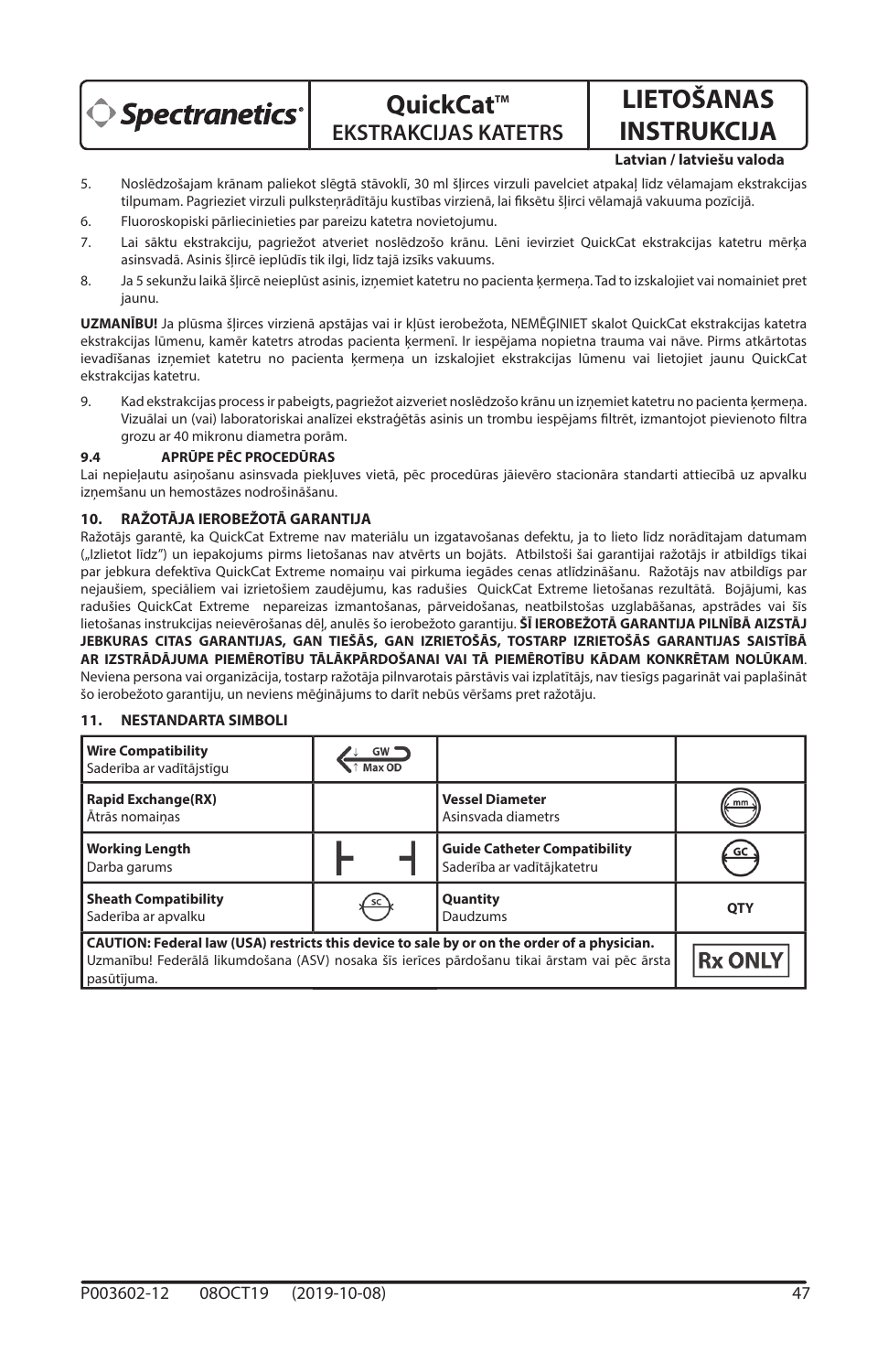

# **IŠTRAUKIMO KATETERIS**

## **OuickCat™**

# **NAUDOJIMO INSTRUKCIJA**

## **Lithuanian / lietuvių kalba**

## **Turinys**

| 1.111 |  |
|-------|--|
| 2.    |  |
| 3.    |  |
| 4.    |  |
| 5.    |  |
| 6.    |  |
| 7.    |  |
| 8.    |  |
| 9.    |  |
| 10.   |  |
| 11.   |  |

**Prieš naudodami atidžiai perskaitykite visas instrukcijas. Atsižvelkite į visus įspėjimus ir atsargumo priemones, nurodytas šiose instrukcijose. Priešingu atveju gali kilti komplikacijų. Visos rekomendacijos šiose instrukcijose sukurtos tik kaip bendro pobūdžio gairės. Jos neskirtos pakeisti įstaigos protokolų ar profesionalių klinikinių sprendimų dėl paciento priežiūros.**

## **1. PRIETAISO APRAŠAS**

Ištraukimo kateteris "QuickCat" yra vienkartinio naudojimo dvigubo spindžio kateteris, sukurtas minkštiesiems embolams ir trombams šalinti iš arterinės sistemos kraujagyslių. Distalinis kateterio galiukas yra lankstus, nusmailintas ir glotnus, todėl patekdamas į arterinę sistemą nesukelia traumų. Prietaisas tiekiamas sterilus ir yra skirtas naudoti tik vieną kartą.

## **2. INDIKACIJOS IR PASKIRTIS**

Ištraukimo kateteris "QuickCat" skirtas šalinti šviežius, minkštus embolus ir trombus iš arterinės sistemos kraujagyslių.

Produktas skirtas naudoti viena karta, jį naudoti gali kvalifikuoti ir diagnostikos bei intervenciniu metodiku sritvie patyrę gydytojai. Galima taikyti standartinę kraujagyslių prieigos movų, angiografinių kateterių ir kreipiamųjų vielų įvedimo metodiką.

## **3. KONTRAINDIKACIJOS**

- Naudoti kraujagyslėse, kurių skersmuo <1,5 mm.
- Naudoti veninėje sistemoje.
- Šalinant skaidulines, lipnias arba kalcifikuotas medžiagas (pvz., chronišką krešulį, aterosklerozinę plokštelę).

## **4. ĮSPĖJIMAI**

- Nenaudokite be kreipiamosios vielos, nes taip galima pažeisti kraujagyslę.
- Nebandykite įstumti arba ištraukti kateterio jausdami pasipriešinimą, kol nenustatysite pasipriešinimo priežasties, pasitelkę fluoroskopiją ar kitas priemones. Manipuliuojant kateteriu, kai jaučiamas pasipriešinimas, galima susukti kateterį ir (arba) pažeisti kraujagyslę.
- Jei procedūros metu pastebimas kreipiamosios vielos perteklius ar kilpa tarp kreipiamojo kateterio ir ištraukimo kateterio "QuickCat" vienbėgio segmento, kreipiamoji viela gali susisukti kraujagyslėje įvedant arba ištraukiant kateterį. Kreipiamosios vielos perteklių arba kilpą pašalinkite prieš įvesdami ar ištraukdami kateterį "QuickCat", kad nepažeistumėte kateterio ir (arba) kraujagyslės pažeidimų.
- Jei tėkmė į švirkštą sustoja arba yra apribota, NEBANDYKITE praskalauti ištraukimo kateterio "QuickCat" ištraukimo spindžio, kol kateteris įvestas į pacientą. Galima sukelti sunkių sužalojimų ar mirtį.
- Nenaudokite sulenkto, susukto ar pažeisto kateterio, nes taip galite pažeisti kraujagyslę ir (arba) nebegalėti įstumti arba ištraukti kateterio.
- Nenaudokite diagnostinėms, embolinėms ar terapinėms medžiagoms įvesti arba įleisti į kraujagyslę.

## **5. ATSARGUMO PRIEMONĖS**

- Prieš naudodami patikrinkite, ar visos jungtys tarp komponentų sujungtos tvirtai ir ar sistema visiškai užpildyta, nes kitaip galima pažeisti vakuumą.
- Pernelyg stipriai nepriveržkite hemostazinio vožtuvo ant kateterio ašies, nes taip galima pažeisti kateterį.
- Būkite atsargūs, prasiskverbdami per arba ištraukdami ištraukimo kateterį "QuickCat" per ką tik įvestą vaistus išskiriantį stentą.
- Prietaiso pakartotinai nesterilizuokite, neapdorokite ir nenaudokite.
- NESTERILIZUOKITE ir nenaudokite šio prietaiso pakartotinai, nes tokie veiksmai gali pabloginti prietaiso veikimą arba padidinti kryžminio užteršimo riziką dėl netinkamo pakartotinio apdorojimo.
- Šio vienkartinio naudojimo prietaiso pakartotinis naudojimas gali sukelti sunkių paciento sužalojimų arba mirtį ir dėl to gali būti prarastos prietaiso gamintojo garantijos.
- Nekeiskite sistemos komponentų alternatyviais komponentais.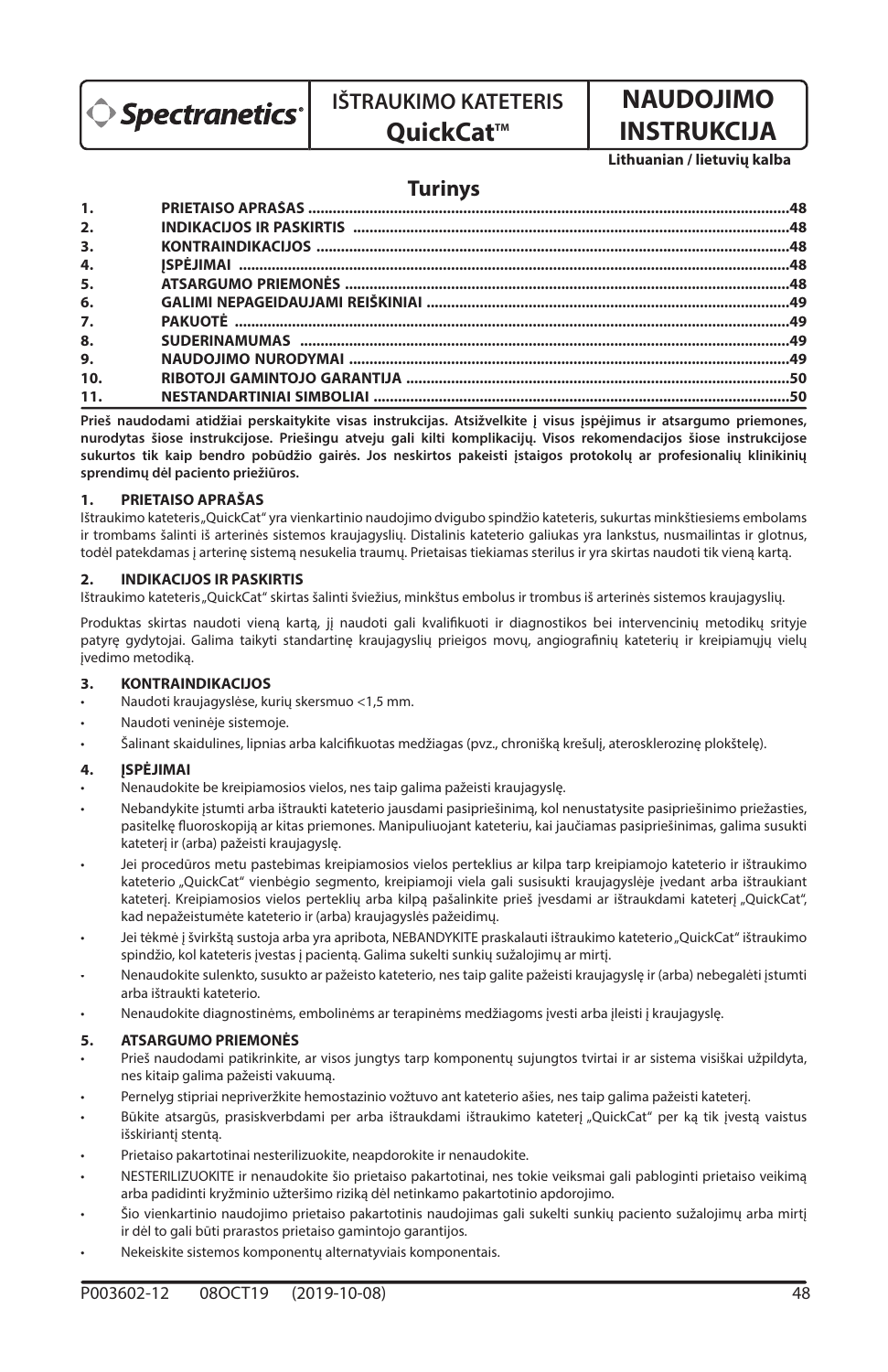

**INSTRUKCIJA**

**NAUDOJIMO** 

**Lithuanian / lietuvių kalba**

## **6. GALIMI NEPAGEIDAUJAMI REIŠKINIAI**

- Prieigos vietos kraujavimas / hematoma.
- Anastomozės irimas.
- Staigus užsivėrimas arba visiška persodinto audinio arba kraujagyslės okliuzija.
- Distalinių atplaišų embolizacija, sukelianti plaučių veiklos pablogėjimą ir (arba) galūnių išemiją.
- Vietinė arba sisteminė infekcija.
- Arteriniai spazmai.
- Arterinės-veninės fistulės susidarymas.
- Reakcija į vaistus, nepageidaujama reakcija į kontrasto medžiagas.
- Ūmus miokardo infarktas.
- Kraujagyslės pradūrimas, prakiurimas, plyšimas arba sužeidimas.
- Skubi operacija.
- Mirtis.

## **7. PAKUOTĖ**

## **7.1 STERILIZAVIMAS**

Pateikiamas sterilizuotas spinduliuote dėkle nuimamu viršumi, sandarus atplėšiamoje pakuotėje.

**Skirtas naudoti vieną kartą**; pakartotinai nesterilizuoti, neapdoroti ir nenaudoti.

## **7.2 TIKRINIMAS PRIEŠ NAUDOJANT**

Sterilus, jei pakuotė neatidaryta ar nepažeista. Nenaudokite produkto, jei kyla abejonių, kad pakuotė galėjo būti sugadinta. Išimdami iš pakuotės, kruopščiai apžiūrėkite produktą, kad įsitikintumėte, jog pristatant neatsirado jokių pažeidimų, sulenkimų ar susukimų.

## **8. SUDERINAMUMAS**

## **PRIETAISO KOMPONENTAI**

Kateteris: ištraukimo kateteris "QuickCat" suderinamas su 6F kreipiamaisiais kateteriais [vidinis skersmuo  $\geq 0.068$  col. (1,73 mm)] ir 0,014 col. (0,36 mm) kreipiamosiomis vielomis. Kateterio darbinis ilgis yra 145 cm, jo distalinė dalis padengta hidrofiline danga. Apytiksliai 1 mm nuo galiuko yra rentgenokontrastinis žymuo.

Vakuuminis junginys: vakuuminį junginį sudaro 7,0 col. (177,8 mm) ilginamasis vamzdelis, vienos krypties čiaupas ir 30 ml vakuuminis švirkštas su reguliuojamu fiksavimo kaiščiu. 40 mikronų porėtas filtro krepšelis pateikiamas tam, kad padėtų filtruoti kraują ir trombinius darinius vizualinei arba laboratorinei analizei atlikti.

## **9. NAUDOJIMO NURODYMAI**

## **9.1 LAIKYMO SĄLYGOS**

Laikykite vėsioje sausoje vietoje. Saugokite nuo ilgalaikio šviesos poveikio.

#### **9.2 PRIETAISO PARUOŠIMAS**

- 1. Naudodami sterilią metodiką, atidarykite maišelį ir perkelkite dėklą į sterilų lauką.
- 2. Išimkite kateterį iš apsauginės pakuotės ir apžiūrėkite, ar kateteris nesulenktas ir nesusuktas.
- 3. Pripildykite 30 ml vakuuminį švirkštą 5-10 ml normalaus fiziologinio tirpalo.
- 4. Prijunkite vakuuminį švirkštą prie čiaupo, čiaupą prijunkite prie ilginamojo vamzdelio, o ilginamąjį vamzdelį prie ištraukimo kateterio "QuickCat" įvorės. Įsitikinkite, kad visos jungtys tvirtai prijungtos.
- 5. Praskalaukite sistemą fiziologiniu tirpalu, kad užtikrintumėte visišką užpildymą.
- 6. Pasukite čiaupą į uždarymo padėtį.
- 7. Atjunkite 30 ml vakuuminį švirkštą ir pašalinkite perteklinį fiziologinį tirpalą.
- 8. Iš naujo prijunkite 30 ml vakuuminį švirkštą prie sistemos junginio.

#### **9.3 PROCEDŪRA**

- 1. Naudodami standartinę metodiką, į tikslinę kraujagyslę įveskite kaniulę su kreipiamąja viela ir kreipiamuoju kateteriu (vidinis skersmuo ≥ 0,068 col. [1,73 mm]) su prijungtu hemostaziniu vožtuvu.
- 2. Užmaukite ištraukimo kateterį "QuickCat" ant kreipiamosios vielos.

**ĮSPĖJIMAS.** Jei manipuliuojant jaučiamas pasipriešinimas, jo priežastį reikia nustatyti prieš įvedant arba ištraukiant kateterį. Manipuliuojant kateteriu, kai jaučiamas pasipriešinimas, galima pažeisti kateterį arba kraujagyslę. Jei naudojamas kateteris susisuka, atsargiai jį ištraukite iš paciento ir procedūrą tęskite su nauju ištraukimo kateteriu "QuickCat".

- 3. Stebėdami fluoroskopu, įveskite ištraukimo kateterį "QuickCat" į tikslinę vietą.
- 4. Pakankamai priveržkite hemostazinį vožtuvą, kad nesusidarytų atbulinė tėkmė, bet ne taip stipriai, kad trukdytų kateteriui judėti.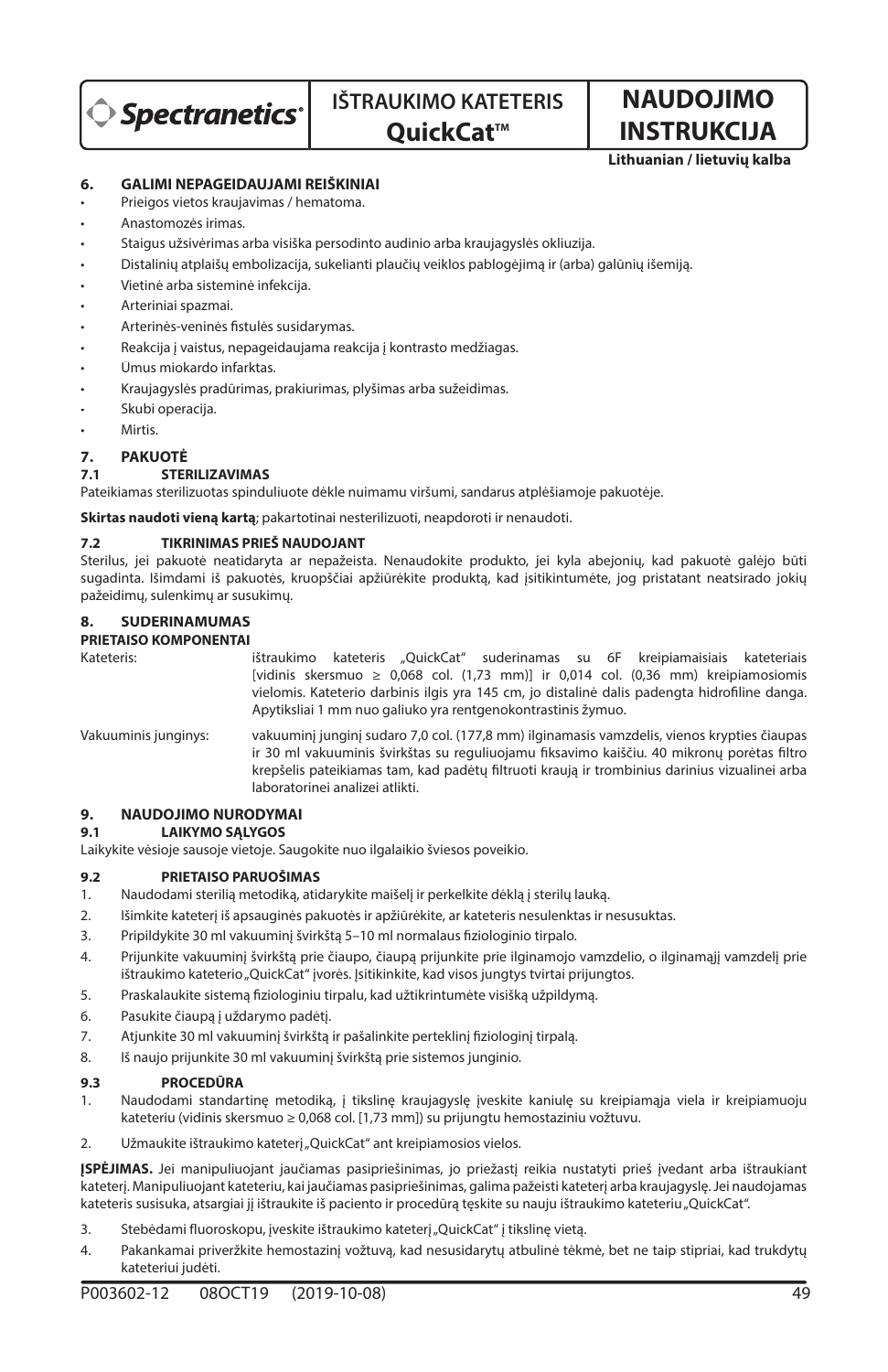

# **INSTRUKCIJA**

**NAUDOJIMO** 

## **Lithuanian / lietuvių kalba**

- 5. Kai čiaupas pasuktas į uždarymo padėtį, ištraukite 30 ml švirkšto kaištį iki norimo ištraukimo tūrio kiekio vietos. Pasukite kaištį pagal laikrodžio rodyklę ir užfiksuokite švirkštą norimoje vakuumo padėtyje.
- 6. Fluoroskopu patikrinkite, ar kateterio padėtis tinkama.
- 7. Norėdami pradėti ištraukimą, pasukite čiaupą į atidarymo padėtį. Lėtai įveskite ištraukimo kateterį "QuickCat" į tikslinę kraujagyslę. Kraujas tekės į švirkštą tol, kol neliks vakuumo.
- 8. Jei kraujas 5 sek. neteka į švirkštą, ištraukite kateterį iš paciento. Arba praskalaukite kateterį ištraukę jį iš paciento, arba pakeiskite nauju kateteriu.

**ĮSPĖJIMAS.** Jei tėkmė į švirkštą sustoja arba yra apribota, NEBANDYKITE praskalauti ištraukimo kateterio "QuickCat" ištraukimo spindžio, kol kateteris įvestas į pacientą. Galima sukelti sunkių sužalojimų ar mirtį. Ištraukite kateterį iš paciento ir praskalaukite ištraukimo spindį prieš bandydami jį vėl naudoti arba naudokite naują ištraukimo kateterį "QuickCat".

9. Kai ištraukimo procesas baigtas, pasukite čiaupą į uždarymo padėtį ir ištraukite kateterį iš paciento. Ištrauktą kraują ir trombus galima filtruoti, naudojant pateikiamą 40 mikronų porėtą filtro krepšelį, norint atlikti vizualinę ir (arba) laboratorinę analizę.

## **9.4 PRIEŽIŪRA PO PROCEDŪROS**

Po procedūros reikia laikytis ligoninės priežiūros standartų dėl movos išėmimo ir kraujavimo sustabdymo, siekiant sustabdyti kraujavimą kraujagyslės prieigos vietoje.

## **10. RIBOTOJI GAMINTOJO GARANTIJA**

Gamintojas garantuoja, kad kateteris "QuickCat" yra be medžiagų ir gamybos trūkumų, jei naudojamas iki nurodytos galiojimo datos ir jei pakuotė nebuvo atidaryta ir pažeista prieš naudojimą. Gamintojo atsakomybė pagal šią garantiją apsiriboja bet kurio sugedusio kateterio"QuickCat" pakeitimu arba pirkimo išlaidų grąžinimu. Gamintojas neatsako už jokią atsitiktinę, specialią ar netiesioginę žalą, patirtą naudojant kateterį "QuickCat". Ši ribotoji garantija netaikoma kateteriui "QuickCat" jį pažeidus netinkamai naudojant, laikant ar prižiūrint ir keičiant arba nesilaikius bet kurių kitų šios naudojimo instrukcijos nurodymų. **ŠI RIBOTOJI GARANTIJA AIŠKIAI PAKEIČIA VISAS KITAS IŠREIKŠTAS AR NUMANOMAS GARANTIJAS, ĮSKAITANT NUMANOMĄ KOMERCINĖS NAUDOS ARBA TINKAMUMO KONKREČIAI PASKIRČIAI GARANTIJĄ.** Joks asmuo ar subjektas, įskaitant bet kokį įgaliotą gamintojo atstovą ar perpardavėją, neturi teisės pratęsti ar išplėsti šią ribotąją garantiją ir bet koks mėginimas tai padaryti neprivers gamintojo tuos pakeitimus vykdyti.

## **11. NESTANDARTINIAI SIMBOLIAI**

| <b>Wire Compatibility</b><br>Vielos suderinamumas                                                                                                                                                       | GW "<br>Max OD |                                                                               |                |
|---------------------------------------------------------------------------------------------------------------------------------------------------------------------------------------------------------|----------------|-------------------------------------------------------------------------------|----------------|
| <b>Rapid Exchange(RX)</b><br>Greitas keitimas                                                                                                                                                           |                | <b>Vessel Diameter</b><br>Kraujagyslės skersmuo                               | mm             |
| <b>Working Length</b><br>Darbinis ilgis                                                                                                                                                                 |                | <b>Guide Catheter Compatibility</b><br>Kreipiamojo kateterio<br>suderinamumas | GC             |
| <b>Sheath Compatibility</b><br>Movos suderinamumas                                                                                                                                                      | SC             | Quantity<br><b>Kiekis</b>                                                     | QTY            |
| CAUTION: U.S. Federal Law restricts this device to sale by or on the order of a physician.<br>DĖMESIO: pagal JAV federalinius įstatymus šis prietaisas gali būti parduodamas<br>tik gydytojui paskyrus. |                |                                                                               | <b>Rx ONLY</b> |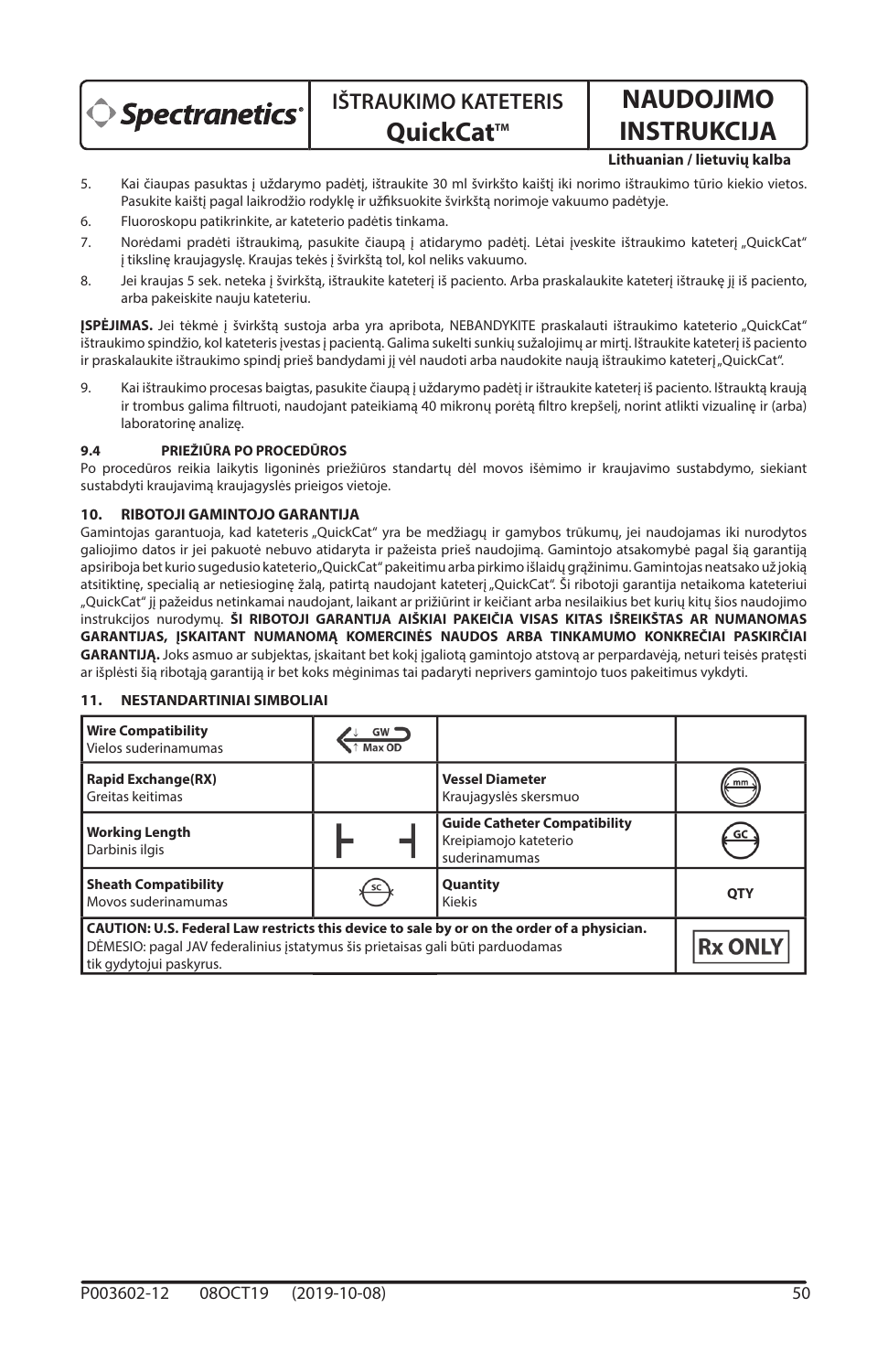

## **OuickCat™ EKSTRAKSJONSKATETER**



**Norwegian / Norsk bokmål**

## **Innholdsfortegnelse**

| 1.  |  |
|-----|--|
| 2.  |  |
| 3.  |  |
| 4.  |  |
| 5.  |  |
| 6.  |  |
| 7.  |  |
| 8.  |  |
| 9.  |  |
| 10. |  |
| 11. |  |

**Les alle instruksjoner nøye før bruk. Følg alle advarsler og forholdsregler merket gjennom disse instruksjonene. Forsømmelse av å følge advarslene og forholdsreglene kan føre til komplikasjoner. Alle anbefalinger i disse instruksjonene er kun utformet for å tjene som en generell retningslinje. De er ikke tiltenkt å avlede institusjonsprotokoller eller profesjonell klinisk dømmekraft når det gjelder pasientomsorg.**

## **1. BESKRIVNING AV UTRUSTNINGEN**

QuickCat ekstraksjonkateter er et dobbellumenkateter for engangsbruk utformet for å fjerne myke emboli og tromber fra arteriesystemets blodkar. Kateterets distale spiss er bøyelig, konisk og glatt, noe som gjør inngangen til arteriesystemet atraumatisk.0 Anordningen leveres steril, og er tiltenkt kun for engangsbruk.

## **2. INDIKASJONER OG TILTENKT BRUK**

QuickCat ekstraksjonkateter er indikert for fjerning av ferske, myke emboli og tromber fra arteriesystemets blodkar.

Produktet er tiltenkt for engangsbruk av leger som er opplærte og erfarne i diagnostikk- og intervensjonsteknikker. Standard teknikker for plassering av vaskulær adgangshylse, angiografiske katetre og styreliner kan brukes.

### **3. KONTRAINDIKASJONER**

- Bruk i kar med en diameter < 1,5 mm
- Venesystemet
- Fjerning av fibrøs, adherent eller forkalket materiale (f.eks. kronisk propp, atherosclerotisk plakk)

#### **4. ADVARSLER**

- Må ikke brukes uten en styreline, da dette kan medføre karskade.
- Ikke prøv å føre kateteret fremover eller dra det tilbake mot motstand før årsaken til motstandett har blitt fastslått gjennom fluoroskopi eller på annen måte. Manipulering av kateteret ved motstand kan føre til bøy på kateteret og/eller skade på blodkaret.
- Om man under prosedyren observerer at styrelinen henger svært slakt eller i sløyfe mellom styrekateteret og enskinnesegmentet på QuickCat Extraction-kateteret, kan styrelinen bøyes inne i karet under fremføring eller uttrekking av kateteret. Fjern slakken eller sløyfen i styrelinen før QuickCat-kateteret føres frem eller trekkes tilbake for å unngå kateter- og/eller blodkarskade.
- Om tilførselen inn i sprøyten stopper eller er begrenset, må det forsøkes å spyle ekstraksjonslumenet i QuickCat Extraction-kateteret mens kateteret er i pasienten. Dette kan medføre alvorlig skade eller død.
- Ikke bruk et bøyd, knekket eller skadd kateter, da dette kan føre til blodkarskade og/eller en manglende evne til å føre frem eller trekke ut kateteret.
- Må ikke brukes for levering eller infusjon av diagnostiske, emboliske eller terapeutiske materialer inn i blodkar.

#### **5. FORHOLDSREGLER**

- Kontroller før bruk at alle tilkoblinger mellom komponentene er sikre, og at systemet har blitt fullstendig fylt, ellers kan vakuumet kompromitteres.
- Ikke stram den hemostatiske ventilen for mye på kateterakselen, da kateteret kan ta skade.
- Vær forsiktig når du krysser eller drar ut QuickCat Extraction-kateteret over en nylig innsatt legemiddel-utskillende stent.
- Enheten må ikke gjen-steriliseres, gjenvinnes eller gjenbrukes..
- Denne enheten må IKKE gjen-steriliseres eller gjenbrukes, da disse handlingene kan kompromittere ytelse eller øke risikoen for kryssforurensing grunnet uheldig gjenvinning.
- Gjenbruk av denne enheten for engangsbruk kan føre til alvorlig pasientskade eller død, og ugyldiggjør produsentgarantier.
- Erstatt ikke systemkomponenter med andre komponenter.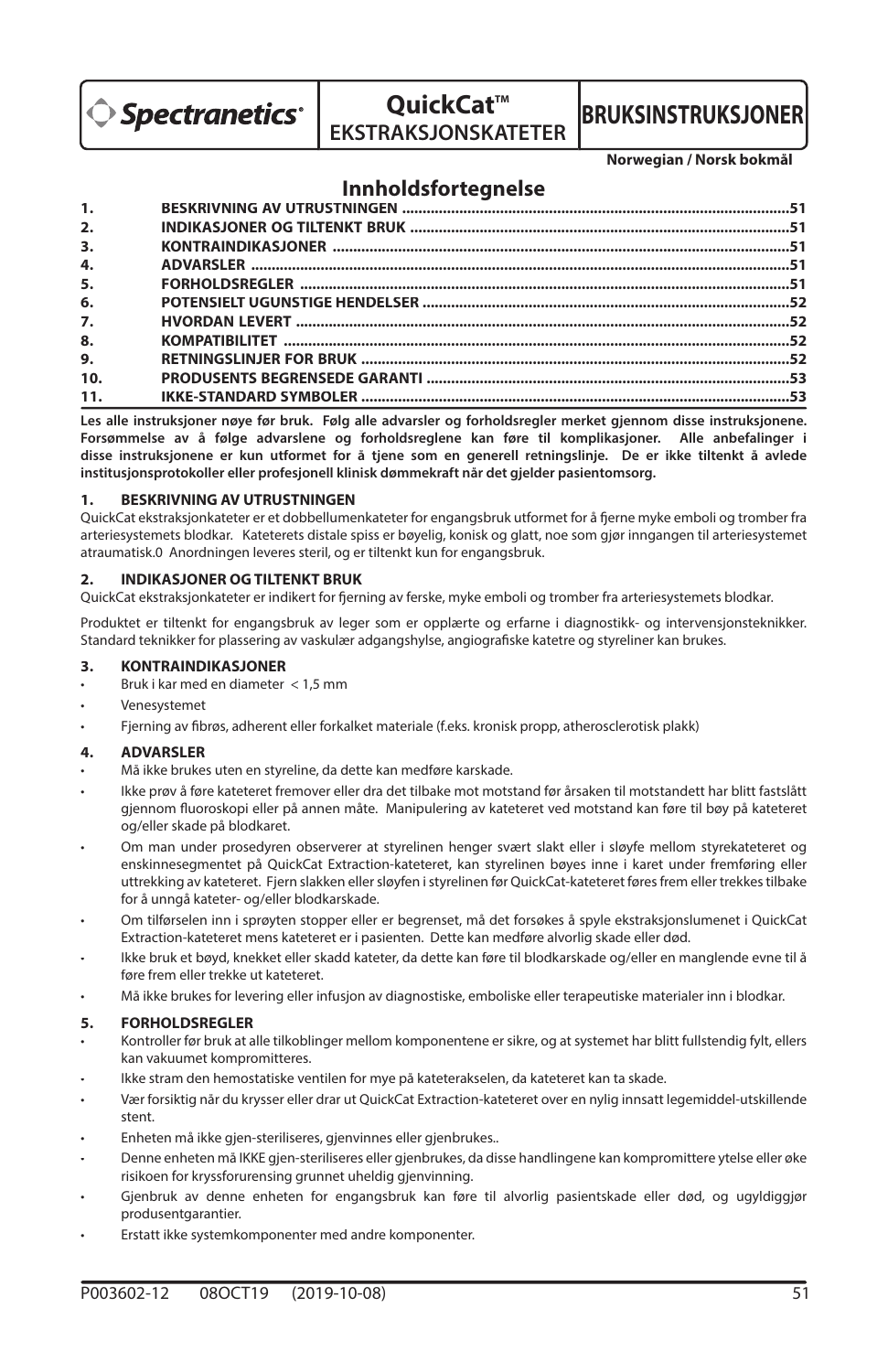**Spectranetics** 

## **QuickCat™ EKSTRAKSJONSKATETER**

**BRUKSINSTRUKSJONER**

**Norwegian / Norsk bokmål**

## **6. POTENSIELT UGUNSTIGE HENDELSER**

- Blødning/hematom ved adgangsstedet
- Anastomotisk avbrudd
- Brå lukking eller total okklusjon av behandlet graft eller blodkar
- Distal embolisering av restmateriale som fører til lungesvikt og/eller iskemi i ekstremitetene
- Lokal eller systemisk infeksjon
- Blodkarspasme
- Oppbygging av arterievenøse fistler
- Reaksjoner på legemiddel, negativ reaksjon på kontrastmiddel
- Akutt hjerteinfarkt
- Kardisseksjon, perforering, revne eller skade
- Emergent kirurgi
- Død

## **7. HVORDAN LEVERT**

## **7.1 STERILISERING**

Leveres i en pakning med tettsittende lokk og avtrekkbar film, og er sterilisert med stråling. Tiltenkt for engangsbruk; må ikke gjen-steriliseres, gjenvinnes eller gjenbrukes.

## **7.2 INSPEKSJON FØR BRUK**

Steril hvis pakningen er uåpnet eller uskadd. Produktet må ikke brukes hvis det tvil om hvorvidt pakningen har blitt kompromittert. Ved fjerning fra pakningen må produktet inspiseres nøye for å sikre at skade, bøying eller knekker har oppstått under frakt.

## **8. KOMPATIBILITET**

## **ENHETSKOMPONENTER**

Kateter: QuickCat Extraction-kateter er kompatibelt med 6F styrekatetre [I.D. ≥ 0,068" (1,73 mm)] og 0,014" (0,36 mm) styreliner. Kateteret har en arbeidslengde på 145 cm, og dets distale del er dekket med et hydrofilt belegg. Det er en røntgentett markør ca. 1 mm fra spissen.

Vakuumenhet: Vakuumenheten består av et 7,0" (177,8 mm) forlengelsesrør, enveis stoppekran og en 30 mL vakuumsprøyte med justerbar låsestempel. En 40-mikroners porefilterkurv medfølger for å assistere i filtrering av blod og trombotisk materiale for visuell analyse eller laboratorieanalyse.

## **9. RETNINGSLINJER FOR BRUK**

## **9.1 OPPBEVARINGSFORHOLD**

Oppbevares på et kjølig og tørt sted. Unngå forlenget eksponering til lys.

## **9.2 ENHETSKLARGJØRING**

- 1. Bruk steril teknikk til å åpne posen og overføre brettet inn i det sterile feltet.
- 2. Fjern kateteret fra den beskyttende spolen og inspiser det for bøyninger eller knekker.
- 3. Fyll 30 ml vakuumsprøyten med 5-10 ml normal saltløsning.
- 4. Koble vakuumsprøyten til stoppekranen, stoppekranen til forlengelsesrøret, og forlengelsesrøret til navet på QuickCat Extraction-kateter. Forsikre at alle tilkoblinger er sikre.
- 5. Spyl systemet med saltløsnign for å garantere fullstendig fylling.
- 6. Drei stoppekranen til lukket posisjon.
- 7. Fjern den 30 mL vakuumsprøyten og tøm evt. overskytende saltløsning.
- 8. Fest den tomme 30 mL vakuumsprøyten til systemmonteringen.

#### **9.3 PROSEDYRE**

- 1. Med standard teknikk kanuleres målblodkaret med en styreline og et styrekateter (I.D. ≥ 0,068" [1,73mm]) med en tilkoblet hemostatisk ventil.
- 2. Før QuickCat Extraction-kateteret på styrelinen.

**ADVARSEL:** Hvis du møter motstand under håndteringen, må årsaken til motstanden fastslås før kateteret føres frem eller trekkes ut. Manipulering av kateteret ved motstand kan føre til skade på kateteret eller blodkaret. Hvis kateteret får en knekk under bruk, må det fjernes forsiktig fra pasienten, og prosedyren må fortsettes med et nytt QuickCat Extractionkateter.

- 3. Under fluoroskopi føres QuickCat Extraction-kateteret til målområdet.
- 4. Stram den hemostatiske ventilen tilstrekkelig til å unngå tilbakestrømming, men ikke så stramt at det forhindrer kateterbevelse.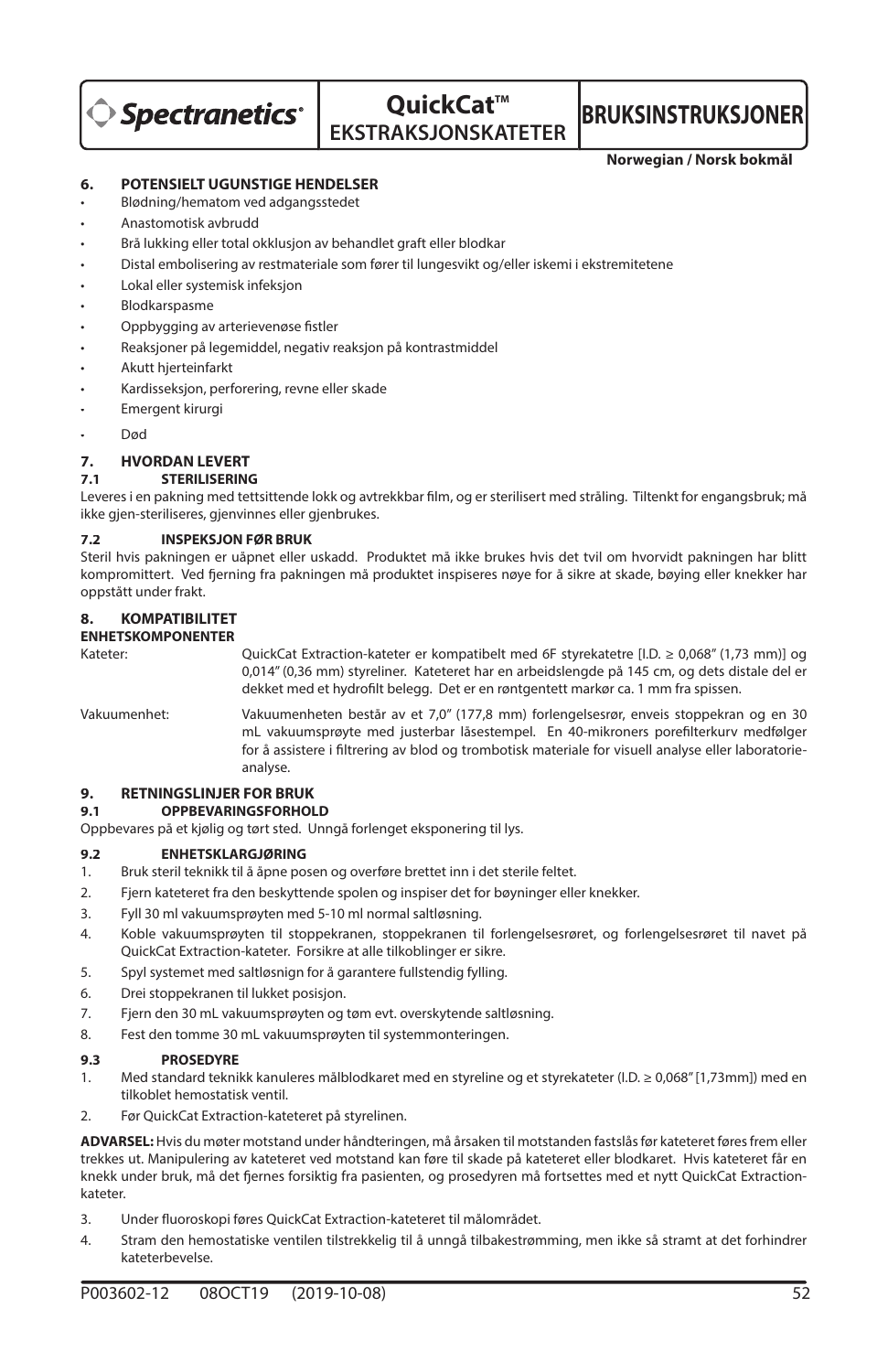

**QuickCat™ EKSTRAKSJONSKATETER**

**BRUKSINSTRUKSJONER**

#### **Norwegian / Norsk bokmål**

- 5. Med stoppekranen i lukket posisjon dras stemplet på den 30 mL sprøyten til ønsket mengde ekstrasjonsvolum. Drei stempelet med klokken for å låse sprøyten i ønsket vakuum-posisjon.
- 6. Bekreft korrekt kateterposisjon ved hjelp av fluoroskopi.
- 7. Drei stoppekranen til åpen posisjon for å starte ekstraksjonen. Før QuickCat Extraction-kateteret sakte inn i målblodkaret. Blod vil komme inn i sprøyten til vakuumet er uttømt.
- 8. Hvis blod ikke kommer inn i sprøyten i løpet av 5 sekunder, må kateteret fjernes fra pasienten. Spyl enten kateteret utenfor pasienten, eller bytt det ut med et nytt kateter.

**ADVARSEL:** Om tilførselen inn i sprøyten stopper eller er begrenset, må det forsøkes å spyle ekstraksjonslumenet i QuickCat Extraction-kateteret mens kateteret er i pasienten. Dette kan medføre alvorlig skade eller død. Fjern kateteret fra pasienten og spyl ekstraksjonslumenet før forsøk på å gjenbruke eller bruke et nytt QuickCat Extraction-kateter.

Når ekstraksjonsprosessen er fullført dreies stoppekranen til lukket posisjon, og kateteret fiernes fra pasienten. Ekstrahert blod og tromb kan filtreres for visuell analyse og/eller laboratorie-analyse med den medfølgende 40-mikroners porefilterkurven.

## **9.4 BEHANDLING ETTER PROSEDYRE**

Etter prosedyren bør sykehus-standarder for behandling følges for fierning av hylsen og for å gi hemostase for å forhindre blødning ved det vaskulære adgangsstedet.

## **10. PRODUSENTS BEGRENSEDE GARANTI**

Produsenten garanterer at QuickCat-kateter er uten defekter i materiale og håndverksmessig utførelse når det brukes før den angitte "Brukes innen"-datoen og pakken er uåpnet og uskadet umiddelbart før bruk. Produsentens ansvar under denne garantien er begrenset til erstatning av eller tilbakebetaling av kjøpsprisen for defekt QuickCat-kateter. Produsenten vil ikke være ansvarlig for tilfeldige eller spesielle skader eller følgeskader som skyldes bruk av QuickCatkateter. Skade på QuickCat-kateter forårsaket av misbruk, endring, feilaktig oppbevaring eller håndtering, eller annen unnlatelse av å følge bruksanvisningen, vil oppheve denne begrensede garantien. **DENNE BEGRENSEDE GARANTIEN SKAL UTRYKKELIG ERSTATTE ALLE ANDRE GARANTIER, UTTRYKTE ELLER UNDERFORSTÅTTE, INKLUDERT UNDERFORSTÅTT GARANTI OM SALGBARHET ELLER EGNETHET TIL ET SPESIELT FORMÅL.** Ingen personer eller enheter, inkludert produsentens eventuelle autoriserte representanter eller forhandlere, har autoritet til å forlenge eller utvide denne begrensede garantien, og ethvert forsøk på dette vil ikke kunne gjøres gjeldende overfor produsenten..

## **11. IKKE-STANDARD SYMBOLER**

| <b>Wire Compatibility</b><br>Linekompatibilitet                                                                                                                                                     | Max OD |                                                                   |                |
|-----------------------------------------------------------------------------------------------------------------------------------------------------------------------------------------------------|--------|-------------------------------------------------------------------|----------------|
| <b>Rapid Exchange(RX)</b><br>Rapid exchange (RX)                                                                                                                                                    |        | <b>Vessel Diameter</b><br>Blodkardiameter                         |                |
| <b>Working Length</b><br>Arbeidslengde                                                                                                                                                              |        | <b>Guide Catheter Compatibility</b><br>Styrekateterkompatibilitet | GC             |
| <b>Sheath Compatibility</b><br>Hylsekompatibilitet                                                                                                                                                  |        | Quantity<br>Antall                                                | <b>OTY</b>     |
| CAUTION: Federal law (USA) restricts this device to sale by or on the order of a physician<br>ADVARSEL: Føderal lov (USA) krever at dette utstyret bare selges av eller etter rekvisisjon fra lege. |        |                                                                   | <b>Rx ONLY</b> |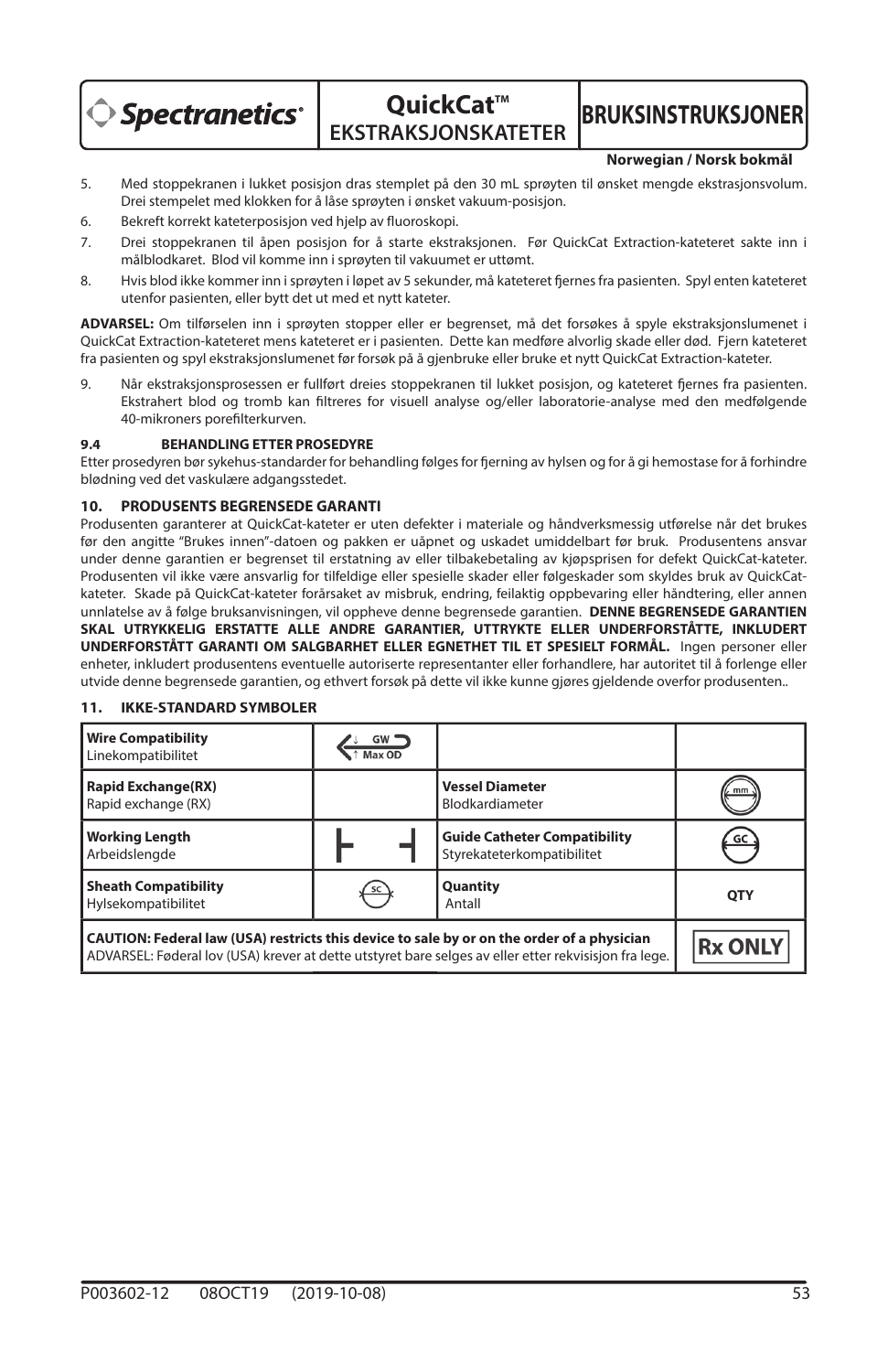

## **QuickCat™ CEWNIK EKSTRAKCYJNY**

# **INSTRUKCJA UŻYTKOWANIA**

**Polish / Polski**

## **Spis Treści**

**Przed użyciem należy dokładnie przeczytać wszystkie instrukcje. Przestrzegać wszystkich ostrzeżeń i przestróg, które zostały podane w tych instrukcjach. Nieprzestrzeganie ostrzeżeń i przestróg może spowodować komplikacje. Wszelkie zawarte w instrukcjach mają służyć jedynie jako ogólne wskazówki. Nie powinny one zastępować protokołów postępowania obowiązujących w danym ośrodku, ani specjalistycznej oceny klinicznej dotyczącej opieki nad pacjentem.**

## **1. OPIS WYROBU**

Cewnik ekstrakcyjny QuickCat jest cewnikiem jednorazowego użytku z podwójnym światłem, przeznaczonym do usuwania miękkiego materiału zatorowego i skrzeplin z naczyń krwionośnych układu tętniczego. Dystalna końcówka cewnika jest giętka, zwężona i gładka, co zapewnia atraumatyczny dostęp do układu tętniczego. Ten wyrób jest sterylny i przeznaczony do jednorazowego użytku.

## **2. WSKAZANIA i ZASTOSOWANIE**

Cewnik ekstrakcyjny QuickCat jest przeznaczony do usuwania świeżego, miękkiego materiału zatorowego oraz skrzeplin z naczyń krwionośnych w układzie tętniczym.

Produkt ten jest przeznaczony do jednorazowego użytku; powinien być stosowany przez odpowiednio przeszkolonego lekarza, który ma doświadczenie w technikach diagnostycznych i interwencyjnych. Można stosować standardowy sposób umieszczania koszulki naczyniowej, cewników do angiografii i prowadników.

## **3. PRZECIWWSKAZANIA**

- Używanie w naczyniach o średnicy < 1,5 mm
- Używanie w układzie żylnym
- Usuwanie włóknika, przylegającego lub zwapniałego materiału (np.: przewlekła skrzeplina, płytka miażdżycowa)

## **4. OSTRZEŻENIA**

- Nie wolno używać wyrobu bez prowadnika, aby nie spowodować uszkodzenia naczynia.
- Nie należy przesuwać do przodu ani wycofywać cewnika jeśli pojawi się opór, dopóki przyczyna oporu nie zostanie wyjaśniona za pomocą fluoroskopii lub innych metod. Manipulowanie cewnikiem w przypadku napotkania oporu może spowodować spętlenie cewnika i/lub uszkodzenie naczynia.
- Jeżeli podczas wykonywania zabiegu występuje zbyt duży zwis lub pętla przy prowadniku pomiędzy cewnikiem prowadzącym a segmentem jednoszynowym cewnika ekstrakcyjnego QuickCat, prowadnik może zaplątać się w obrębie naczynia w trakcie wprowadzania lub wycofywania cewnika. Aby uniknąć uszkodzenia cewnika i/lub naczynia, należy przed wprowadzaniem lub wycofaniem cewnika QuickCat usunąć zwis lub pętlę prowadnika.
- Jeżeli napływ do strzykawki zostanie wstrzymany lub ulegnie ograniczeniu, NIE WOLNO podejmować prób przepłukiwania światła ekstrakcyjnego cewnika ekstrakcyjnego QuickCat, kiedy cewnik znajduje się w ciele pacjenta. Mogłoby to być przyczyną poważnego urazu lub śmierci.
- Nie należy używać wygiętego, splątanego ani uszkodzonego cewnika, ponieważ mogłoby to doprowadzić do uszkodzenia naczynia i/lub braku możliwości dalszego wprowadzania lub wycofywania cewnika.
- Nie używać do dostarczania lub wlewu do naczyń krwionośnych substancji diagnostycznych, embolizujących bądź terapeutycznych.

## **5. ŚRODKI OSTROŻNOŚCI**

- Przed użyciem należy sprawdzić, czy wszystkie połączenia między elementami składowymi są bezpieczne i czy cały system został napełniony wstępnie w odpowiedni sposób (w przeciwnym razie może nie dojść do wytworzenia próżni).
- Nie należy wywierać zbyt dużego nacisku przy nakładaniu zastawki hemostatycznej na trzon cewnika, aby nie spowodować uszkodzenia cewnika.
- Należy zachować ostrożność podczas wsuwania lub wycofywania cewnika ekstrakcyjnego QuickCat przez świeżo założony stent uwalniający lek.
- Nie należy powtórnie sterylizować i powtórnie używać tego wyrobu.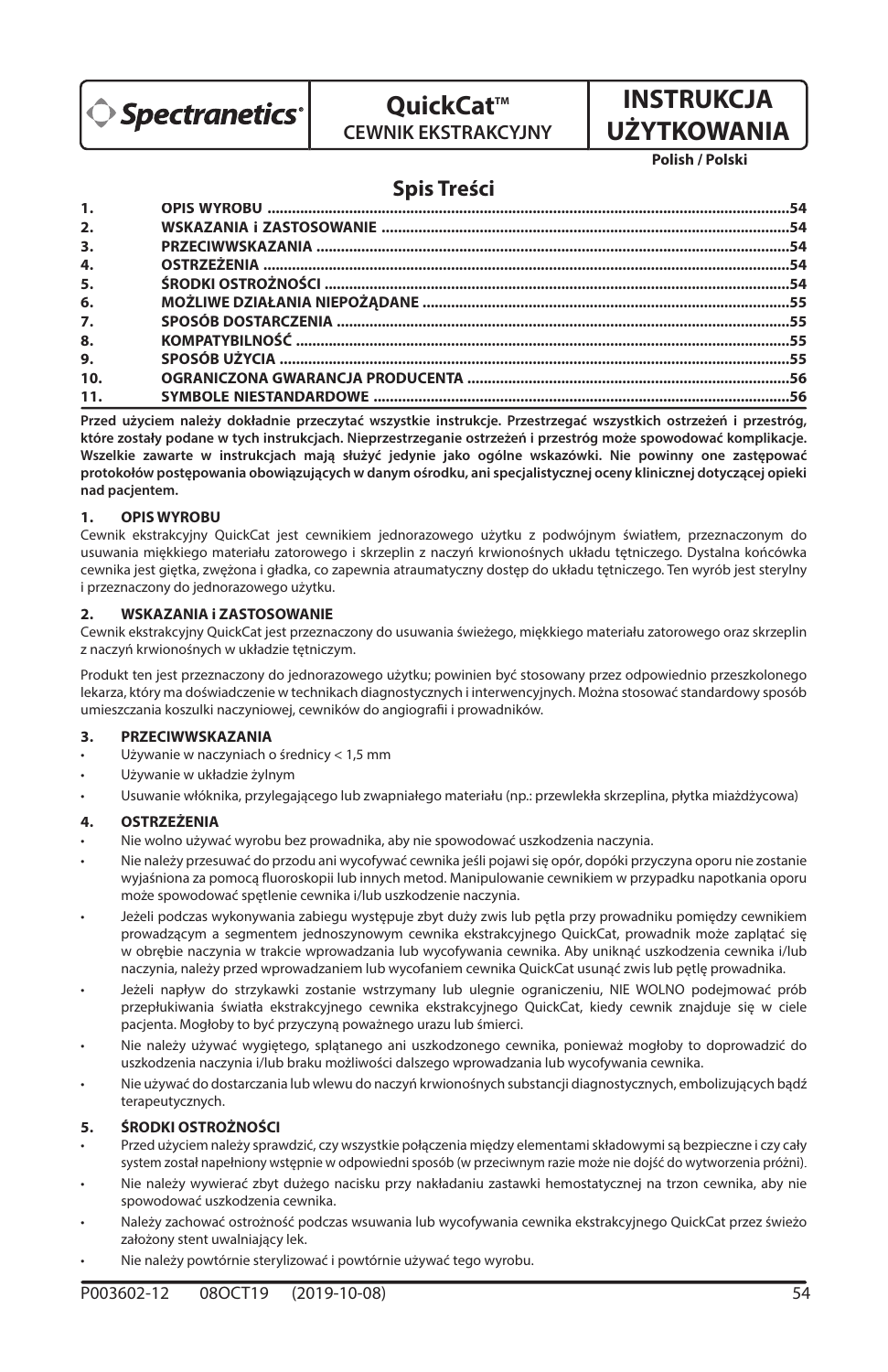

# **OuickCat™ CEWNIK EKSTRAKCYJNY**

# **INSTRUKCJA UŻYTKOWANIA**

## **Polish / Polski**

- NIE WOLNO ponownie sterylizować ani ponownie używać tego wyrobu, ponieważ mogłoby to zmniejszyć jego skuteczność i zwiększyć ryzyko zakażeń krzyżowych w wyniku nieodpowiedniego przygotowania do ponownego użycia Ponowne użycie tego wyrobu jednorazowego może może być przyczyną poważnych urazów lub śmierci pacjenta i spowoduje unieważnienie gwarancji producenta.
- Ponowne użycie tego przyrządu jednorazowego może powodować poważne urazy u pacjentów lub śmierć i powoduje unieważnienie gwarancji producenta.
- Nie należy zastępować elementów systemu innymi komponentami.

## **6. MOŻLIWE DZIAŁANIA NIEPOŻĄDANE**

- Krwawienie w miejscu dostępu naczyniowego/krwiak
- Przerwanie zespolenia naczyniowego
- Nagłe zamknięcie lub całkowita okluzja graftu bądź naczynia, w którymdokonywana jest interwencja
- Dystalna embolizacja resztkami materiału zatorowego, powodująca upośledzenie przepływu płucnego i/lub niedokrwienie kończyny
- Zakażenie miejscowe lub uogólnione
- Skurcz tętnicy
- Utworzenie przetoki tetniczo-żylnej
- Reakcje na leki, reakcje niepożądane na środki kontrastowe
- Ostry zawał mięśnia sercowego
- Rozwarstwienie ściany naczynia, perforacja, przerwanie lub uszkodzenie naczynia
- Konieczność natychmiastowej operacji
- Zgon

# **7. SPOSÓB DOSTARCZENIA**

## **STERYLIZACIA**

Dostarczany wyrób został poddany sterylizacji promieniowaniem i umieszczony na zamykanej tacce, w szczelnym, rozrywanym opakowaniu. Wyrób przeznaczony do jednorazowego użytku; nie sterylizować ponownie, nie przygotowywać do ponownego użycia i nie używać ponownie.

## **7.2 KONTROLA PRZED UŻYCIEM**

Produkt jest jałowy, jeżeli opakowanie nie było otwarte ani uszkodzone. Nie używać produktu w przypadku wątpliwości, czy opakowanie zostało naruszone. Wyjmując z opakowania należy dokładnie sprawdzić, czy podczas transportu nie doszło do uszkodzenia, wygięcia lub zapętlenia produktu.

## **8. KOMPATYBILNOŚĆ**

## **ELEMENTY SKŁADOWE WYROBU**

Cewnik: Cewnik ekstrakcyjny QuickCat jest kompatybilny z cewnikami prowadzącymi o średnicy 6F [I.D. ≥ 0,068 cala (1,73 mm)] i prowadnikami 0,014 cala (0,36 mm). Długość robocza cewnika wynosi 145 cm, a jego koniec dystalny jest pokryty powłoką hydrofilową. Około 1 mm od końca znajduje się znacznik radiocieniujący.

Urządzenie próżniowe: Urządzenie próżniowe składa się z linii przedłużającej o długości 7,0 cala (177,8 mm), kranika jednodrożnego i strzykawki próżniowej o pojemności 30 ml z regulowanym tłokiem blokującym. Filtr z porami o średnicy 40 mikrometrów stanowi pomóc w filtrowaniu krwi i materiału skrzeplinowego do analizy wzrokowej lub laboratoryjnej.

# **9. SPOSÓB UŻYCIA**

## **9.1 WARUNKI PRZECHOWYWANIA**

Przechowywać w chłodnym i suchym miejscu. Chronić przed dłuższym działaniem światła.

## **9.2 PRZYGOTOWANIE WYROBU**

- 1. Otworzyć opakowanie zgodnie z wymogami zachowania sterylności. i przenieść tacę na sterylne pole.
- 2. Wyjąć cewnik z zabezpieczającego zwoju oraz obejrzeć go pod kątem zagięć lub splątania.
- 3. Strzykawkę o pojemności 30 ml napełnić 5-10 ml soli fizjologicznej.
- 4. Połączyć strzykawkę próżniową do kranika, kranik do linii przedłużającej, a linię przedłużającą do portu cewnika ekstrakcyjnego QuickCat. Upewnić się, że wszystkie połączenia są bezpieczne.
- 5. Przepłukać system solą fizjologiczną, aby zapewnić całkowite napełnienie wstępne.
- 6. Ustawić zaworek odcinający w pozycji zamknięcia.
- 7. Usunąć strzykawkę próżniową o pojemności 30 ml i opróżnić ją z pozostałości soli fizjologicznej.
- 8. Ponownie podłączyć pustą strzykawkę próżniową o pojemności 30 ml do zmontowanego systemu.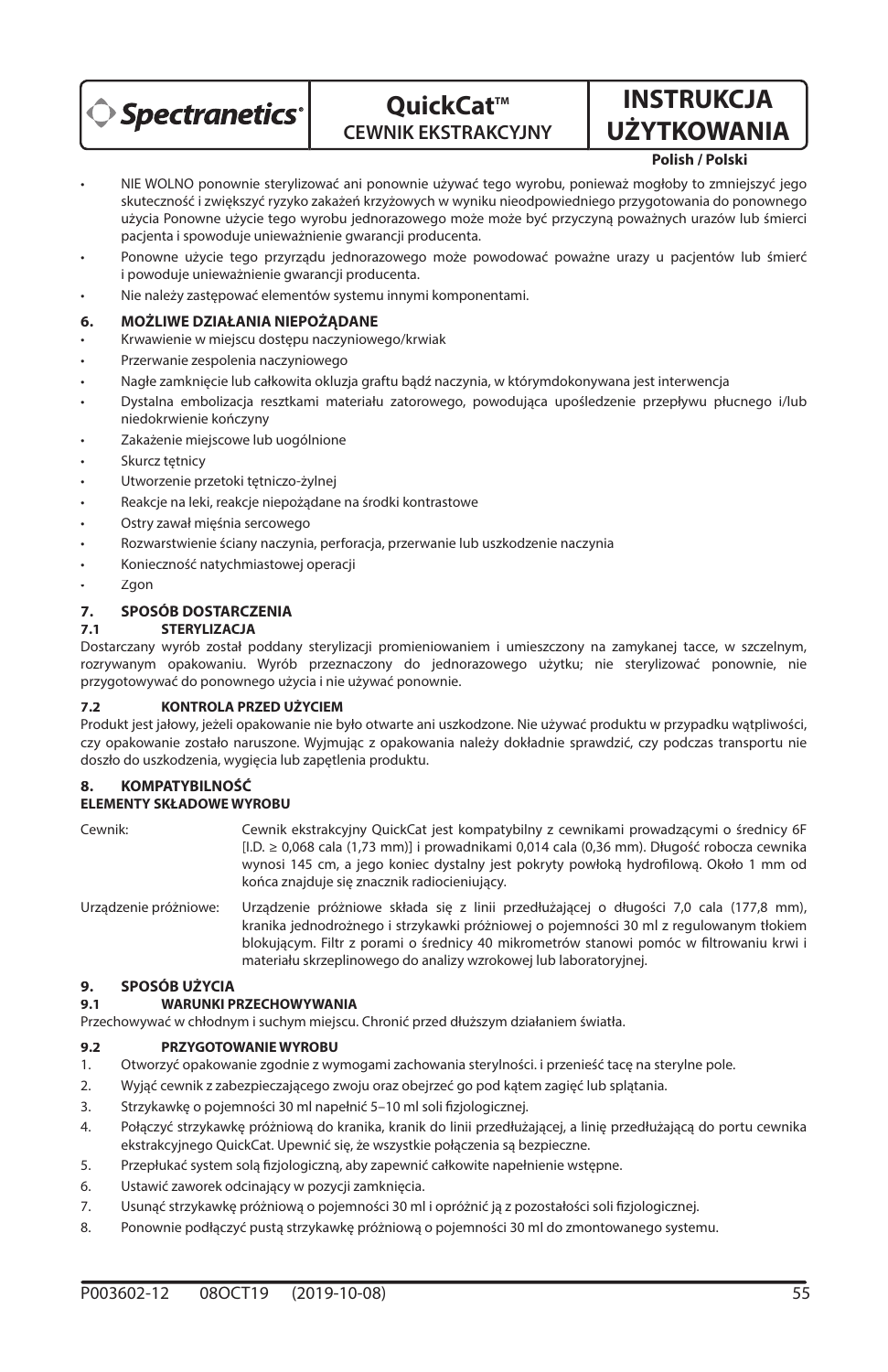

**QuickCat™ CEWNIK EKSTRAKCYJNY**

**UŻYTKOWANIA Polish / Polski**

**INSTRUKCJA** 

## **9.3 PROCEDURA**

- 1. Wykorzystując standardową technikę, wprowdzić kaniulę do docelowego naczynia za pomocą prowadnika i cewnika prowadzącego (średnica wewnętrzna ≥ 0,068 cala [1,73 mm]) z dołączoną zastawką hemostatyczną.
- 2. Umieścić cewnik ekstrakcyjny QuickCat na prowadniku.

**OSTRZEŻENIE:** Jeżeli w czasie manipulacji w świetle naczynia wyczuwalny jest jakikolwiek opór, należy wyjaśnić jego przyczynę zanim cewnik zostanie przesunięty do przodu lub wycofany. Manipulowanie cewnikiem pomimo oporu może doprowadzić do uszkodzenia cewnika lub naczynia krwionośnego. Jeżeli podczas użytkowania dochodzi do splątania cewnika, należy ostrożnie wyjąć go z ciała pacjenta i kontynuować procedurę przy użyciu nowego cewnika ekstrakcyjnego QuickCat.

- 3. Wsuwać cewnik ekstrakcyjny QuickCat do miejsca docelowego pod kontrolą fluoroskopii.
- 4. Zacisnąć zastawkę hemostatyczną wystarczająco mocno, aby zapobiec wypływowi wstecznemu, ale nie tak mocno, by utrudnićruch cewnika.
- 5. Po ustawieniu kranika w pozycji zamknięcia pociągnąć tłok strzykawki o pojemności 30 ml do żądanej objętości ekstrakcyjnej. Przekręcić tłok w prawo, aby zablokować strzykawkę w żądanej pozycji próżniowej.
- 6. Potwierdzić prawidłowość położenia cewnika za pomocą fluoroskopii.
- 7. Przekręcić kranik w pozycję otwarcia, aby rozpocząć ekstrakcję. Powoli wprowadzać cewnik ekstrakcyjny QuickCat do naczynia docelowego. Strzykawka będzie się wypełniaćkrwią, dopóki próżnia nie zostanie usunięta.
- 8. Jeżeli krew nie pojawia się w strzykawce w ciągu 5 sekund, usunąć cewnik z ciała pacjenta. Przepłukać wyjęty cewnik albo zastąpić go nowym.

**OSTRZEŻENIE:** Jeżeli napływ do strzykawki zatrzymuje się lub jest utrudniony, NIE należy podejmować prób przepłukania światła ekstrakcyjnego cewnika QuickCat, kiedy cewnik znajduje się w ciele pacjenta. Postępowanie takie mogłoby być przyczyną ciężkich obrażeń lub śmierci. Wyjąć cewnik z ciała pacjenta i przepłukać światło ekstrakcyjne przed ponownym użyciem albo użyć nowego cewnika ekstrakcyjnego QuickCat.

9. Po zakończeniu procesu ekstrakcji należy ustawić kranik w pozycji zamknięcia i usunąć cewnik z ciała pacjenta. Usunięta krew i skrzeplinę można przefiltrować w celu poddania analizie wzrokowej i/lub laboratoryjnej za pomocą koszyczka filtrującego, zaopatrzonego w pory filtrujące o średnicy 40 mikrometrów, znajdującego się w zestawie.

## **9.4 POSTĘPOWANIE PO ZAKOŃCZENIU PROCEDURY**

Po zakończeniu procedury należy postępować zgodnie ze standardami obowiązującymi w danym ośrodku dotyczącymi usuwania koszulki i zapewnienia hemostazy, aby zapobiec krwawieniu w miejscu dostępu naczyniowego.

## **10. OGRANICZONA GWARANCJA PRODUCENTA**

Producent gwarantuje, że cewnik QuickCat jest wolny od wad materiałowych i wykonawczych pod warunkiem jego używania przed upływem "Daty ważności" i jeśli produkt do momentu użycia znajdował się w nieotwartym i nieuszkodzonym opakowaniu. Odpowiedzialność producenta w ramach niniejszej gwarancji jest ograniczona do wymiany każdego uszkodzonego cewnika QuickCat lub zwrotu ceny jego zakupu. Producent nie ponosi odpowiedzialności za wszelkie przypadkowe, specjalne bądź następcze uszkodzenia, wynikające z używania cewnika QuickCat. Uszkodzenie cewnika QuickCat, będące wynikiem nieprawidłowego użycia, modyfikacji, nieprawidłowego przechowywania lub przemieszczania, bądź jakiegokolwiek innego odstępstwa od niniejszej instrukcji użytkowania, nie jest objęte niniejszą ograniczoną gwarancję. **NINIEJSZA OGRANICZONA GWARANCJA W SPOSÓB WYRAŹNY ZASTĘPUJE WSZELKIE INNE GWARANCJE, WYRAŹNE LUB DOROZUMIANE, W TYM DOROZUMIANE GWARANCJE PRZYDATNOŚCI HANDLOWEJ LUB PRZYDATNOŚCI DO OKREŚLONEGO CELU**. Żadna osoba ani podmiot, w tym również autoryzowany przedstawiciel bądź dystrybutor producenta, nie ma upoważnienia do rozszerzania bądź wydłużania tej ograniczonej gwarancji, a wszelkie podjęte próby rozszerzenia bądź wydłużenia tej ograniczonej gwarancji nie będą uznawane przez producenta.

#### **11. SYMBOLE NIESTANDARDOWE**

| <b>Wire Compatibility</b><br>Zgodność prowadnika                                                                                                                                                                     | $GW =$<br>Max OD |                                                                      |                |
|----------------------------------------------------------------------------------------------------------------------------------------------------------------------------------------------------------------------|------------------|----------------------------------------------------------------------|----------------|
| <b>Rapid Exchange(RX)</b><br>Cewnik do szybkiej wymiany                                                                                                                                                              |                  | <b>Vessel Diameter</b><br>Średnica naczynia                          | mm             |
| <b>Working Length</b><br>Długość robocza                                                                                                                                                                             |                  | <b>Guide Catheter Compatibility</b><br>Zgodność cewnika prowadzącego | GC             |
| <b>Sheath Compatibility</b><br>Zgodność koszulki                                                                                                                                                                     | SC               | Quantity<br>Liczba sztuk                                             | <b>OTY</b>     |
| CAUTION: U.S. Federal Law restricts this device to sale by or on the order of a physician.<br>PRZESTROGA: prawo federalne (USA) zezwala na sprzedawanie tego wyrobu wyłacznie przez<br>lekarza lub na jego zlecenie. |                  |                                                                      | <b>Rx ONLY</b> |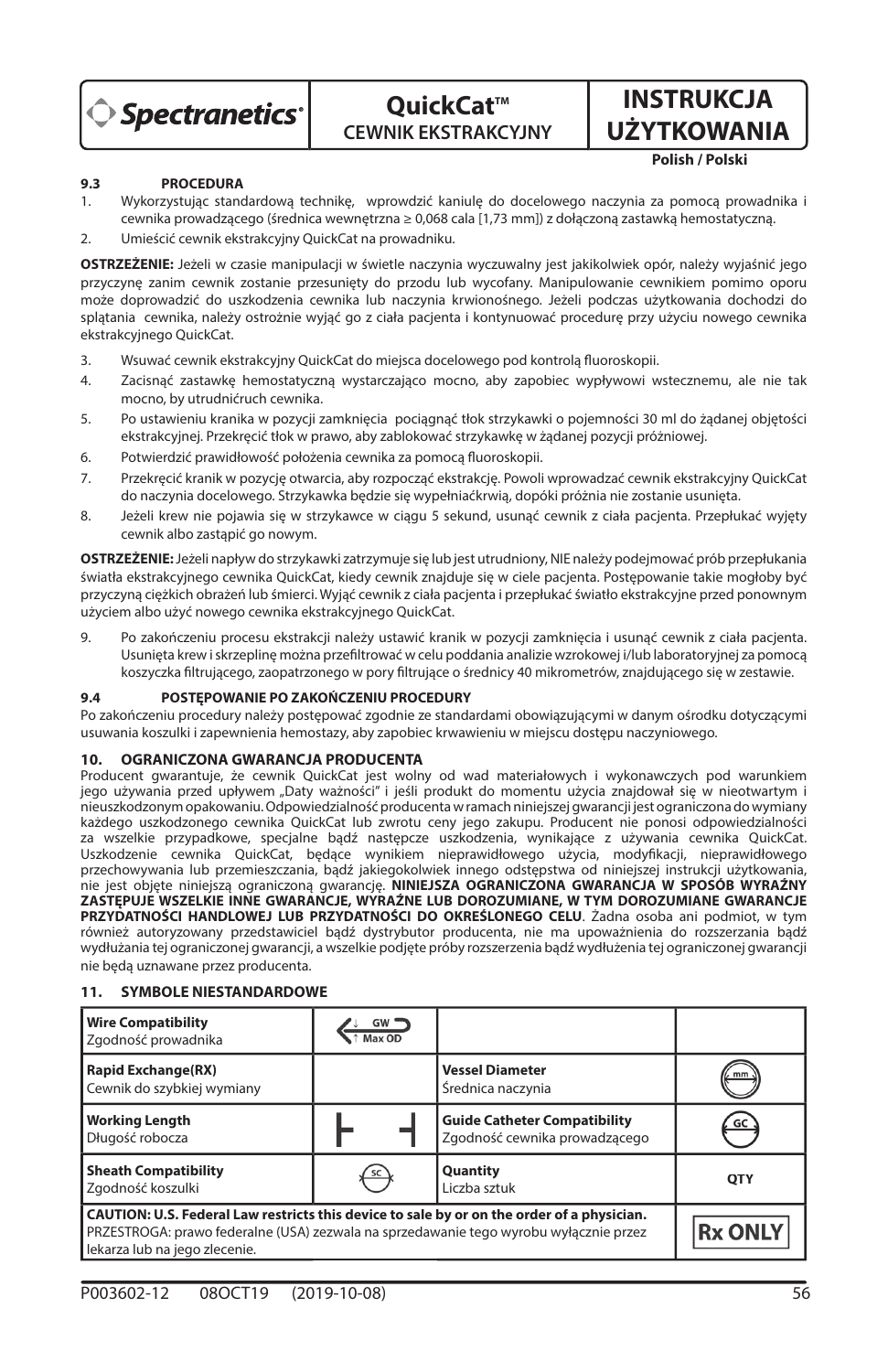**Spectranetics** 

**CATETER DE EXTRACÇÃO** 

## **QuickCat™**

## **UTILIZAÇÃO Portuguese/ Português**

**INSTRUÇÕES DE** 

## **Índice**

| $\mathbf{1}$ . |  |
|----------------|--|
| 2.             |  |
| 3.             |  |
| 4.             |  |
| 5.             |  |
| 6.             |  |
| 7.             |  |
| 8.             |  |
| 9.             |  |
| 10.            |  |
| 11.            |  |

**Leia atentamente todas as instruções antes de utilizar o dispositivo. Respeite todas as advertências e precauções indicadas nestas instruções. O não cumprimento das advertências e precauções poderá originar complicações. As recomendações nestas instruções constituem apenas linhas de orientação gerais. Não têm como objectivo substituir**  protocolos institucionais ou pareceres clínicos profissionais relativamente aos cuidados a prestar ao paciente.

## **1. DESCRIÇÃO DO DISPOSITIVO**

O Cateter de Extracção QuickCat é um cateter de duplo lúmen descartável, de utilização única, para remoção de embolias e tromboses ligeiras de vasos do sistema arterial. A ponta distal do cateter é flexível, afunilada e macia, permitindo uma passagem atraumática no sistema arterial. O dispositivo é fornecido esterilizado e destina-se a uma única utilização.

## **2. INDICAÇÕES E UTILIZAÇÃO PRETENDIDA**

O Cateter de Extracção QuickCat é indicado para a remoção de embolias e tromboses ligeiras recentes de vasos do sistema arterial.

O produto destina-se a utilização exclusiva por médicos com formação e experiência em técnicas cirúrgicas e diagnóstico. Podem ser utilizadas as técnicas padrão para inserção de bainhas de acesso vascular, cateteres angiográficos e fios quia.

## **3. CONTRA-INDICAÇÕES**

- Utilização em vasos com um diâmetro < 1,5 mm
- Sistema venoso
- Remoção de material fibroso, aderente ou calcificado (por ex. coágulo crónico, placa arteriosclerótica)

## **4. ADVERTÊNCIAS**

- Não utilizar sem um fio quia, uma vez que podem ocorrer lesões nos vasos sanguíneos.
- Não forçar a introdução ou remoção do cateter até a causa da resistência ter sido determinada por fluoroscopia ou outros meios. A manipulação do cateter contra resistência poderá originar dobras no cateter e/ou danos nos vasos sanguíneos.
- Se ocorrer uma folga excessiva ou um laço no fio-guia entre o cateter-guia e o segmento monocarril do Cateter de Extracção QuickCat durante o procedimento, o fio-quia poderá ficar dobrado dentro do vaso durante o avanço do cateter ou sua retracção. Remova a folga ou o laço do fio-guia antes de proceder ao avanço ou à retracção do Cateter QuickCat, para evitar danos no cateter e/ou nos vasos sanguíneos.
- Se o fluxo para a seringa parar ou diminuir, NÃO tente esvaziar o lúmen de extracção do Cateter de Extracção QuickCat enquanto o cateter se encontrar introduzido no paciente. Pode causar lesões graves ou morte.
- Não utilizar um cateter dobrado, curvado ou danificado, uma vez que podem ocorrer lesões nos vasos sanguíneos e/ou incapacidade de introduzir ou remover o cateter.
- Não utilizar para aplicação ou infusão de materiais de diagnóstico, embólicos ou terapêuticos nos vasos sanguíneos.

## **5. PRECAUÇÕES**

- Antes de utilizar, verificar se todas as ligações entre componentes estão bem apertadas e se o sistema foi totalmente irrigado, sob pena de comprometimento do vácuo.
- Não apertar excessivamente a válvula hemostática sobre a haste do cateter, uma vez que pode provocar danos no cateter.
- Ter cuidado ao atravessar ou remover o Cateter de Extracção QuickCat através de um stent farmacológico recém-aplicado.
- Não reesterilizar, reprocessar nem reutilizar o dispositivo.
- NÃO reesterilizar nem reutilizar este dispositivo; tais acções podem comprometer o desempenho do dispositivo e aumentar o risco de contaminação cruzada devido ao reprocessamento inapropriado.
- A reutilização deste dispositivo de utilização única pode causar lesões graves ou a morte do paciente e anula os direitos de garantia do fabricante.
- Não substituir os componentes do sistema por componentes alternativos.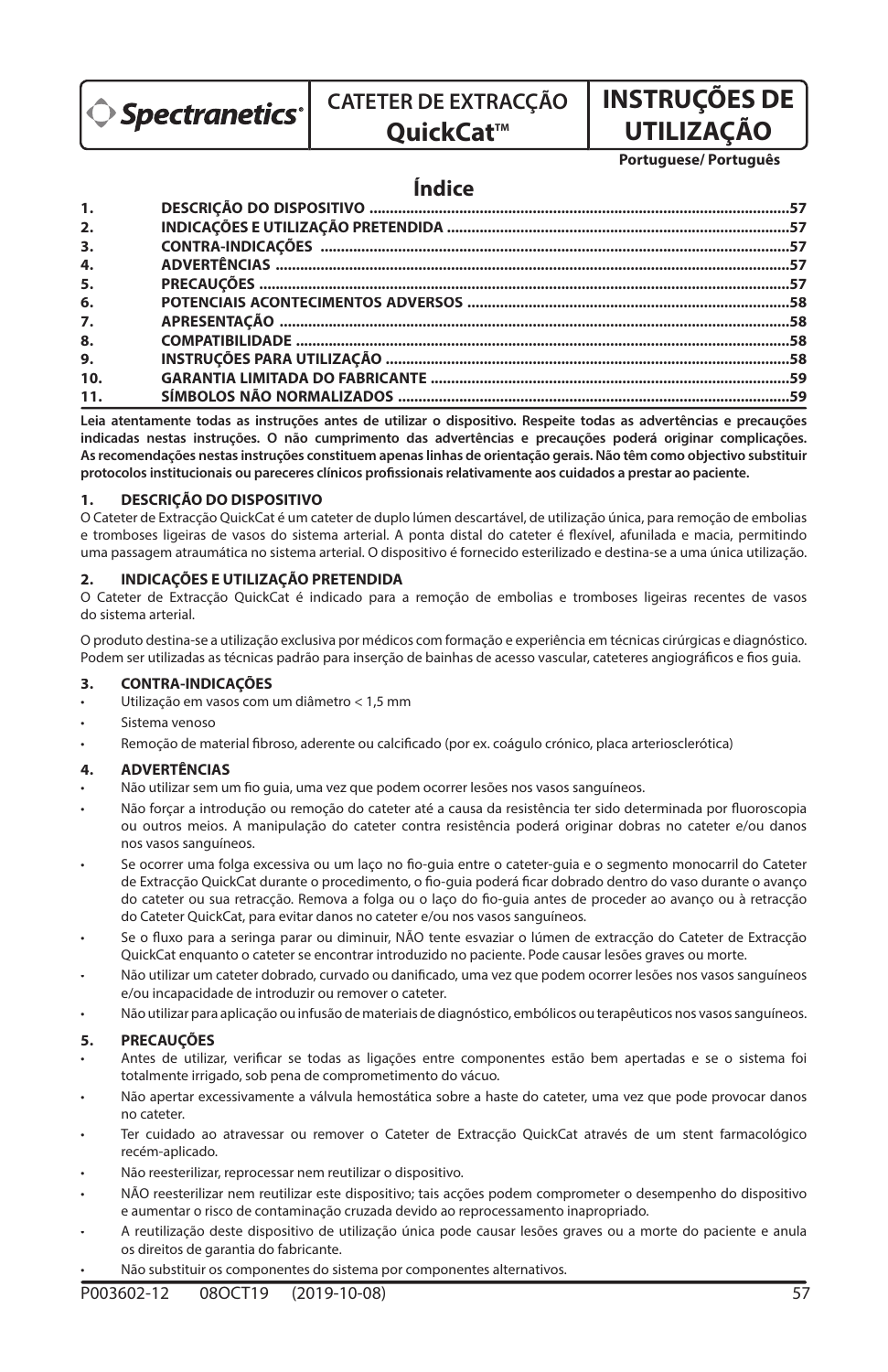$\hat{p}$  Spectranetics $\hat{p}$ 

**QuickCat™** 

**UTILIZAÇÃO Portuguese/ Português**

**INSTRUÇÕES DE** 

## **6. POTENCIAIS ACONTECIMENTOS ADVERSOS**

- Hemorragia/hematoma na região de acesso
- Ruptura anastomótica
- Súbito encerramento ou oclusão total do enxerto ou vaso tratado
- Embolização distal de resíduos dando origem a comprometimento pulmonar e/ou isquemia dos membros
- Infecção local ou sistémica
- Espasmo arterial
- Formação de fístula arteriovenosa
- Reacções medicamentosas, reacções adversas ao meio de contraste
- Enfarte agudo do miocárdio
- Dissecção, perfuração, ruptura ou lesões nos vasos sanguíneos
- Cirurgia emergente
- Morte

## **7. APRESENTAÇÃO**

## **7.1 ESTERILIZAÇÃO**

Fornecido esterilizado por radiação num tabuleiro com tampa de encaixe, selado numa embalagem destacável.

**Destinado a uma única utilização.** Não reesterilizar, não reprocessar, nem reutilizar.

### **7.2 INSPECÇÃO ANTES DA UTILIZAÇÃO**

Estéril se a embalagem não estiver aberta ou danificada. Não utilizar o produto em caso de suspeita de a integridade da embalagem ter sido comprometida. Depois de retirar o produto da embalagem, inspeccionar cuidadosamente o mesmo para se certificar de que não apresenta danos, dobras ou curvas causados pelo transporte.

## **8. COMPATIBILIDADE**

## **COMPONENTES DO DISPOSITIVO**

Cateter: O Cateter de Extracção QuickCat é compatível com cateteres-guia 6F [D.I. ≥ 1,73 mm [0,068 pol.]] e fios guia de 0,36 mm (0,014 pol.). O cateter possui um comprimento de trabalho de 145 cm e a parte distal possui um revestimento hidrofílico. Existe um marcador radiopaco a uma distância aproximada de 1 mm da ponta.

Conjunto em Vácuo: O conjunto em vácuo é constituído por um tubo de extensão de 177,8 mm (7,0 pol.), por uma torneira de uma via e por uma seringa de vácuo de 30 mL com um êmbolo de bloqueio ajustável. É fornecido um cesto de ltração com poros de 40 mícron para facilitar a filtragem do sangue e material trombótico para análise visual ou laboratorial.

## **9. INSTRUÇÕES PARA UTILIZAÇÃO**

#### **9.1 CONDIÇÕES DE ARMAZENAMENTO**

Guardar num local fresco e seco. Evitar a exposição prolongada à luz.

## **9.2 PREPARAÇÃO DO DISPOSITIVO**

- 1. Utilizando uma técnica em esterilidade, abra a bolsa e transfira o tabuleiro para o campo estéril.
- 2. Retire o cateter do tubo protector e verifique se apresenta curvas ou dobras.
- 3. Encha a seringa de vácuo de 30 mL com 5 a 10 mL de solução salina.
- 4. Ligue a seringa de vácuo à torneira, a torneira ao tubo de extensão, e o tubo de extensão ao conector do Cateter de Extracção QuickCat. Verifique se todas as ligações estão bem apertadas.
- 5. Irrigue o sistema com solução salina para garantir que a preparação está completa.
- 6. Rode a torneira para a posição fechada.
- 7. Remova a seringa de vácuo de 30 mL e esvazie qualquer excesso de solução salina.
- 8. Prenda novamente a seringa de vácuo de 30 mL vazia ao sistema.

#### **9.3 PROCEDIMENTO**

- 1. Utilizando uma técnica padrão, proceda à canulação do vaso alvo com um fio guia e um cateter-guia (D.I. ≥ 1,73 mm [0.068 pol.]) com uma válvula hemostática ligada.
- 2. Carregue o Cateter de Extracção QuickCat no fio quia.

**AVISO:** Se sentir resistência durante a manipulação, deve determinar primeiro a causa da resistência antes de avançar ou retirar o cateter. A manipulação do cateter contra resistência poderá originar danos no cateter ou nos vasos sanguíneos. Se o cateter dobrar durante a utilização, remova-o cuidadosamente do paciente e prossiga com o procedimento utilizando um novo Cateter de Extracção QuickCat.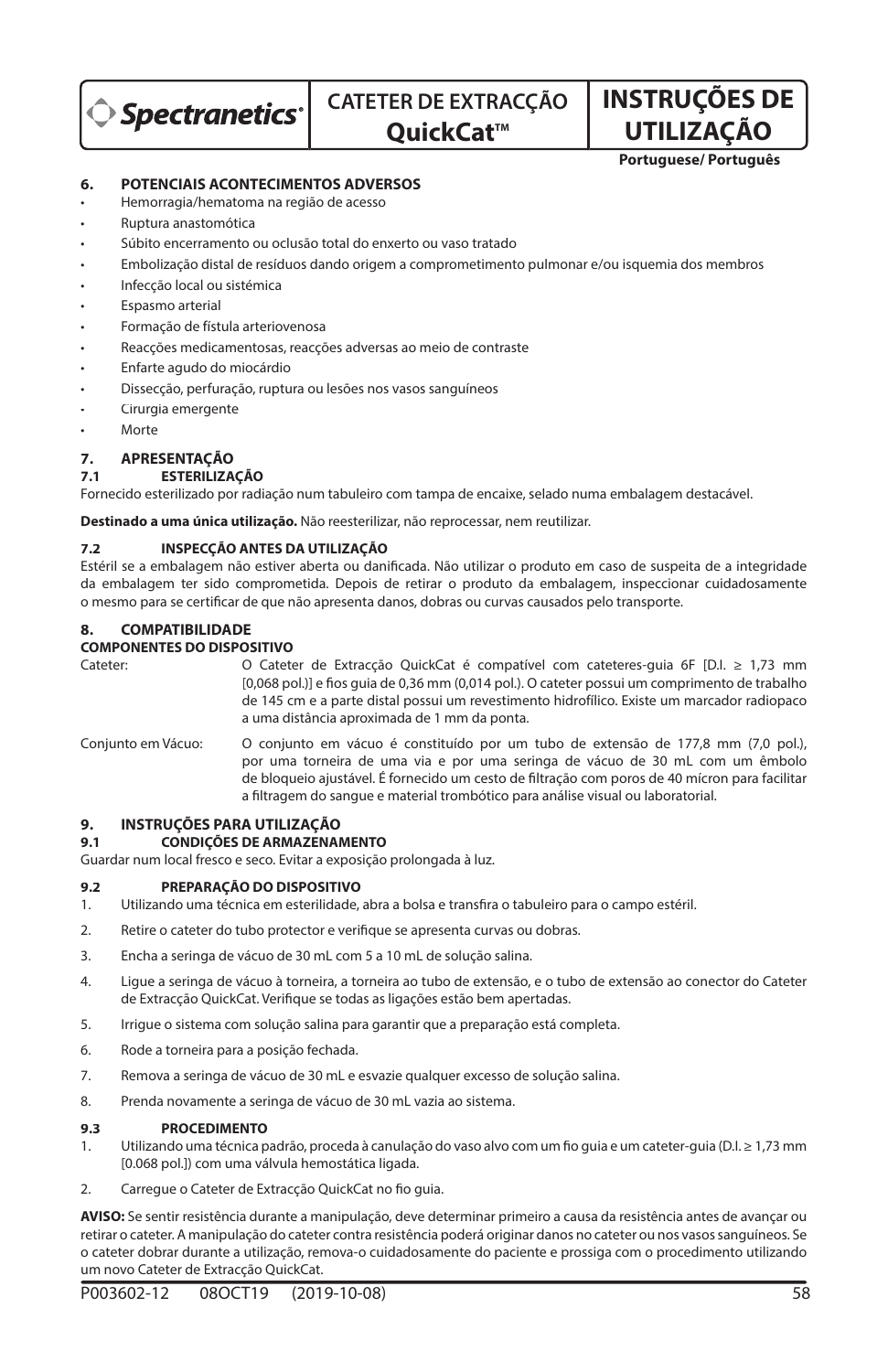> Spectranetics<sup>®</sup>

**CATETER DE EXTRACÇÃO QuickCat™** 

**UTILIZAÇÃO Portuguese/ Português**

**INSTRUÇÕES DE** 

- 3. Sob uoroscopia, introduza o Cateter de Extracção QuickCat na região alvo.
- 4. Aperte a válvula hemostática o suficiente para evitar o refluxo, mas de forma a não impedir o movimento do cateter.
- 5. Com a torneira na posição fechada, puxe para trás o êmbolo da seringa de 30 mL até extracção do volume pretendido. Rode o êmbolo no sentido dos ponteiros do relógio para bloquear a seringa na posição de vácuo pretendida.
- 6. Confirme a posição correcta do cateter através de fluoroscopia.
- 7. Rode a torneira para a posição aberta para começar a extracção. Introduza lentamente o Cateter de Extracção QuickCat no vaso alvo. A seringa enche-se de sangue até total preenchimento do vácuo.
- 8. Se o sangue não entrar na seringa passados 5 segundos, remova o cateter do paciente. Esvazie o cateter fora do paciente ou substitua o cateter por um novo.

AVISO: Se o fluxo para a seringa parar ou diminuir, NÃO tente esvaziar o lúmen de extracção do Cateter de Extracção QuickCat enquanto o cateter se encontrar introduzido no paciente. Pode causar lesões graves ou morte. Remova o cateter do paciente e esvazie o lúmen de extracção antes de tentar reutilizar ou utilizar um novo Cateter de Extracção QuickCat.

9. Uma vez concluído o processo de extracção, rode a torneira para a posição fechada e retire o cateter do paciente. O sangue e trombos extraídos podem ser ltrados para análise visual e/ou laboratorial utilizando o cesto de filtração com poros de 40 mícron fornecido.

#### **9.4 CUIDADOS PÓS-PROCEDIMENTO**

Após o procedimento, devem ser seguidos os cuidados hospitalares habituais para remover a bainha e permitir hemóstase de modo a evitar hemorragia na região de acesso vascular.

### **10. GARANTIA LIMITADA DO FABRICANTE**

O fabricante garante que o cateter QuickCat não possui defeitos de material nem de fabrico quando for utilizado até à "Data de validade" indicada e quando a embalagem se encontrar fechada e sem danos imediatamente antes da utilização. A responsabilidade do fabricante ao abrigo da presente garantia está limitada à substituição ou reembolso do valor de compra de qualquer cateter QuickCat defeituoso. O fabricante não será responsabilizado por quaisquer danos acidentais, especiais ou indirectos que resultem da utilização do cateter QuickCat. Os danos que sejam provocados no cateter QuickCat devido a má utilização, alteração, armazenamento ou manuseamento incorrecto, bem como qualquer outra falha resultante do não cumprimento destas Instruções de utilização invalidam esta garantia limitada. **ESTA GARANTIA LIMITADA SUBSTITUI EXPRESSAMENTE TODAS AS OUTRAS GARANTIAS, EXPRESSAS OU IMPLÍCITAS, INCLUINDO A GARANTIA IMPLÍCITA DE COMERCIABILIDADE OU ADEQUAÇÃO A UM PROPÓSITO ESPECÍFICO.** Nenhuma pessoa ou entidade, incluindo qualquer representante ou revendedor autorizado do Fabricante, tem autoridade para prolongar ou aumentar esta garantia limitada e qualquer suposta tentativa de o fazer não poderá ser aplicada ao Fabricante.

### **11. SÍMBOLOS NÃO NORMALIZADOS**

| <b>Wire Compatibility</b><br>Compatibilidade do Fio                                                                                                                                                   | $GW =$<br>Max OD |                                                                        |                |
|-------------------------------------------------------------------------------------------------------------------------------------------------------------------------------------------------------|------------------|------------------------------------------------------------------------|----------------|
| <b>Rapid Exchange(RX</b><br>Troca Rápida (RX)                                                                                                                                                         |                  | <b>Vessel Diameter</b><br>Diâmetro do Vaso                             | mm             |
| <b>Working Length</b><br>Comprimento de Trabalho                                                                                                                                                      |                  | <b>Guide Catheter Compatibility</b><br>Compatibilidade do Cateter Guia | GC             |
| <b>Sheath Compatibility</b><br>Compatibilidade da Bainha                                                                                                                                              | SC               | Quantity<br>Ouantidade                                                 | <b>OTY</b>     |
| CAUTION: U.S. Federal Law restricts this device to sale by or on the order of a physician.<br>ATENÇÃO: A lei federal dos EUA restringe a venda deste dispositivo a médicos ou a pedido<br>dos mesmos. |                  |                                                                        | <b>Rx ONLY</b> |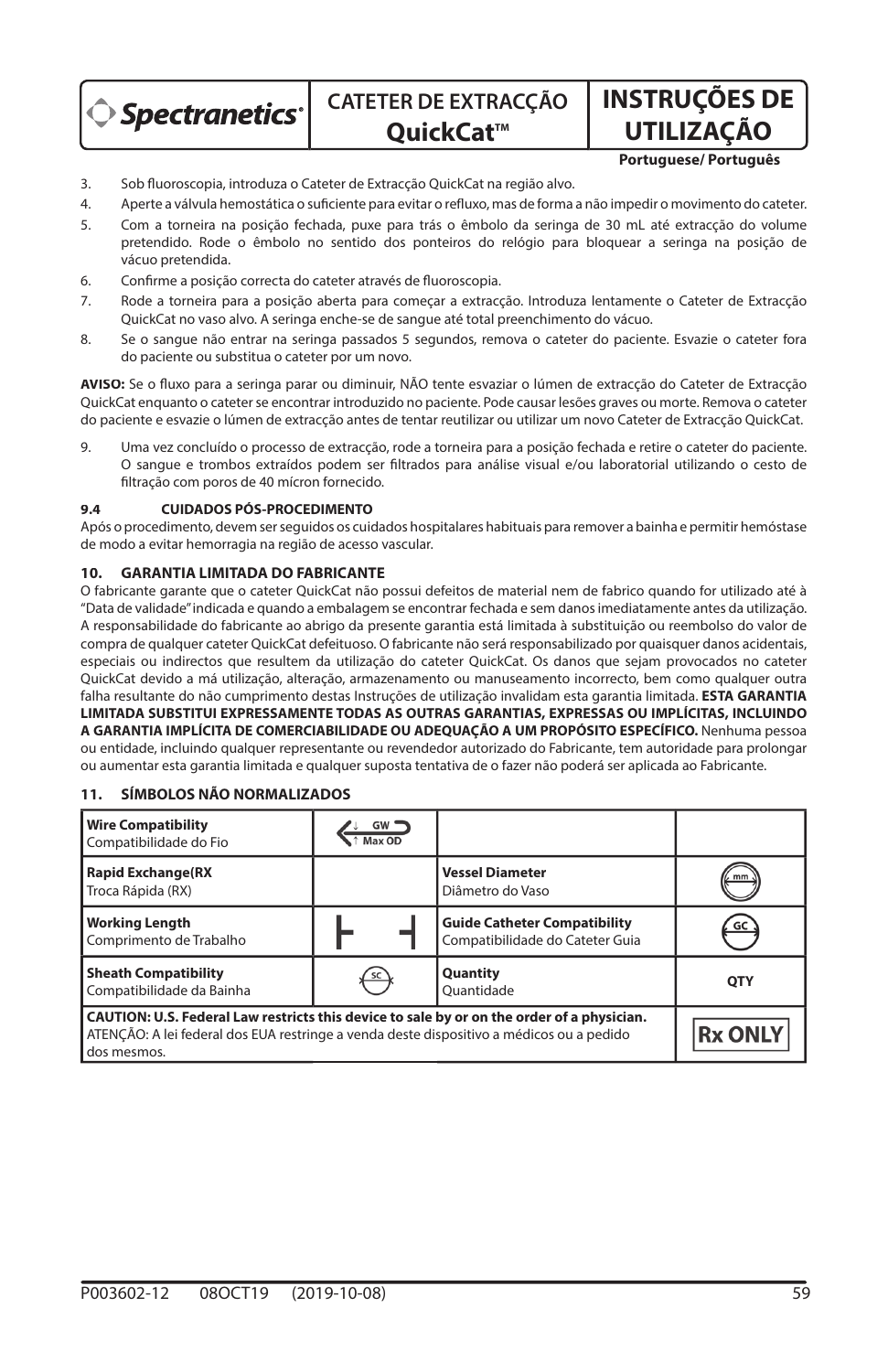

# **QuickCat™ CATETER DE EXTRACŢIE**

# **INSTRUCŢIUNI DE UTILIZARE**

**Romanian/Română**

## **Cuprins**

| 1.             |  |
|----------------|--|
| 2.             |  |
| 3.             |  |
| 4.             |  |
| 5.             |  |
| 6.             |  |
| 7.             |  |
| 8.             |  |
| 9 <sub>1</sub> |  |
| 10.            |  |
| 11.            |  |

**Citiţi cu atenţie toate instrucţiunile înainte de utilizare. Respectaţi toate avertismentele şi măsurile de precauţie indicate în aceste instrucţiuni. Nerespectarea avertismentelor şi a măsurilor de precauţie poate duce la complicaţii. Orice recomandări din aceste instrucţiuni sunt destinate să servească numai ca indicaţii generale. Acestea nu**  sunt concepute să înlocuiască protocoalele instituționale sau deciziile clinice ale profesioniștilor privind **îngrijirea pacientului.**

## **1. DESCRIEREA DISPOZITIVULUI**

Cateterul de extracţie QuickCat este un cateter de unică folosinţă, jetabil, cu lumen dublu, conceput pentru îndepărtarea embolilor moi şi a trombilor din vasele sistemului arterial. Vârful distal al cateterului este pliabil, conic şi neted, asigurând o deplasare netraumatică prin sistemul arterial. Dispozitivul este furnizat steril şi este conceput numai pentru o singură utilizare.

### **2. INDICAŢII ŞI DOMENIU DE UTILIZARE**

Cateterul de extracție QuickCat este indicat pentru îndepărtarea embolilor și a trombilor noi și moi din vasele sistemului arterial.

Produsul este conceput numai pentru o singură utilizare şi trebuie utilizat de către medici instruiţi şi cu experienţă în tehnici de diagnostic și intervenționale. Pot fi utilizate tehnici standard pentru plasarea tecii de acces vascular, a cateterelor angiografice și a firelor de ghidare.

## **3. CONTRAINDICAŢII**

- A se utiliza în vase cu diametrul < 1,5 mm
- Sistemul venos
- Îndepărtarea materialului fibros, aderent sau calcificat (de ex., cheag cronic, placă aterosclerotică)

## **4. AVERTISMENTE**

- A nu se utiliza fără un fir de ghidare, deoarece s-ar putea produce vătămarea vasului.
- A nu se încerca avansarea sau retragerea cateterului dacă se întâmpină rezistenţă, până când cauza rezistenţei nu este determinată prin fluoroscopie sau alte mijloace.
- Manevrarea cateterului atunci când se întâmpină rezistenţă poate determina răsucirea cateterului şi/sau vătămarea vasului.
- Dacă, în timpul procedurii, se observă o slăbire excesivă sau o buclă a firului de ghidare între cateterul de ghidare și segmentul monoșină al cateterului de extracție QuickCat, firul de ghidare se poate răsuci în vas în timpul avansării sau a retragerii cateterului. Eliminați porțiunea slăbită sau bucla firului de ghidare înainte de a avansa sau retrage cateterul QuickCat, pentru a evita deteriorarea cateterului şi/sau a vasului.
- Dacă fluxul din seringă este întrerupt sau limitat, NU încercați să spălați lumenul de extracție al cateterului de extracție QuickCat în timp ce cateterul se află în interiorul pacientului. Se poate produce o vătămare gravă sau decesul.
- A nu se utiliza un cateter îndoit, răsucit sau deteriorat deoarece aceasta poate duce la vătămarea vasului şi/sau la incapacitatea de a avansa sau de a retrage cateterul.
- A nu se utiliza pentru administrarea sau perfuzarea materialelor de diagnostic, embolizante sau terapeutice în vasele sanguine.

## **5. MĂSURI DE PRECAUŢIE**

- Înainte de utilizare, verificați dacă toate conexiunile dintre componente sunt sigure și dacă sistemul a fost complet amorsat; în caz contrat, vidul poate fi compromis.
- Nu strângeţi excesiv supapa hemostatică pe axul cateterului; în caz contrar, cateterul se poate deteriora.
- Actionati cu prudentă la trecerea sau retragerea cateterului de extractie QuickCat printr-un stent de separare a medicamentelor amplasat recent.
- Nu resterilizaţi, nu reprocesaţi şi nu reutilizaţi dispozitivul.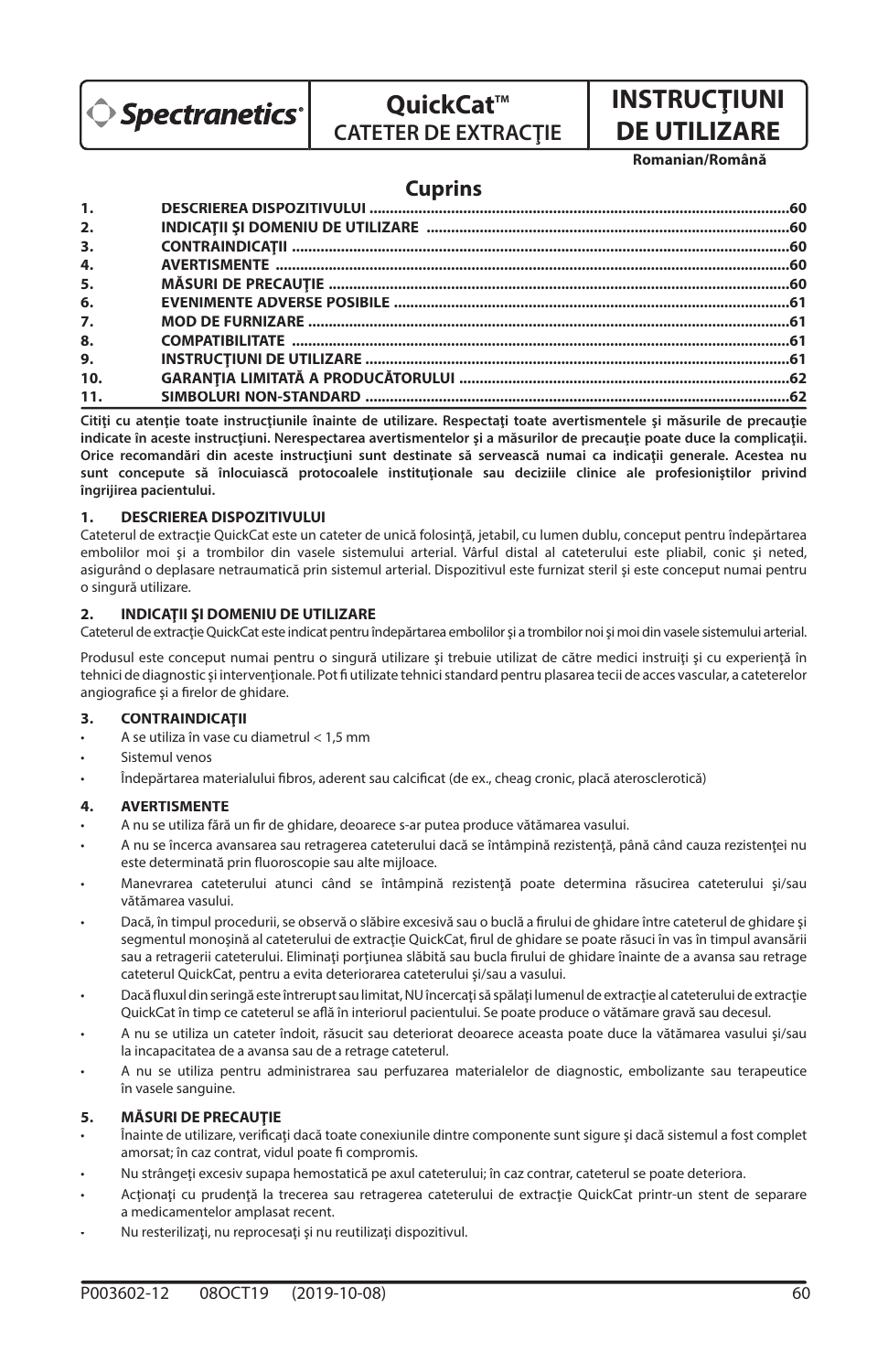

# **QuickCat™ CATETER DE EXTRACŢIE**

## **DE UTILIZARE Romanian/Română**

**INSTRUCŢIUNI** 

- NU resterilizați sau reutilizați acest dispozițiv, întrucât aceste acțiuni pot compromite performanța dispozitivului sau pot creşte riscul de contaminare încrucişată din cauza reprocesării necorespunzătoare.
- Reutilizarea acestui dispozitiv de unică folosinţă ar putea duce la vătămarea gravă sau chiar decesul pacientului și anulează garanțiile producătorului.
- Nu înlocuiţi componentele sistemului cu componente alternative.

## **6. EVENIMENTE ADVERSE POSIBILE**

- Hemoragie/hematom la locul de acces
- Ruptură anastomotică
- Închidere bruscă sau ocluzia totală a grefei sau a vasului tratat
- Embolizare distală a fragmentelor care duce la compromiterea funcției pulmonare și/sau la ischemia membrelor
- Infecție locală sau sistemică
- Spasm arterial
- Formare de fistule arteriovenoase
- Reacţii la medicament, reacţie adversă la substanţa de contrast
- Infarct miocardic acut
- Disecţia, perforarea, ruperea sau vătămarea vasului
- Intervenţie chirurgicală de urgenţă
- Deces

#### **7. MOD DE FURNIZARE**

#### **7.1 STERILIZARE**

Furnizat sterilizat prin radiație în tavă cu capac fixat, sigilat în ambalaj detaşabil prin dezlipire.

**De unică folosinţă**; a nu se resteriliza, reprocesa sau reutiliza.

## **7.2 INSPECTAREA ÎNAINTEA UTILIZĂRII**

Steril dacă ambalajul este nedeschis sau nedeteriorat. Nu utilizați produsul dacă există vreun dubiu în privința integrității ambalajului. După scoaterea din ambalaj, inspectaţi cu atenţie produsul pentru a vă asigura că nu s-a produs nicio deteriorare, îndoire sau răsucire în timpul transportului.

### **8. COMPATIBILITATE**

## **COMPONENTELE DISPOZITIVULUI**

- Cateter: Cateterul de extracție QuickCat este compatibil cu cateterele de ghidare 6F [D.I. ≥ 1,73 mm (0,068")] și firele de ghidare de 0,36 mm (0,014"). Cateterul are o lungime de lucru de 145 cm, iar porțiunea sa distală este acoperită cu un strat hidrofil. Există un marker radio-opac la aproximativ 1 mm de vârf.
- Ansamblu cu vid: Ansamblul cu vid constă dintr-un tub de extensie de 177,8 mm (7,0"), un robinet de închidere unidirecţional şi o seringă cu vid de 30 ml, cu piston de blocare reglabil. Este furnizat un coş cu filtru cu pori de 40 microni pentru a ajuta la filtrarea sângelui și a materialului trombotic pentru analiza vizuală sau de laborator.

## **9. INSTRUCŢIUNI DE UTILIZARE**

## **9.1 CONDIŢII DE PĂSTRARE**

A se păstra într-un loc uscat şi răcoros. A se evita expunerea prelungită la lumină.

## **9.2 PREGĂTIREA DISPOZITIVULUI**

- 1. Utilizând o tehnică sterilă, deschideți punga și transferați tava pe o suprafață sterilă.
- 2. Scoateţi cateterul din bobina protectoare şi inspectaţi-l pentru a depista eventualele îndoiri sau răsuciri.
- 3. Umpleţi seringa cu vid de 30 ml cu 5-10 ml de soluţie salină normală.
- 4. Conectați seringa cu vid la robinetul de închidere, robinetul de închidere la tubul de extensie și tubul de extensie la amboul cateterului de extracţie QuickCat. Asiguraţi-vă că toate conexiunile sunt sigure.
- 5. Spălaţi sistemul cu soluţie salină pentru a asigura amorsarea completă.
- 6. Puneţi robinetul de închidere în poziţie închisă.
- 7. Scoateţi seringa cu vid de 30 ml şi goliţi orice surplus de soluţie salină.
- 8. Ataşaţi din nou seringa goală cu vid de 30 ml la ansamblul sistemului.

#### **9.3 PROCEDURĂ**

- 1. Utilizând tehnica standard, canulați vasul țintă cu un fir de ghidare și un cateter de ghidare (D.I. ≥ 1,73 mm [0,068"]) cu o supapă hemostatică ataşată.
- 2. Încărcați cateterul de extracție QuickCat pe firul de ghidare.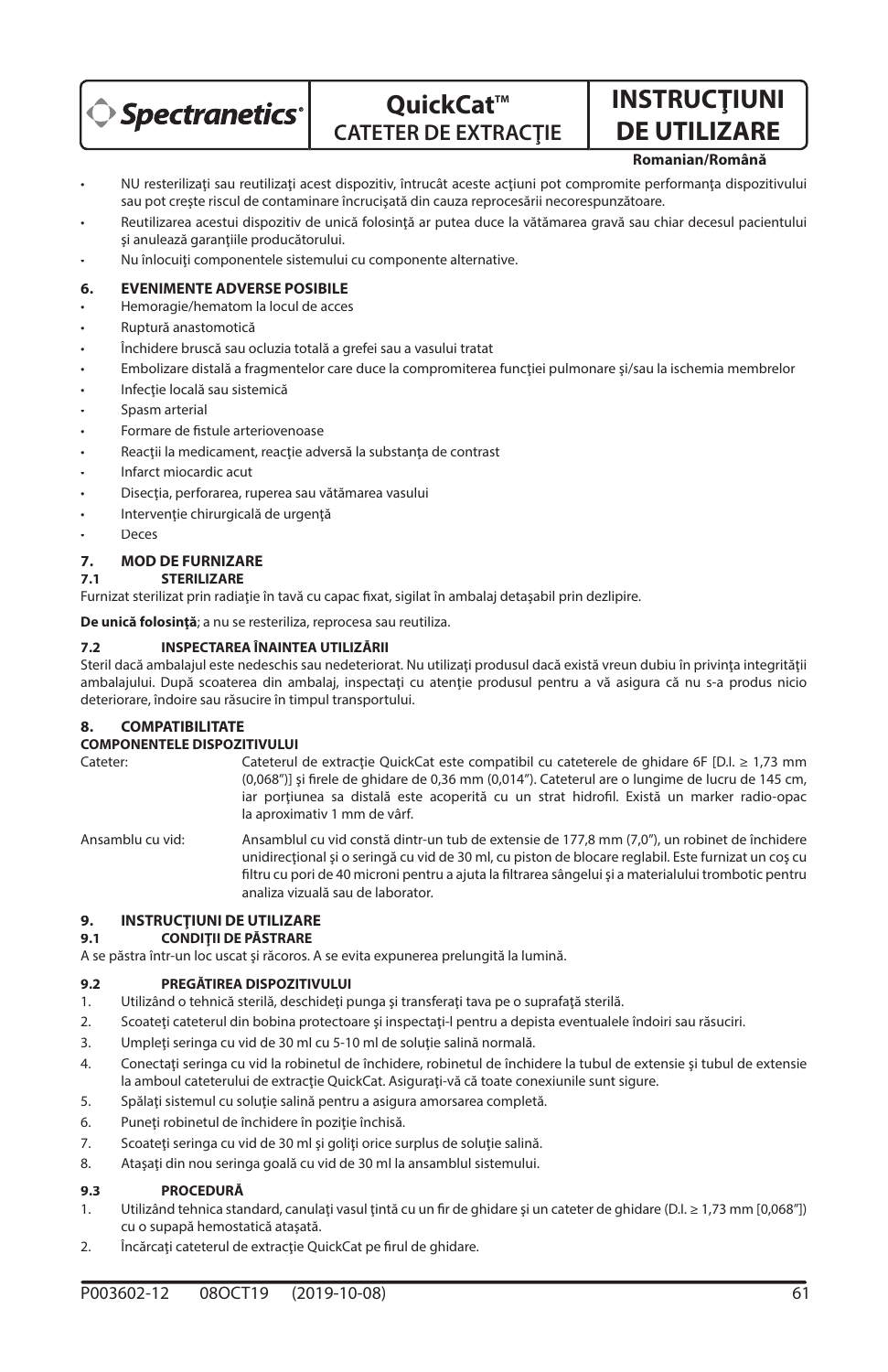

# **OuickCat™ CATETER DE EXTRACŢIE**

# **INSTRUCŢIUNI DE UTILIZARE**

## **Romanian/Română**

**AVERTISMENT:** Dacă se întâmpină rezistență în timpul manevrării, trebuie determinată cauza rezistenței înainte de a avansa sau de a retrage cateterul. Manevrarea cateterului atunci când se întâmpină rezistență poate determina deteriorarea cateterului sau a vasului. Dacă în timpul utilizării cateterul se răsuceşte, îndepărtaţi-l cu atenţie din pacient si continuați procedura cu un cateter de extracție QuickCat nou.

- 3. Sub control fluoroscopic, avansați cateterul de extracție QuickCat până la locul țintă.
- 4. Strângeți supapa hemostatică suficient de mult pentru a împiedica refluxul, dar nu atât de mult încât să împiedice mişcarea cateterului.
- 5. Cu robinetul de închidere în poziţie închisă, trageţi pistonul seringii de 30 ml până la cantitatea dorită a volumului de extracţie. Rotiţi pistonul în sensul acelor de ceasornic pentru a bloca seringa în poziţia de vid dorită.
- 6. Confirmați poziția corectă a cateterului prin fluoroscopie.
- 7. Întoarceți robinetul de închidere în poziția deschisă pentru a începe extracția. Avansați încet cateterul de extracție QuickCat în vasul ţintă. Sângele va intra în seringă până la eliminarea vidului.
- 8. Dacă nu intră sânge în seringă în decurs de 5 secunde, scoateți cateterul din pacient. Fie spălați cateterul după ce este scos din pacient, fie înlocuiți-l cu unul nou.

**AVERTISMENT:** Dacă fluxul din seringă este întrerupt sau limitat. NU încercați să spălați lumenul de extracție al cateterului de extractie QuickCat în timp ce cateterul se află în interiorul pacientului. Se poate produce o vătămare gravă sau decesul. Scoateți cateterul din pacient și spălați lumenul de extracție înainte de a încerca să îl reutilizați sau utilizați un cateter de extracție QuickCat nou.

9. Odată ce procesul de extracţie este nalizat, întoarceţi robinetul de închidere în poziţie închisă şi scoateţi cateterul din pacient. Sângele și trombul extrase pot fi filtrate pentru analiză vizuală și/sau de laborator utilizând coșul cu filtru cu pori de 40 microni furnizat.

## **9.4 ÎNGRIJIRE POST-PROCEDURĂ**

După procedură, standardele de îngrijire ale spitalului trebuie urmate pentru îndepărtarea tecii şi asigurarea hemostazei în vederea prevenirii hemoragiei la locul de acces vascular.

## **10. GARANŢIA LIMITATĂ A PRODUCĂTORULUI**

Producătorul garantează că cateterul QuickCat nu prezintă defecte de material şi de fabricaţie atunci când este utilizat înainte de "Data de expirare" indicată și când ambalajul este nedeschis și nedeteriorat imediat înainte de utilizare. Răspunderea producătorului în baza prezentei garanţii este limitată la înlocuirea sau rambursarea preţului de cumpărare al oricărui cateter QuickCat defect. Producătorul nu va fi răspunzător pentru nicio daună indirectă, specială sau pe cale de consecintă rezultată din utilizarea cateterului QuickCat. Deteriorarea cateterului QuickCat cauzată de utilizarea necorespunzătoare, modificarea, depozitarea sau manevrarea inadecvată a acestuia sau de orice altă nerespectare a prezentelor instrucţiuni de utilizare va anula prezenta garanţie limitată. **PREZENTA GARANŢIE LIMITATĂ ESTE OFERITĂ ÎN MOD EXPRES ÎN LOCUL ORICĂROR ALTOR GARANŢII, EXPRESE SAU IMPLICITE, INCLUSIV GARANŢIA IMPLICITĂ DE VANDABILITATE SAU DE ADECVARE LA UN ANUMIT SCOP.** Nicio persoană fizică sau juridică, inclusiv niciun reprezentant sau distribuitor autorizat al producătorului, nu are autoritatea de a extinde sau prelungi prezenta garanţie limitată, iar orice tentativă intenţionată în acest sens nu va avea titlu executoriu pentru producător.

## **11. SIMBOLURI NON-STANDARD**

| <b>Wire Compatibility</b><br>Compatibilitatea firului de ghidare                                                                                                                                                                       | $GW =$<br>Max OD |                                                                                   |                |
|----------------------------------------------------------------------------------------------------------------------------------------------------------------------------------------------------------------------------------------|------------------|-----------------------------------------------------------------------------------|----------------|
| <b>Rapid Exchange(RX)</b><br>Cu schimbare rapidă                                                                                                                                                                                       |                  | <b>Vessel Diameter</b><br>Diametrul vasului                                       | mm             |
| <b>Working Length</b><br>Lungime de lucru                                                                                                                                                                                              |                  | <b>Guide Catheter Compatibility</b><br>Compatibilitatea cateterului<br>de ghidare | GC             |
| <b>Sheath Compatibility</b><br>Compatibilitatea tecii                                                                                                                                                                                  |                  | Quantity<br>Cantitate                                                             | QTY            |
| CAUTION: U.S. Federal Law restricts this device to sale by or on the order of a physician.<br>ATENȚIE: Legile federale ale S.U.A. permit vânzarea acestui dispozitiv numai de către un medic<br>sau pe baza unei prescripții medicale. |                  |                                                                                   | <b>Rx ONLY</b> |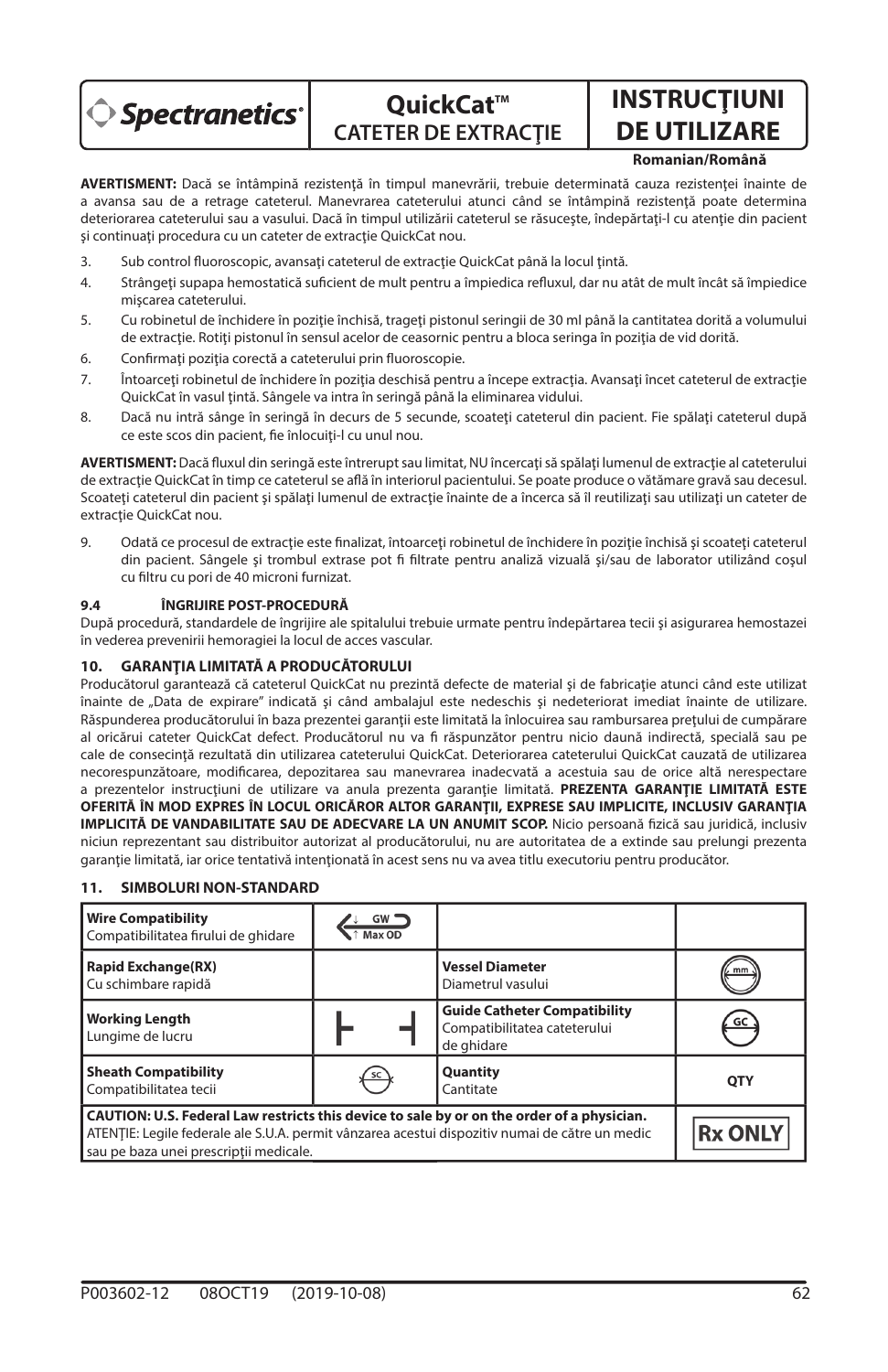

# **QuickCatTM**

# **ИНСТРУКЦИИ ПО ПРИМЕНЕНИЮ**

## **Russian / Pусский язык**

## **Содержание**

| 1.  |  |
|-----|--|
| 2.  |  |
| 3.  |  |
| 4.  |  |
| 5.  |  |
| 6.  |  |
| 7.  |  |
| 8.  |  |
| 9.  |  |
| 10. |  |
| 11. |  |

**Перед применением катетера внимательно и полностью ознакомьтесь со всеми инструкциями. Соблюдайте все предупреждения и меры предосторожности, указанные в этих инструкциях. Несоблюдение данных предупреждений и мер предосторожности может привести к осложнениям. Все рекомендации, приведенные в настоящих инструкциях, следует рассматривать только как указания общего порядка. Они не могут заменить протоколы лечебного учреждения или профессиональное заключение об оказании медицинской помощи пациенту.**

### **1. ОПИСАНИЕ УСТРОЙСТВА**

Катетер для экстракции QuickCat представляет собой одноразовый двухпросветный катетер, предназначенный для удаления мягких эмболов и тромбов из сосудов артериальной системы. Гибкий и гладкий конический дистальный наконечник обеспечивает атравматическое введение катетера в артериальную систему. Устройство поставляется в стерильном виде и предназначено только для одноразового применения.

#### **2. ПОКАЗАНИЯ К ПРИМЕНЕНИЮ И ПРЕДНАЗНАЧЕНИЕ**

Катетер для экстракции QuickCat показан для удаления свежих и мягких эмболов и тромбов из сосудов артериальной системы.

Продукт предназначен для однократного применения квалифицированными и опытными врачами, которые владеют соответствующими диагностическими и хирургическими методами. Допускается применение стандартных приемов размещения интродьюсера для сосудистого доступа, ангиографических катетеров и проволочных направителей.

#### **3. ПРОТИВОПОКАЗАНИЯ**

- Применение для сосудов диаметром < 1,5 мм.
- Венозная система.
- Удаление волокнистых, приросших или кальцифицированных материалов (например, тромбов при хроническом тромбозе, атеросклеротических бляшек).

#### **4. ПРЕДУПРЕЖДЕНИЯ**

- Не используйте устройство без проволочного направителя; в противном случае возможно повреждение сосуда.
- При наличии сопротивления не пытайтесь продвигать или отводить катетер до тех пор, пока причина сопротивления не будет выяснена с помощью рентгеноскопии или иного метода. Использование катетера при наличии сопротивления может привести к его перекручиванию и/или повреждению сосуда.
- Если во время процедуры наблюдается провисание или образование петель в проволочном направителе между направляющим катетером и монорельсовым сегментом катетера для экстракции QuickCat, то это может быть вызвано перекручиванием проволочного направителя при продвижении или отведении катетера. Прежде чем продвигать или отводить катетер QuickCat, устраните провисание или образовавшиеся петли в проволочном направителе, чтобы избежать повреждения катетера и/или сосуда.
- Если поступление жидкости в шприц прекращается или ограничивается, НЕ пытайтесь промывать экстракционный просвет катетера для экстракции QuickCat, пока катетер находится внутри пациента. Это может повлечь за собой серьезную травму или смерть.
- Не используйте изогнутый, перекрученный или поврежденный катетер, т.к. он может повредить сосуд, и/или продвижение либо извлечение катетера станет невозможным.
- Не используйте данный катетер для введения диагностических, эмболических или терапевтических материалов в кровеносные сосуды.

#### **5. МЕРЫ ПРЕДОСТОРОЖНОСТИ**

- Перед использованием проверьте, надежно ли соединены между собой компоненты, полностью ли была заправлена система, – в противном случае не будет обеспечен вакуум.
- Не закручивайте слишком туго гемостатический клапан на стержне катетера в противном случае возможно повреждение катетера.
- Проявляйте осторожность при прохождении катетером для экстракции QuickCat недавно развернутого стента, выделяющего лекарственный препарат, или при отведении катетера через такой стент.
- Повторная стерилизация, обработка или использование устройства не допускаются.
- ЗАПРЕЩАЕТСЯ повторная стерилизация и повторное использование устройства, поскольку это может привести к нарушению его функций и повысить риск перекрестного заражения после проведения ненадлежащей обработки.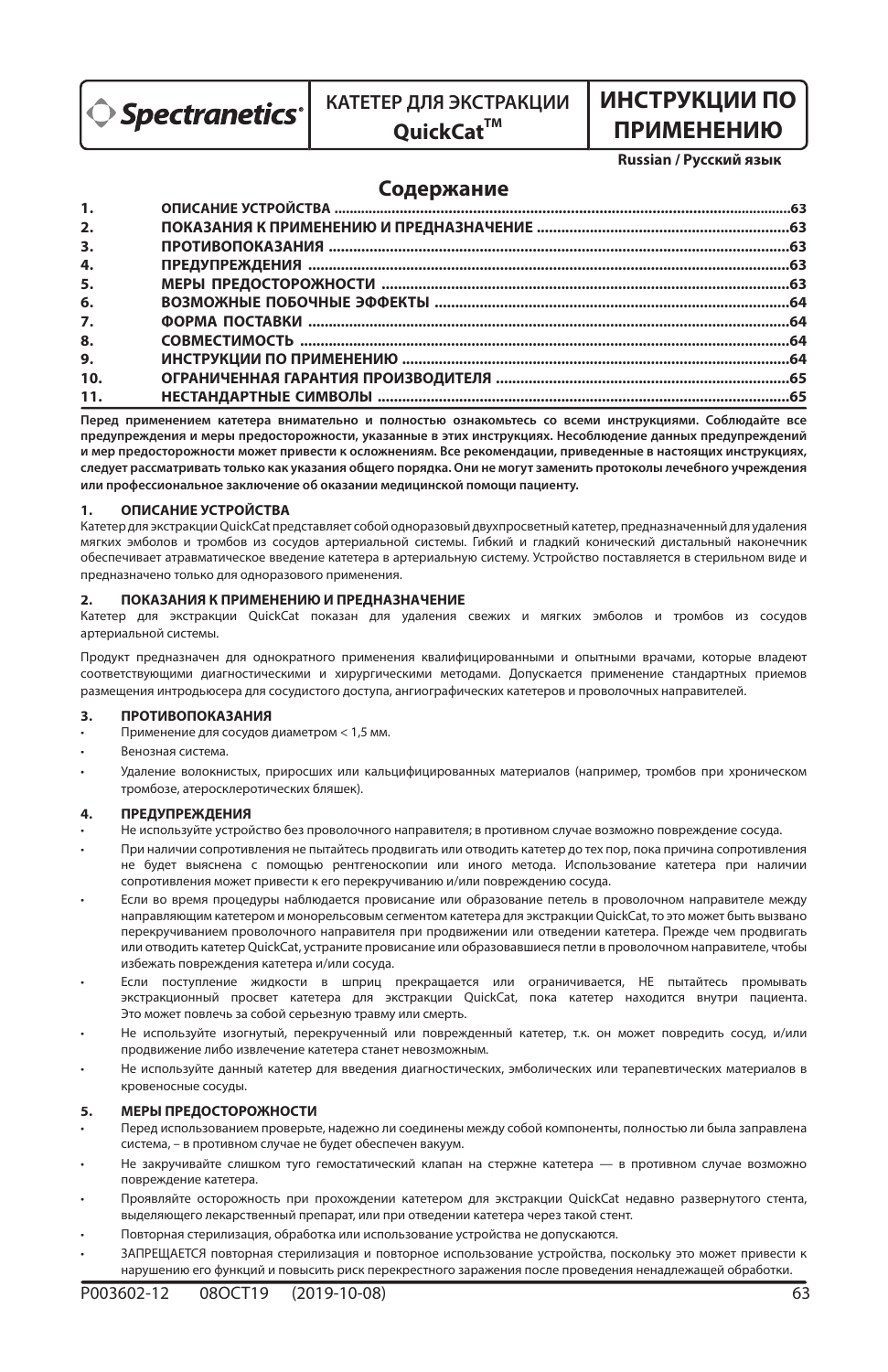

## **КАТЕТЕР ДЛЯ ЭКСТРАКЦИИ QuickCatTM**

# **ИНСТРУКЦИИ ПО ПРИМЕНЕНИЮ**

#### **Russian / Pусский язык**

- Повторное использование этого одноразового устройства может повлечь за собой нанесение серьезного вреда здоровью пациента или его смерть, а также привести к аннулированию гарантийных обязательств.
- Не заменяйте компоненты системы другими компонентами.

### **6. ВОЗМОЖНЫЕ ПОБОЧНЫЕ ЭФФЕКТЫ**

- Кровотечение/образование гематомы в месте введения катетера
- Разрушение анастомоза
- Резкое закрытие или полная окклюзия обрабатываемого шунта или сосуда
- Дистальная эмболизация остатками органических веществ, приводящая к повреждению легких и/или ишемии конечностей.
- Очаговая инфекция или сепсис
- Артериальный спазм
- Образование артериовенозной фистулы
- Лекарственные аллергии, неблагоприятная реакция на контрастное вещество
- Острый инфаркт миокарда.
- Рассечение, перфорация, разрыв или повреждение сосуда
- Необходимость срочной операции
- Смерть

## **7. ФОРМА ПОСТАВКИ**

#### **7.1 СТЕРИЛИЗАЦИЯ**

Поставляются стерилизованными облучением в защелкивающемся поддоне, в герметичном легко открываемом пакете. Предназначены для разового применения; повторная стерилизация, обработка или использование не допускаются.

**Предназначено для однократного применения;** запрещено стерилизовать, обрабатывать или использовать повторно.

#### **7.2 ОСМОТР ПЕРЕД ИСПОЛЬЗОВАНИЕМ**

Стерильность обеспечивается только в случае, если упаковка не вскрыта или не повреждена. Не используйте изделие, если есть основания полагать, что упаковка повреждена. При извлечении из упаковки тщательно осмотрите изделие, чтобы удостовериться в отсутствии повреждений, изгибов или перекручиваний, которые могли образоваться во время транспортировки.

## **8. СОВМЕСТИМОСТЬ**

- **КОМПОНЕНТЫ УСТРОЙСТВА** Катетер: Катетер для экстракции QuickCat совместим с направляющими катетерами 6F (внутренний диаметр ≥ 1,73 мм) и проволочными направителями 0,36 мм. Рабочая длина катетера составляет 145 см, а его дистальная часть имеет гидрофильное покрытие. Рентгеноконтрастная метка расположена на расстоянии приблизительно 1 мм от конца катетера. Вакуумный модуль: Вакуумный модуль состоит из удлинительной трубки 177,8 мм, одностороннего запорного
	- клапана и вакуумного 30 мл шприца с регулируемым запирающим плунжером. 40-микронная пористая фильтрующая сетка предназначена для фильтрования крови и тромбов с целью проведения визуального или лабораторного анализа.

## **9. ИНСТРУКЦИИ ПО ПРИМЕНЕНИЮ**

## **9.1 УСЛОВИЯ ХРАНЕНИЯ**

Хранить в сухом прохладном месте. Не допускать длительного воздействия света.

## **9.2 ПОДГОТОВКА УСТРОЙСТВА**

- 1. Соблюдая правила обеспечения стерильности, вскройте пакет и поместите поддон в стерильное поле.
- 2. Извлеките катетер из защитной упаковки и осмотрите его, чтобы удостовериться в отсутствии изгибов или перекручивания.
- 3. Наберите в вакуумный 30 мл шприц 5-10 мл физиологического раствора.
- 4. Подсоедините вакуумный шприц к запорному клапану, запорный клапан к удлинительной трубке, а удлинительную трубку — к втулке катетера для экстракции QuickCat. Проверьте, надежно ли соединены все компоненты.
- 5. Промойте систему физиологическим раствором, чтобы обеспечить полное заполнение.
- 6. Поверните запорный клапан в закрытое положение.
- 7. Отсоедините вакуумный 30 мл шприц и слейте лишний физиологический раствор.
- 8. Снова подсоедините пустой вакуумный 30 мл шприц к системе.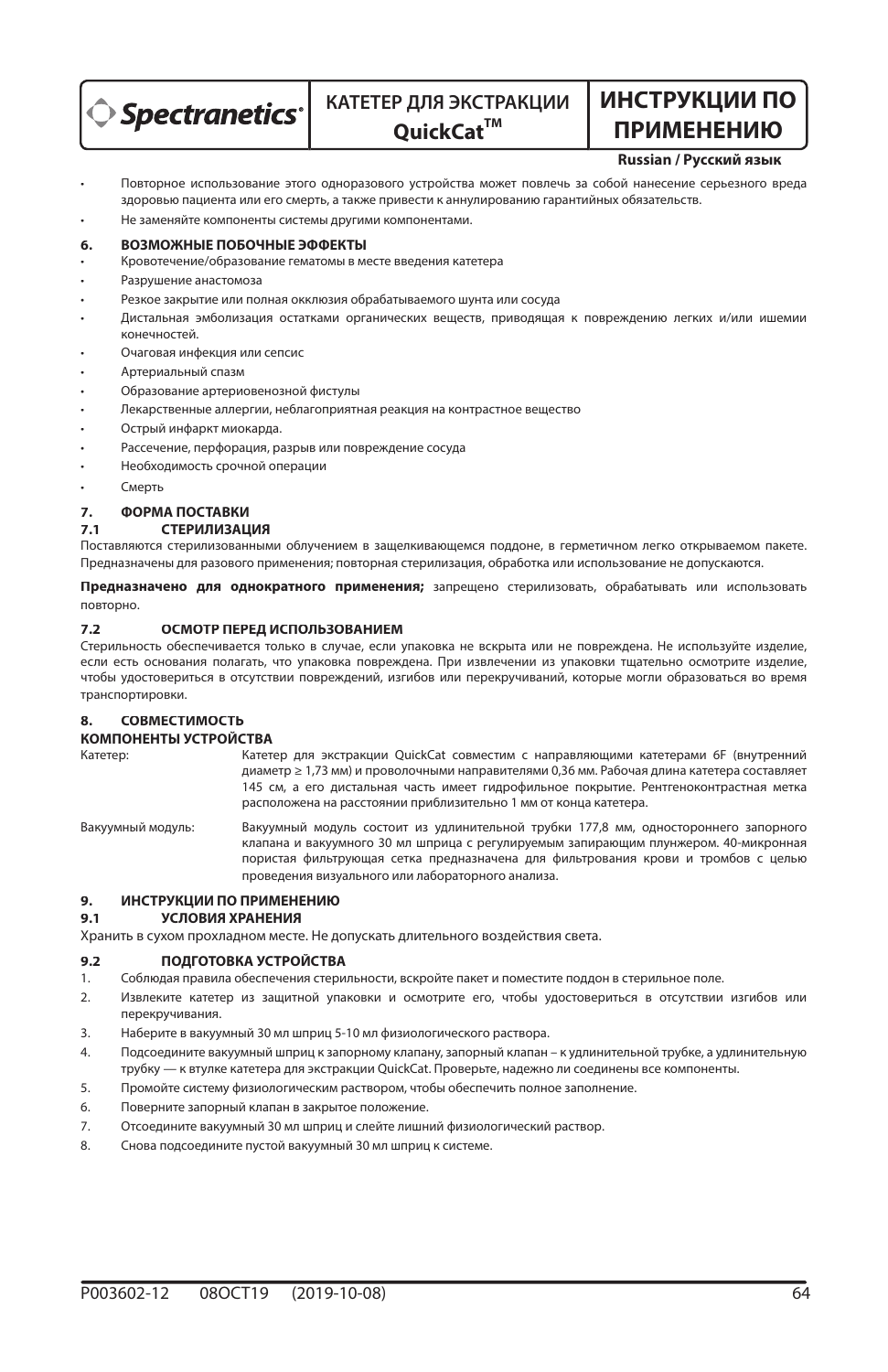

# **ИНСТРУКЦИИ ПО ПРИМЕНЕНИЮ**

## **Russian / Pусский язык**

#### **9.3 ПРОЦЕДУРА**

- 1. Используя стандартную методику, канюлируйте целевой сосуд с помощью проволочного направителя и проводникового катетера (внутренний диаметр ≥ 1,73 мм) с прикрепленным гемостатическим клапаном.
- 2. Установите катетер для экстракции QuickCat на проволочный направитель.

**ПРЕДУПРЕЖДЕНИЕ.** Если во время процедуры ощущается сопротивление, то необходимо определить его причину, прежде чем продолжать продвижение или извлечение катетера. Манипуляции с катетером при наличии сопротивления могут привести к повреждению катетера или сосуда. Если во время использования катетер перекручивается, осторожно извлеките его из тела пациента и продолжите процедуру, используя новый катетер для экстракции QuickCat

- 3. Под рентгеноскопическим контролем продвиньте катетер для экстракции QuickCat к обрабатываемому участку.
- 4. Затяните гемостатический клапан для предотвращения обратного тока крови, но не закручивайте его слишком туго, чтобы не затруднять движение катетера.
- 5. При закрытом запорном клапане отведите плунжер 30 мл шприца для нужного объема экстракции. Поверните плунжер по часовой стрелке, чтобы зафиксировать шприц в требуемом положении.
- 6. Проверьте правильность положения катетера с помощью рентгеноскопии.
- 7. Переведите запорный клапан в открытое положение, чтобы начать экстракцию. Медленно введите катетер для экстракции QuickCat в целевой сосуд. Кровь будет поступать в шприц, пока вакуум не заполнится.
- 8. Если кровь не начнет поступать в шприц в течение 5 секунд, извлеките катетер из тела пациента. Промойте его, прежде чем повторно ввести в тело пациента, или замените новым.

**ПРЕДУПРЕЖДЕНИЕ.** Если поступление крови в шприц прекращается или ограничивается, НЕ пытайтесь промывать экстракционный просвет катетера для экстракции QuickCat, пока катетер находится в теле пациента. Это может повлечь за собой серьезную травму или смерть. Перед повторным введением или применением нового катетера для экстракции QuickCat извлеките катетер из тела пациента и промойте экстракционный просвет.

9. После завершения процедуры экстракции поверните запорный клапан в закрытое положение и извлеките катетер из тела пациента. С помощью 40-микронной пористой фильтрующий сетки, которая входит в комплект поставки, можно выполнить фильтрацию крови и тромба для проведения визуального и/или лабораторного анализа.

### **9.4 ПОСЛЕОПЕРАЦИОННЫЙ УХОД**

По завершении процедуры необходимо следовать протоколам медицинского учреждения, регламентирующим процедуру удаления интродьюсера и обеспечения гемостаза во избежание кровотечения на участке сосудистого доступа.

#### **10. ОГРАНИЧЕННАЯ ГАРАНТИЯ ПРОИЗВОДИТЕЛЯ**

Производитель гарантирует отсутствие дефектов материалов и изготовления катетера QuickCat при условии его применения до указанной даты «Использовать до», а также при условии целостности и отсутствия повреждений упаковки непосредственно перед применением. Ответственность Производителя по настоящей гарантии ограничивается заменой или компенсацией цены покупки любого дефектного катетера QuickCat. Производитель не несет ответственности за какойлибо случайный, фактический или косвенный ущерб, причиненный применением катетера QuickCat. В случае повреждения катетера QuickCat, вызванного ненадлежащим использованием, внесением изменений, неправильным хранением или обращением, а также вследствие любого другого несоблюдения этих Инструкций по применению данная ограниченная гарантия утрачивает силу. **НАСТОЯЩАЯ ОГРАНИЧЕННАЯ ГАРАНТИЯ ЗАМЕНЯЕТ СОБОЙ ВСЕ ОСТАЛЬНЫЕ ГАРАНТИИ, ПРЯМЫЕ ИЛИ ПОДРАЗУМЕВАЕМЫЕ, В ТОМ ЧИСЛЕ ПОДРАЗУМЕВАЕМУЮ ГАРАНТИЮ ТОВАРНОЙ ПРИГОДНОСТИ ИЛИ ПРИГОДНОСТИ ДЛЯ ОПРЕДЕЛЕННОЙ ЦЕЛИ.** Никакие физические или юридические лица, в том числе уполномоченные

представители или торговые посредники Производителя, не имеют права продлевать срок действия или расширять условия этой ограниченной гарантии, и любая попытка вышеуказанных действий не будет иметь юридической силы в отношении Производителя

## **11. НЕСТАНДАРТНЫЕ СИМВОЛЫ**

| <b>Wire Compatibility</b><br>Совместимость с проволочным<br>направителем                                                                                                                                                   | $GW =$ |                                                                                  |                |
|----------------------------------------------------------------------------------------------------------------------------------------------------------------------------------------------------------------------------|--------|----------------------------------------------------------------------------------|----------------|
| <b>Rapid Exchange(RX)</b><br>Быстрая замена                                                                                                                                                                                |        | <b>Vessel Diameter</b><br>Диаметр сосуда                                         |                |
| <b>Working Length</b><br>Рабочая длина                                                                                                                                                                                     |        | <b>Guide Catheter Compatibility</b><br>Совместимость с направляющим<br>катетером | GC             |
| <b>Sheath Compatibility</b><br>Совместимость с канюлей                                                                                                                                                                     | SC     | Quantity<br>Количество                                                           | <b>QTY</b>     |
| CAUTION: Federal law (USA) restricts this device to sale by or on the order of a physician.<br>ВНИМАНИЕ! Согласно Федеральному законодательству (США) данный продукт разрешен<br>к продаже только врачам или по их заказу. |        |                                                                                  | <b>Rx ONLY</b> |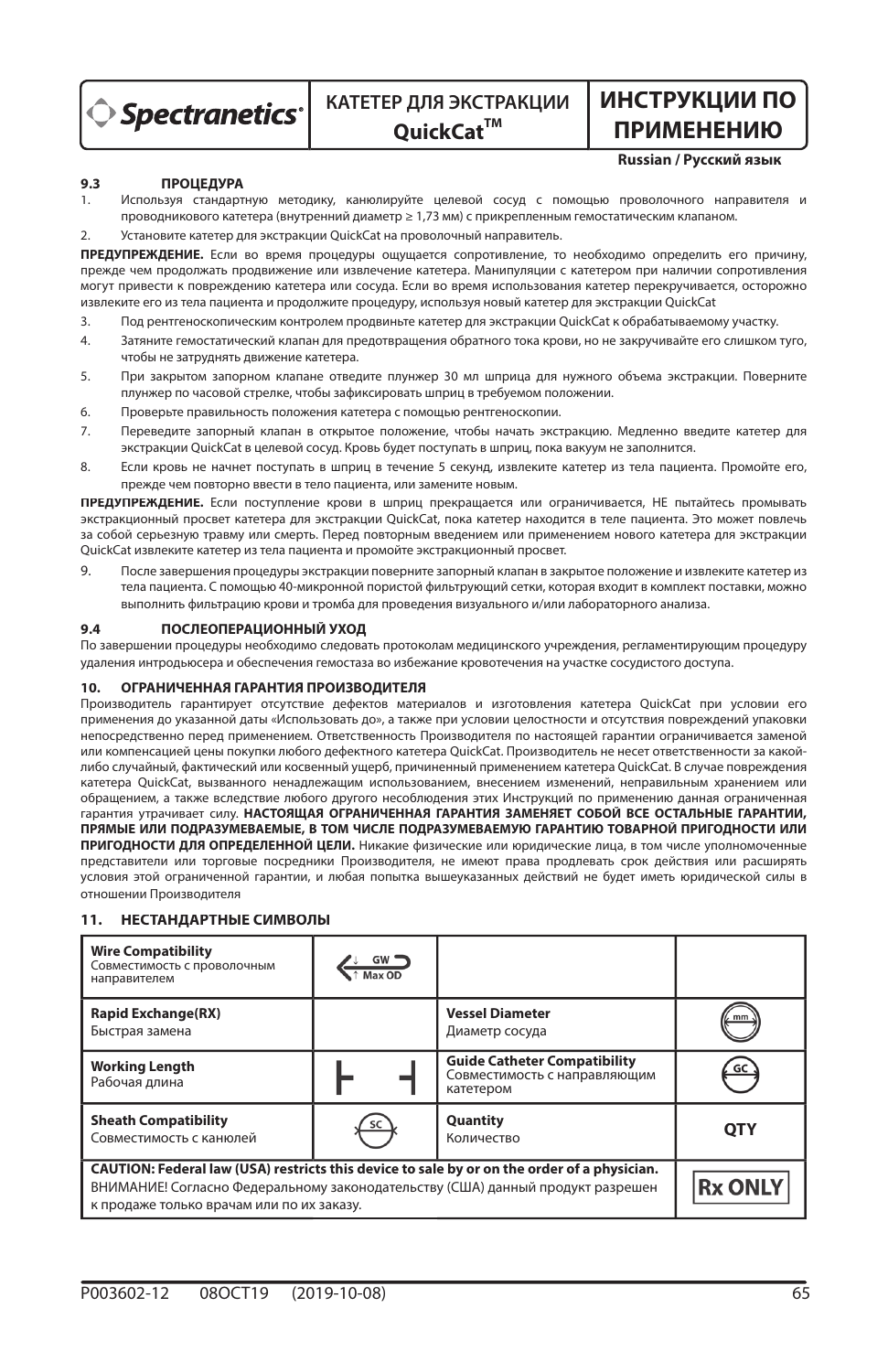

**QuickCat™ KATETER ZA EKSTRAKCIJU**

# **UPUTSTVO ZA UPOTREBU**

**Serbian / српски језик**

## **Sadržaj**

| 1.               |  |
|------------------|--|
| 2.               |  |
| 3.               |  |
| $\overline{4}$ . |  |
| 5.               |  |
| 6.               |  |
| $\overline{z}$ . |  |
| 8.               |  |
| 9.               |  |
| 10.              |  |
| 11.              |  |

**Pažljivo pročitajte sva uputstva pre upotrebe. Pridržavajte se svih upozorenja i mera predostrožnosti navedenih u ovom uputstvu za upotrebu. Nepoštovanje upozorenja i mera predostrožnosti može dovesti do komplikacija. Bilo kakve preporuke u ovim uputstvima treba da posluže samo kao opšta smernica. One nisu namenjene da zamene institucionalne protokole ili profesionalni klinički sud u vezi nege pacijenta.**

## **1. OPIS UREĐAJA**

QuickCat kateter za ekstrakciju je dvolumenski kateter za jednokratnu upotrebu dizajniran za uklanjanje mekanih embolusa i trombova iz krvnih sudova arterijskog sistema. Distalni vrh katetera je savitljiv, uzan i gladak tako da obezbeđuje atraumatski prolaz u arterijski sistem. Ovaj uređaj se isporučuje sterilan i predviđen je samo za jednokratnu upotrebu.

### **2. INDIKACIJE I NAMENA**

QuickCat kateter za ekstrakciju je namenjen za uklanjanje svežih, mekanih embolusa i trombova iz krvnih sudova arterijskog sistema.

Proizvod je predviđen samo za jednokratnu upotrebu od strane lekara koji je dobio obuku i ima iskustvo sa tehnikama za postavljanje dijagnoze i obavljanje intervencija. Моgu se koristiti standardne tehnike postavljanja uvodnika za vaskularni pristup, angiografskih katetera i vodič-žica.

## **3. KONTRAINDIKACIJE**

- Upotreba u krvnim sudovima sa prečnikom manjim od 1,5 mm
- Venski sistem
- Uklanjanje fibroznog, lepljivog ili kalcifikovanog materijala (npr. hronični ugrušak, aterosklerotični plak)

## **4. UPOZORENJA**

- Ne koristiti bez vodič-žice, jer može doći do povređivanja krvnog suda.
- Ne pokušavajte da plasirate ili uvlačite kateter ako postoji otpor sve dok ne odredite uzrok otpora putem uoroskopije ili drugim sredstvima. Upravljanje kateterom u prisustvu otpora može dovesti do uvijanja katetera i/ili oštećenja krvnog suda.
- Ako se primeti preveliko popuštanje ili petlja u vodič-žici između vodećeg katetera i jednolinijskog segmenta QuickCat katetera za ekstrakciju tokom procedure, moguće je da se vodič-žica uvija unutar krvnog suda tokom napredovanja ili uvlačenja katetera. Uklonite labavost ili petlju u vodič-žici pre plasiranja ili uvlačenja QuickCat katetera kako biste sprečili oštećenje katetera i/ili krvnog suda.
- Ukoliko se dotok u špric zaustavi ili је ograničеn, NEMOJTE da pokušavate ispiranje ekstrakcionog lumena QuickCat katetera za ekstrakciju dok je kateter u pacijentu. To može dovesti do ozbiljne povrede ili smrti.
- Ne koristite savijen, uvijen ili oštećen kateter jer to može dovesti do povređivanja krvnog suda i/ili onemogućiti plasiranje ili izvlačenje katetera.
- Ne koristiti za ubrizgavanje ili infuziju dijagnostičkih, embolijskih ili terapijskih materijala u krvne sudove.

## **5. MERE PREDOSTROŽNOSTI**

- Pre upotrebe proverite hermetičnost svih spojeva između komponenti i pobrinite se da sistem bude potpuno ispran kako se ne bi ugrozio vakuum.
- Nemojte prejako da pritežete hemostatski ventil na osovini katetera da ne bi došlo do oštećenja katetera.
- Budite oprezni kada ukrštate ili izvlačite QuickCat kateter za ekstrakciju preko novoprimenjenog stenta koji oslobađa lek.
- Nemojte ponovo sterilisati, obrađivati ili koristiti uređaj.
- NE sterilizujte ponovo i NE koristite ponovo ovaj uređaj, jer takve radnje mogu ugroziti performanse uređaja ili povećati opasnost od unakrsne kontaminacije zbog neodgovarajuće ponovne obrade.
- Ponovna upotreba ovog uređaja za jednokratnu upotrebu može dovesti do ozbiljnih povreda pacijenta ili smrti i poništava garancije proizvođača.
- Ne zamenjujte komponente sistema alternativnim komponentama.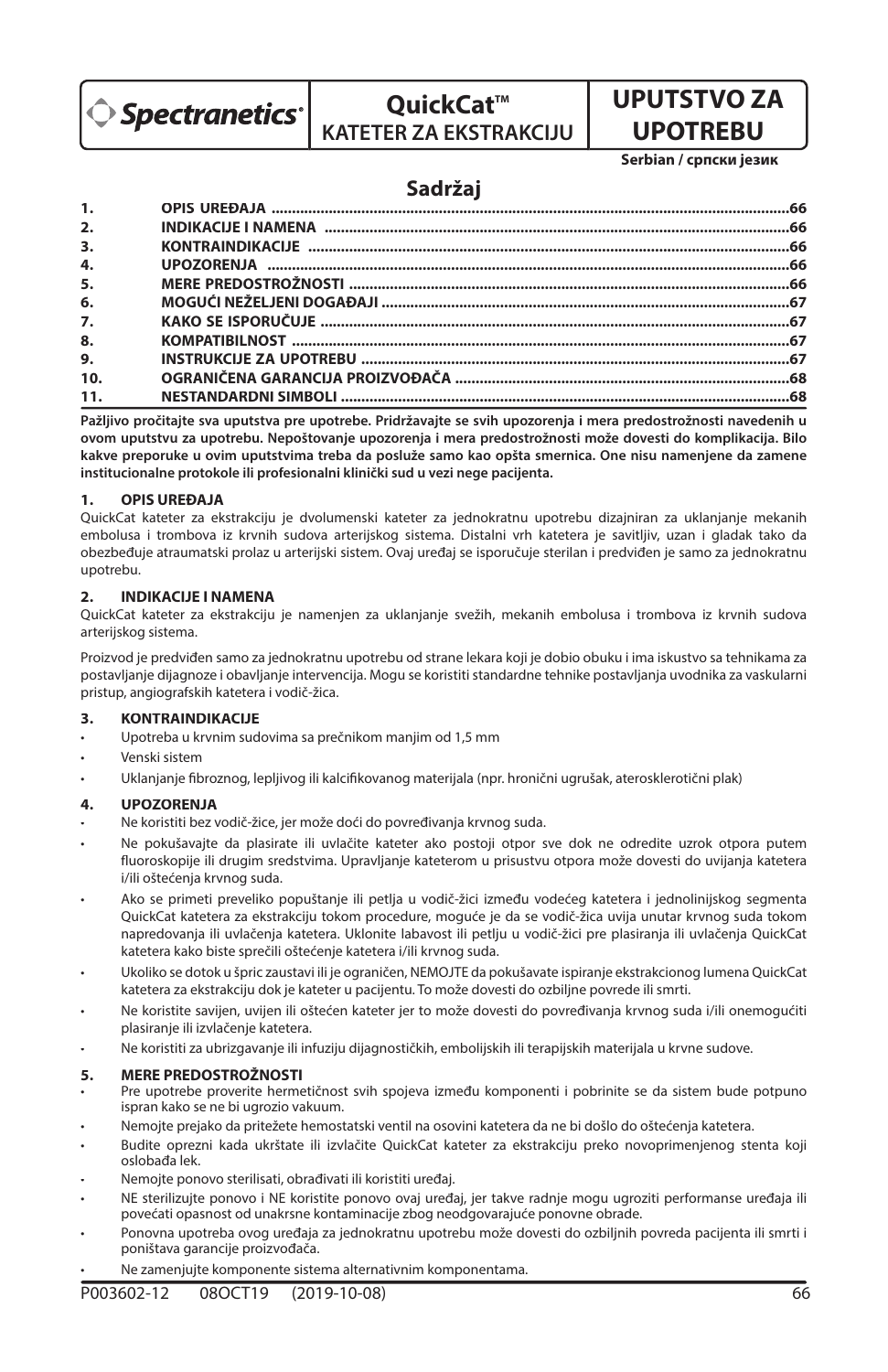

**UPOTREBU Serbian / српски језик**

**UPUTSTVO ZA** 

## **6. MOGUĆI NEŽELJENI DOGAĐAJI**

- Krvarenje/hematom na mestu pristupa
- Anastomotički poremećaj
- Iznenadno zatvaranje ili totalna okluzija tretiranog grafta ili krvnog suda
- Distalna embolizacija krhotina koja može da dovede do kompromitacije pluća i/ili ishemije ekstremiteta
- Lokalna ili sistemska infekcija
- Arterijski spazam
- Formiranie arteriovenske fistule
- Reakcije na lekove, neželjene reakcije na kontrastno sredstvo
- Akutni infarkt miokarda
- Isecanje, perforiranje, kidanje ili povređivanje krvnog suda
- Hitna hirurška operacija
- Smrt

## **7. KAKO SE ISPORUČUJE**

## **7.1 STERILIZACIJA**

Isporučuje se sterilisan zračenjem u tacni sa pritisnim poklopcem, zapečaćen u pakovanju koje se otvara ljuštenjem.

**Predviđen je za jednokratnu upotrebu;** ne sterilisati ponovo, ne obrađivati ponovo i ne koristiti ponovo.

### **7.2 PROVERA PRE UPOTREBE**

Оstaće sterilan sve dok je pakovanje neotvoreno i neoštećeno. Ne koristite proizvod ako sumnjate da je pakovanje oštećeno. Nakon uklanjanja ambalaže, pažljivo proverite proizvod kako biste se uverili da na njemu nema oštećenja, savijanja ili uvijanja koji se mogu javiti tokom transporta.

#### **8. KOMPATIBILNOST KOMPONENTE UREĐAJA**

Kateter: QuickCat kateter za ekstrakciju je kompatibilan sa 6F vodećim kateterima [U.P. ≥ 0,068 inča (1,73 mm)] i vodič-žicama od 0,014 inča (0,36 mm). Radna dužina katetera je 145 cm, a njegov distalni deo je pokriven hidrofilnim premazom. Radio-neprovidni marker se nalazi na približno 1 mm od vrha.

Vakumski sklop: Vakumski sklop se sastoji od jedne produžne cevi dužine 7,0 inča (177,8 mm), jednosmerne slavinice za zatvaranje i vakumskog šprica od 30 ml sa podesivim potiskivačem koji se može zaključati. Postoji i korpa za 40-mikronski filter kao pomoć pri filtriranju krvi i trombotičnog materijala za vizuelnu ili laboratorijsku analizu.

## **9. INSTRUKCIJE ZA UPOTREBU**

## **9.1 USLOVI SKLADIŠTENJA**

Čuvati na suvom i hladnom mestu. Izbegavati duže izlaganje svetlosti.

### **9.2 PRIPREMA UREĐAJA**

- 1. Primenjujući sterilnu tehniku, otvorite kesicu i prenesite tacnu u sterilnu zonu.
- 2. Izvadite kateter iz zaštitnog namotaja i proverite da li na njemu ima savijanja ili uvijanja.
- 3. Vakumski špric od 30 ml napunite sa 5-10 ml običnog fiziološkog rastvora.
- 4. Vakumski špric povežite na slavinicu za zatvaranje, slavinicu za zatvaranje povežite na produžnu cev, a produžnu cev na razvodnik QuickCat katetera za ekstrakciju. Pobrinite se da svi spojevi budu bezbedni.
- 5. Isperite sistem fiziološkim rastvorom da biste osigurali potpuno ispiranje.
- 6. Slavinicu za zatvaranje okrenite u zatvoreni položaj.
- 7. Uklonite vakumski špric od 30 ml i ispraznite višak fiziološkog rastvora.
- 8. Ponovo priključite prazan vakumski špric od 30 ml na sklop sistema.

#### **9.3 PROCEDURA**

- 1. Primenjujući standardnu tehniku, kanulirajte ciljni krvni sud pomoću vodič-žice i vodećeg katetera (U.P. ≥ 0,068 inča [1,73 mm]) pomoću pričvršćenog hemostatskog ventila.
- 2. Postavite QuickCat kateter za ekstrakciju na vodič-žicu.

**UPOZORENJE:** Ukoliko za vreme upravljanja osetite otpor, uzrok otpora se mora ustanoviti pre daljeg napredovanja ili izvlačenja katetera. Upravljanje kateterom u prisustvu otpora može dovesti do oštećenja katetera ili krvnog suda. Ukoliko tokom korišćenja dođe do uvijanja katetera, pažljivo ga izvucite iz pacijenta i proceduru nastavite sa novim QuickCat kateterom za ekstrakciju.

- 3. Pod kontrolom fluoroskopije, plasirajte QuickCat kateter za ekstrakciju do ciljnog mesta.
- 4. Dovoljno pritegnite hemostatski ventil da biste sprečili povratni tok, ali ne pritežite ga previše da ne bi ometao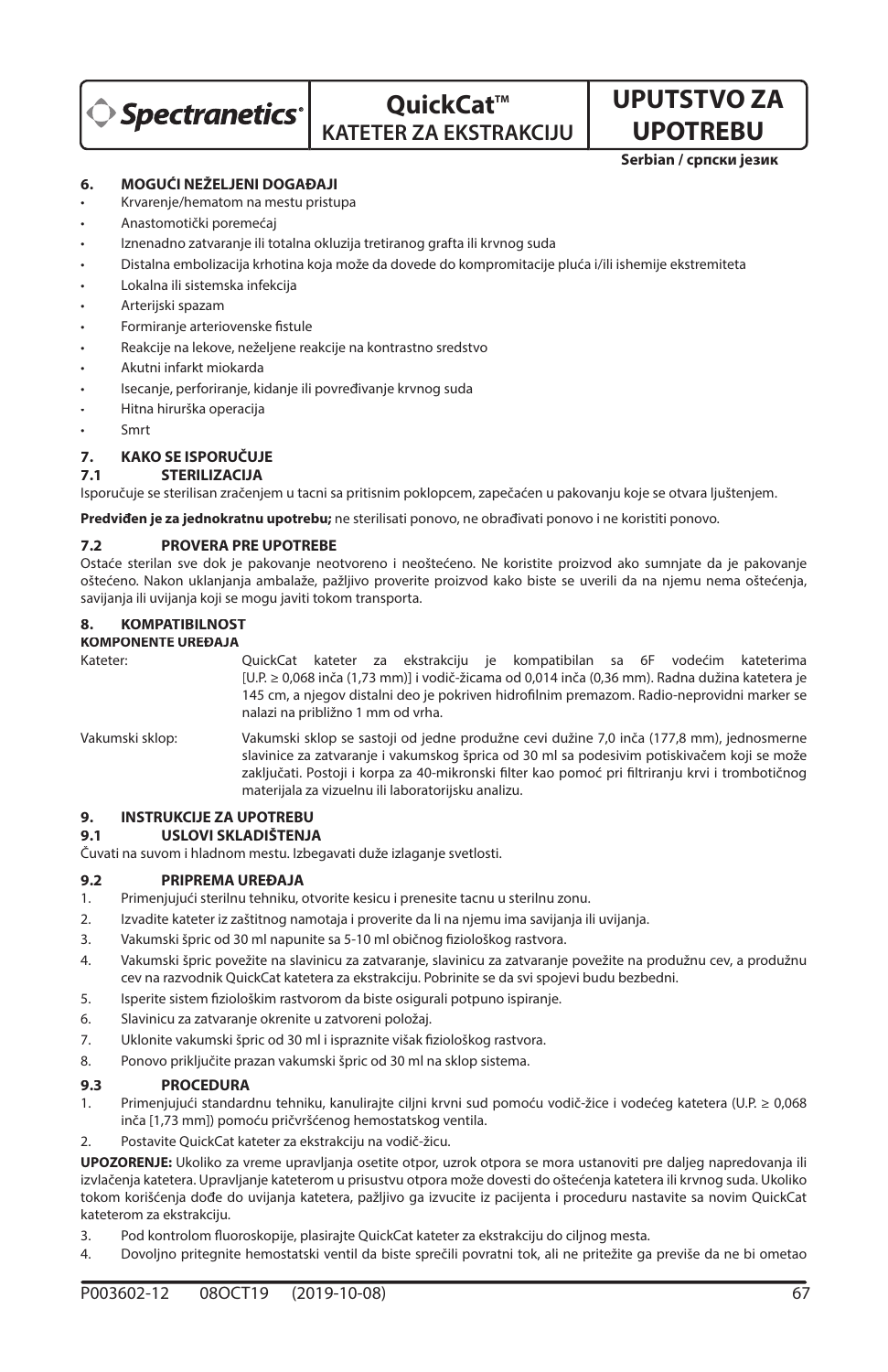

**QuickCat™ KATETER ZA EKSTRAKCIJU**

**UPOTREBU Serbian / српски језик**

**UPUTSTVO ZA** 

kretanje katetera.

- 5. Sa slavinicom u zatvorenom položaju, potiskivač na špricu od 30 ml povucite prema sebi do željenog iznosa zapremine koja se izvlači. Okrenite potiskivač u smeru kazaljke na satu da biste špric zaključali u željeni položaj vakuma.
- 6. Putem fluoroskopije potvrdite pravilan položaj katetera.
- 7. Slavinicu za zatvaranje okrenite u otvoren položaj da biste započeli ekstrakciju. Lagano plasirajte QuickCat kateter za ekstrakciju u krvni sud koji je cilj. Krv će puniti špric dok se ne istroši vakuum.
- 8. Ako krv ne uđe u špric u roku od 5 sekundi, uklonite kateter iz pacijenta. Isperite kateter izvan pacijenta ili ga zamenite novim kateterom.

**UPOZORENJE:** Ukoliko se dotok u špric zaustavi ili је ograničеn, NEMOJTE da pokušavate ispiranje ekstrakcionog lumena QuickCat katetera za ekstrakciju dok je kateter u pacijentu. To može dovesti do ozbiljne povrede ili smrti. Uklonite kateter iz pacijenta i isperite ekstrakcioni lumen pre ponovnog korišćenja ili upotrebite novi QuickCat kateter za ekstrakciju.

9. Kada se proces ekstrakcije završi, okrenite slavinicu u zatvoreni položaj i uklonite kateter iz pacijenta. Izvučena krv i tromb mogu da se ltriraju radi vizuelne i/ili laboratorijske analize korišćenjem isporučene korpe sa 40-mikronskim filterom

#### **9.4 POSTUPAK POSLE PROCEDURE**

Posle procedure treba postupati u skladu sa bolničkim standardima za uklanjanje uvodnika i obezbeđenje hemostaze kako bi se sprečilo krvarenje na mestu pristupa vaskulaturi.

## **10. OGRANIČENA GARANCIJA PROIZVOĐAČA**

Proizvođač garantuje da QuickCat kateter nema grešaka u materijalu i izradi ako se koristi do datuma navedenog pod "Upotrebiti do" ("Use By" ) i ako pakovanje nije otvoreno i oštećeno pre upotrebe. Odgovornost proizvođača prema ovoj garanciji ograničena je na zamenu ili povraćaj novca u iznosu kupovne cene za bilo koji neispravan QuickCat kateter. U slučaju oštećenja kod QuickCat katetera, koja su izazvana pogrešnom upotrebom, izmenama, nepravilnim skladištenjem ili rukovanjem, ili zbog bilo kakvog drugog nepoštovanja ovog Uputstva za upotrebu, ova ograničena garancija prestaje da važi. **OVA OGRANIČENA GARANCIJA IZRIČITO ODBACUJE SVE DRUGE GARANCIJE, IZRIČITE ILI PODRAZUMEVANE, UKLJUČUJUĆI I PODRAZUMEVANU GARANCIJU UTRŽIVOSTI ILI PRIKLADNOSTI ZA ODREĐENU SVRHU.** Nijedno fizičko ili pravno lice, uključujući i bilo kog ovlašćenog predstavnika ili distributera proizvođača, nema ovlašćenje da produži ili proširi ovu ograničenu garanciju, a svaki takav pokušaj neće obavezati proizvođača.

#### **Wire Compatibility**  $GW<sup>4</sup>$ Kompatibilnost žice Max OD **Vessel Diameter Rapid Exchange(RX)** Brzoizmenljivi Prečnik krvnog suda **Working Length Guide Catheter Compatibility** Radna dužina Kompatibilnost vodećeg katetera **Sheath Compatibility** sc **Quantity** Količina **QTY** Kompatibilnost uvodnika **CAUTION: Federal law (USA) restricts this device to sale by or on the order of a physician Rx ONLY** Oprez: Savezni zakon u SAD-u ograničava ovaj uređaj na prodaju od strane lekara ili prema njegovom nalogu.

#### **11. NESTANDARDNI SIMBOLI**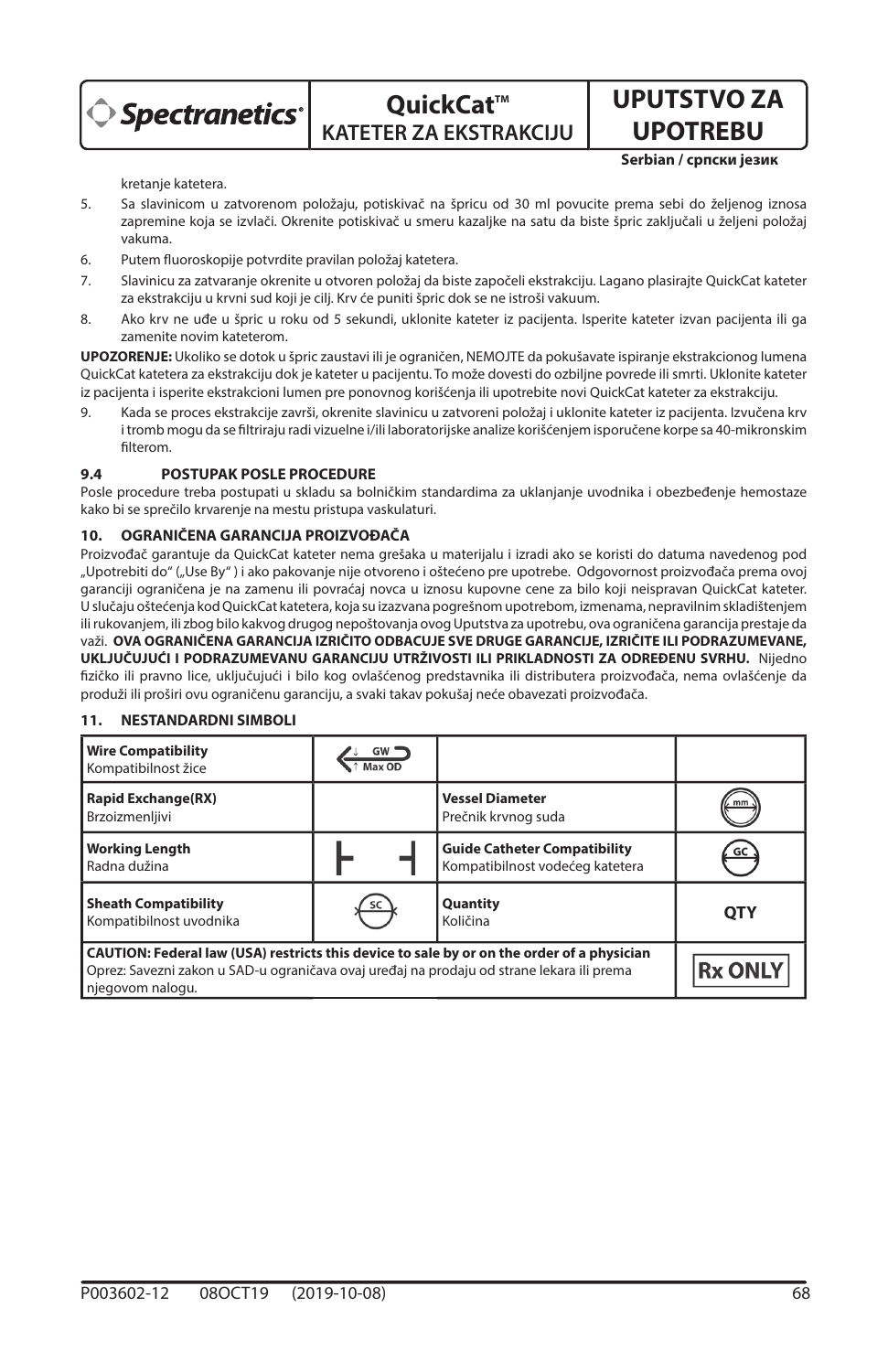

## **OuickCat™ EXTRAKČNÝ KATÉTER**

# **NÁVOD NA POUŽITIE**

### **Slovak/slovenčina**

## **Obsah**

| 1.               |  |
|------------------|--|
| 2.               |  |
| 3.               |  |
| $\overline{4}$ . |  |
| 5 <sub>1</sub>   |  |
| 6.               |  |
| $\overline{z}$   |  |
| 8.               |  |
| 9.               |  |
| 10.              |  |
| 11.              |  |

**Pred použitím si pozorne prečítajte všetky pokyny. Dodržiavajte všetky varovania a bezpečnostné opatrenia uvedené v tomto návode. Nedodržanie varovaní a bezpečnostných opatrení môže spôsobiť komplikácie. Všetky odporúčania v tomto návode majú slúžiť len ako všeobecný návod. Nie sú určené na to, aby nahrádzali nemocničné postupy alebo profesionálny klinický úsudok v súvislosti so starostlivosťou o pacienta.**

### **1. POPIS ZARIADENIA**

Extrakčný katéter QuickCat je jednorazový katéter na jedno použitie s dvojitým lúmenom, určený na odstraňovanie mäkkých embólií a trombov z ciev arteriálneho systému. Distálna špička katétra je ohybná, zúžená a hladká, a zabezpečuje netraumatický vstup do arteriálneho systému. Zariadenie sa dodáva sterilné a je určené len na jedno použitie.

## **2. INDIKÁCIE A URČENÉ POUŽITIE**

Extrakčný katéter QuickCat je indikovaný na odstraňovanie čerstvých, mäkkých embólií a trombov z ciev v arteriálnom systéme.

Produkt je určený na jedno použitie vyškolenými lekármi so skúsenosťami v diagnostických a intervenčných technikách. Možno použiť štandardné techniky na zavádzanie puzdra na cievny prístup, angiografických katétrov a vodiacich drôtov.

## **3. KONTRAINDIKÁCIE**

- Použite v cievach s priemerom < 1,5 mm
- Venózny systém
- Odstraňovanie vláknitého, priľnutého alebo kalcifikovaného materiálu (napríklad chronická zrazenina, aterosklerotický plak)

## **4. VAROVANIA**

- Nepoužívajte bez vodiaceho drôtu, pretože môže dôjsť k poraneniu cievy.
- Nepokúšajte sa katéter zasúvať ani vyťahovať proti odporu, kým fluoroskopicky alebo iným spôsobom nezistíte príčinu odporu. Manipulácia s katétrom proti odporu môže spôsobiť zauzlenie katétra alebo poškodenie cievy.
- Ak počas zákroku spozorujete uvoľnenie napätia alebo slučku na vodiacom drôte medzi vodiacim katétrom a jednokoľajným segmentom extrakčného katétra QuickCat, počas zasúvania alebo vyťahovania katétra môže dôjsť k zauzleniu vodiaceho drôtu v cieve. Pred zasúvaním alebo vyťahovaním katétra QuickCat odstráňte uvoľnené napätie alebo slučku na vodiacom drôte, aby nedošlo k poškodeniu katétra alebo cievy.
- Ak sa prietok v striekačke zastaví alebo je obmedzený, NEPOKÚŠAJTE sa extrakčný lúmen extrakčného katétra QuickCat vyplachovať, kým je katéter v pacientovi. Môže dôjsť k vážnemu zraneniu alebo smrti.
- Nepoužívajte ohnutý, zauzlený ani poškodený katéter, pretože to môže viesť k poškodeniu cievy alebo k neschopnosti zasunúť alebo vytiahnuť katéter.
- Nepoužívajte na dodávanie ani infúziu diagnostických, embolických alebo terapeutických materiálov do ciev.

## **5. BEZPEČNOSTNÉ OPATRENIA**

- Pred použitím skontrolujte, či sú všetky spojenia medzi komponentmi bezpečné a či je systém celkom naplnený, inak by mohlo byť porušené vákuum.
- Hemostatický ventil príliš neuťahujte na násade katétra, pretože môže dôjsť k poškodeniu katétra.
- Pri prechode alebo vťahovaní extrakčného katétra QuickCat cez čerstvo rozvinutý liek uvoľňujúci stent postupujte opatrne.
- Nesterilizujte, nespracovávajte ani nepoužívajte opakovane.
- Toto zariadenie NESTERILIZUJTE ani NEPOUŽÍVAJTE opakovane, pretože tieto kroky môžu zhoršiť jeho výkonnosť alebo zvýšiť riziko krížovej kontaminácie kvôli nevhodnému opakovanému spracovaniu.
- Opakované použitie tohto jednorazového zariadenia by mohlo spôsobiť vážne zranenie alebo smrť pacienta a tiež ruší záruku výrobcu.
- Komponenty systému nenahrádzajte alternatívnymi komponentmi.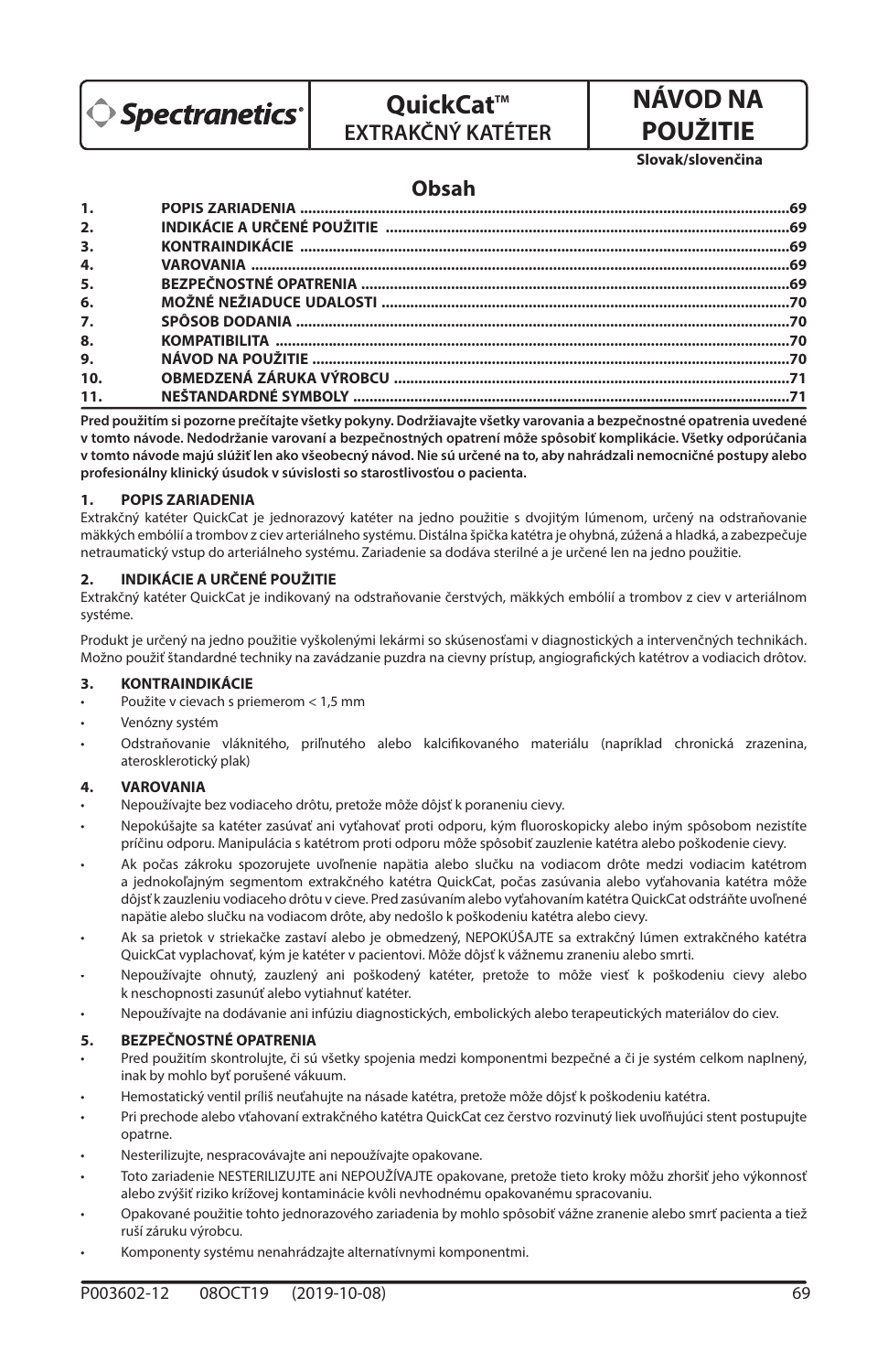

# **OuickCat™ EXTRAKČNÝ KATÉTER**

**POUŽITIE Slovak/slovenčina**

**NÁVOD NA** 

## **6. MOŽNÉ NEŽIADUCE UDALOSTI**

- Krvácanie/hematóm v mieste vstupu
- Rozstup anastomózy
- Náhle uzavretie alebo úplná oklúzia liečeného štepu alebo cievy
- Distálna embolizácia odpadu spôsobujúca oslabenie pľúc alebo ischémiu končatínLocal or systemic infection
- Kŕč tepny
- Vytvorenie artériovenóznej fistuly
- Reakcie na lieky, nežiaduca reakcia na kontrastnú látku
- Akútny infarkt myokardu
- Disekcia, perforácia, ruptúra alebo zranenie cievy
- Núdzový chirurgický zákrok
- Smrť

## **7. SPÔSOB DODANIA**

## **7.1 STERILIZÁCIA**

Dodávané sterilizované žiarením na tácke s vrchnákom na patentky, zapečatené v odlepovacom balení.

**Určené na jednorazové použitie;** nesterilizujte, nespracovávajte ani nepoužívajte opakovane.

## **7.2 KONTROLA PRED POUŽITÍM**

Sterilné, ak obal nie je otvorený ani poškodený. Produkt nepoužívajte, ak máte pochybnosti o neporušenosti obalu. Po vybratí z obalu produkt dôkladne prezrite, či počas prepravy nedošlo k poškodeniu, ohnutiu alebo zauzleniu.

## **8. KOMPATIBILITA**

## **KOMPONENTY ZARIADENIA**

Katéter: Extrakčný katéter QuickCat je kompatibilný s vodiacimi katétrami veľkosti 6 F [vnútorný priemer ≥ 1,73 mm (0,068 palca)] a vodiacimi drôtmi veľkosti 0,36 mm (0,014 palca). .<br>Katéter má pracovnú dĺžku 145 cm a jeho distálna časť je potiahnutá hydrofilným povlakom. Približne 1 mm od špičky sa nachádza RTG-kontrastná značka.

Vákuová zostava: Vákuová zostava sa skladá z predlžovacej hadičky dĺžky 177,8 mm (7,0 palca), jednocestného kohútika a vákuovej striekačky s objemom 30 ml s nastaviteľným zaisťovacím piestom. Na pomoc pri filtrovaní krvi a trombotického materiálu je dodaný filtrový košík s pórmi veľkosti 40 mikrónov na vizuálnu alebo laboratórnu analýzu.

# **9. NÁVOD NA POUŽITIE**

### **9.1 PODMIENKY UCHOVÁVANIA**

Uskladnite na chladnom, suchom mieste. Nevystavujte dlhodobo svetlu.

## **9.2 PRÍPRAVA ZARIADENIA**

- 1. Pomocou sterilnej techniky otvorte vrecko a tácku preneste do sterilného poľa.
- 2. Katéter vyberte z ochrannej cievky a skontrolujte, či nie je ohnutý alebo zauzlený.
- 3. Vákuovú striekačku s objemom 30 ml naplňte 5 10 ml bežného fyziologického roztoku.
- 4. Vákuovú striekačku napojte na kohútik, kohútik napojte na predlžovaciu hadičku a predlžovaciu hadičku napojte na hrdlo extrakčného katétra QuickCat. Skontrolujte, či sú všetky spojenia pevné.
- 5. Systém vypláchnite fyziologickým roztokom, aby bol úplne naplnený.
- 6. Kohútik otočte do zatvorenej polohy.
- 7. Vákuovú striekačku s objemom 30 ml odstráňte a všetok zvyšný fyziologický roztok vylejte.
- 8. Prázdnu vákuovú striekačku s objemom 30 ml znovu pripevnite k zostave systému.

#### **9.3 POSTUP**

- 1. Pomocou štandardnej techniky zaveďte kanylu do cieľovej cievy pomocou vodiaceho drôtu a vodiaceho katétra (vnútorný priemer ≥ 1,73 mm [0,068 palca]) s pripojeným hemostatickým ventilom.
- 2. Extrakčný katéter QuickCat založte na vodiaci drôt.

**VAROVANIE:** Ak počas manipulácie ucítite akýkoľvek odpor, pred zasunutím alebo vytiahnutím katétra musíte zistiť príčinu odporu. Manipulácia katétra proti odporu môže spôsobiť poškodenie katétra alebo cievy. Ak sa katéter počas používania zauzlí, opatrne ho z pacienta vytiahnite a pokračujte v zákroku s novým extrakčným katétrom QuickCat.

- 3. Za fluoroskopického pozorovania zasuňte extrakčný katéter QuickCat do cieľového miesta.
- 4. Hemostatický ventil utiahnite dostatočne tak, aby nedochádzalo k spätnému toku, no nie natoľko, aby to bránilo pohybu katétra.
- 5. S kohútikom v zatvorenej polohe potiahnite piest striekačky s objemom 30 ml naspäť na požadovaný extrakčný objem. Piest otočte v smere hodinových ručičiek, aby sa striekačka zaistila v požadovanej vákuovej polohe.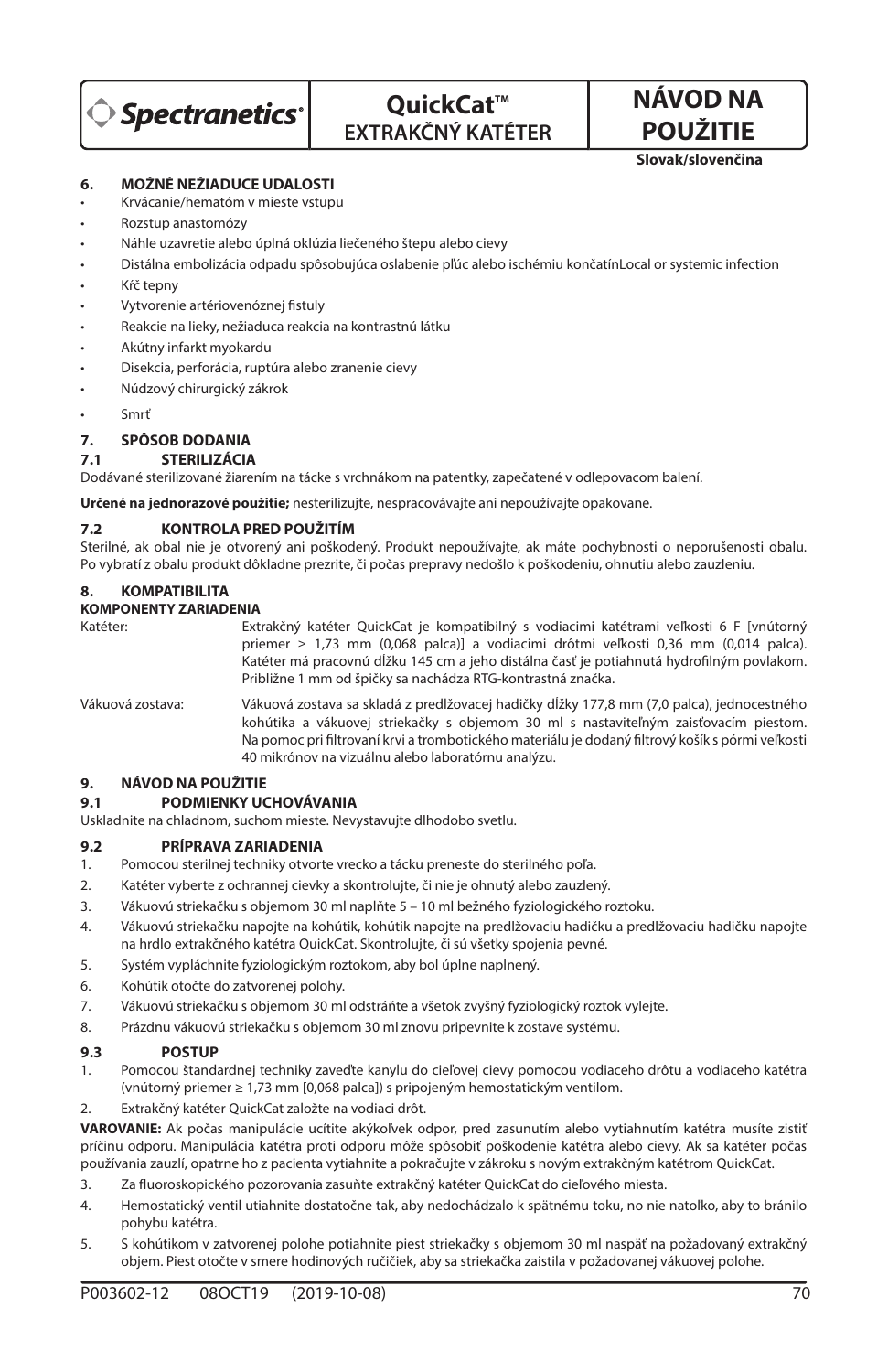

**QuickCat™ EXTRAKČNÝ KATÉTER**

**POUŽITIE Slovak/slovenčina**

**NÁVOD NA** 

- 6. Fluoroskopicky skontrolujte správnu polohu katétra.
- 7. Keď chcete začať extrakciu, otočte kohútik do otvorenej polohy. Extrakčný katéter QuickCat pomaly zasúvajte do cieľovej cievy. Do striekačky bude vtekať krv, kým sa nevyčerpá vákuum.
- 8. Ak do striekačky nezačne vtekať krv do 5 sekúnd, katéter z pacienta vytiahnite. Katéter buď prepláchnite mimo pacienta alebo ho nahraďte novým katétrom.

**VAROVANIE:** Ak sa prietok v striekačke zastaví alebo je obmedzený, NEPOKÚŠAJTE sa extrakčný lúmen extrakčného katétra QuickCat vyplachovať, kým je katéter v pacientovi. Môže dôjsť k vážnemu zraneniu alebo smrti. Skôr, než sa katéter pokúsite znovu použiť, vytiahnite ho z pacienta a vypláchnite extrakčný lúmen alebo použite nový extrakčný katéter QuickCat.

9. Po dokončení extrakčného procesu otočte kohútik do zatvorenej polohy a katéter odstráňte z pacienta. Extrahovanú krv a trombus možno filtrovať na vizuálnu alebo laboratórnu analýzu pomocou dodaného filtrového košíka s pórmi veľkosti 40 mikrónov.

## **9.4 STAROSTLIVOSŤ PO ZÁKROKU**

Po zákroku je pri vyťahovaní puzdra a zabezpečovaní hemostázy potrebné postupovať podľa nemocničných štandardov, aby nedošlo ku krvácaniu v mieste prístupu do cievy.

## **10. OBMEDZENÁ ZÁRUKA VÝROBCU**

Výrobca zaručuje, že katéter QuickCat neobsahuje materiálové ani výrobné chyby, ak sa použije do dátumu uvedeného pod dátumom exspirácie a ak je balenie tesne pred použitím neotvorené a nepoškodené. Zodpovednosť výrobcu podľa tejto záruky je obmedzená na výmenu alebo refundáciu nákupnej ceny akéhokoľvek poruchového katétra QuickCat. Výrobca nebude zodpovedný za žiadne náhodné, osobitné ani následné škody v dôsledku použitia katétra QuickCat. Poškodenie katétra QuickCat spôsobené nesprávnym použitím, úpravou, nevhodným uchovávaním alebo manipuláciou alebo iným nedodržaním tohto návodu na použitie ruší túto obmedzenú záruku. **TÁTO OBMEDZENÁ ZÁRUKA VÝSLOVNE NAHRÁDZA VŠETKY OSTATNÉ ZÁRUKY, VÝSLOVNÉ ČI NAZNAČENÉ, VRÁTANE NAZNAČENEJ ZÁRUKY OBCHODOVATEĽNOSTI ALEBO VHODNOSTI NA KONKRÉTNY ÚČEL.** Žiadna osoba ani subjekt, vrátane akéhokoľvek autorizovaného zástupcu alebo predajcu výrobcu, nemá právo rozširovať ani predlžovať túto obmedzenú záruku a žiadna takáto vynaložená snaha nie je vymáhateľná od výrobcu.

## **11. NEŠTANDARDNÉ SYMBOLY**

| <b>Wire Compatibility</b><br>Kompatibilita drôtu                                                                                                                                                            | Max OD    |                                                                        |                |
|-------------------------------------------------------------------------------------------------------------------------------------------------------------------------------------------------------------|-----------|------------------------------------------------------------------------|----------------|
| <b>Rapid Exchange(RX)</b><br>Rýchla výmena (RX)                                                                                                                                                             |           | <b>Vessel Diameter</b><br>Priemer cievy                                | mm             |
| <b>Working Length</b><br>Pracovná dĺžka                                                                                                                                                                     |           | <b>Guide Catheter Compatibility</b><br>Kompatibilita vodiaceho katétra | GC             |
| <b>Sheath Compatibility</b><br>Kompatibilita puzdra                                                                                                                                                         | <u>sc</u> | Quantity<br>Množstvo                                                   | <b>QTY</b>     |
| CAUTION: Federal law (USA) restricts this device to sale by or on the order of a physician<br>UPOZORNENIE: Federálny zákon (USA) obmedzuje predaj tohto zariadenia na lekárov alebo na<br>lekársky predpis. |           |                                                                        | <b>Rx ONLY</b> |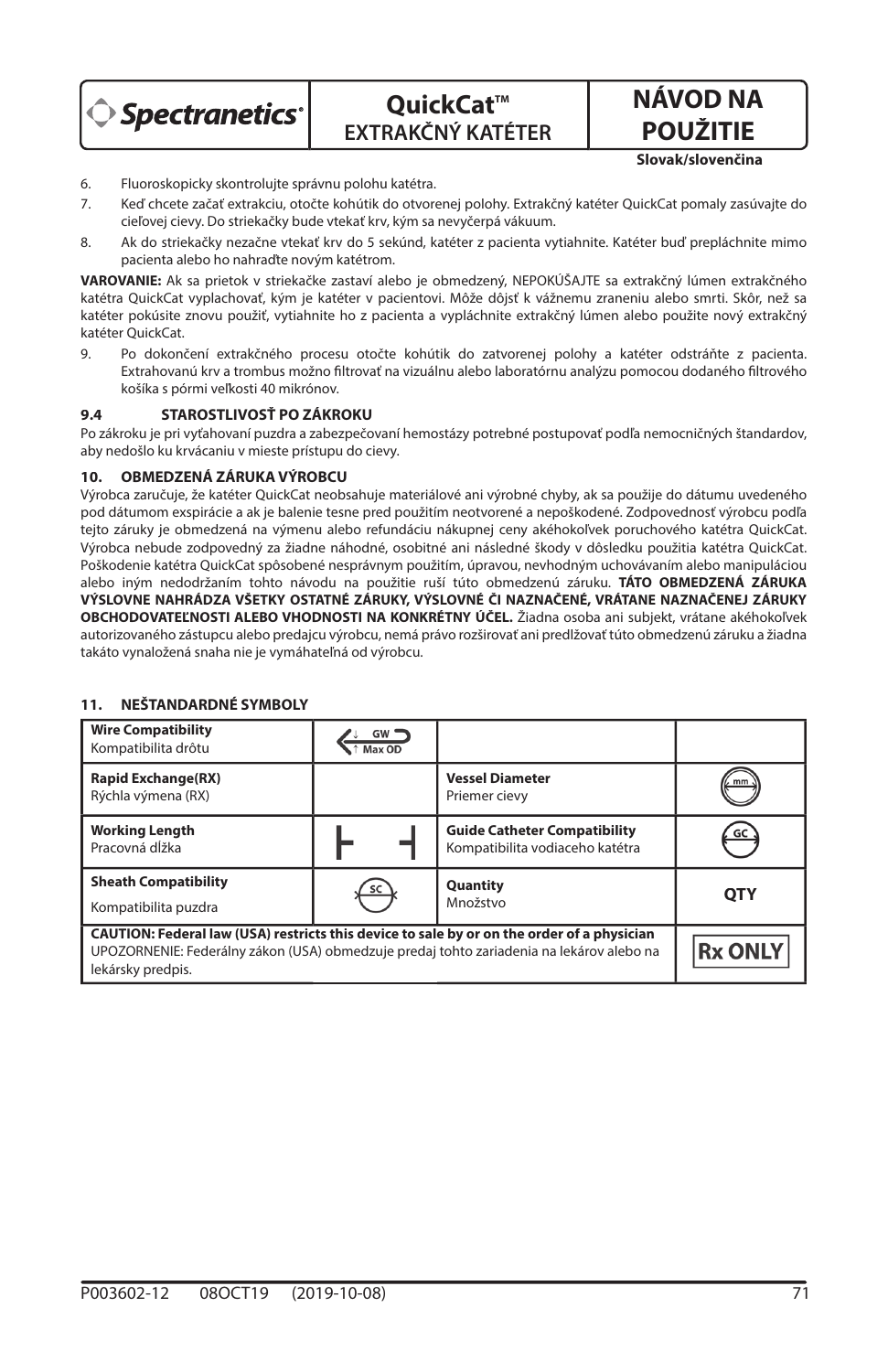$\hat{p}$  Spectranetics $\hat{p}$ 

# **EKSTRAKCIJSKI KATETER**

## **QuickCat™**

## **UPORABO Slovenian / Slovenščina**

**NAVODILA ZA** 

## **Kazalo**

| 1.               |  |
|------------------|--|
| 2.               |  |
| 3.               |  |
| 4.               |  |
| 5.               |  |
| 6.               |  |
| $\overline{z}$ . |  |
| 8.               |  |
| 9.               |  |
| 10.              |  |
| 11.              |  |

**Pred uporabo natančno preberite navodila. Upoštevajte vsa opozorila in previdnostne ukrepe v teh navodilih. Neupoštevanje opozoril in previdnostnih ukrepov lahko povzroči zaplete. Vsa priporočila v teh navodilih so splošne smernice. Niso pomembnejša kot protokoli ustanove ali strokovna klinična presoja glede oskrbe bolnika.**

## **1. OPIS NAPRAVE**

Ekstrakcijski kateter QuickCat je kateter z dvojnim lumnom za enkratno uporabo, oblikovan za odstranjevanje mehkih embolusov in trombusov iz žil arterijskega sistema. Distalna konica katetra je upogibna, zašiljena in gladka, kar omogoča atravmatski prehod v arterijski sistem. Ta naprava se dobavlja sterilna in je namenjena samo za enkratno uporabo.

### **2. INDIKACIJE IN PREDVIDENA UPORABA**

Ekstrakcijski kateter QuickCat je indiciran za odstranjevanje svežih mehkih embolusov in trombusov iz žil arterijskega sistema.

Izdelek je namenjen enkratni uporabi za zdravnike, usposobljene in izkušene na področju diagnostičnih in intervencijskih tehnik. Uporabijo se lahko standardne tehnike za nameščanje tulca za dostopanje do žilja, angiografskih katetrov in vodilnih žic.

## **3. KONTRAINDIKACIJE**

- Uporaba v žilah s premerom < 1,5 mm
- Venski sistem
- Odstranjevanje fibroznega, sprijetega ali kalcificiranega materiala (na primer kroničnega strdka, aterioskleritičnega plaka).

## **4. OPOZORILA**

- Ne uporabljajte brez vodilne žice, saj to lahko povzroči poškodbo žile.
- Katetra ne uvajajte ali odstranjujte, če je prisotna rezistenca, dokler niste vzroka rezistence ugotovili s fluoroskopijo ali drugim sredstvom. Premikanje katetra ob rezistenci lahko povzroči vozlanje katetra in/ali poškodbo žile.
- Če med postopkom na vodilni žici opazite čezmerno zrahljanost ali zanko med vodilnim katetrom in enotirnim segmentom ekstrakcijskega katetra QuickCat, se lahko vodilna žica v žili med uvajanjem ali odstranjevanjem katetra zavozla. Odpravite zrahljanost ali zanko na vodilni žici, preden uvedete ali odstranite kateter QuickCat, da se izognete poškodbi katetra in/ali žile.
- Če se pretok v brizgo ustavi ali je oviran, NE poskušajte splakniti ekstrakcijskega lumna ekstrakcijskega katetra QuickCat, ko je kateter v bolniku. To lahko povzroči resno poškodbo ali smrt.
- Ne uporabljajte upognjenega, zavozlanega ali poškodovanega katetra, saj to lahko povzroči poškodbo žile in/ali nezmožnost uvajanja ali odstranjevanja katetra.
- Ne uporabljajte za dovajanje ali infundiranje diagnostičnih, emboličnih ali terapevtskih materialov v krvne žile.

## **5. PREVIDNOSTNI UKREPI**

- Pred uporabo preverite, ali so vse povezave med sestavnimi deli dobro nameščene in ali je sistem popolnoma pripravljen, saj je drugače vakuum lahko ogrožen.
- Hemostatskega ventila ne privijte premočno na kanal katetra, saj to lahko povzroči poškodbo katetr.
- Bodite previdni pri uvajanju ali odstranjevanju ekstrakcijskega katetra QuickCat prek novo nameščenega stenta, ki eluira zdravil.
- Naprave ne sterilizirajte, obdelujte ali uporabite ponovno.
- Tega pripomočka NE SMETE znova sterilizirati ali znova uporabiti, saj lahko pri tem pride do ogrožanja zmogljivosti ali povečanja tveganja navzkrižne kontaminacije zaradi neustrezne ponovne obdelave.
- Ponovna uporaba tega pripomočka za enkratno uporabo lahko povzroči resne telesne poškodbe ali smrt bolnika ter izniči jamstva izdelovalca.
- Sestavnih delov sistema ne zamenjujte z alternativnimi sestavnimi deli.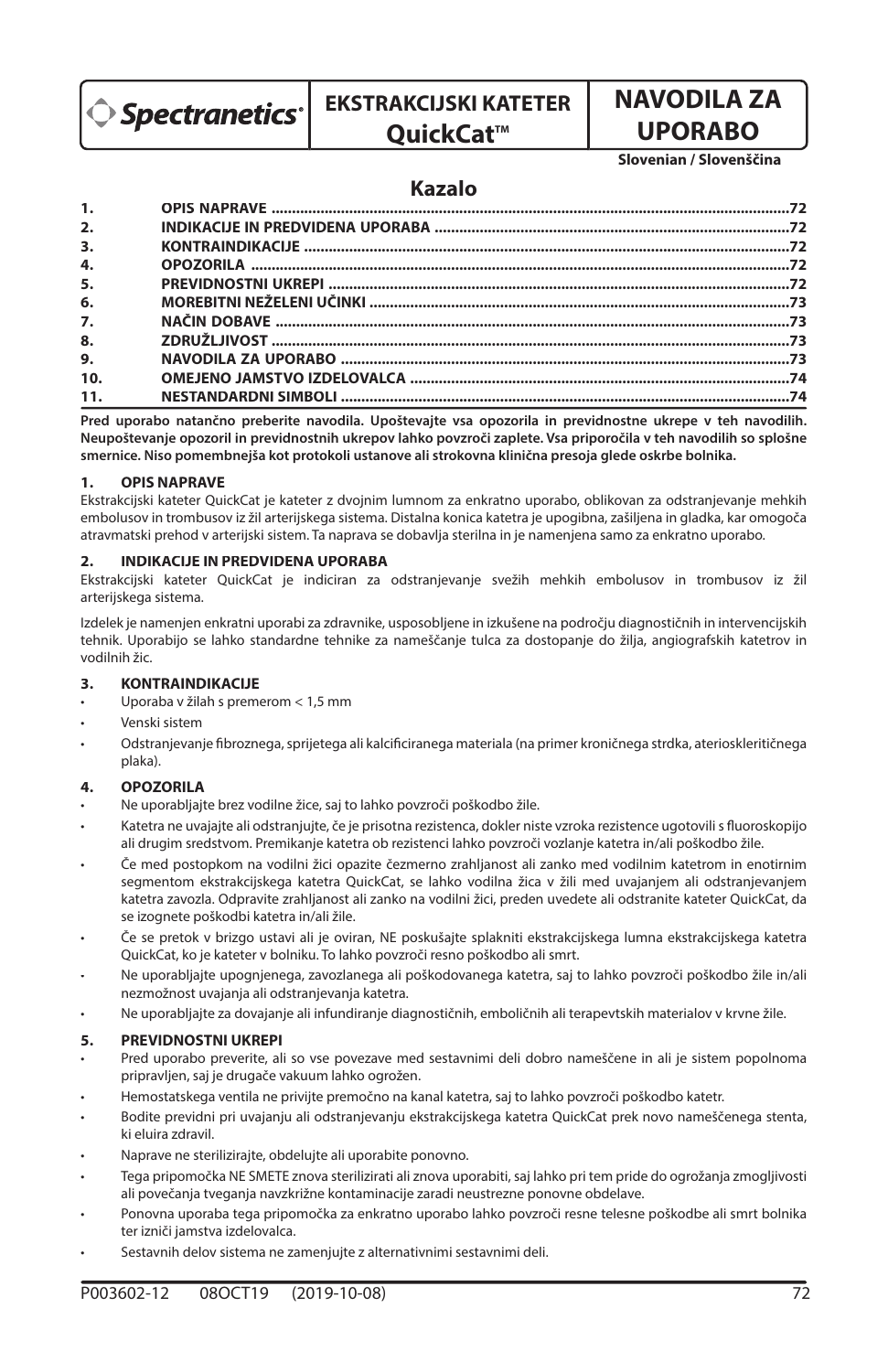$\hat{p}$  Spectranetics $\hat{p}$ 

## **EKSTRAKCIJSKI KATETER**

## **QuickCat™**

## **UPORABO Slovenian / Slovenščina**

**NAVODILA ZA** 

#### **6. MOREBITNI NEŽELENI UČINKI**

- Krvavitev/hematom na mestu dostopa
- Anastomozni razkroj
- Nenadno zaprtje ali popolna okluzija obdelanega presadka ali žile
- Distalna embolizacija debrija, ki povzroči pulmonalno ogroženost in/ali ishemijo udov.
- Lokalna ali sistemska okužba
- Arterijski spazem
- Tvorba arteriovenske fistule
- Reakcije na zdravila, neželeni učinki zaradi kontrastnega sredstva
- Akutni miokardni infarkt
- Disekcija, perforacija, predrtje ali poškodba žile
- Nujen kirurški poseg
- Smrt

#### **7. NAČIN DOBAVE**

#### **7.1 STERILIZACIJA**

Dostavljeno sterilizirano s sevanjem na pladnju s pritrjenim pokrovom, zatesnjenim v ovojnini, ki se odlepi.

**Namenjen je enkratni uporabi;** ne sterilizirajte, obdelujte ali uporabljajte ponovno.

#### **7.2 PREGLED PRED UPORABO**

Izdelek je sterilen le, če je embalaža neodprta ali nepoškodovana. Po odstranjevanju iz embalaže izdelek skrbno preglejte, da se prepričate, da se med prevozom niso pojavile poškodbe, upogibi ali vozli.

#### **8. ZDRUŽLJIVOST**

#### **SESTAVNI DELI NAPRAVE**

Kateter: Ekstrakcijski kateter QuickCat je združljiv z vodilnimi katetri 6F [z notranjim premerom ≥ 1,73 mm] in 0,36 mm vodilnimi žicami. Delovna dolžina katetra je 145 cm, njegov distalni del pa je prekrit s hidrofilno prevleko. Označevalec, neprepusten za rentgenske žarke, je za približno 1 mm oddaljen od konice.

Vakuumska sestava: Vakuumska sestava vključuje 177,8 mm podaljšano cevko, enosmerno pipo in 30-mililitrsko vakuumsko brizgo z nastavljivim zaklepnim batom. Priložena je filtrirna košara s 40-mikronskimi porami, ki pomaga pri filtriranju krvi in trombotičnega materiala za vizualne ali laboratorijske analize.

#### **9. NAVODILA ZA UPORABO**

#### **9.1 POGOJI SHRANJEVANJA**

Shranjujte na hladnem, suhem mestu. Izogibajte se čezmerni izpostavljenosti svetlobi.

#### **9.2 PRIPRAVA NAPRAVE**

- 1. S sterilno tehniko odprite vrečko in pladenj prenesite na sterilno površino.
- 2. Iz zaščitnega ovoja vzemite kateter in ga preglejte, če je upognjen ali zavozlan.
- 3. 30-mililitrsko vakuumsko brizgo napolnite s 5-10 ml navadne fiziološke raztopine.
- 4. Vakuumsko brizgo priključite na pipo, pipo na podaljšano cevko, to pa na pesto ekstrakcijskega katetra QuickCat. Prepričajte se, ali so vse povezave dobro nameščene.
- 5. Sistem splaknite s fiziološko raztopino, da zagotovite popolno pripravo.
- 6. Pipo obrnite v zaprt položaj.
- 7. 30-mililitrsko vakuumsko brizgo odstranite in odstranite čezmerno količino fiziološke raztopine.
- 8. Na sestavo sistema ponovno priključite 30-mililitrsko vakuumsko brizgo.

#### **9.3 POSTOPEK**

- 1. S standardno tehniko kanulirajte ciljno žilo z vodilno žico in vodilnim katetrom (z notranjim premerom ≥ 1,73 mm) s priključenim hemostatskim ventilom.
- 2. Ekstrakcijski kateter QuickCat namestite na vodilno žico.

**OPOZORILO:** Če se med premikanjem pojavi kakršna koli rezistenca, najprej ugotovite vzrok rezistence, šele nato nadaljujte z uvajanjem ali odstranjevanjem katetra. Premikanje katetra ob rezistenci lahko povzroči poškodbo katetra ali žile. Če se kateter med uporabo zavozla, ga previdno odstranite iz bolnika in postopek nadaljujte z novim ekstrakcijskim katetrom QuickCat.

- 3. Ob fluoroskopiji uvajajte ekstrakcijski kateter QuickCat do ciljnega mesta.
- 4. Hemostatski ventil privijte dovolj močno, da preprečite povratni tok, vendar ne tako močno, da preprečite premikanje katetra.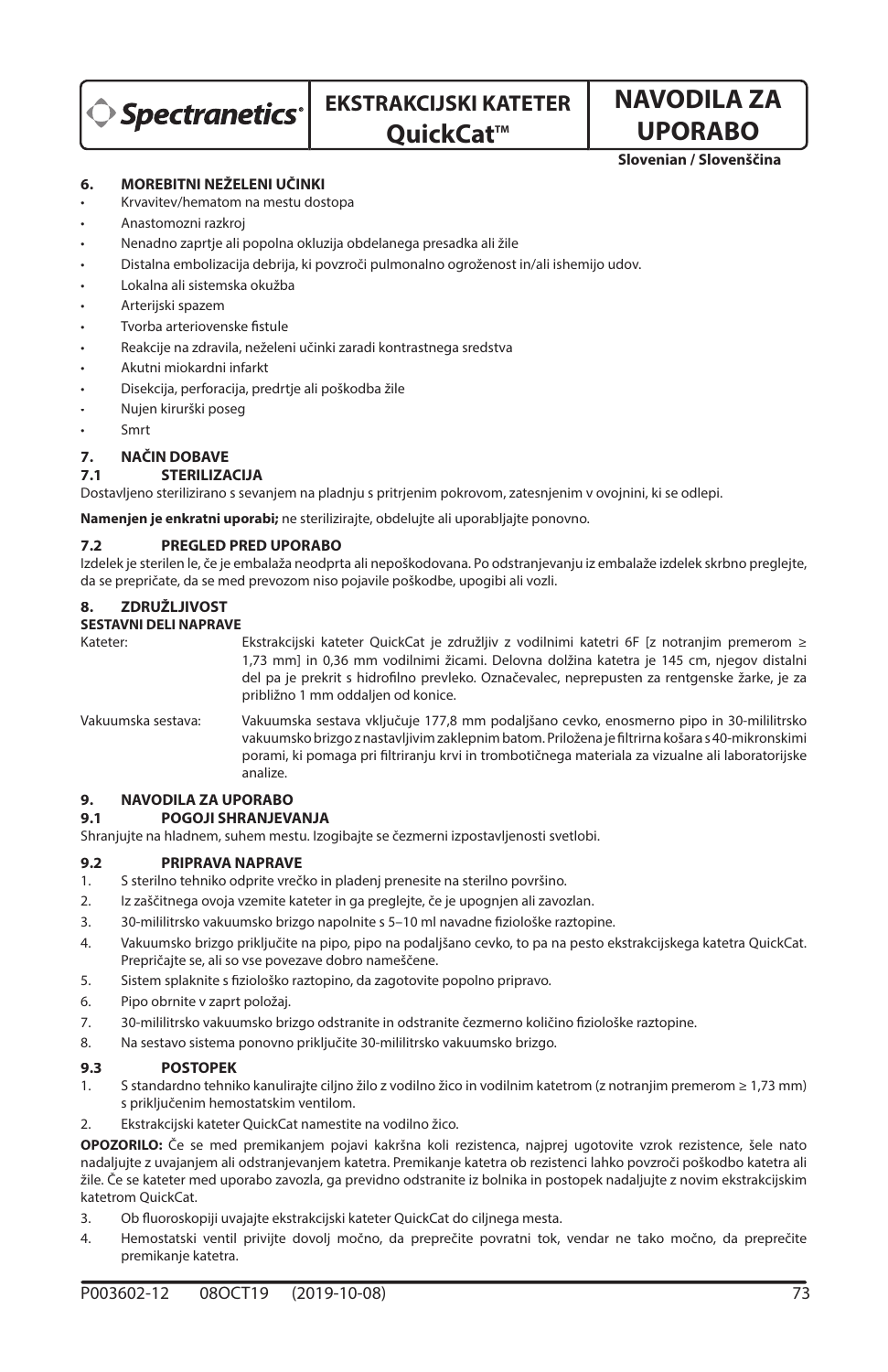> Spectranetics\*

## **NAVODILA ZA UPORABO**

#### **Slovenian / Slovenščina**

- 5. Ko je pipa v zaprtem položaju, potegnite bat 30-mililitrske brizge nazaj do želene količine ekstrakcijskega volumna. Bat privijte v smeri urnega kazalca, da brizgo zaklenete v želenem vakuumskem položaju.
- 6. Pravilen položaj katetra potrdite s fluoroskopijo.
- 7. Za začetek ekstrakcije pipo obrnite v odprt položaj. Ekstrakcijski kateter QuickCat počasi uvajajte v ciljno žilo. Kri bo tekla v brizgo, dokler ne zmanjka vakuuma.
- 8. Če kri v brizgo ne vstopi v 5 sekundah, kateter odstranite iz bolnika. Kateter splaknite zunaj bolnika ali pa ga zamenjajte z novim katetrom.

**OPOZORILO:** Če se pretok v brizgo ustavi ali je oviran, NE poskušajte splakniti ekstrakcijskega lumna ekstrakcijskega katetra QuickCat, ko je kateter v bolniku. To lahko povzroči resno poškodbo ali smrt. Kateter odstranite iz bolnika in ekstrakcijski lumen splaknite pred ponovno uporabo ali uporabite nov ekstrakcijski kateter QuickCat.

9. Ko je ekstrakcijski postopek zaključen, pipo obrnite v zaprt položaj in odstranite kateter iz bolnika. Za vizualno in/ali laboratorijsko analizo se lahko ekstrahirana kri in trombus filtrirata z uporabo priložene filtrske košare s 40-mikronskimi porami.

#### **9.4 OSKRBA PO POSTOPKU**

Po postopku je treba upoštevati bolnišnične standarde oskrbe za odstranjevanje tulca in omogočanje hemostaze, ki preprečuje krvavitev na mestu dostopa do žile.

#### **10. OMEJENO JAMSTVO IZDELOVALCA**

Izdelovalec jamči, da je kateter QuickCat brez napak v materialu in izdelavi, če ga uporabite do datuma, navedenega pod »Uporabno do«, in če neposredno pred uporabo ni odprt ali poškodovan. Izdelovalčeva odgovornost je s to garancijo omejena na zamenjavo okvarjenega katetra QuickCat oziroma na povračilo stroškov njegovega nakupa. Izdelovalec ne prevzema odgovornosti za morebitno naključno, posebno ali posledično škodo, ki nastane pri uporabi katetra QuickCat. Če se kateter QuickCat poškoduje zaradi nepravilne uporabe, predelave, nepravilnega hranjenja ali ravnanja z njim oziroma neupoštevanja teh navodil za uporabo, se ta garancija razveljavi. **TA GARANCIJSKA IZJAVA IZRECNO NADOMESTI VSA DRUGA JAMSTVA, IZRECNA ALI IMPLICIRANA, VKLJUČNO z IMPLICIRANIM JAMSTVOM**  USTREZNOSTI ZA PRODAJO ALI PRIMERNOSTI ZA DOLOČEN NAMEN. Niti fizične niti pravne osebe, vključno s pooblaščenim zastopnikom ali prodajalcem izdelovalca, nimajo pooblastil za podaljšanje ali razširitev te garancije. Izdelovalec ne odgovarja, če pride do poskusa podaljšanja oziroma razširitve te garancije.

#### **11. NESTANDARDNI SIMBOLI**

| <b>Wire Compatibility</b><br>Združljivost žic                                                                                                                                                           | $\mathsf{GW}$ $\overline{\phantom{0}}$<br>Max OD |                                                                       |                |
|---------------------------------------------------------------------------------------------------------------------------------------------------------------------------------------------------------|--------------------------------------------------|-----------------------------------------------------------------------|----------------|
| <b>Rapid Exchange(RX)</b><br>Hitra izmenjava                                                                                                                                                            |                                                  | <b>Vessel Diameter</b><br>Premer žile                                 | mm             |
| <b>Working Length</b><br>Delovna dolžina                                                                                                                                                                |                                                  | <b>Guide Catheter Compatibility</b><br>Združljivost vodilnih katetrov | GC             |
| <b>Sheath Compatibility</b><br>Združljivost tulcev                                                                                                                                                      | SC                                               | Quantity<br>Količina                                                  | <b>QTY</b>     |
| CAUTION: Federal law (USA) restricts this device to sale by or on the order of a physician<br>Svarilo: Po zveznem zakonu (ZDA) je to napravo mogoče kupiti le od zdravnika ali po njegovem<br>naročilu. |                                                  |                                                                       | <b>Rx ONLY</b> |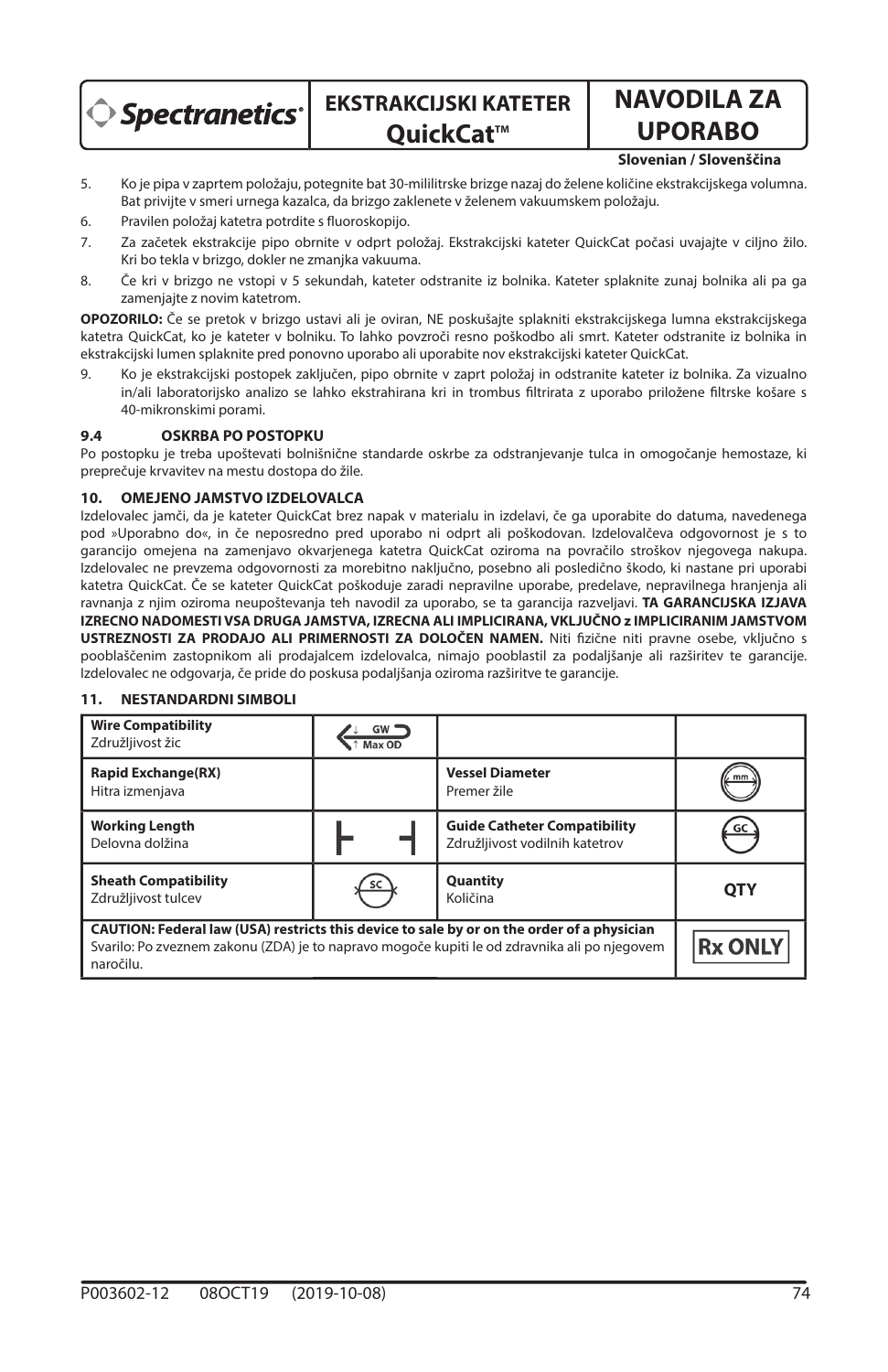> Spectranetics\*

## **CATÉTER DE EXTRACCIÓN**

## **QuickCat™**

### **DE USO Spanish / Español**

**INSTRUCCIONES** 

## **Índice**

| 1.11             |  |
|------------------|--|
| 2.               |  |
| 3.               |  |
| $\overline{4}$ . |  |
| 5.               |  |
| 6.               |  |
| 7.               |  |
| 8.               |  |
| 9.               |  |
| 10.              |  |
| 11.              |  |

**Lea atentamente las instrucciones antes de utilizar el dispositivo. Observe todas las advertencias y precauciones que aparecen en estas instrucciones, de lo contrario pueden producirse complicaciones. Toda recomendación en estas instrucciones tiene por objeto servir exclusivamente de guía general y en ningún caso pretende sustituir los protocolos institucionales o el criterio clínico profesional relacionados con la atención a pacientes.**

#### **1. DESCRIPCIÓN DEL DISPOSITIVO**

El catéter de extracción QuickCat es un dispositivo de doble lumen, desechable y de un solo uso diseñado específicamente para eliminar trombos y émbolos blandos de los vasos del sistema arterial. La punta distal del catéter es flexible, cónica y suave, lo que permite un paso atraumático a través del sistema arterial. El dispositivo se suministra estéril y está concebido para utilizarse una sola vez.

#### **2. INDICACIONES Y USO PREVISTO**

El catéter de extracción QuickCat está indicado para la eliminación de trombos o émbolos blandos nuevos de los vasos del sistema arterial.

Este producto está previsto para un solo uso por parte de médicos capacitados y con experiencia en técnicas de diagnóstico e intervencionistas. Permite emplear técnicas estándar para la inserción de vainas, catéteres angiográficos y alambres guía de acceso vascular.

#### **3. CONTRAINDICACIONES**

- Uso en vasos con un diámetro inferior a 1.5 mm.
- El sistema venoso.
- La eliminación de material fibroso, adherente o calcificado (por ejemplo, la coagulación crónica, la placa aterosclerótica).

#### **4. ADVERTENCIAS**

- No lo utilice sin un alambre guía, ya que puede provocar lesiones en el vaso.
- En caso de detectar alguna resistencia, no intente hacer avanzar o retraer el catéter hasta que no se haya determinado la causa de dicha resistencia mediante fluoroscopia u otro medio. Si se manipula el catéter cuando presenta resistencia, pueden producirse codos en el catéter y/o daños en el vaso.
- Si el alambre guía está demasiado holgado o tiene una curva entre el catéter guía y el segmento monorriel del catéter de extracción QuickCat durante el procedimiento, puede acodarse dentro del vaso al avanzar o retraer el catéter. Elimine la holgura o la curva del alambre guía antes de avanzar o retraer el catéter QuickCat para evitar deteriorar el catéter y/o que se produzcan lesiones en el vaso.
- En caso de que se interrumpa o restrinja el flujo en la jeringa, NO intente lavar el lumen de extracción del catéter de extracción QuickCat cuando el catéter se encuentre dentro del paciente, ya que pueden producirse lesiones graves o incluso la muerte.
- No utilice un catéter doblado, acodado o dañado, ya que puede provocar lesiones en el vaso y/o imposibilitar el avance o el retiro del catéter.
- No lo utilice para la administración o la infusión de materiales terapéuticos, embólicos o de diagnóstico en los vasos sanguíneos.

#### **5. PRECAUCIONES**

- Antes de su uso, compruebe que todas las conexiones entre los componentes sean seguras y que el sistema se haya cebado completamente, ya que de lo contrario el vacío podría perderse.
- No apriete demasiado la válvula hemostática en el eje del catéter, ya que el catéter puede resultar dañado.
- Tenga cuidado al cruzar o retraer el catéter de extracción QuickCat a través de un stent liberador de fármaco recién colocado.
- No vuelva a esterilizar, procesar ni usar el dispositivo.
- NO vuelva a esterilizar este dispositivo ni lo reutilice, ya que estas acciones pueden alterar su desempeño o aumentar el riesgo de contaminación cruzada a causa de un reprocesamiento inadecuado.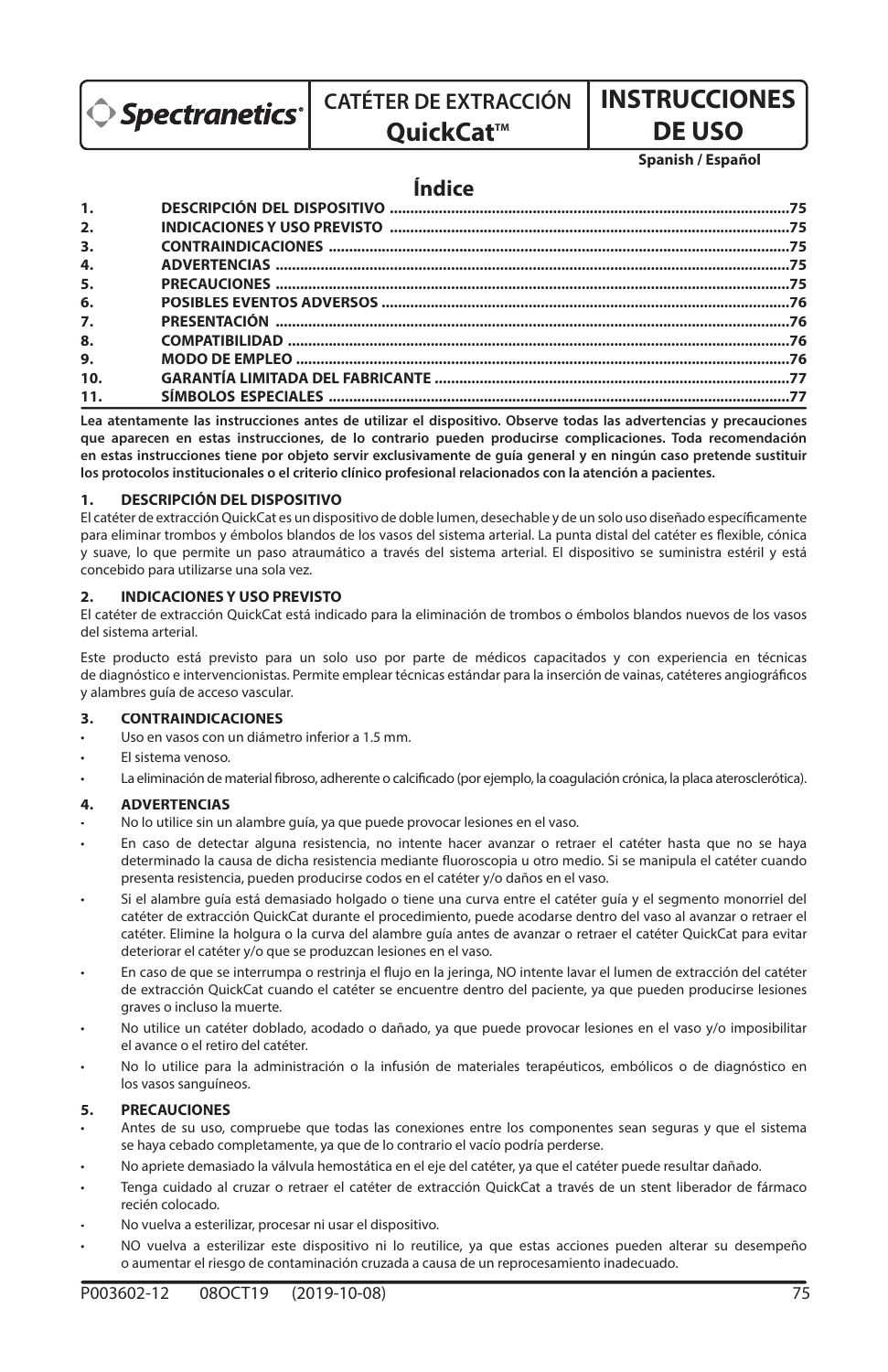> Spectranetics\*

## **CATÉTER DE EXTRACCIÓN**

## **QuickCat™**

## **DE USO Spanish / Español**

**INSTRUCCIONES** 

- La reutilización de este dispositivo de un solo uso podría ocasionar lesiones graves o la muerte del paciente y anula las garantías del fabricante.
- No sustituya los componentes del sistema con otros alternativos.

#### **6. POSIBLES EVENTOS ADVERSOS**

- Hemorragia/hematoma en el lugar de acceso.
- Interrupción anastomótica.
- Oclusión súbita o total del vaso o del injerto tratado.
- Embolización distal de residuos que ocasiona afectación pulmonar y/o isquemia de las extremidades.
- Infección local o sistémica.
- Espasmo arterial.
- Formación de fístula arteriovenosa.
- Reacciones al fármaco, reacción adversa al medio de contraste.
- Infarto agudo de miocardio.
- Disección, perforación, rotura o lesión de los vasos.
- Cirugía de emergencia.
- Muerte.

#### **7. PRESENTACIÓN**

#### **7.1 ESTERILIZACIÓN**

Se suministra esterilizado por radiación dentro de una bandeja con cierre a presión sellada en un empaque que se abre desprendiendo sus cubiertas.

**Válido para un solo uso**; no lo vuelva a esterilizar, procesar ni utilizar.

#### **7.2 INSPECCIÓN ANTERIOR AL USO**

Estéril si el empaque no se ha abierto ni presenta daños. No use el producto si existe duda sobre si el empaque ha sido alterado. Tras sacarlo del empaque, inspeccione detalladamente el producto con el fin de asegurarse de que durante el envío no se hayan producido daños, dobleces ni codos.

#### **8. COMPATIBILIDAD**

#### **COMPONENTES DEL DISPOSITIVO**

| Catéter:          | El catéter de extracción QuickCat es compatible con los catéteres quía 6F (D.I. mayor o igual<br>a 0.068 pulg. [1.73 mm]) y los alambres quía de 0.014 pulg. (0.36 mm). El catéter tiene una<br>longitud útil de 145 cm y su parte distal está cubierta de un revestimiento hidrófilo. Hay un<br>marcador radiopaco aproximadamente a 1 mm de la punta. |
|-------------------|---------------------------------------------------------------------------------------------------------------------------------------------------------------------------------------------------------------------------------------------------------------------------------------------------------------------------------------------------------|
| Llnidad de vacío: | La unidad do vacío consisto on un tubo do oxtonsión do 7.0 pula (177.8 mm), con llavo do paso.                                                                                                                                                                                                                                                          |

Unidad de vacío: La unidad de vacío consiste en un tubo de extensión de 7.0 pulg. (177.8 mm), c de una vía y jeringa de vacío de 30 ml con émbolo de bloqueo ajustable. Se suministra con una cesta de filtro de poro de 40 micras para ayudar durante el filtrado de sangre y material trombótico para realizar un análisis visual o de laboratorio.

#### **9. MODO DE EMPLEO**

#### **9.1 CONDICIONES DE ALMACENAMIENTO**

Almacene el dispositivo en un lugar fresco y seco. Evite la exposición prolongada a la luz del sol.

#### **9.2 PREPARACIÓN DEL DISPOSITIVO**

- 1. Mediante el uso de una técnica estéril, abra la bolsa y transfiera la bandeja al entorno estéril.
- 2. Saque el catéter del espiral de protección y compruebe que no existan dobleces o acodamientos.
- 3. Rellene la jeringa de vacío de 30 ml con 5 a 10 ml de solución salina normal.
- 4. Conecte la jeringa de vacío a la llave de paso, la llave de paso al tubo de extensión y el tubo de extensión al conector del catéter de extracción QuickCat. Asegúrese de que todas las conexiones sean seguras.
- 5. Lave el sistema con solución salina para garantizar un cebado completo.
- 6. Gire la llave de paso a la posición de cerrado.
- 7. Saque la jeringa de vacío de 30 ml y vacíe cualquier exceso de solución salina.
- 8. Vuelva a acoplar la jeringa de vacío de 30 ml a la unidad del sistema.

#### **9.3 PROCEDIMIENTO**

- 1. Mediante el uso de una técnica estándar, introduzca una cánula en el vaso objetivo con un alambre guía y un catéter guía (D.I. mayor o igual a 0.068 pulg. [1.73 mm]) con una válvula hemostática acoplada.
- 2. Cargue el catéter de extracción QuickCat en el alambre guía.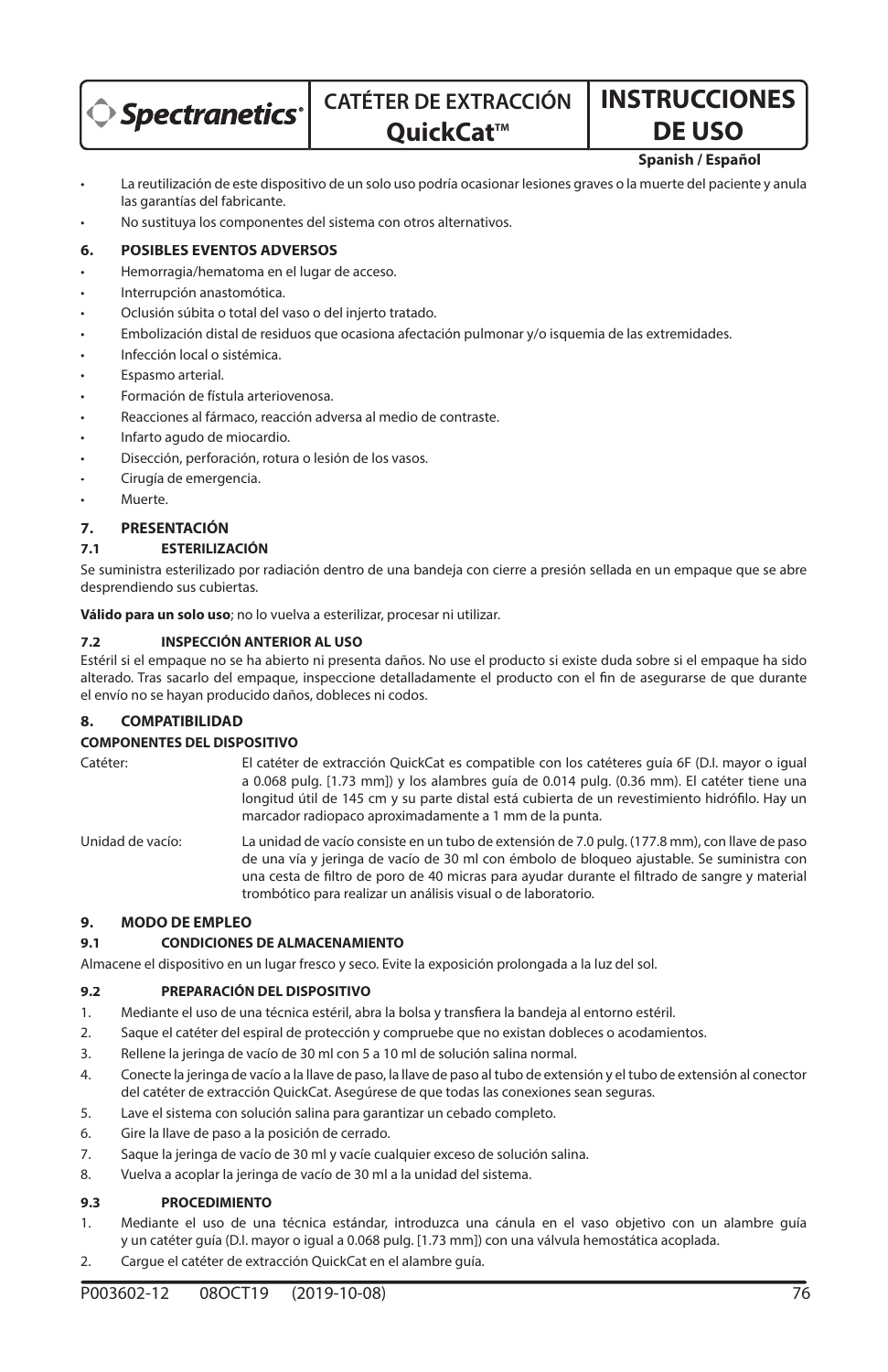

## **CATÉTER DE EXTRACCIÓN OuickCat™**

### **DE USO Spanish / Español**

**INSTRUCCIONES** 

**ADVERTENCIA:** Si durante la manipulación se detecta alguna resistencia, antes de hacer avanzar o retirar el catéter deberá determinarse la causa de esta. Si se manipula el catéter cuando presenta resistencia, pueden producirse daños en el catéter o lesiones en el vaso. Si durante el uso se forman codos en el catéter, extráigalo con cuidado del paciente y continúe el procedimiento con un catéter de extracción QuickCat nuevo.

- 3. Con ayuda de fluoroscopia, haga avanzar el catéter de extracción QuickCat al lugar objetivo.
- 4. Apriete la válvula hemostática lo suficiente como para evitar el refluio, pero no tan fuerte que impida el movimiento del catéter.
- 5. Con la llave de paso en la posición de cerrado, retraiga el émbolo de la jeringa de 30 ml hasta la cantidad deseada de volumen de extracción. Gire el émbolo en el sentido de las agujas del reloj para cerrar la jeringa en la posición de vacío que desee.
- 6. Confirme que el catéter se encuentra en la posición correcta mediante fluoroscopia.
- 7. Gire la llave de paso hasta la posición de abierto para iniciar la extracción. Haga avanzar lentamente el catéter de extracción QuickCat introduciéndolo en el vaso objetivo. La sangre entrará en la jeringa hasta que se agote el vacío.
- 8. En caso de que la sangre no haya entrado en la jeringa en el transcurso de 5 segundos, retire el catéter del paciente. Lávelo cuando esté afuera del paciente o reemplácelo por uno de nuevo.

ADVERTENCIA: En caso de que se interrumpa o restrinja el flujo en la jeringa, NO intente lavar el lumen de extracción del catéter de extracción QuickCat cuando el catéter se encuentre dentro del paciente, ya que pueden producirse lesiones graves o incluso la muerte. Retire el catéter del paciente y lave el lumen de extracción antes de proceder a reutilizarlo o utilice un catéter de extracción QuickCat nuevo.

9. Una vez finalizado el proceso de extracción, gire la llave de paso hasta la posición de cerrado y retire el catéter del paciente. La sangre y trombo que se han extraído pueden filtrarse para realizar un análisis visual y/o de laboratorio utilizando la cesta de filtro de poro de 40 micras que viene incluida.

#### **9.4 ATENCIÓN POSTERIOR AL PROCEDIMIENTO**

Tras el procedimiento, deberá seguirse la atención estándar del hospital para retirar la vaina y facilitar la hemostasia con el fin de evitar una hemorragia en el lugar de acceso vascular.

#### **10. GARANTÍA LIMITADA DEL FABRICANTE**

El fabricante garantiza que el catéter QuickCat no posee defectos de material ni fabricación si se utiliza antes de la fecha de caducidad y si el empaque no se ha abierto ni presenta daños inmediatamente antes de su uso. La responsabilidad del fabricante en virtud de la presente garantía se limita al reemplazo de cualquier catéter QuickCat defectuoso o a la devolución de su precio de compra. El fabricante no será responsable de ningún daño accidental, especial o consecuente derivado del uso del catéter QuickCat. Los daños que sufriera el catéter QuickCat por almacenamiento o manipulación incorrectos, uso indebido, alteración o cualquier otro incumplimiento de estas instrucciones de uso anularán la presente garantía limitada. **LA PRESENTE GARANTÍA LIMITADA SUSTITUYE EXPRESAMENTE CUALQUIER OTRA GARANTÍA, EXPLÍCITA O IMPLÍCITA, INCLUIDA LA GARANTÍA IMPLÍCITA DE COMERCIABILIDAD O ADECUACIÓN PARA UN FIN DETERMINADO.** Ninguna persona ni entidad, incluidos los representantes autorizados o distribuidores del fabricante, tiene la autoridad de ampliar o extender esta garantía limitada, y no se le podrá exigir al fabricante ningún presunto intento de ello.

#### **11. SÍMBOLOS ESPECIALES**

| <b>Wire Compatibility</b><br>Compatibilidad del alambre                                                                                                                                                                                                     | $\mathsf{GW} =$<br>Max OD |                                                                        |                |
|-------------------------------------------------------------------------------------------------------------------------------------------------------------------------------------------------------------------------------------------------------------|---------------------------|------------------------------------------------------------------------|----------------|
| <b>Rapid Exchange(RX)</b><br>Intercambio rápido (RX)                                                                                                                                                                                                        |                           | <b>Vessel Diameter</b><br>Diámetro del vaso                            | mm             |
| <b>Working Length</b><br>Longitud útil                                                                                                                                                                                                                      |                           | <b>Guide Catheter Compatibility</b><br>Compatibilidad del catéter quía | GC             |
| <b>Sheath Compatibility</b><br>Compatibilidad de la vaina                                                                                                                                                                                                   |                           | Quantity<br>Cantidad                                                   | <b>OTY</b>     |
| CAUTION: U.S. Federal Law restricts this device to sale by or on the order of a physician.<br>PRECAUCIÓN: Las leyes federales de Estados Unidos establecen restricciones para la venta<br>de este dispositivo a personal médico o bajo prescripción médica. |                           |                                                                        | <b>Rx ONLY</b> |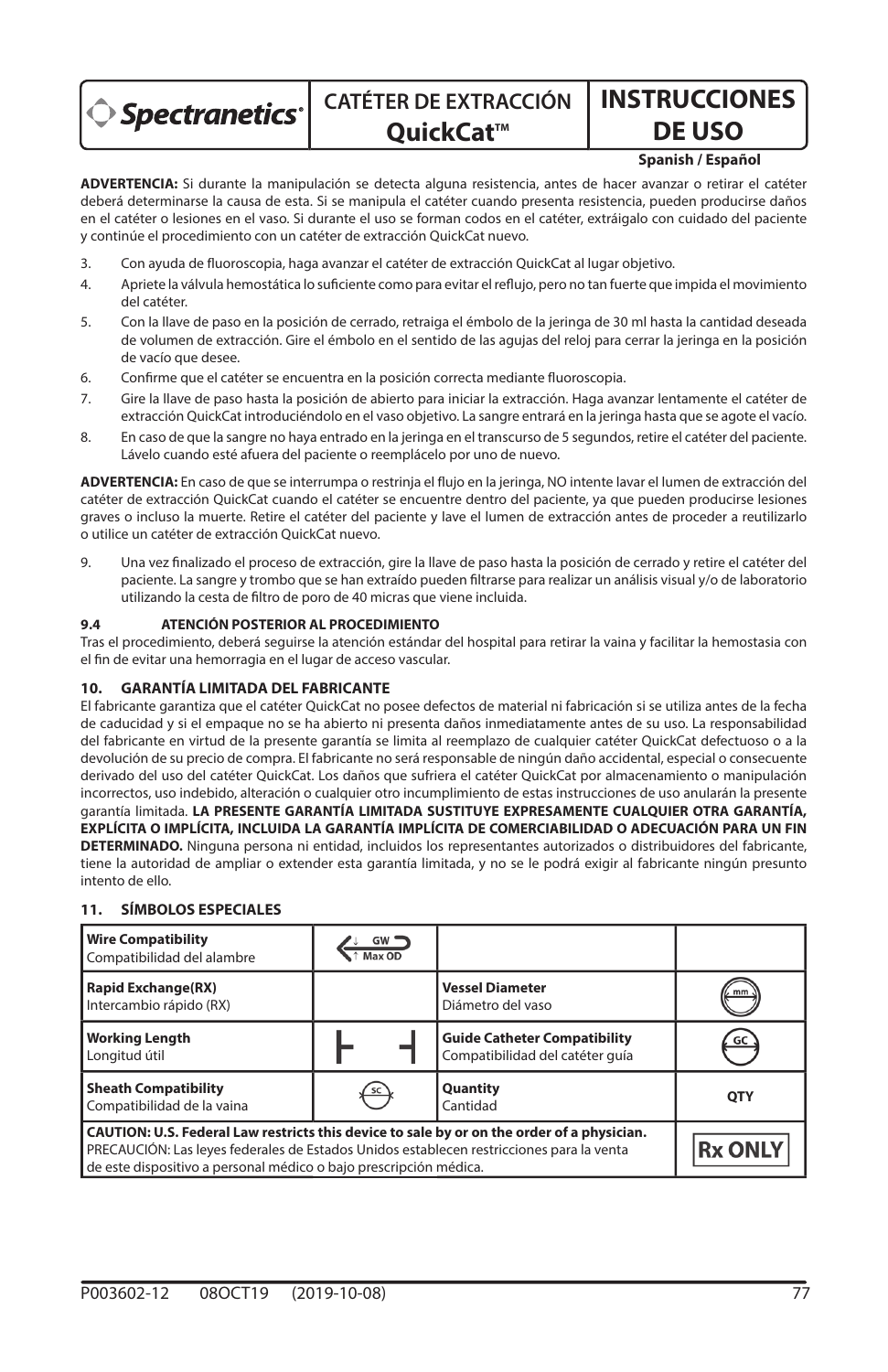$\hat{ }$  Spectranetics $\hat{ }$ 

## **EXTRAKTIONSKATETER**

# **QuickCat™** BRUKSANVISNING

**Swedish / Svenska**

### **Innehållsförteckning**

| 1.  |  |
|-----|--|
| 2.  |  |
| 3.  |  |
| 4.  |  |
| 5.  |  |
| 6.  |  |
| 7.  |  |
| 8.  |  |
| 9.  |  |
| 10. |  |
| 11. |  |

**Läs alla instruktioner noggrant före användning. Följ alla varningar och försiktighetsåtgärder i dessa instruktioner. Underlåtenhet att följa varningar och försiktighetsåtgärder kan resultera i komplikationer. Alla rekommendationer som ges i dessa instruktioner är enbart avsedda att tjäna som en allmän vägledning. De är inte avsedda att ha företräde före institutionella protokoll eller yrkesmässig klinisk bedömning vad gäller patientvård.**

#### **1. BESKRIVNING AV UTRUSTNINGEN**

QuickCat extraktionskateter är en dubbellumenkateter för engångsbruk utformad för att avlägsna mjuka emboli och tromber från artärsystemets kärl. Kateterns distala spets är böjlig, avsmalnande och slät, vilket gör ingången i artärsystemet atraumatisk. Anordningen levereras steril och är endast avsedd för engångsbruk.

#### **2. INDIKATIONER OCH AVSEDD ANVÄNDNING**

QuickCat extraktionskateter är avsedd att avlägsna färska, mjuka emboli och tromber från artärsystemets kärl.

Produkten är avsedd för engångsbruk av läkare som är utbildade inom och har erfarenhet av diagnostik- och ingreppstekniker. Normala tekniker för placering av höljen för kärlåtkomst, angiografiska katetrar och ledare kan användas.

#### **3. KONTRAINDIKATIONER**

- Används i kärl med diameter <1,5 mm
- **Vensystemet**
- Avlägsnande av bröst, fastsittande eller förkalkat material (t.ex. kroniskt koagel, aterosklerotisk plack)

#### **4. VARNINGAR**

- Använd inte utan guidetråd för att undvika skador.
- Försök inte föra katetern framåt eller dra tillbaka den vid motstånd innan orsaken till motståndet har fastställts genom uoroskopi eller på annat sätt. Manipulering av katetern vid motstånd kan leda till veck på katetern och/ eller skada på blodkärl.
- Om man under proceduren observerar att guidetråden hänger mycket slackt eller i slinga mellan guidekatetern och enskenssegmentet på QuickCat-extraktionskatetern kan guidetråden bli vikt inuti kärlet när katetern förs in eller dras ut. Avlägsna slacket eller slingan i guidetråden innan du för fram eller drar tillbaka QuickCat-katetern för att undvika skador på katetern och/eller blodkärlet.
- Om till ödet till sprutan avstannar eller begränsas, försök INTE spola QuickCat extraktionskateterns extraktionslumen medan katetern finns i patienten. Detta kan resultera i allvarlig skada eller dödsfall.
- Använd inte en böjd, veckad eller skadad kateter, då detta kan leda till skada på kärl och/eller oförmåga att föra framåt eller dra tillbaka katetern.
- Använd inte katetern för tillförsel eller infundering av diagnostiskt, emboliskt eller terapeutiskt material i blodkärl.

#### **5. FÖRSIKTIGHETSÅTGÄRDER**

- Kontrollera före användning att alla anslutningar mellan komponenterna är säkra och att systemet har fyllts fullständigt annars kan vakuumet äventyras.
- Dra inte åt den hemostatiska ventilen för mycket på kateterskaftet, eftersom katetern kan ta skada.
- Var försiktig när du korsar eller drar tillbaka QuickCat extraktionskateter över ett nyligen insatt drogeluerande stent
- Utrustningen får inte omsteriliseras, ombehandlas eller återanvändas.
- Du får INTE omsterilisera eller återanvända denna anordning efter detta kan påverka dess funktion eller öka risken för korskontamination på grund av olämplig återbehandling.
- Återanvändning av detta instrument för engångsbruk kan leda till allvarlig patientskada eller död och ogiltiggör tillverkarens garanti.
- Ersätt inte systemkomponenter med andra komponenter.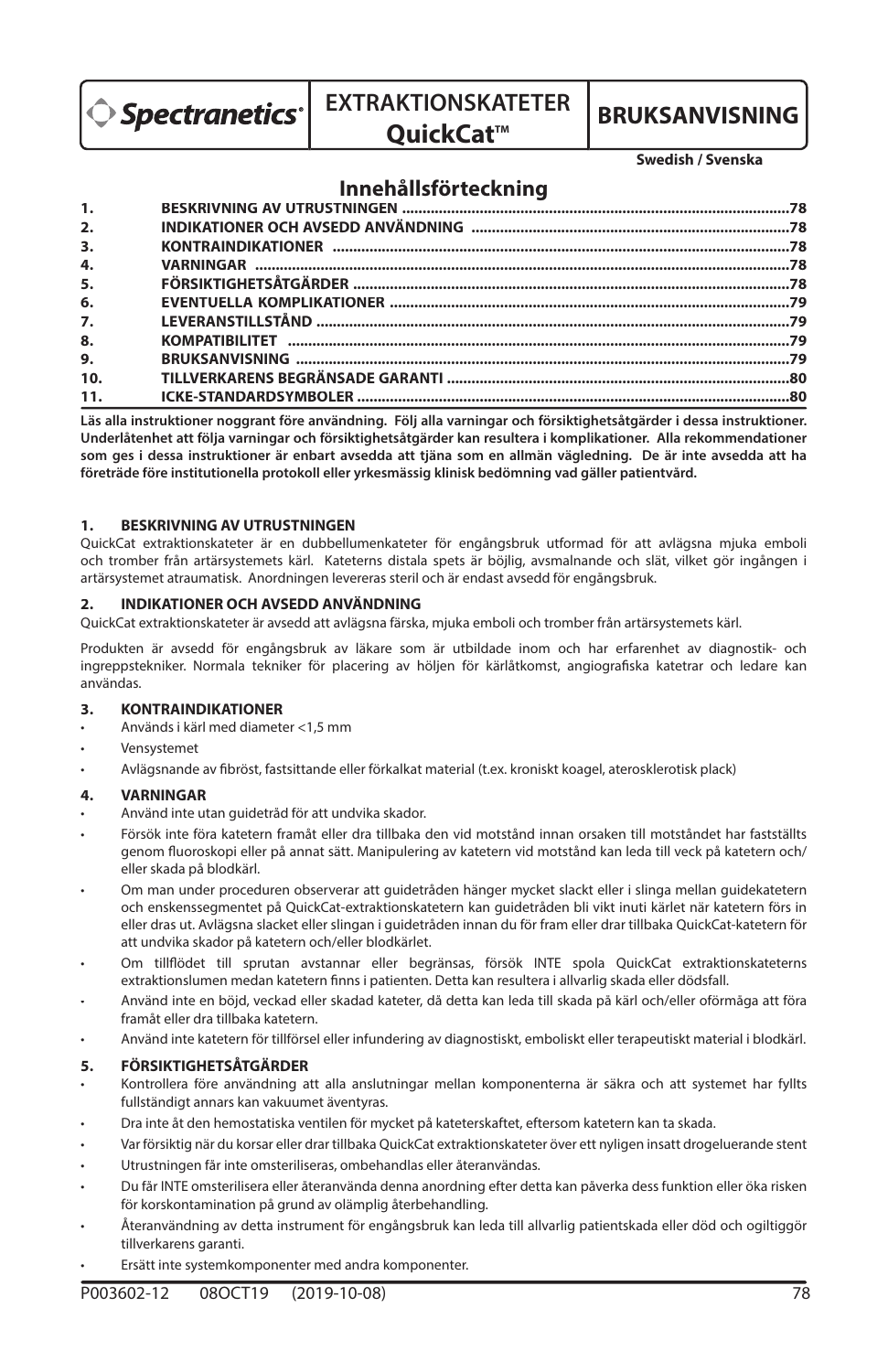

**QuickCat™** BRUKSANVISNING

**Swedish / Svenska**

#### **6. EVENTUELLA KOMPLIKATIONER**

- Blödning/hematom vid åtkomststället
- Anastomotiskt avbrott
- Abrupt stängning eller total ockludering av behandlat transplantat eller behandlat kärl
- Distal embolisering av restmaterial som resultat av lungsvikt och/eller ischemi i extremiteterna
- Lokal eller systemisk infektion
- Arteriell spasm
- Bildning av artärvenösa fistlar
- Reaktioner på läkemedel, negativ reaktion på kontrastmedel
- Akut myokardisk infarkt
- Dissekering, perforation, brott eller skada på kärl
- Brådskande kirurgiskt ingrepp
- Dödsfall

#### **7. LEVERANSTILLSTÅND**

#### **7.1 STERILISERING**

Levereras steriliserad med strålning i en bricka med lock som snäpps fast, förseglad i en avskalbar förpackning. Avsedd för engångsbruk; får inte omsteriliseras, ombehandlas eller återanvändas. Steril om förpackningen är oöppnad och oskadad.

**Avsedd för engångsbruk;** återsterilisera, ändra eller återanvänd inte.

#### **7.2 UNDERSÖKNING FÖRE ANVÄNDNING**

Använd inte produkten, om du är osäker på om förpackningen har skadats. Vid avlägsnande från förpackningen ska du undersöka produkten noggrant beträffande att den inte har blivit skadad, böjd eller veckad under leveransen.

#### **8. KOMPATIBILITET**

#### **ANORDNINGENS KOMPONENTER**

Kateter QuickCat: extraktionskateter är kompatibel med 6F guidekatetrar [I.D. ≥1,73 mm] och 0,36 mm ledare. Kateterns arbetslängd är 145 cm och dess distala del är täckt med en hydrofil beläggning. Det finns en röntgentät markör cirka 1 mm från spetsen.

Vakuumenhet: Vakuumenheten består av en 177,8 mm lång förlängningsslang, en envägskran och en 30 ml vakuumspruta med justerbar låsbar kolv. En 40-mikrons filterkorg tillhandahålls för att hjälpa till med att filtrera blod och trombotiskt material för visuell analys eller laboratorieanalys.

#### **9. BRUKSANVISNING**

#### **9.1 FÖRVARINGSFÖRHÅLLANDEN**

Förvara på en sval, torr plats. Undvik längre tids exponering för ljus.

#### **9.2 FÖRBEREDELSE AV UTRUSTNINGEN**

- 1. Med steril teknik öppnar du påsen och överför brickan till det sterila fältet.
- 2. Ta ut katetern från skyddsslingan och undersök den beträffande eventuella krökar eller veck.
- 3. Fyll 30 ml vakuumsprutan med 5-10 ml vanlig saltlösning.
- 4. Anslut vakuumsprutan till avstängningskranen, avstängningskranen till förlängningsslangen och förlängningsslangen till QuickCat extraktionskateters nav. Försäkra dig om att alla anslutningar är säkra.
- 5. Spola systemet med saltlösning för att garantera en fullständig fyllning.
- 6. Vrid avstängningskranen till stängt läge.
- 7. Ta bort 30 ml vakuumsprutan och töm ut eventuell kvarbliven saltlösning.
- 8. Återanslut 30 ml vakuumsprutan till systemenheten.

#### **9.3 TILLVÄGAGÅNGSSÄTT**

- 1. Med normal teknik kanylerar du målkärlet med en guidetråd och en guidekateter (I.D. ≥ 0,068 tum [1.73 mm]) med ansluten hemostatisk ventil.
- Ladda QuickCat extraktionskateter på guidetråden.

**VARNING:** Om du möter något motstånd under hanteringen måste orsaken till motståndet fastställas innan katetern förs framåt eller dras tillbaka. Manipulering av katetern mot motstånd kan resultera i skada på katetern eller kärlet. Om katetern blir veckad under användning, ta försiktigt bort den ur patienten och fortsätt proceduren med en ny QuickCat extraktionskateter.

- 3. Under fluoroskopi för du QuickCat extraktionskateter framåt till målstället.
- 4. Drag åt den hemostatiska ventilen tillräckligt för att förhindra återflöde, men inte så mycket att kateterns rörelse hindras.
- 5. Med avstängningskranen i stängt läge drar du tillbaka kolven på 30 ml sprutan till önskad mängd extraktionsvolym. Vrid kolven medurs för att låsa sprutan i önskat vakuumläge.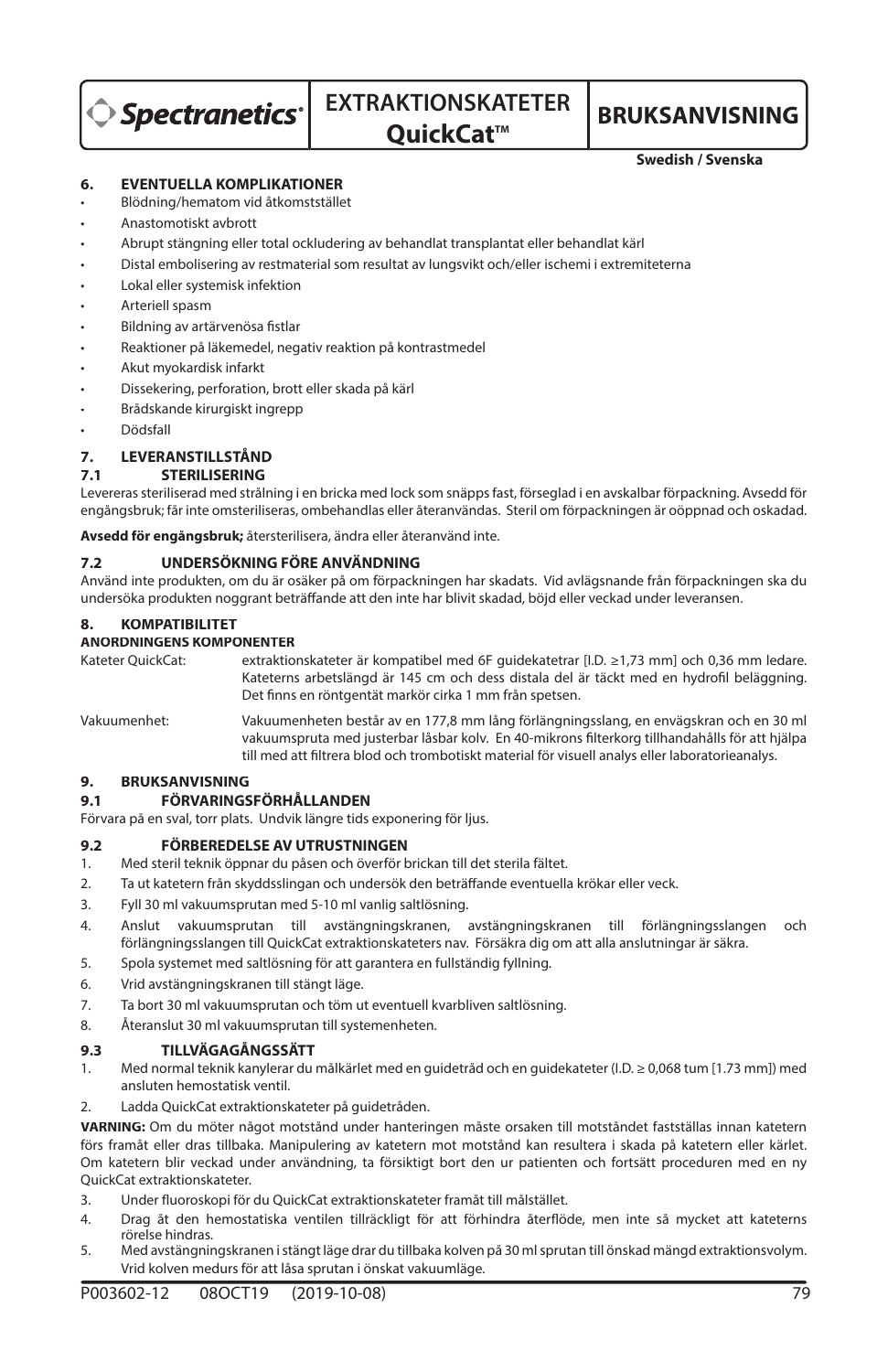> Spectranetics<sup>®</sup>

**EXTRAKTIONSKATETER QuickCat™** BRUKSANVISNING

**Swedish / Svenska**

- 6. Bekräfta korrekt läge för katetern med fluoroskopi.
- 7. Vrid avstängningskranen till öppet läge för att påbörja extraktion. För långsamt QuickCat extraktionskateter framåt till målkärlet. Blod kommer in i sprutan tills vakuumet är uttömt.
- 8. Om blod inte kommer in i sprutan inom fem sekunder, avlägsnar du katetern från patienten. Antingen spolar du katetern utanför patienten eller byter ut den mot en ny kateter.

**VARNING:** Om till ödet till sprutan avstannar eller minskar ska du INTE försöka spola QuickCat extraktionskateters extraktionslumen medan katetern finns i patienten. Detta kan resultera i allvarlig skada eller dödsfall. Ta bort katetern från patienten och spola extraktionslumen innan du försöker återanvända eller använda en ny QuickCat extraktionskateter.

9. När extraktionsprocessen är färdig, vrider du avstängningskranen till stängt läge och avlägsnar katetern från patienten. Extraherat blod och tromber kan filtreras för visuell analys och/eller laboratorieanalys med den tillhandahållna 40-mikrons filterkorgen.

#### **9.4 ATT TÄNKA PÅ EFTER INGREPPET**

Efter ingreppet bör sjukhusets vårdnormer följas för att avlägsna höljet och uppnå hemostas så att blödning vid åtkomststället i kärlet förhindras.

#### **10. TILLVERKARENS BEGRÄNSADE GARANTI**

Tillverkaren garanterar att QuickCat catheter är fri från fel i material och utförande vid användning före angivet "Bästföre"-datum och när förpackningen är oöppnad och oskadad omedelbart före användning. Tillverkarens skyldigheter enligt denna garanti begränsas till utbyte eller återbetalning av inköpspriset för en defekt QuickCat catheter. Tillverkaren kan inte hållas ansvarig för några oförutsedda skador, särskilda skador eller följdskador som uppstår genom användning av QuickCat catheter. Skador på QuickCat catheter på grund av felaktig användning, ändringar, olämplig förvaring eller hantering, eller annan underlåtenhet att följa denna bruksanvisning gör denna begränsade garanti ogiltig. **DENNA BEGRÄNSADE GARANTI ERSÄTTER UTTRYCKLIGEN ALLA ANDRA GARANTIER, UTTRYCKTA ELLER UNDERFÖRSTÅDDA, INKLUSIVE UNDERFÖRSTÅDDA GARANTIER OM SÄLJBARHET ELLER LÄMPLIGHET FÖR ETT VISST SYFTE.** Ingen person eller organisation, inklusive auktoriserad representant eller återförsäljare för tillverkaren, har rätt att förlänga eller utöka denna begränsade garanti, och inga försök att göra detta kommer att vara bindande för tillverkaren.

#### **11. ICKE-STANDARDSYMBOLER**

| <b>Wire Compatibility</b><br>Ledarkompatibilitet                                                                                                                                                                  | Max OD |                                                                  |                |
|-------------------------------------------------------------------------------------------------------------------------------------------------------------------------------------------------------------------|--------|------------------------------------------------------------------|----------------|
| <b>Rapid Exchange(RX)</b><br>För snabba utbyten (RX)                                                                                                                                                              |        | <b>Vessel Diameter</b><br>Kärldiameter                           | mm             |
| <b>Working Length</b><br>Arbetslängd                                                                                                                                                                              |        | <b>Guide Catheter Compatibility</b><br>Styrkateterkompatibilitet | GC             |
| <b>Sheath Compatibility</b><br>Introducerkompatibilitet                                                                                                                                                           | SC     | Quantity<br>Kvantitet                                            | <b>QTY</b>     |
| CAUTION: Federal law (USA) restricts this device to sale by or on the order of a physician<br>Var försiktig! Enligt federal lag (USA) får denna anordning endast säljas av läkare eller på läkares<br>ordination. |        |                                                                  | <b>Rx ONLY</b> |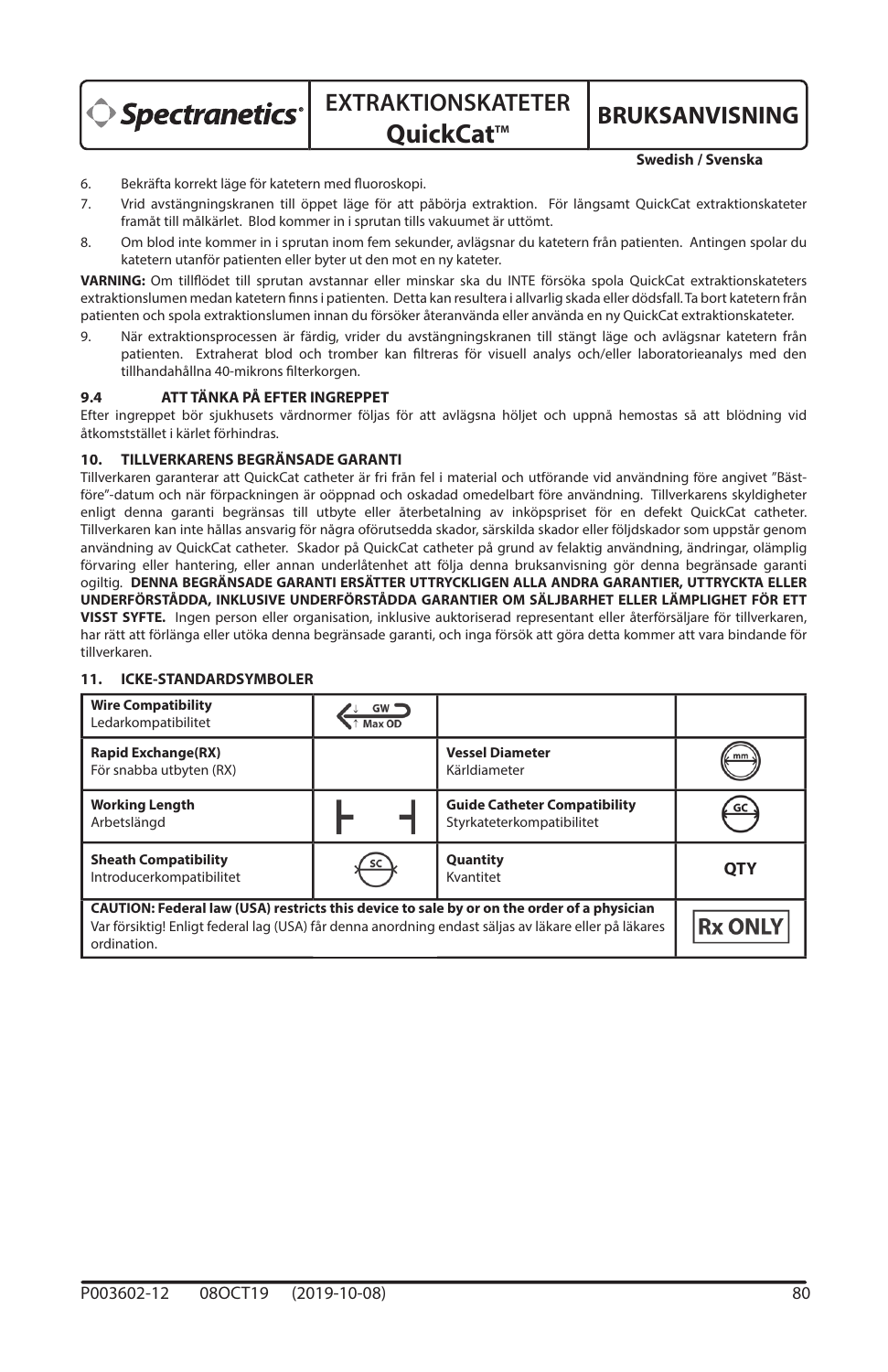

# **ÇIKARMA KATETERİ**

## **QuickCat™**

## **KULLANIM TALİMATLARI**

**Turkish / Türkçe**

## **İçindekiler**

| 1.               |  |
|------------------|--|
| 2.               |  |
| 3.               |  |
| 4.               |  |
| 5.               |  |
| 6.               |  |
| $\overline{z}$ . |  |
| 8.               |  |
| 9.               |  |
| 10.              |  |
| 11.              |  |

**Kullanmadan önce tüm talimatları dikkatle okuyun. Bu talimatlarda verilen tüm uyarılara ve önlemlere uyun. Uyarıların ve önlemlerin takip edilmemesi komplikasyonlara neden olabilir. Bu talimatlar içinde yer alan önerilerin tamamı yalnızca genel bir yol gösterici olması amacıyla verilmiştir. Hasta bakımı konusunda tesisin protokollerinin veya profesyonel klinik değerlendirmenin yerini tutmaları amaçlanmamıştır.**

#### **1. CİHAZ AÇIKLAMASI**

QuickCat Çıkarma Kateteri, arteryel sistem damarlarından yumuşak emboli ve trombi çıkarmak için tasarlanmış tek kullanımlık, atılabilir çift lümenli bir kateterdir. Kateterin distal ucu bükülebilir, konik ve yumuşaktır; arteryel sistem içine atravmatik bir yol sağlar. Cihaz steril olarak sağlanmıştır ve bir kez kullanım için tasarlanmıştır.

#### **2. ENDİKASYONLAR VE KULLANIM AMACI**

QuickCat Çıkarma Kateteri, arteryel sistemdeki damarlardan taze, yumuşak emboli ve trombi çıkarmak için endikedir.

Ürün, diyagnostik ve girişimsel teknikler konusunda deneyimli hekimler tarafından bir kez kullanılması içindir. Vasküler erişim kılıfı, anjiyografi kateteri ve kılavuz tel yerleştirmeye yönelik standart teknikler kullanılabilir.

#### **3. KONTRENDİKASYONLAR**

- Çapı < 1,5 mm olan damarlarda kullanım
- Venöz sistem
- Fibröz, yapışık veya kalsifiye materyalin (örn. kronik pıhtı, aterosklerotik plak) çıkarılması

#### **4. UYARILAR**

- Damar hasarına neden olabileceği için kılavuz tel olmadan kullanmayın.
- Direncin nedeni floroskopi veya diğer yöntemlerle belirlenene kadar kateteri dirence karşı ilerletmeyi veya geri çekmeyi denemeyin. Kateterin dirence karşı manipüle edilmesi kateterin dolaşmasına ve/veya damar hasarına neden olabilir.
- Prosedür sırasında kılavuz kateter ile QuickCat Çıkarma Kateterinin monorail segmenti arasında kılavuz telde aşırı gevşeklik veya ilmek görülürse, kılavuz tel kateterin ilerletilmesi veya geri çekilmesi sırasında damar içinde dolaşabilir. Kateterin ve/veya damarın hasar görmesini engellemek için QuickCat Kateteri ilerletmeden veya geri çekmeden önce kılavuz teldeki gevşekliği veya ilmeği giderin.
- Şırınga içine gelen akış durursa veya kısıtlanırsa, kateter hasta içindeyken QuickCat Çıkarma Kateterinin çıkarma lümenini yıkamayı DENEMEYİN. Bu ciddi bir yaralanmaya veya ölüme neden olabilir.
- Damar yaralanmasına ve/veya kateterin ilerletilememesine veya geri çekilememesine neden olabileceği için bükülmüş, dolaşmış veya hasar görmüş bir kateteri kullanmayın.
- Diyagnostik, embolik veya terapötik materyallerin kan damarlarına verilmesi veya infüze edilmesi için kullanmayın.

#### **5. ÖNLEMLER**

- Kullanmadan önce, tüm bileşenler arasındaki bağlantıların sağlam olduğunu ve sistemin tamamen hazırlanmış (prime) olduğunu kontrol edin, aksi halde vakum riske girebilir.
- Hemostatik valfi kateter şaft üzerine fazla sıkı olarak bağlamayın aksi halde kateter hasar görebilir.
- QuickCat Çıkarma Kateterini yeni açılmış bir ilaç salgılayan stentten geçirirken veya geri çekerken dikkatli olun.
- Cihazı yeniden sterilize etmeyin, yeniden işlemeyin veya yeniden kullanmayın.
- Bu cihazı yeniden sterilize ETMEYİN veya yeniden KULLANMAYIN, bu eylemler cihaz performansını olumsuz şekilde etkileyebilir veya uygun olmayan biçimde yeniden işlem görmeleri nedeniyle çapraz kontaminasyon riskini artırabilir.
- Bu tek kullanımlık cihazın yeniden kullanılması hastanın ciddi şekilde yaralanmasına veya ölümüne yol açabilir ve üretici garantilerini geçersiz kılar.
- Sistem bileşenlerini alternatif bileşenlerle değiştirmeyin.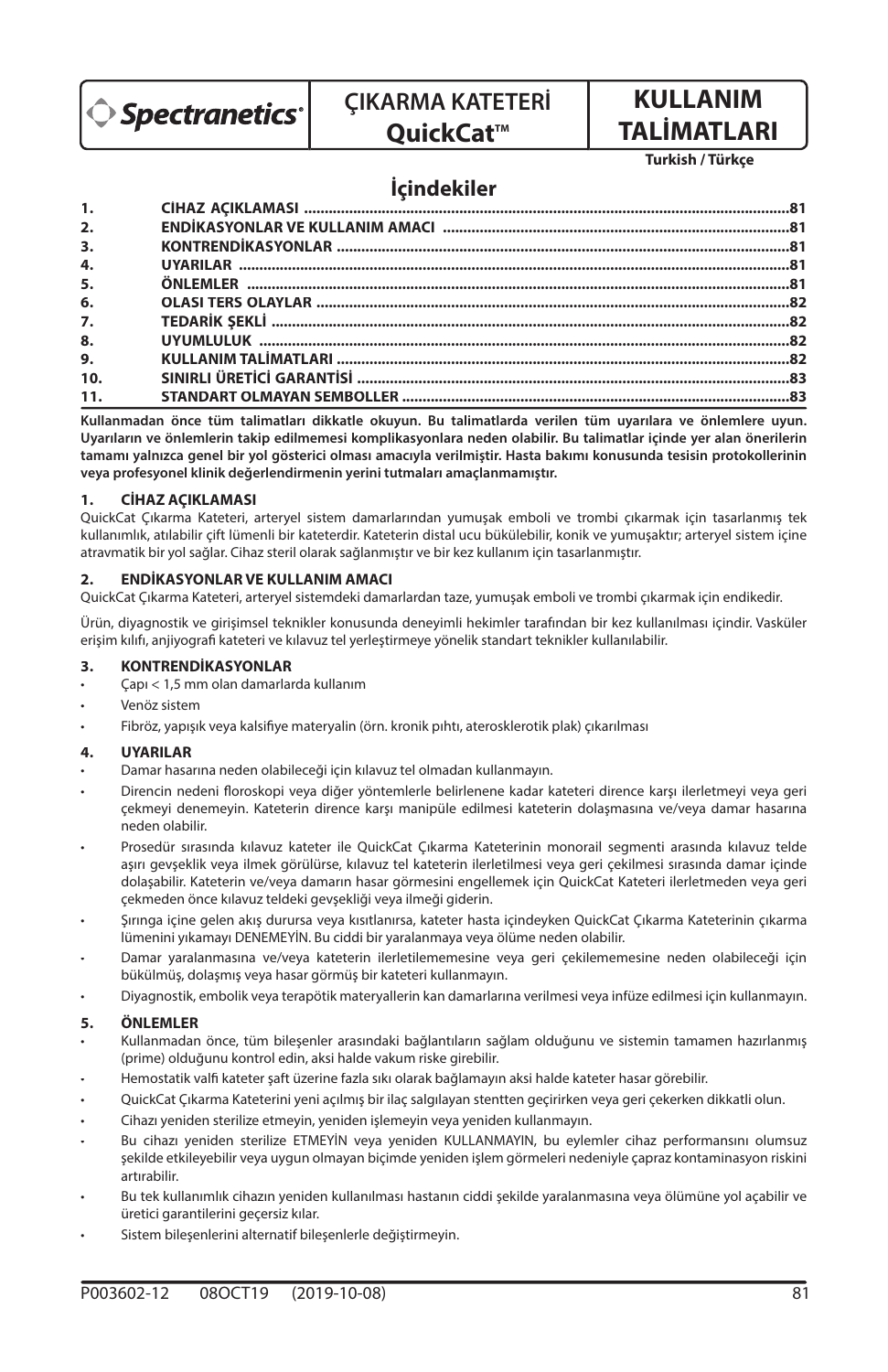

## **KULLANIM TALİMATLARI**

**Turkish / Türkçe**

#### **6. OLASI TERS OLAYLAR**

- Erişim bölgesinde kanama/hematom
- Anostomotik bozulma
- Tedavi edilen greftin veya damarın ani kapanması veya tamamen tıkanması
- Pulmoner rahatsızlığa ve/veya uzuv iskemisine neden olan distal debris embolizasyonu
- Lokal veya sistemik enfeksiyon
- Arteryel spazm
- Arteriyovenöz fistül oluşumu
- İlaç reaksiyonları, kontrast maddeye karşı ters reaksiyon
- Akut miyokard enfarktüsü
- Damar diseksiyonu, perforasyonu, yırtılması veya yaralanması
- İlave cerrahi ihtiyacı
- Ölüm

#### **7. TEDARİK ŞEKLİ**

#### **7.1 STERİLİZASYON**

Üstten kapaklı tepsi içinde, soyularak açılan sızdırmaz ambalajda, radyasyonla sterilize edilmiş olarak sağlanır. Tek kullanım içindir; yeniden sterilize etmeyin, yeniden işlemeyin veya yeniden kullanmayın. Ambalaj açılmadıkça veya hasar görmedikçe sterildir.

**Ürün tek kullanım için amaçlanmıştır;** kullanımdan sonra yeniden sterilize etmeyin, işleme almayın veya kullanmayın.

#### **7.2 KULLANMADAN ÖNCE KONTROL ETME**

Ambalajın zarar gördüğüne dair şüphe varsa ürünü kullanmayın. Ambalajı çıkardıktan sonra, ürünü herhangi bir hasar olmadığından, nakliye sırasında bükülmediğinden veya dolaşmadığından emin olmak için iyice inceleyin.

#### **8. UYUMLULUK**

**CİHAZ BİLEŞENLERİ** Kateter: QuickCat Çıkarma Kateteri, 6F kılavuz kateterlerle [iç çap ≥ 0,068" (1,73 mm)] ve 0,014" (0,36 mm) boyutundaki kılavuz tellerle uyumludur. Kateterin çalışma uzunluğu 145 cm'dir ve distal bölümü hidrofilik kaplama ile kaplıdır. Uçtan yaklaşık olarak 1 mm mesafede radyopak bir işaretleyici mevcuttur. Vakum Düzeneği: Vakum düzeneği 7,0" (177,8 mm) boyutundaki bir uzatma borusundan, tek yönlü bir vanadan ve ayarlanabilir kilitleme pistonuna sahip bir adet 30 mL'lik vakum şırıngasından oluşur. Görsel analiz veya laboratuar analizi için kanın ve trombotik materyalin filtrelenmesine yardımcı olan 40 mikron gözenekli filtre sepeti de mevcuttur. **9. KULLANIM TALİMATLARI**

**9.1 SAKLAMA KOŞULLAR**

Serin ve kuru bir yerde muhafaza edin. Işığa uzun süre maruz bırakmaktan kaçının.

#### **9.2 CİHAZIN HAZIRLANMASI**

- 1. Steril teknik kullanarak poşeti açın ve tepsiyi steril alana aktarın.
- 2. Kateteri koruyucu sarmaldan çıkarın ve bükülme veya dolaşma açısından inceleyin.
- 3. 30 ml'lik vakum şırıngasını 5-10 ml normal salinle doldurun.
- 4. Vakum şırıngasını vanaya bağlayın, vanayı uzatma borusuna bağlayın ve uzatma borusunu QuickCat Çıkarma Kateterinin göbeğine bağlayın. Tüm bağlantıların sağlam olduğundan emin olun.
- 5. Hazırlığı (prime) tamamlamak için sistemi salinle yıkayın.
- 6. Vanayı kapalı konuma getirin.
- 7. 30 mL'lik vakum şırıngasını çıkarın ve fazla salin solüsyonunu boşaltın.
- 8. 30 mL'lik vakum şırıngasını sistem düzeneğine yeniden takın.

#### **9.3 PROSEDÜR**

- 1. Standart teknik kullanarak, hedef damarı bir kılavuz tel ve hemostatik valf takılı bir kılavuz kateterle (iç çap ≥ 0,068" [1,73mm]) kanüle edin.
- 2. QuickCat Çıkarma Kateterini kılavuz telin üzerine yükleyin.

**UYARI:** Manipülasyon sırasında herhangi bir direnç hissedilmesi durumunda, kateter ilerletilmeden veya geri çekilmeden önce direncin nedeni belirlenmelidir. Kateterin dirence karşı manipüle edilmesi kateter veya damar hasarına neden olabilir. Kullanım sırasında kateter dolaşırsa, kateteri hastadan dikkatli bir şekilde çıkarın ve yeni bir QuickCat Çıkarma Kateteri kullanarak prosedüre devam edin.

3. QuickCat Çıkarma Kateterini floroskopi altında hedef alana ilerletin.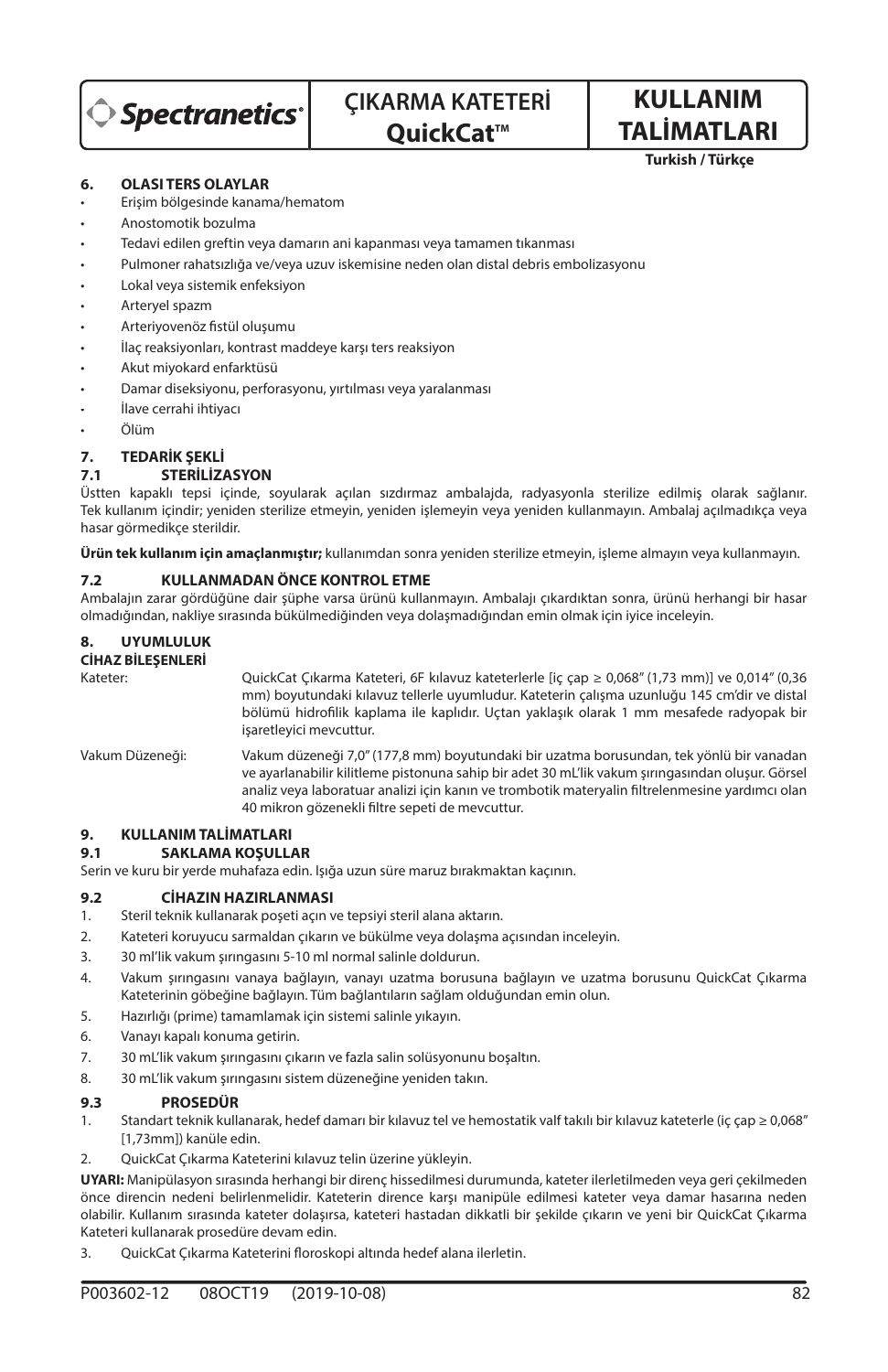

## **KULLANIM TALİMATLARI**

**Turkish / Türkçe**

- 4. Hemostatik valfi geri akışı engellemeye yetecek ancak kateter hareketini engellemeyecek sıklıkta bağlayın.
- 5. Vana kapalı konumdayken, 30 mL'lik şırınganın pistonunu istenen çıkarma hacmine kadar geri çekin. Şırıngayı istenen vakum konumuna kilitlemek için pistonu saat yönünde çevirin.
- 6. Floroskopi ile kateterin doğru pozisyonda olduğunu doğrulayın.
- 7. Çıkarma işlemine başlamak için vanayı açık konuma getirin. QuickCat Çıkarma Kateterini hedef damar içine yavaşça ilerletin. Vakum bitene kadar şırıngaya kan girecektir.
- 8. 5 saniye içinde şırıngaya kan girişi olmazsa, kateteri hastadan çıkarın. Kateteri hasta vücudunun dışında yıkayın veya yeni bir kateter kullanın.

**UYARI:** Şırınga içine gelen akış durursa veya kısıtlanırsa, kateter hasta içindeyken QuickCat Çıkarma Kateterinin çıkarma lümenini yıkamayı DENEMEYİN. Bu ciddi bir yaralanmaya veya ölüme neden olabilir. Kateteri hastadan çıkarın ve yeniden kullanmayı denemeden önce çıkarma lümenini yıkayın veya yeni bir QuickCat Çıkarma Kateteri kullanın.

9. Çıkarma işlemi tamamlandığında, vanayı kapalı konuma getirin ve kateteri hastadan çıkarın. Verilen 40 mikron gözenekli filtre sepeti kullanılarak, görsel analiz ve/veya laboratuar analizi için çıkan kan ve trombüs filtrelenebilir.

#### **9.4 PROSEDÜR SONRASI BAKIM**

Prosedürden sonra, kılıfın çıkarılması ve vasküler giriş bölgesinde kanamanın engellenmesi için hemostaz sağlanması için standart hastane bakım prosedürleri uygulanmalıdır.

#### **10. SINIRLI ÜRETİCİ GARANTİSİ**

Üretici, belirtilen "Son Kullanım" tarihine kadar kullanılması ve kullanılmadan önce paketin açılmamış ve hasar görmemiş olması durumunda QuickCat catheter ürününün malzeme ve işçilik açısından hatasız olduğunu garanti eder. Bu garanti kapsamında üreticinin sorumluluğu, herhangi bir hatalı QuickCat catheter ürününün değiştirilmesi veya ürün ücretinin iadesiyle sınırlıdır. Üretici, QuickCat catheter ürününün kullanımından kaynaklanan tesadüfi, özel ya da kullanım sonucunda oluşan dolaylı zararlardan sorumlu değildir. QuickCat catheter ürününün yanlış kullanım, değişiklik, uygun olmayan şekilde depolama veya kullanımdan kaynaklanan zararlar ya da bu Kullanım Talimatlarının uygulanmamasından doğan diğer arızalar nedeniyle zarar görmesi durumunda, bu sınırlı garanti geçersiz olacaktır. **BU SINIRLI GARANTİ, ZIMNİ SATILABİLİRLİK (ORTALAMA KALİTE) VEYA BELİRLİ BİR AMACA UYGUNLUK GARANTİSİ DE DAHİL OLMAK ÜZERE, BELİRTİLEN YA DA ZIMNİ TÜM DİĞER GARANTİLERİN YERİNE GEÇMEKTEDİR**. Üreticinin yetkili temsilcisi ya da satıcısı dahil olmak üzere hiçbir kişi veya kurumun, bu sınırlı garantiyi uzatma ya da genişletme yetkisi bulunmamaktadır; bu amaca yönelik girişimler Üreticiye karşı kullanılamaz.

#### **Wire Compatibility** GW<sup>\*</sup>  $\frac{v}{\uparrow}$  Max OD Tel Uyumluluğu **Rapid Exchange(RX) Vessel Diameter** Hızlı Değişim Damar Çapı **Working Length Guide Catheter Compatibility** Çalışma Uzunluğu Kılavuz Kateter Uyumluluğu **Sheath Compatibility Quantity Quantity QTY**<br>Miktar **QTY** Kılıf Uyumluluğu **CAUTION: Federal law (USA) restricts this device to sale by or on the order of a physician Rx ONLY** Dikkat: ABD Federal Yasaları bu cihazın satışının yetkili bir doktor tarafından ya da yetkili bir doktorun isteği üzerine yapılmasını gerektirir.

#### **11. STANDART OLMAYAN SEMBOLLER**